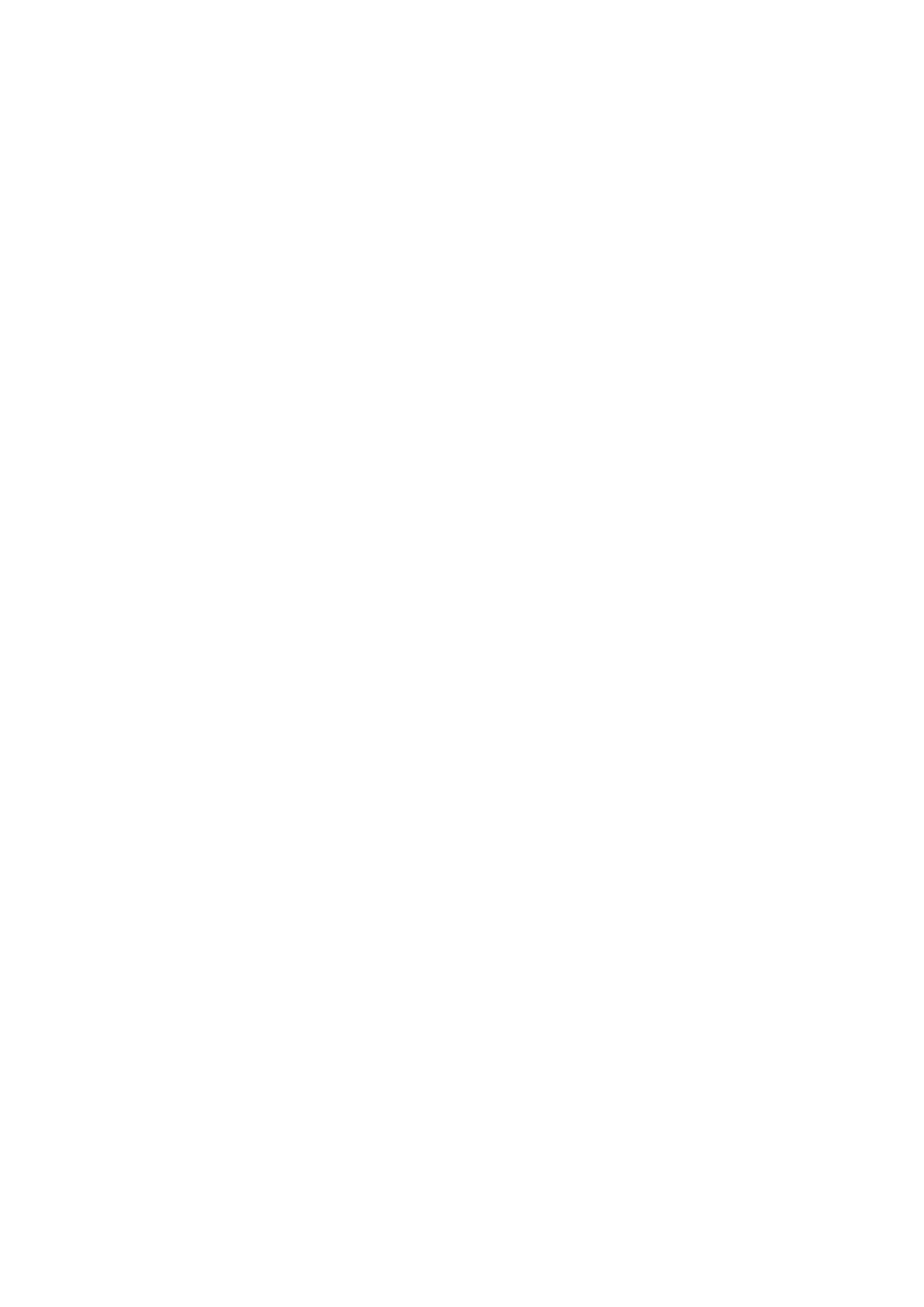## Preface

The most beautiful experience we can have is the mysterious. It is the fundamental emotion which stands at the cradle of true art and true science. Whoever does not know it and can no longer wonder, no longer marvel, is as good as dead, and his eyes are dimmed.

Albert Einstein

In October 2007 I started my work as a PhD student at the Department of Mathematics at Ghent University. The result of three and a half years of research is presented in this thesis.

In the first chapter some of the geometric background needed throughout this thesis is covered. We define several incidence geometries which are important in view of a good comprehension of the later chapters.

Chapter 2 covers the several known constructions of maximal arcs as well as some of their characterizations. We discuss these constructions chronologically while adding necessary information regarding the role of these geometric structures in this thesis. After having described Mathon's construction of maximal arcs we add some results concerning the conics and substructures of the arcs along with a geometric characterization of the Denniston arcs. Next we formulate a lemma of Aguglia, Giuzzi and Korchmáros which will prove to be of considerable interest in the following chapters. Finally, we end Chapter 2 by proving that a maximal arc, consisting of disjoint conics on a common nucleus, is always of Mathon type.

In april 2009 I enjoyed a first stay in California, where I visited UC San Diego, the university at which one of my supervisors, Stefaan De Winter, was working at the time. It was during these two months that we started working on the

i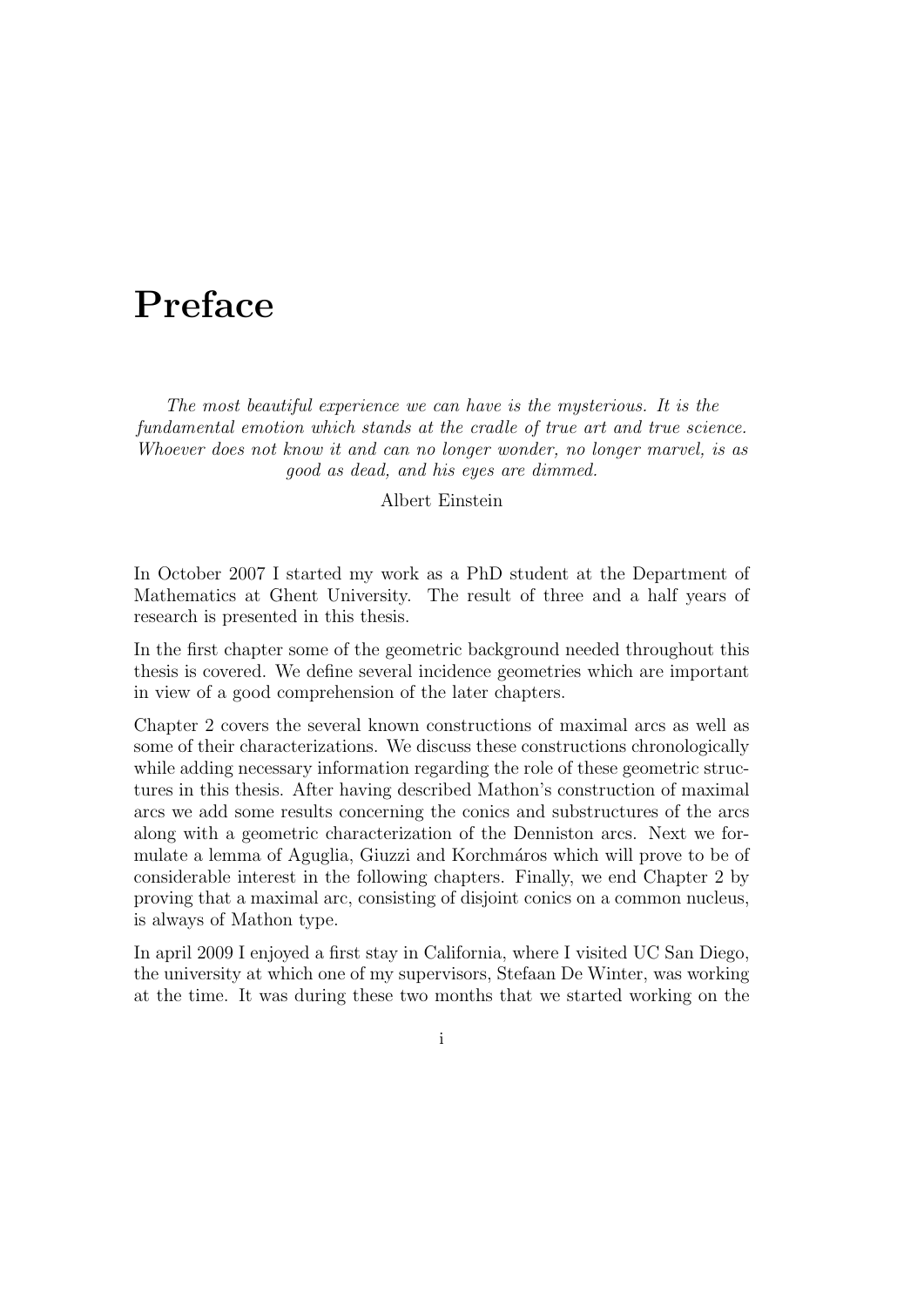topic of "maximal arcs in projective planes". The results in Chapter 3 are based on the findings we obtained in California. More specifically, we were able to prove some kind of generalization of the lemma of Aguglia, Giuzzi and Korchmáros which states that two conics on a common nucleus induce a unique degree-4 maximal arc of Denniston type. This generalization can in fact be seen as a geometric approach to Mathon's construction of maximal arcs. After acquiring enough knowledge about this different approach we were quite sure it would be possible to solve the enumeration of the non-isomorphic Mathon 8-arcs in  $PG(2, 2<sup>h</sup>)$ , where h is prime. This is, in fact, the main result in Chapter 3. However, we did face a problem when considering the case  $h = 7$ since the obtained number, using our formula, was not even an integer.

We were determined on solving the intriguing gap that was left in the case  $PG(2, 2<sup>7</sup>)$  and wanted to study this particular family of maximal arcs more closely. Chapter 4 is dedicated to the maximal arcs of Mathon type that arise in  $PG(2, 2<sup>7</sup>)$ . This special class of Mathon arcs, which is described in detail throughout this chapter, admits a Singer group on the seven conics of these arcs. The explicit research concerning this class of arcs enabled us to count the total number of non-isomorphic Mathon maximal arcs of degree 8. Moreover, it turns out that the specific case we spotted in  $PG(2, 2<sup>7</sup>)$  extends to two infinite families of Mathon arcs of degree 8 in  $PG(2, 2<sup>k</sup>)$ , k odd and divisible by 7, that maintain the nice property of admitting a Singer group.

During a talk I gave regarding the Singer arcs at a seminar at Ghent University J. A. Thas brought up the link between maximal arcs of Mathon type and partial flocks of the quadratic cone. This relation appeared to be of a rather algebraic nature. I consulted literature about this particular connection and considered the possibility of a more geometric link between the two incidence structures. During a scientific collaboration with my supervisors Frank De Clerck and Stefaan De Winter at Ohio University, we managed to complete a projection of a maximal arc of Mathon type onto a partial flock of the quadratic cone. Chapter 5 deals with this geometric connection. The established projection helped us when defining a composition on the planes associated to a partial flock and this allowed us to form an analogue of the synthetic version of Mathon's Theorem, obtained in Chapter 3. Furthermore, we worked out some nice properties regarding the Denniston lines of a Mathon arc as well as a construction of such a maximal arc of Mathon type of degree  $2d$ , containing a Denniston arc of degree d, and provided that there is a solution to a certain given system of trace conditions.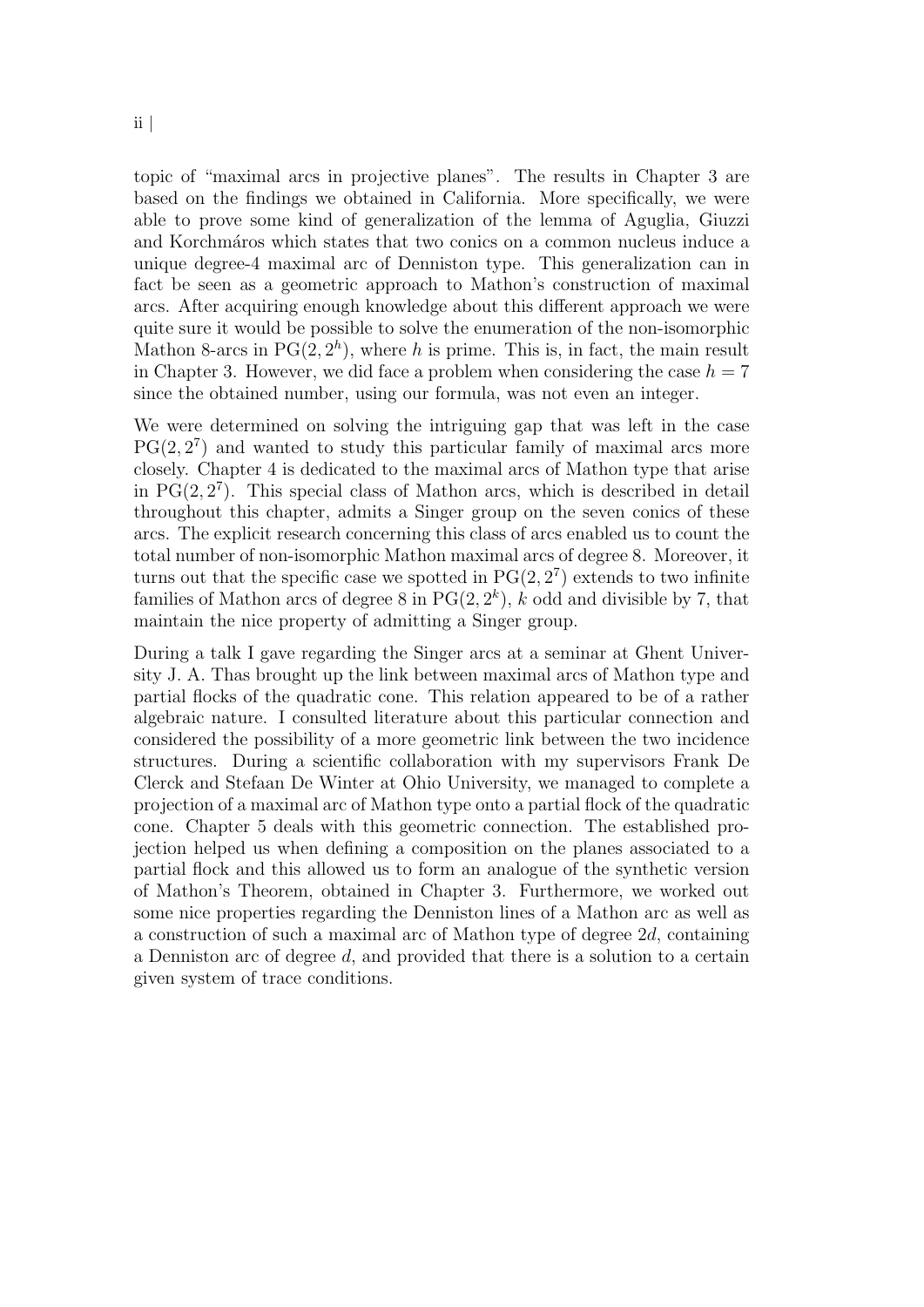## Acknowledgements

It is obvious that I wouldn't have succeeded in completing this thesis if it wasn't for a few people.

I first would like to thank the GOA project Incidence Geometry, financed by the special research fund (BOF) from Ghent University, with promoters F. De Clerck, L. Storme, J. A. Thas and H. Van Maldeghem, for their financial support.

Next, I would like to thank my supervisors Frank De Clerck and Stefaan De Winter. Although they both have a very busy agenda, they still managed to find the time to answer my questions, provide new ideas, read my manuscripts and improve my mathematical writing skills. The memorable months we spent in San Diego, California, and Athens, Ohio, were wonderful in many ways.

I would also like to express my gratitude to Jacques Verstraete. He made sure that my stay in San Diego and at UCSD would be as comfortable as possible.

Many colleagues at the department helped me out in some way or another. Special thanks go to Jef Thas for pointing out the known link between maximal arcs of Mathon type and additive partial flocks. To Jan De Beule for assisting me during computer issues, and to Frédéric and Michiel, who I started my work as a PhD student with, for the pleasant times on many occasions.

Finally, I want to thank my family, mainly my parents, for giving me the opportunity to study, for their interest and for years of support on so many levels. Also thanks to my close friends, most of all Anita, for being there.

Thomas Maes

April 2011

iii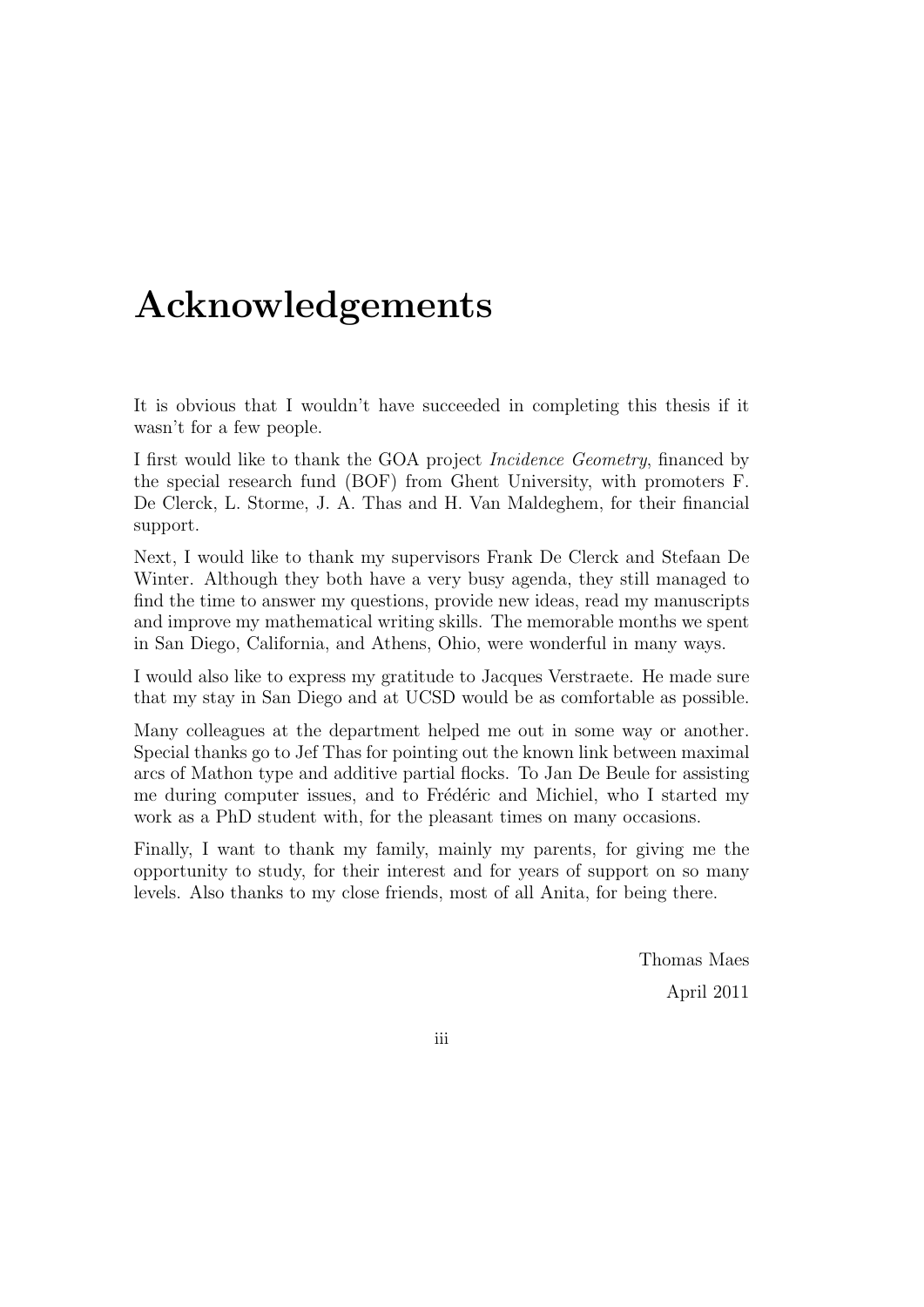iv $\vert$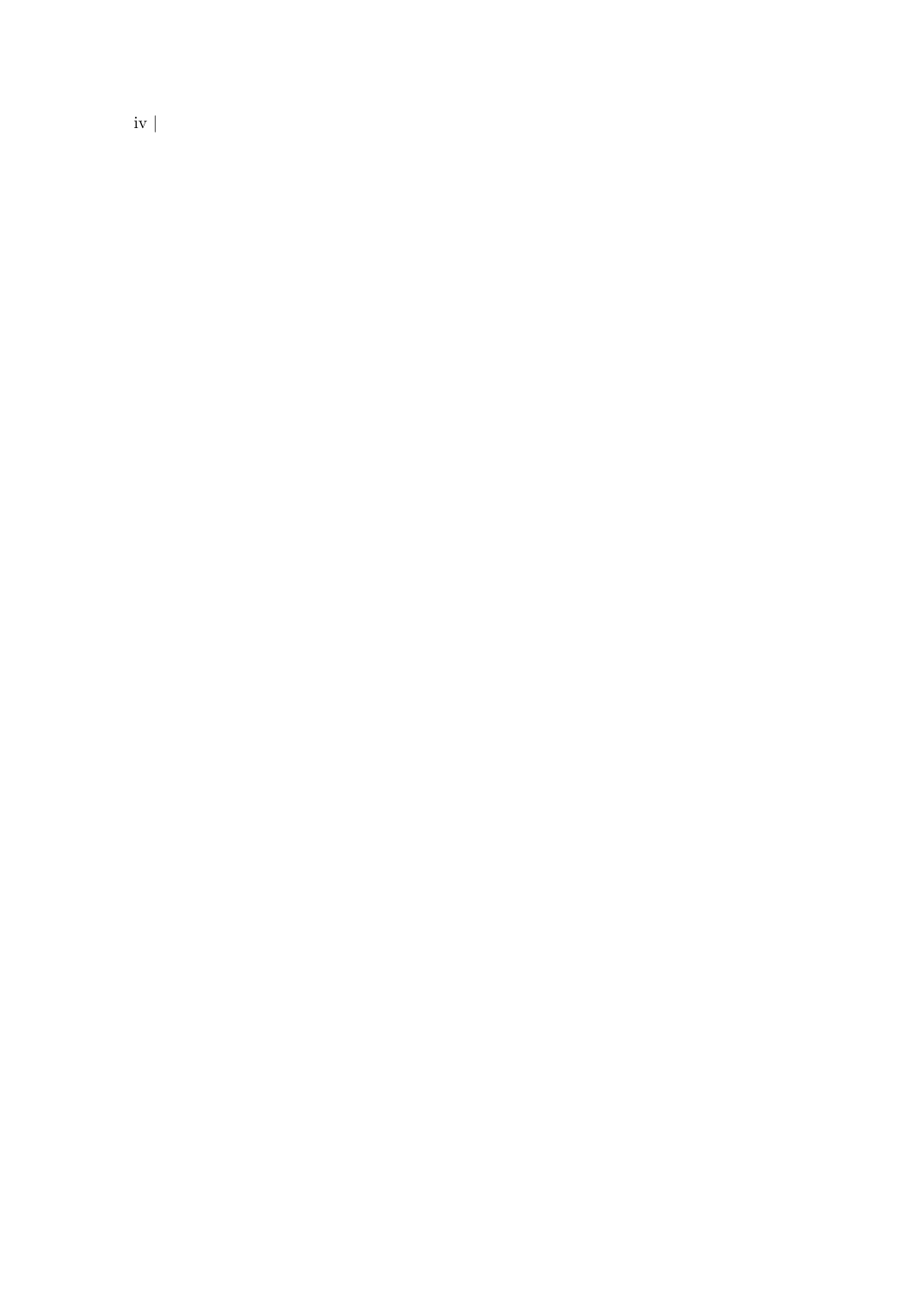# **Contents**

| $\mathbf{1}$   |     | Introduction<br>1                                                                       |                |  |  |  |
|----------------|-----|-----------------------------------------------------------------------------------------|----------------|--|--|--|
|                | 1.1 |                                                                                         |                |  |  |  |
|                |     | Isomorphisms and automorphisms<br>1.1.1                                                 | $\overline{2}$ |  |  |  |
|                |     | 1.1.2                                                                                   | 2              |  |  |  |
|                | 1.2 |                                                                                         | 3              |  |  |  |
|                | 1.3 |                                                                                         |                |  |  |  |
|                | 1.4 |                                                                                         |                |  |  |  |
|                | 1.5 | Ovals and hyperovals $\ldots \ldots \ldots \ldots \ldots \ldots \ldots \ldots \ldots 8$ |                |  |  |  |
|                | 1.6 |                                                                                         |                |  |  |  |
|                | 1.7 |                                                                                         |                |  |  |  |
|                | 1.8 |                                                                                         |                |  |  |  |
|                | 1.9 | Maximal arcs and partial geometries $\dots \dots \dots \dots \dots \dots \dots$         |                |  |  |  |
|                |     |                                                                                         |                |  |  |  |
| $\overline{2}$ |     | Known constructions of maximal arcs<br>19                                               |                |  |  |  |
|                | 2.1 |                                                                                         |                |  |  |  |
|                | 2.2 | Maximal arcs constructed by Thas 23                                                     |                |  |  |  |
|                |     | Thas maximal arcs of type $1 \ldots \ldots \ldots \ldots \ldots 24$<br>2.2.1            |                |  |  |  |
|                |     | Thas maximal arcs of type II $\ldots \ldots \ldots \ldots \ldots$ 26<br>2.2.2           |                |  |  |  |
|                | 2.3 |                                                                                         |                |  |  |  |
|                |     |                                                                                         |                |  |  |  |

v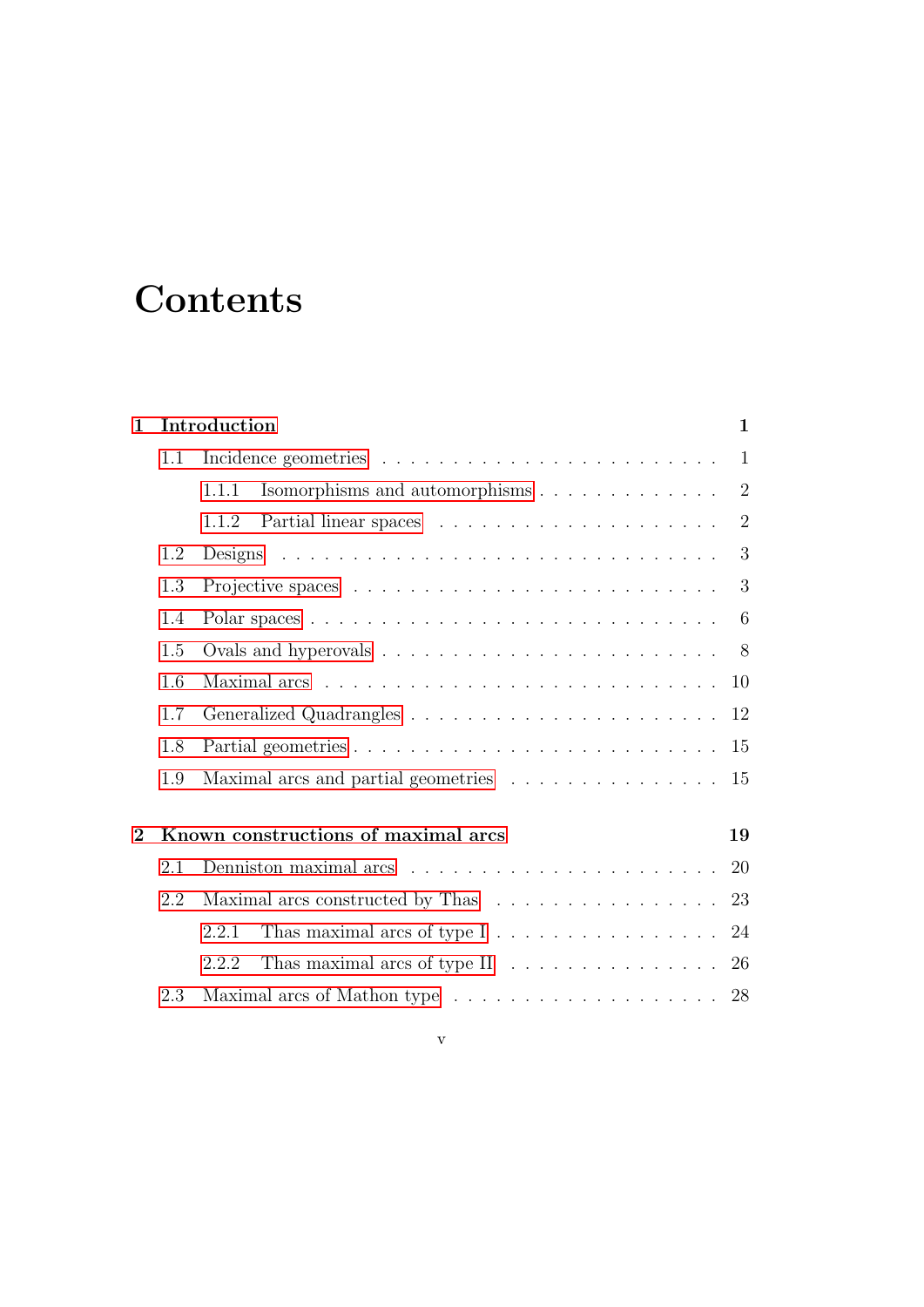|  | vi   Contents |
|--|---------------|
|--|---------------|

| 3 |     | Geometric approach to Mathon maximal arcs                                                   |    |  |  |  |
|---|-----|---------------------------------------------------------------------------------------------|----|--|--|--|
|   | 3.1 | A synthetic construction of Mathon arcs<br>37                                               |    |  |  |  |
|   | 3.2 | Denniston 4-arcs $\dots \dots \dots \dots \dots \dots \dots \dots \dots \dots \dots$        | 40 |  |  |  |
|   | 3.3 |                                                                                             |    |  |  |  |
|   | 3.4 |                                                                                             |    |  |  |  |
|   | 3.5 | Final remarks $\ldots \ldots \ldots \ldots \ldots \ldots \ldots \ldots \ldots \ldots$       |    |  |  |  |
| 4 |     | Singer 8-arcs of Mathon type                                                                |    |  |  |  |
|   | 4.1 |                                                                                             |    |  |  |  |
|   | 4.2 | Necessary conditions for the existence of a Singer arc $\dots \dots$ 65                     |    |  |  |  |
|   |     | 4.2.1                                                                                       |    |  |  |  |
|   |     | 4.2.2                                                                                       |    |  |  |  |
|   | 4.3 | Necessary and sufficient condition $\ldots \ldots \ldots \ldots \ldots \ldots$ 71           |    |  |  |  |
|   |     | Extra trace condition $\ldots \ldots \ldots \ldots \ldots \ldots \ldots$ 79<br>4.3.1        |    |  |  |  |
|   | 4.4 | The count $\ldots \ldots \ldots \ldots \ldots \ldots \ldots \ldots \ldots \ldots \ldots 81$ |    |  |  |  |
|   | 4.5 |                                                                                             |    |  |  |  |
|   | 4.6 | Open questions $\ldots \ldots \ldots \ldots \ldots \ldots \ldots \ldots \ldots \ldots 85$   |    |  |  |  |
| 5 |     | Partial flocks of the quadratic cone yielding Mathon arcs                                   |    |  |  |  |
|   | 5.1 |                                                                                             |    |  |  |  |
|   | 5.2 |                                                                                             | 91 |  |  |  |
|   | 5.3 |                                                                                             | 96 |  |  |  |
|   | 5.4 |                                                                                             | 98 |  |  |  |
|   | 5.5 |                                                                                             |    |  |  |  |
|   |     | A Isomorphism between $AS(q)$ and the Payne derivation of $W(q)$ 105                        |    |  |  |  |
|   | A.1 | A closer look at both geometries 106                                                        |    |  |  |  |
|   | A.2 |                                                                                             |    |  |  |  |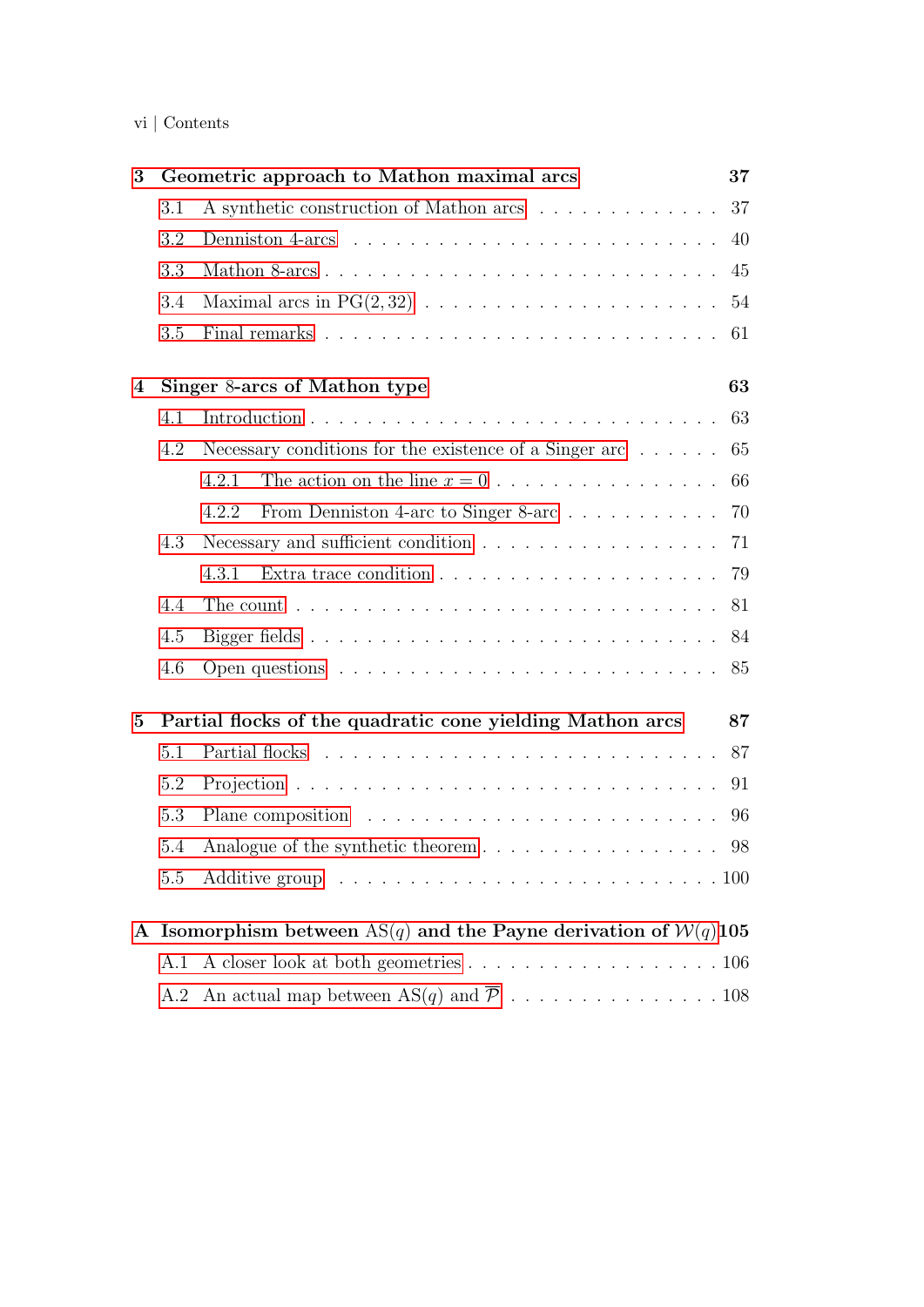| в   | Nederlandstalige samenvatting | 111                                                     |                                                                                       |     |  |
|-----|-------------------------------|---------------------------------------------------------|---------------------------------------------------------------------------------------|-----|--|
|     | B.1                           |                                                         |                                                                                       |     |  |
| B.2 |                               |                                                         | Gekende constructies van maximale bogen 112                                           |     |  |
|     | B.3                           | Meetkundige interpretatie van Mathon maximale bogen 116 |                                                                                       |     |  |
|     |                               | B.3.1                                                   | Een synthetische constructie van Mathonbogen 116                                      |     |  |
|     |                               | B.3.2                                                   | Mathon maximale bogen van graad $8\,$ 117                                             |     |  |
|     |                               | B.3.3                                                   |                                                                                       |     |  |
|     | <b>B.4</b>                    |                                                         | Singer 8-bogen van Mathontype 119                                                     |     |  |
|     |                               | <b>B.4.1</b>                                            |                                                                                       |     |  |
|     |                               | <b>B.4.2</b>                                            | Nodige en voldoende voorwaarde  121                                                   |     |  |
|     |                               | <b>B.4.3</b>                                            |                                                                                       |     |  |
|     |                               | B.4.4                                                   |                                                                                       |     |  |
|     | B.5                           |                                                         | Mathon maximale bogen en partiële flocks van de kwadratische                          |     |  |
|     |                               | <b>B.5.1</b>                                            |                                                                                       |     |  |
|     |                               | B.5.2                                                   | Projectie $\ldots \ldots \ldots \ldots \ldots \ldots \ldots \ldots \ldots \ldots 123$ |     |  |
|     |                               | B.5.3                                                   |                                                                                       |     |  |
|     |                               | <b>B.5.4</b>                                            | Analogon van de synthetische stelling van Mathon 126                                  |     |  |
|     |                               | B.5.5                                                   |                                                                                       |     |  |
|     | Index                         |                                                         |                                                                                       | 127 |  |

#### [Bibliography](#page-135-1) 129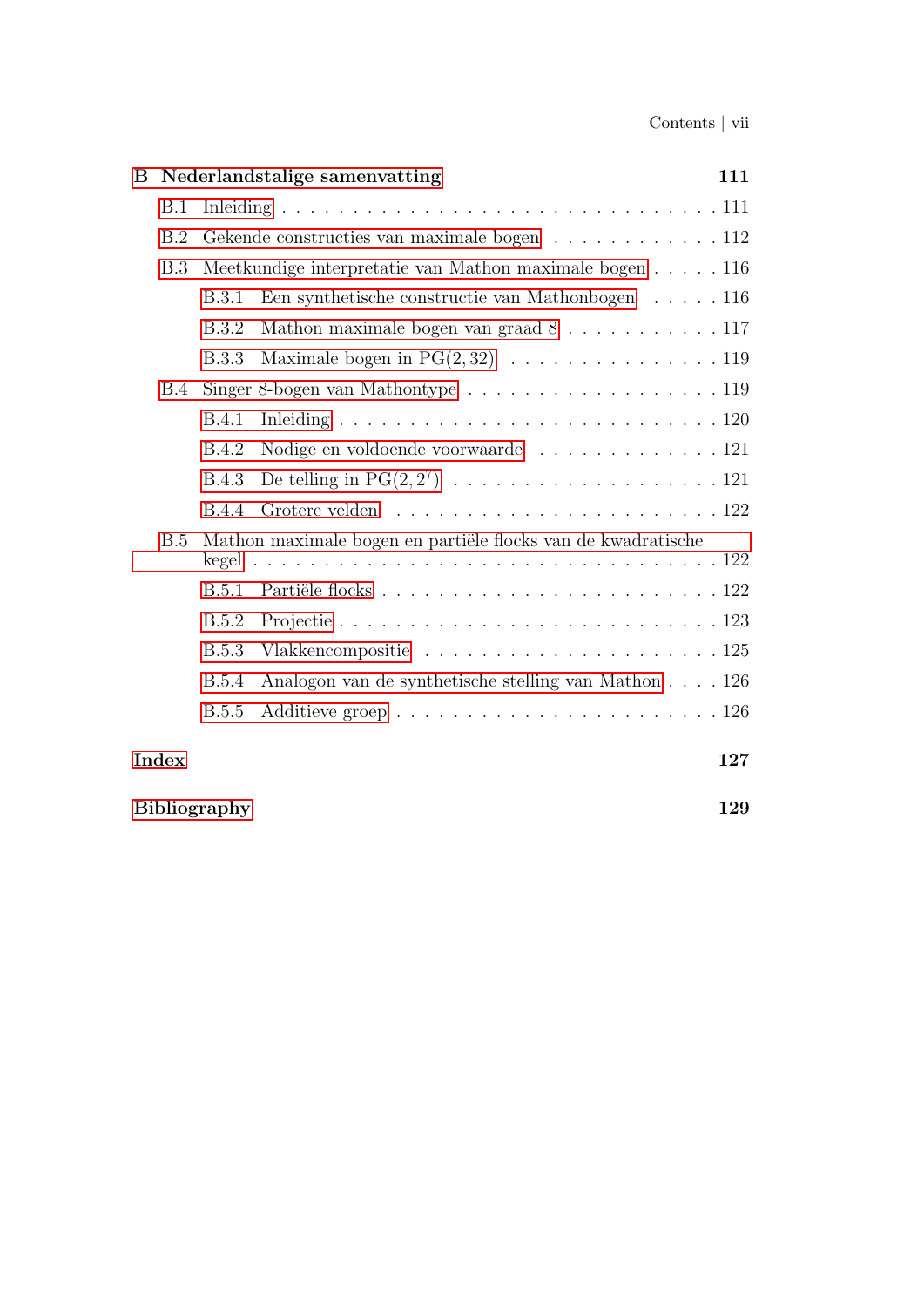viii | Contents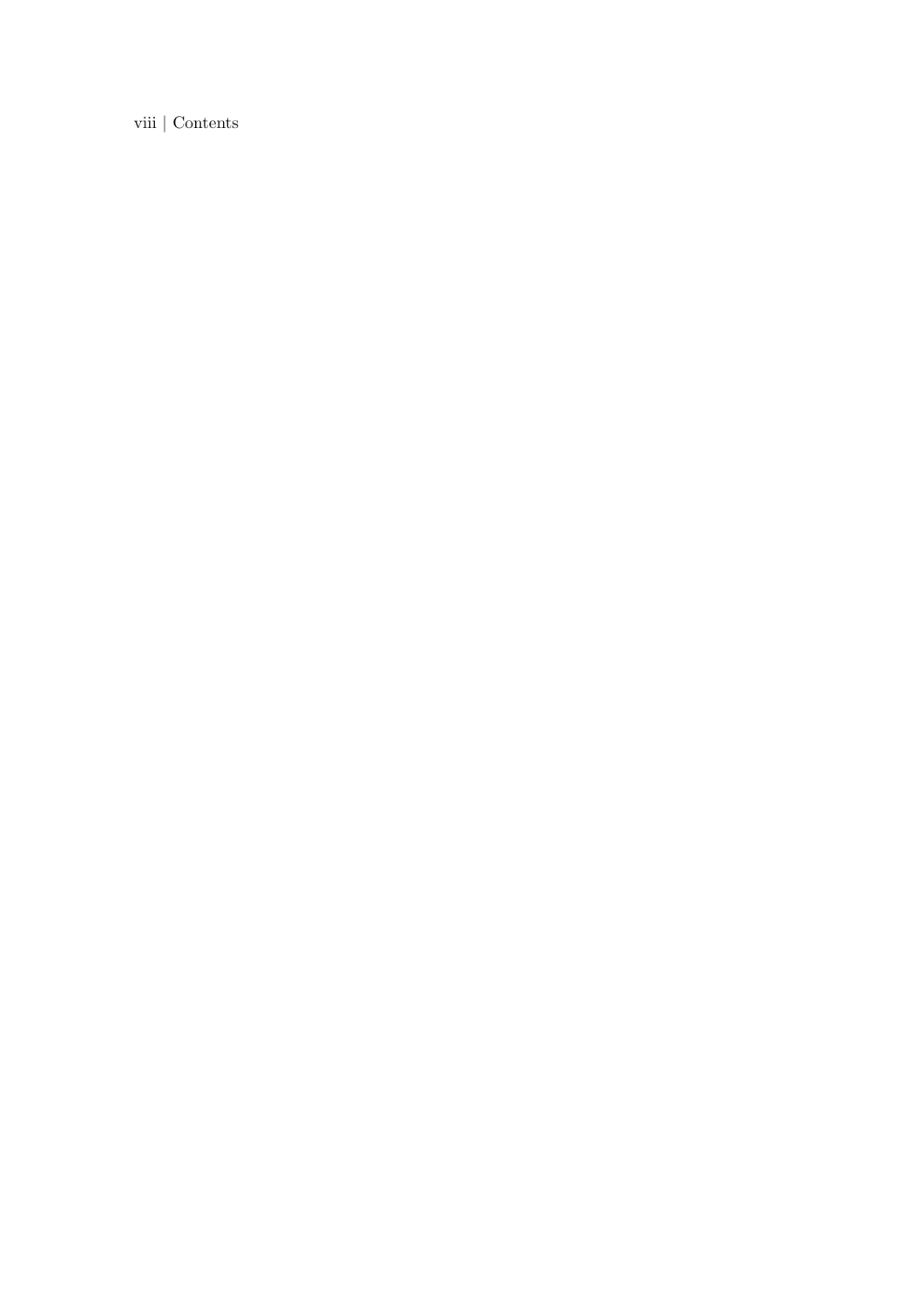### <span id="page-10-0"></span>Chapter 1

## Introduction

This introductory chapter is meant as a quick overview of the geometric background needed throughout this thesis. We define a few geometric structures that will appear in later chapters and fix the notation we will use.

#### <span id="page-10-1"></span>1.1 Incidence geometries

Definition 1.1.1. An *incidence geometry of rank n* is defined as an ordered set  $(S, I, \Delta, \sigma)$ , where S is a non-empty set of varieties, I is a binary symmetric incidence relation between elements of S,  $\Delta$  is a finite set of size n and  $\sigma$  is a surjective type map from S to  $\Delta$ , such that no ordered pair of elements of S of the same type is in I.

A point-line geometry, or short geometry, is an incidence geometry of rank 2. Here the varieties of the two types are called points and lines. Such a geometry will also be denoted as a triple  $S = (\mathcal{P}, \mathcal{B}, I)$ , where  $\mathcal P$  is the set of points and B is the set of lines. If  $(p, b) \in \mathcal{P} \times \mathcal{B}$  or  $(p, b) \in \mathcal{B} \times \mathcal{P}$  such that p I b we say that p is incident with b.

In most cases, the lines will be subsets of the point set  $P$  and the incidence relation I will then simply be the symmetrized containment.

The dual of a geometry  $S = (\mathcal{P}, \mathcal{B}, I)$  is the geometry  $\mathcal{S}^D = (\mathcal{B}, \mathcal{P}, I)$ .

1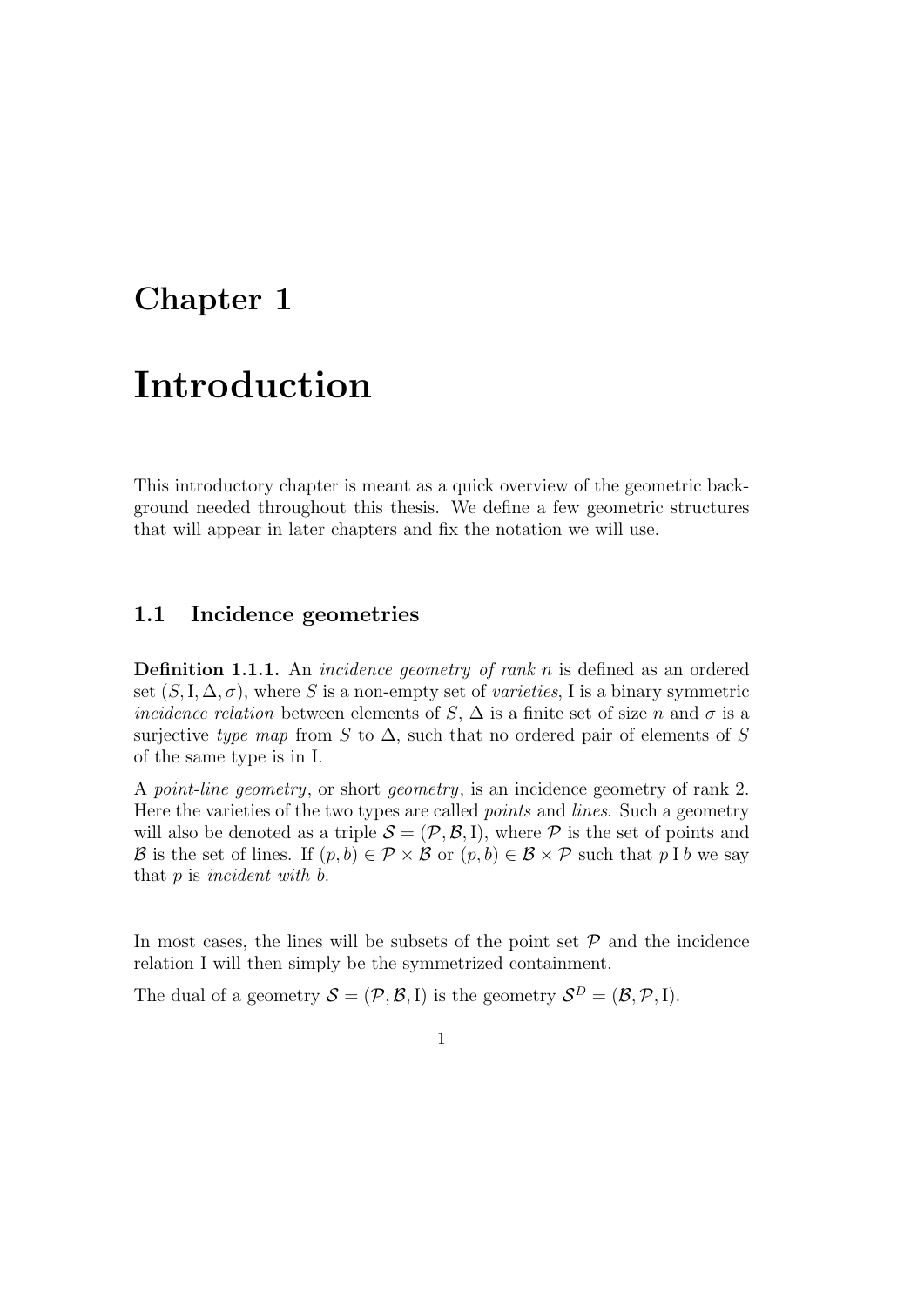We say that two points are *collinear* if they are contained in a line and, dually, we say that two lines are concurrent if and only if they have a non-empty intersection.

Collinear points x and y will be denoted by  $x \sim y$ , concurrent lines L and M will be denoted by  $L \sim M$ , while  $x \not\sim y$  (resp.  $L \not\sim M$ ) means that x and y are not collinear (resp. L and M are not concurrent). Note that  $x \sim x$  and  $L \sim L$ .

#### <span id="page-11-0"></span>1.1.1 Isomorphisms and automorphisms

<span id="page-11-2"></span>**Definition 1.1.2.** An isomorphism from  $(S, I, \Delta, \sigma)$  to  $(S', I', \Delta, \sigma')$  is a bijection  $\phi : S \to S'$  such that  $\phi(x) \to \phi(y) \Leftrightarrow x \to y$  and  $\sigma(x) = \sigma(y) \Leftrightarrow \sigma'(\phi(x)) =$  $\sigma'(\phi(y))$ ,  $\forall x, y \in S$ . An *automorphism* of  $(S, I, \Delta, \sigma)$  is an isomorphism from  $(S, I, \Delta, \sigma)$  into itself.

Whenever there exists an isomorphism from an incidence geometry  $A$  to an incidence geometry  $B$  we will refer to  $A$  and  $B$  as *isomorphic*.

The automorphisms of an incidence geometry A form a group, called the auto*morphism group*, and will be denoted by Aut(A). A subgroup of Aut(A) will be called an automorphism group.

#### <span id="page-11-1"></span>1.1.2 Partial linear spaces

**Definition 1.1.3.** A finite geometry  $S$  is called a *partial linear space* if and only if two distinct points are incident with at most one line, or equivalently, if any two distinct lines are incident with at most one point. If every two distinct points are collinear, then we say that  $S$  is a *linear space*.

In this thesis we will only deal with partial linear spaces satisfying the next two properties.

- Each point is incident with  $t + 1$  lines  $(t \geq 1)$ .
- Each line is incident with  $s + 1$  points  $(s \geq 1)$ .

A partial linear space S satisfying these conditions is said to be of order  $(s, t)$ , or, if  $s = t$ , of order s.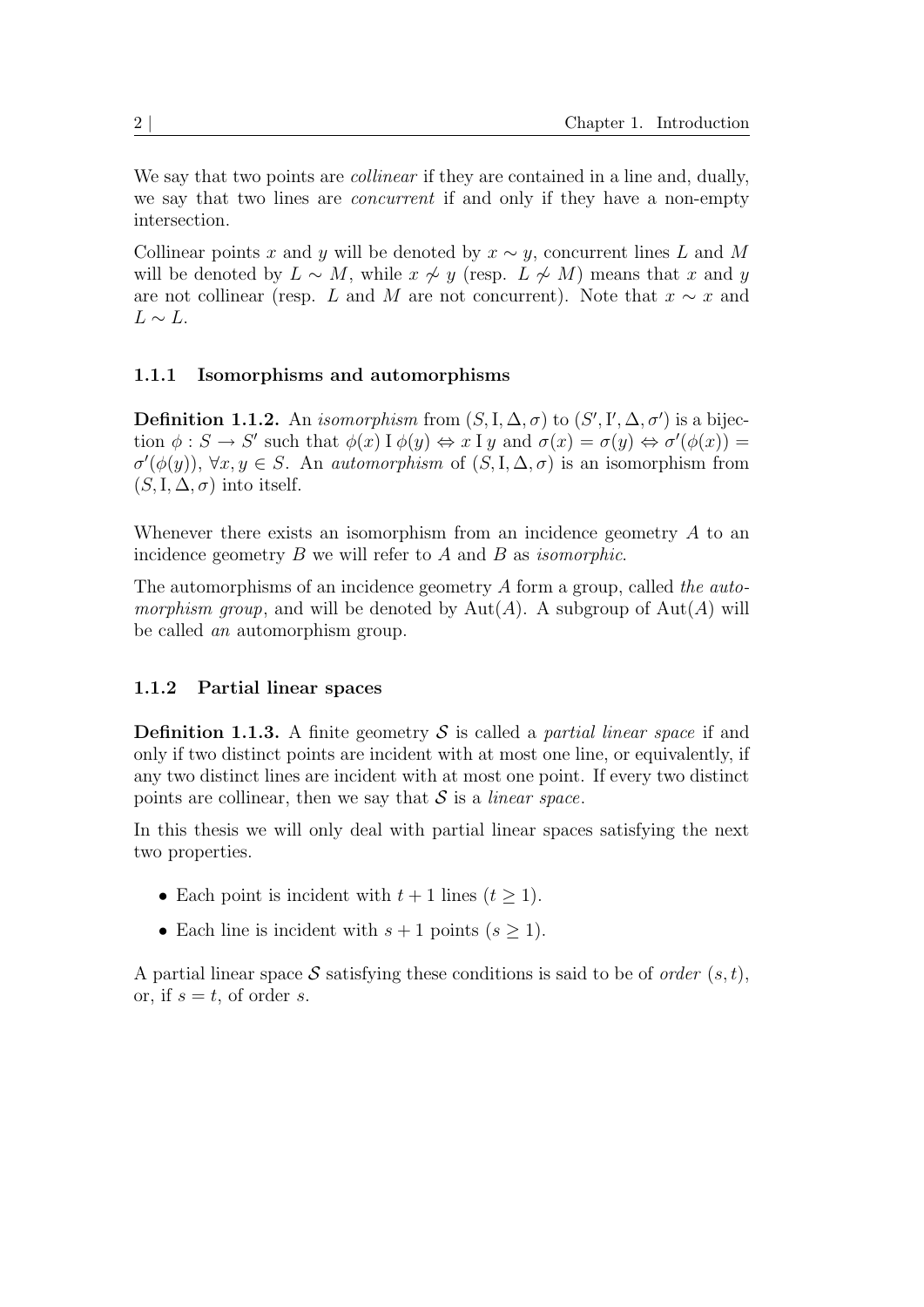A spread of a partial linear space  $S$  is a set of lines of S partitioning the point set of  $S$ .

#### <span id="page-12-0"></span>1.2 Designs

**Definition 1.2.1.** Let  $t, k, v, \lambda$  be integers with  $t < k < v$  and  $\lambda > 0$ . A  $t-(v, k, \lambda)$  design, or t-design with parameters  $(v, k, \lambda)$ , is a set S of v elements together with a set of k-subsets of  $S$ , called *blocks*, such that any t distinct elements of S are contained in exactly  $\lambda$  blocks.

A  $t - (v, k, 1)$  design is also called a *Steiner system*.

Some useful known conditions between the parameters of a t-design are the following.

• The number b of blocks of a  $t - (v, k, \lambda)$  design is given by

$$
b = \lambda \binom{v}{t} / \binom{k}{t}.
$$

• For  $s \leq t$ , a  $t - (v, k, \lambda)$  design is also an  $s - (v, k, \lambda_s)$  design, where

$$
\lambda_s = \lambda \binom{v-s}{t-s} / \binom{k-s}{t-s}.
$$

#### <span id="page-12-1"></span>1.3 Projective spaces

Although we assume the reader to be familiar with the basics of projective geometry and finite classical polar spaces, we will recall some fundamental notions in order to fix notation and terminology.

**Definition 1.3.1.** The vector space of dimension  $n + 1$  over the finite field  $GF(q)$ , with  $q = p^h$ , p prime and  $h \geq 1$ , is denoted by  $V(n + 1, q)$ . Let  $D(V)$ be the set of proper, non-trivial subspaces of  $V(n+1, q)$  and define the incidence relation I as follows:  $U \perp W \Leftrightarrow U \subset W$  or  $W \subset U$ . The incidence geometry  $(D(V), I, \Delta, \sigma)$  of rank n, with  $\Delta = \{1, \ldots, n\}$ , where  $\sigma$  maps each subspace onto its vectorial dimension, is called the projective space corresponding to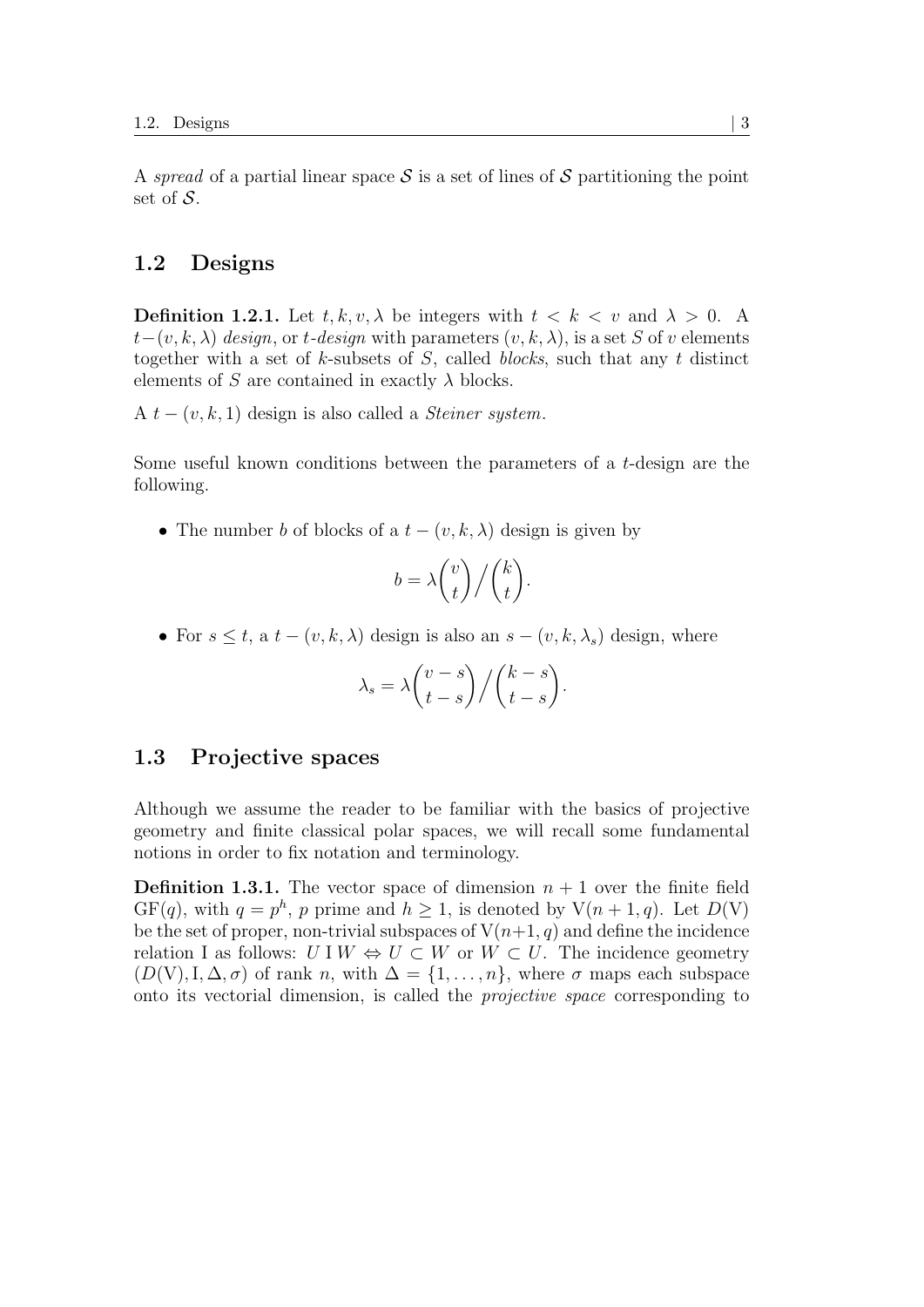$V(n + 1, q)$ . This projective space has *projective dimension* n and is denoted by  $PG(n, q)$ .

In  $V(n+1, q)$ , a subspace of dimension  $i+1$ ,  $i \geq -1$ , is said to have projective dimension  $i$  and will be called an  $i$ -dimensional projective subspace. Since we will generally be working with projective spaces, we will simply use the term dimension rather than projective dimension. Subspaces of dimension 0, 1, 2 and  $n-1$  of PG(n, q) are called points, lines, planes and hyperplanes, respectively. The  $(-1)$ -dimensional projective space is the empty space.

We remark that the dual of a projective space  $PG(n, q)$  is again a  $PG(n, q)$ . We say that  $PG(n, q)$  is self-dual.

**Definition 1.3.2.** The *n*-dimensional *affine space*  $AG(n, q)$  over the finite field  $GF(q)$  is obtained from the projective geometry  $PG(n, q)$  by designating a hyperplane  $H$  as being "at infinity" and deleting it, together with all the subspaces it contains.

A projective space can also be defined in an axiomatic way as an incidence geometry, called axiomatic projective space, satisfying the following axioms.

- For every two distinct points, there is exactly one line incident with both.
- If  $p_1, p_2, p_3$  and  $p_4$  are four distinct points, such that the lines  $p_1p_2$  and  $p_3p_4$  intersect, then the lines  $p_1p_3$  and  $p_2p_4$  intersect as well.
- Each line contains at least three points.

A subspace of an (axiomatic) projective space is a subset S of points, such that every line containing at least two points of  $S$ , is contained in  $S$ . The *axiomatic* dimension of a projective space is the largest number  $n$  for which there is a strictly increasing chain of subspaces satisfying  $\emptyset \subset S_0 \subset \cdots \subset S_n = P$ , where P denotes the full set of points.

It can be shown (see for instance [\[59\]](#page-142-0)) that the only finite axiomatic projective spaces of dimension at least three are the projective spaces  $PG(n, q)$ . We recall that projective spaces can also be defined over infinite (skew) fields, however, this is beyond the scope of this thesis.

An axiomatic finite projective plane of order q is actually a  $2-(q^2+q+1, q+1, 1)$ design, and an *axiomatic finite affine plane of order q*, is a  $2 - (q^2, q, 1)$  design and conversely.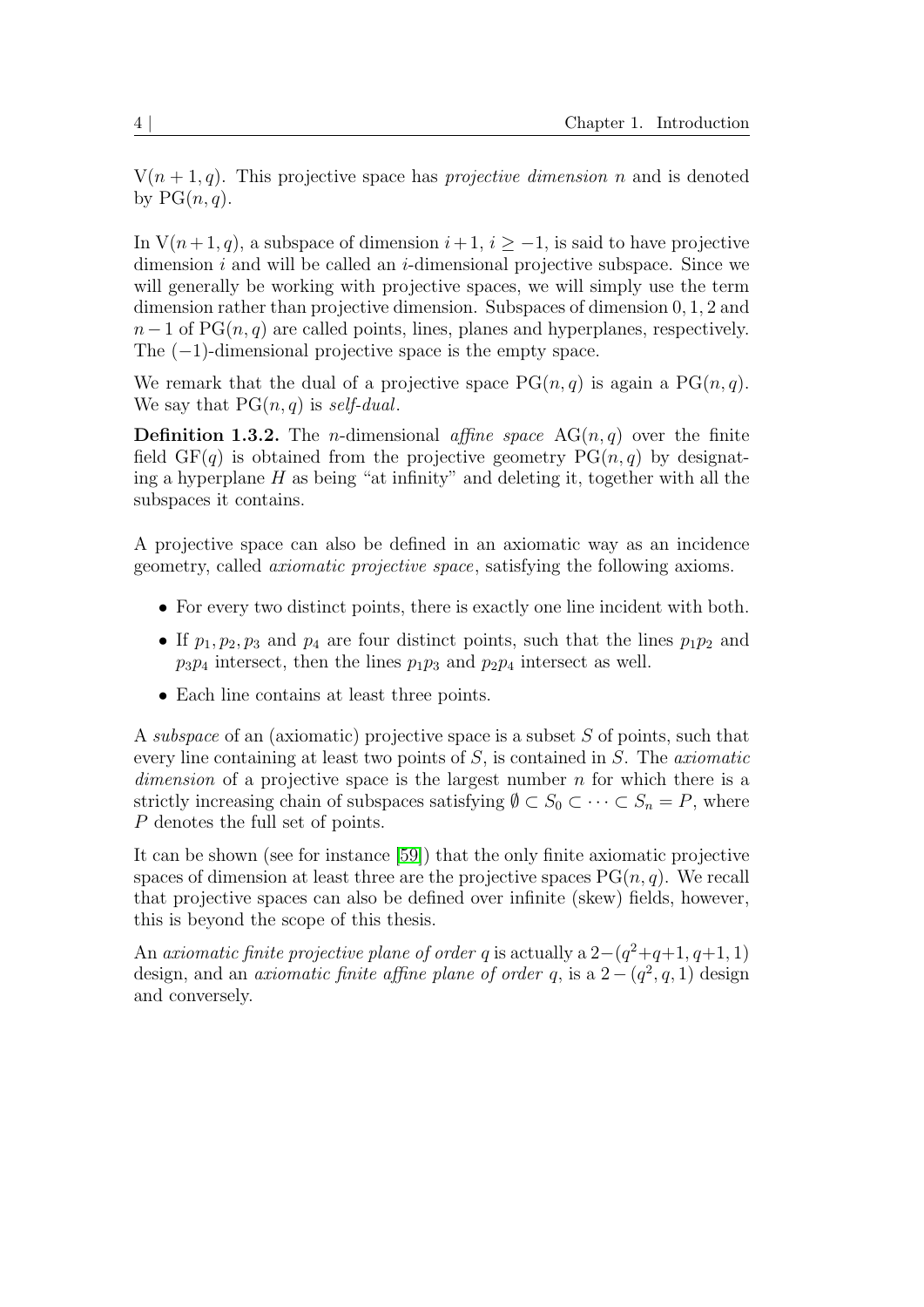We say that a finite projective plane is *Desarguesian* if it is isomorphic to a  $PG(2, q)$ , for some prime power q. Several constructions of finite non-Desarguesian projective planes are known. The classification however is far from done (see for instance [\[36\]](#page-141-0)) and in fact seems to be unfeasable with today's techniques.

Whenever we say that a projective subspace  $PG(d, q)$  is *embedded* in a projective space  $PG(n, q)$ ,  $n > d$ , we simply mean that  $PG(d, q)$  is contained in  $PG(n, q)$ .

In Section [1.1.2](#page-11-2) we have defined an isomorphism between two incidence geometries. In case the incidence geometries are projective spaces, an isomorpishm is called a *collineation*. Actually a collineation  $\varphi$  from  $\Sigma_1 \cong PG(n,q)$  onto  $\Sigma_2 \cong PG(n,q), n \geq 2$ , can be defined as a bijection between the points of  $\Sigma_1$  and the points of  $\Sigma_2$  such that three collinear points of  $\Sigma_1$  are mapped onto three collinear points of  $\Sigma_2$ , which implies that incidence is preserved. If  $\Sigma_1 = \Sigma_2$ , then we will simply say that  $\varphi$  is a collineation of  $\Sigma_1$ . By the fundamental theorem of projective geometry, the *collineation group* of  $PG(n, q)$  is the group  $P\Gamma L(n+1,q)$ , induced by the non-singular semi-linear automorphisms of the vector space  $V(n+1,q)$ . Hence, every collineation  $\varphi$  of PG $(n,q)$  can be algebraically described as  $\varphi: x \mapsto Ax^{\sigma}$ , with A a non-singular  $(n+1) \times (n+1)$ matrix and  $\sigma$  a field automorphism of GF(q). We will often write  $\varphi(\sigma, A)$ . If  $\sigma = 1$ , then the collineation  $\varphi(1, A) = \varphi(A)$  is called a projectivity and the group of all projectivities of  $PG(n, q)$  is the *projective linear group* or *linear* collineation group  $PGL(n + 1, q)$ .

A collineation  $\varphi$  of PG(n, q) is called a *perspectivity* if there exists a hyperplane H of  $PG(n, q)$  and a point x, such that every point of H, and every hyperplane through x, is fixed by  $\varphi$ . The point x is called the *center* and H the axis of the perspectivity  $\varphi$ . If  $x \in H$  then the perspectivity  $\varphi$  is called an *elation*, if  $x \notin H$  then  $\varphi$  is called a *homolay*.

A collineation from an *n*-dimensional projective space  $\Sigma$  onto its dual space  $\Sigma^D$  is called a *reciprocity* of  $\Sigma$ , and hence can also be denoted by  $\varphi(\sigma, A)$ . A reciprocity is also called a correlation, although some authors use this terminology only in the case  $\sigma = 1$ . If this correlation has order 2 it is called a polarity. The image of a subspace V under a polarity is denoted by  $V^{\perp}$  and is called the *polar space of V*. If V is a subspace such that  $V \subset V^{\perp}$ , or  $V^{\perp} \subset V$ , then we say that V is *absolute*. If a subspace V is equal to its polar space  $V^{\perp}$ , then the subspace  $V$  is called *totally isotropic*.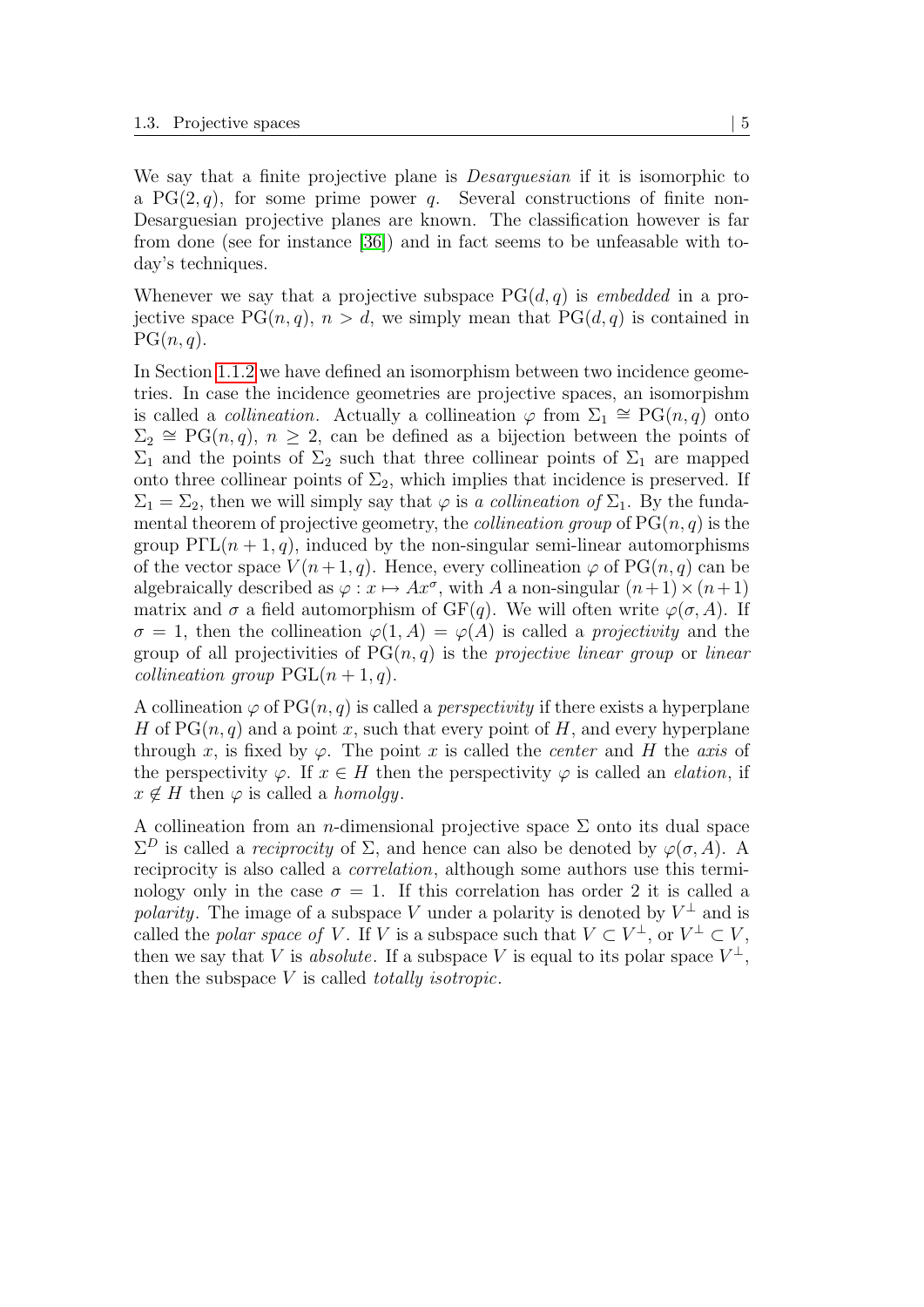We list the different types of polarities  $(\sigma, A)$  of PG $(n, q)$  here.

- If  $\sigma = 1$ , q is odd and  $A = A^T$ , the polarity  $(\sigma, A)$  is called an *orthogonal* polarity.
- If  $\sigma = 1$ , q is even,  $A = A^T$  and  $a_{ii} \neq 0$  for some i, the polarity  $(\sigma, A)$  is called a pseudo-polarity.
- If  $\sigma = 1$ ,  $A = -A^T$  and  $a_{ii} = 0$  for all *i*, i.e., every point is an absolute point, then n should be odd, and the polarity  $(\sigma, A)$  is called a *symplectic* polarity.
- If  $\sigma \neq 1$ , then  $\sigma : x \mapsto x^{\sqrt{q}}$ , with q a square,  $A = A^{T^{\sigma}}$  and  $(\sigma, A)$  is called a Hermitian or unitary polarity.

#### <span id="page-15-0"></span>1.4 Polar spaces

Since one of the known constructions of a maximal arc, the main topic of this thesis (see Section [1.6](#page-19-0) for the definition), uses classical polar spaces, we cannot omit a modest introduction to these geometries. Much more information, as well as the theory of Hermitian forms and Hermitian varieties which will not be included here, can be found in for instance [\[12\]](#page-139-0) and [\[35\]](#page-141-1).

Polar spaces were first axiomatically introduced by Veldkamp [\[60\]](#page-142-1). Later on Tits perfected the theory [\[58\]](#page-142-2).

Let

$$
Q(X_0,\ldots,X_n)=\sum_{i,j=0,\,i\leq j}^n a_{ij}X_iX_j
$$

be a quadratic form over  $GF(q)$ . The associated *quadric*  $Q(n, q)$  in PG $(n, q)$ is the set of points  $p(x_0, \dots, x_n)$  whose coordinates, with respect to a fixed basis, satisfy

$$
Q(x_0,\ldots,x_n)=0.
$$

A quadric of  $PG(n, q)$  is called *singular* if there is a non-singular coordinate transformation that reduces the quadratic form to one in fewer variables. Otherwise, the quadric is called *non-singular*.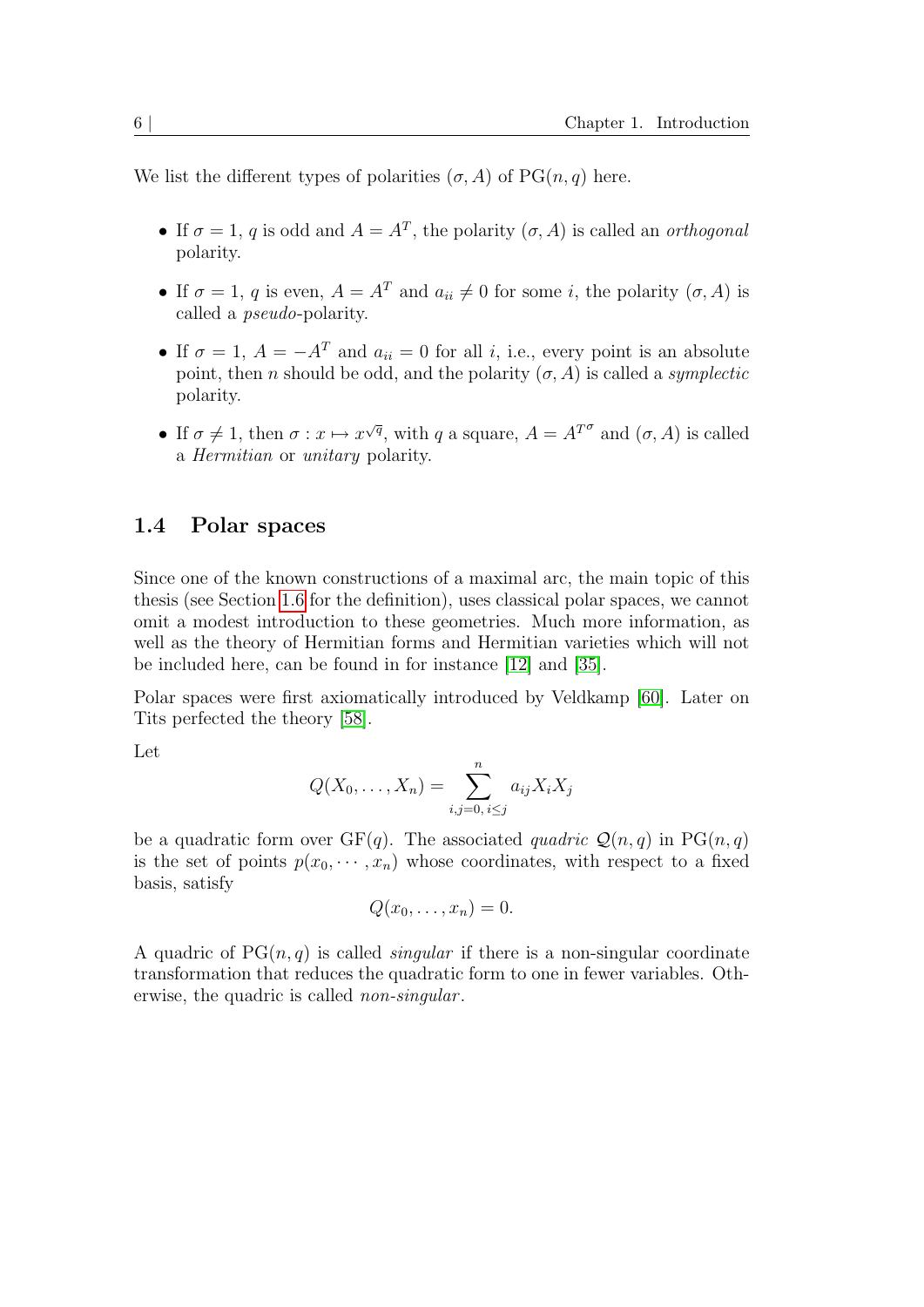If  $n = 2m$ , all non-singular quadrics in PG $(2m, q)$  are projectively equivalent to the quadric with equation  $X_0^2 + X_1X_2 + \cdots + X_{2m-1}X_{2m} = 0$ . These are the *parabolic* quadrics and are denoted by  $Q(2m, q)$ . In PG(2, q) a non-singular quadric is called a conic. It will soon become clear that conics play a pivotal role throughout this thesis.

If  $n = 2m + 1$ , a non-singular quadric in  $PG(2m + 1, q)$  is either projectively equivalent to the quadric with equation  $X_0X_1 + \cdots + X_{2m}X_{2m+1} = 0$ , in which case it is called *hyperbolic* and denoted by  $Q^+(2m+1, q)$ , or it is projectively equivalent to the quadric with equation  $f(X_0, X_1) + X_2X_3 + \cdots + X_{2m}X_{2m+1} =$ 0, with f an irreducible homogeneous quadratic form over  $GF(q)$ , in which case it is called *elliptic* and denoted by  $Q^-(2m+1, q)$ .

**Definition 1.4.1** ([\[58\]](#page-142-2)). A polar space of rank n,  $n > 2$ , is a point set  $\mathcal{P}$ together with a family of subsets of  $P$  called subspaces, satisfying the following axioms.

- (i) A subspace, together with the subspaces it contains, is a  $d$ -dimensional projective space with  $-1 \leq d \leq n-1$ .
- (ii) The intersection of two subspaces is a subspace.
- (iii) Given a subspace V of dimension  $n-1$  and a point  $p \in \mathcal{P} \setminus V$ , there is a unique subspace W of dimension  $n-1$  such that  $p \in W$  and  $V \cap W$ has dimension  $n-2$ ; W contains all points of V that are joined to p by a subspace of dimension 1, also called a line.
- (iv) There exist two disjoint subspaces of dimension  $n-1$ .

The quadrics defined above, together with the subspaces they contain, are examples of polar spaces.

The points of PG $(n, q)$ ,  $n > 3$  odd, and the totally isotropic subspaces of a non-singular symplectic polarity of  $PG(n, q)$ , (together with all the (projective) subspaces they contain), form a *symplectic* polar space, which is denoted by  $W(n, q)$ .

These symplectic polar spaces, the quadrics and the Hermitian varieties are the finite classical polar spaces.

A subspace of maximum dimension contained in a quadric  $\mathcal Q$  is called a *genera*tor of the quadric  $\mathcal{Q}$ . The dimension of such a generator is called the *projective*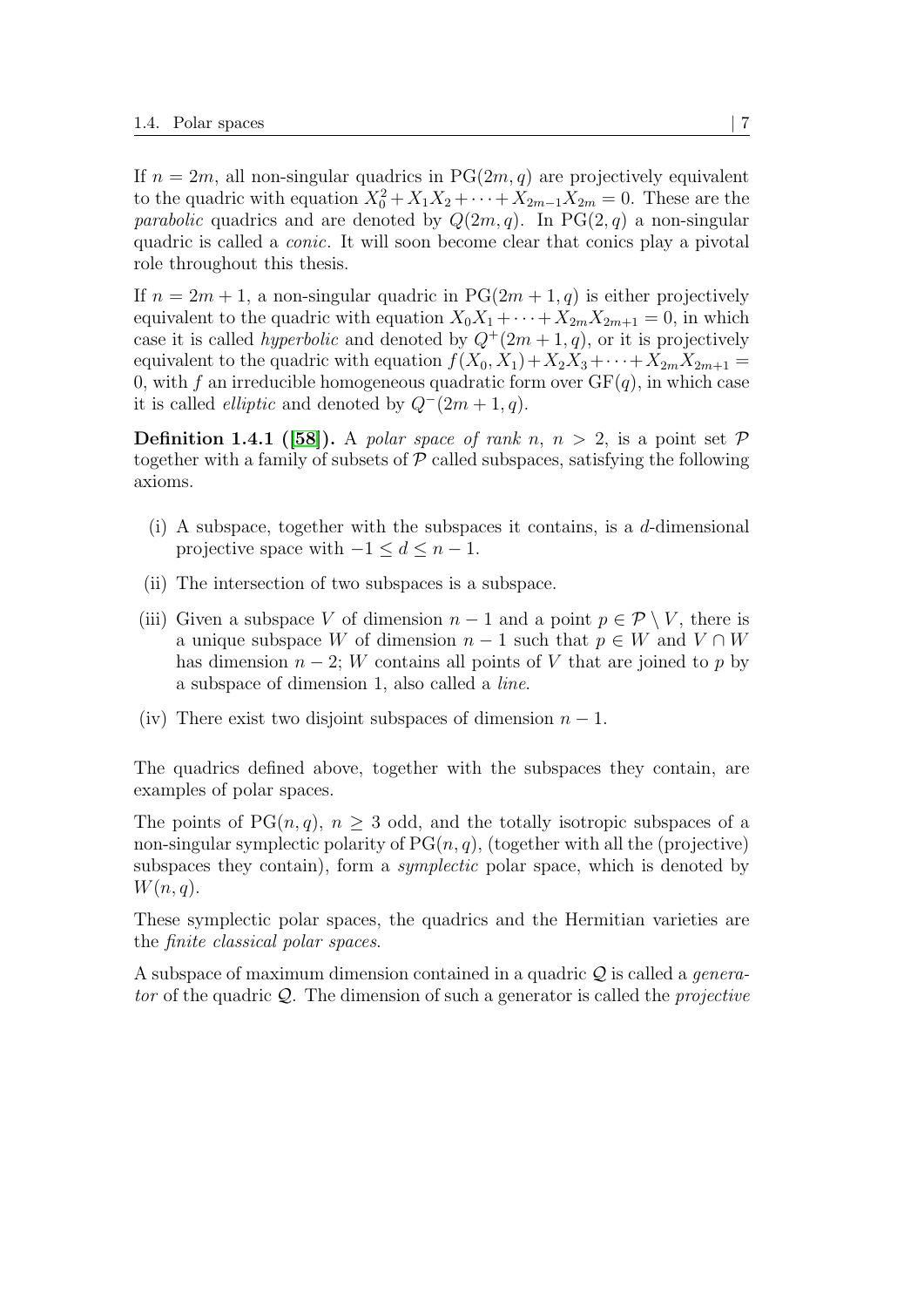*index*. This projective index is equal to  $n - 1$  for  $Q(2n, q)$  and  $Q^-(2n + 1, q)$ and is equal to n for  $Q^+(2n+1, q)$ .

#### <span id="page-17-0"></span>1.5 Ovals and hyperovals

**Definition 1.5.1.** A k-arc K in PG(2, q) is a set of k points of which no three are collinear. It can easily be seen that  $|\mathcal{K}| \leq q+2$ . A  $(q+2)$ -arc is called a hyperoval and can only exist if q is even. A  $(q + 1)$ -arc in PG(2, q) is called an oval.

If O is an oval of PG(2, q), q even, it can be proven that the  $q + 1$  lines, intersecting  $\mathcal O$  only in one point, are concurrent. This common point is called the nucleus of  $\mathcal{O}$ . An example of a hyperoval is a conic C together with its nucleus n. This is commonly known as a *regular hyperoval* (or *hyperconic*).

In a renowned theorem, Segre [\[45\]](#page-141-2) proved, using some elegant arguments, that every oval in  $PG(2, q)$ , with q odd, is a conic. In contrast with the case where q is odd, the study of hyperovals in  $PG(2, q)$ , q even, is a deep and complex field and the subject of much research.

#### Known hyperovals

A hyperoval O in PG $(2,q)$   $(q = 2<sup>h</sup>, h > 1)$  contains at least 4 points, no three of which are collinear. Without any restrictions we may assume that  $O$  passes through the four points  $(1, 0, 0), (0, 1, 0), (0, 0, 1)$  and  $(1, 1, 1),$  which implies that it is completely determined by its affine points  $(x, y, 1)$ . We define  $y = f(x)$  if and only if  $(x, y, 1)$  is a point of  $\mathcal O$ . It is easily seen that  $f(x)$  is a permutation polynomial over  $GF(q)$  which is called an *o-polynomial*.

A lot of the known examples can be described by an o-polynomial of the form  $f(x) = x<sup>k</sup>$ , also called a *monomial o-polynomial*. Define

 $D(h) = \{k \mid x^k \text{ is an o-polynomial over } GF(2^h)\}.$ 

We summarize the known results on  $D(h)$ , which were observed by numerous authors $([14],[25],[34],[42])$  $([14],[25],[34],[42])$  $([14],[25],[34],[42])$  $([14],[25],[34],[42])$  $([14],[25],[34],[42])$  $([14],[25],[34],[42])$  $([14],[25],[34],[42])$  $([14],[25],[34],[42])$  $([14],[25],[34],[42])$ , in the following theorem.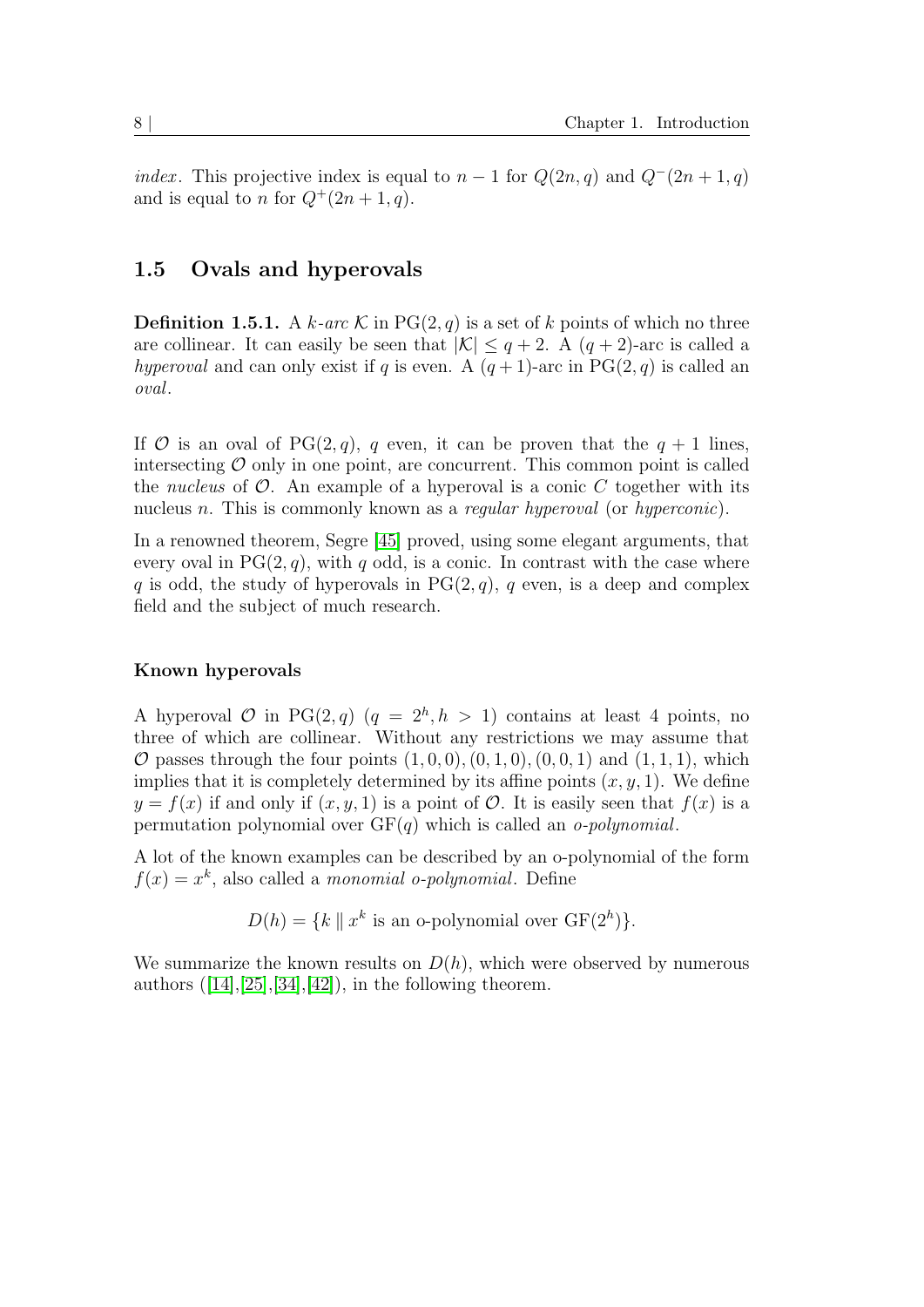**Theorem 1.5.2.** If  $k \in D(h)$  then  $1/k$ ,  $1-k$ ,  $1/(1-k)$ ,  $k/(k-1)$  and  $(k-1)/k$ (all taken modulo  $2<sup>h</sup> - 1$ ) are also elements of  $D(h)$  and yield projectively equivalent hyperovals.

We give a short description of the known elements in  $D(h)$ ; the related hyperovals are called monomial hyperovals.

- (i) It is clear that  $2 \in D(h)$ , for all h, and this gives us the regular hyperoval. Actually it is known that if  $h \leq 3$ , every hyperoval in PG(2, 2<sup>h</sup>) is a regular hyperoval.
- (ii) It was proved by Segre [\[46\]](#page-141-4) that  $2^i \in D(h)$  if and only if  $gcd(i, h) =$ 1. These hyperovals are called translation hyperovals since they admit a group of translations acting transitively on the affine points of the hyperoval as an automorphism group. When  $i \neq 1$ ,  $h-1$ , these hyperovals are not equivalent to regular hyperovals and examples exist for  $h \geq 5$ , but  $h \neq 6$ .
- (iii) Another class of monomial hyperovals is given by  $f(x) = x^6$ , in the case where  $h$  is odd. These hyperovals, often called Segre hyperovals, were also discovered by Segre [\[47\]](#page-141-5) in 1962, see also [\[48\]](#page-142-3) for more details.
- (iv) Let  $\sigma$  and  $\gamma$  be automorphisms of GF(2<sup>h</sup>), h odd, such that  $\gamma^4 \equiv \sigma^2 \equiv 2$ (mod  $2<sup>h</sup> - 1$ ) then Glynn [\[25\]](#page-140-0) proved that  $\gamma + \sigma$  and  $3\sigma + 4$  are elements of  $D(h)$ .

Remark 1.5.3. Although there are several hyperovals known that are not of the monomial type, it would take us too far to go into more detail. However, for all updated information on hyperovals, we refer to a nice electronic overview by Cherowitzo (see [\[13\]](#page-139-2)).

#### The classification of hyperovals in small order planes

- As mentioned above, in  $PG(2, 2)$ ,  $PG(2, 4)$  and  $PG(2, 8)$ , every hyperoval must be a regular hyperoval.
- Hall, as well as O'Keefe and Penttila, showed in [\[26\]](#page-140-2) and [\[39\]](#page-141-6), respectively, that there are two projectively distinct hyperovals in  $PG(2, 16)$ : the regular hyperoval and the Lunelli-Sce hyperoval.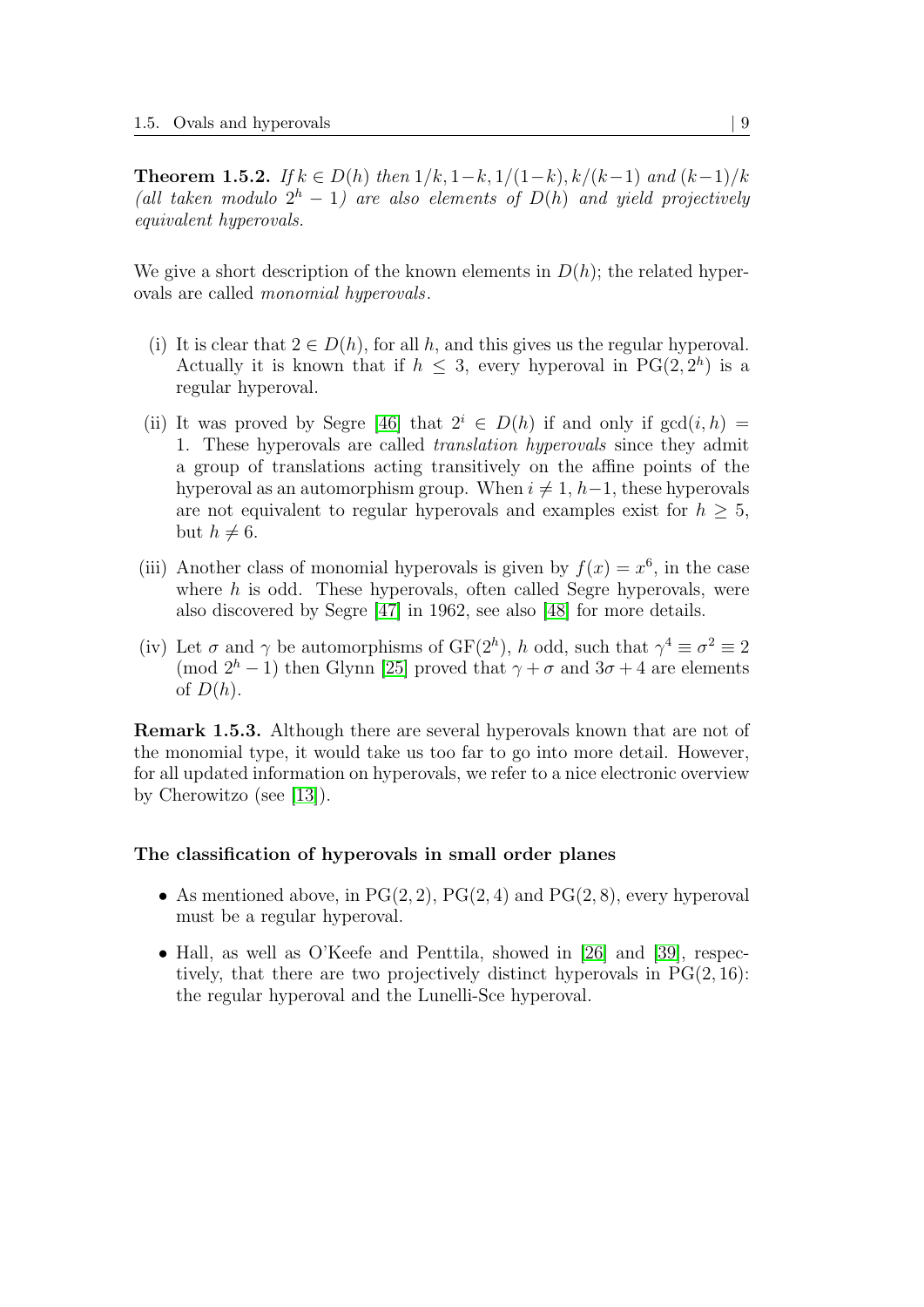• In [\[44\]](#page-141-7) Penttila an Royle showed that there are six projectively distinct hyperovals in  $PG(2, 32)$ : the regular hyperoval, the translation hyperoval, the Segre hyperoval, the Payne hyperoval, the Cherowitzo hyperoval and the O'Keefe-Penttila hyperoval.

#### <span id="page-19-0"></span>1.6 Maximal arcs

This section contains some definitions as well as some basic properties concerning maximal arcs. The details about the actual known constructions are investigated in the next chapter.

Barlotti [\[7\]](#page-138-0) introduced the idea of a maximal arc in a projective plane in 1956. Originally, maximal arcs were studied as a combinatorial extremal problem and appeared in the study of algebraic curves. Later it became clear that maximal arcs give rise to a great deal of interesting geometric structures. Some of these links are further investigated throughout this thesis.

**Definition 1.6.1.** A  $\{k; d\}$ -arc K in a finite projective plane of order q is a non-empty proper subset of k points such that some line of the plane meets  $\mathcal K$ in d points, but no line meets K in more than d points. For given q and d, k can never exceed  $q(d-1) + d$ . If equality holds K is called a *maximal arc of* degree d, a degree-d maximal arc, a  $\{q(d-1)+d; d\}$ -arc or shorter, a d-arc.

Equivalently, a maximal arc can be defined as a non-empty, proper subset of points of a projective plane, such that every line meets the set in 0 or d points, for some d. If a line meets K it is said to be *secant* to K, otherwise it is *external* to  $K$ .

The following examples are trivial.

- Any single point of a projective plane of order q is a maximal  $\{1, 1\}$ -arc in that plane.
- The set of points of an affine subplane of order  $q$  in a projective plane of order q is a  $\{q^2; q\}$ -arc.

For the rest of this thesis we will neglect these trivial examples.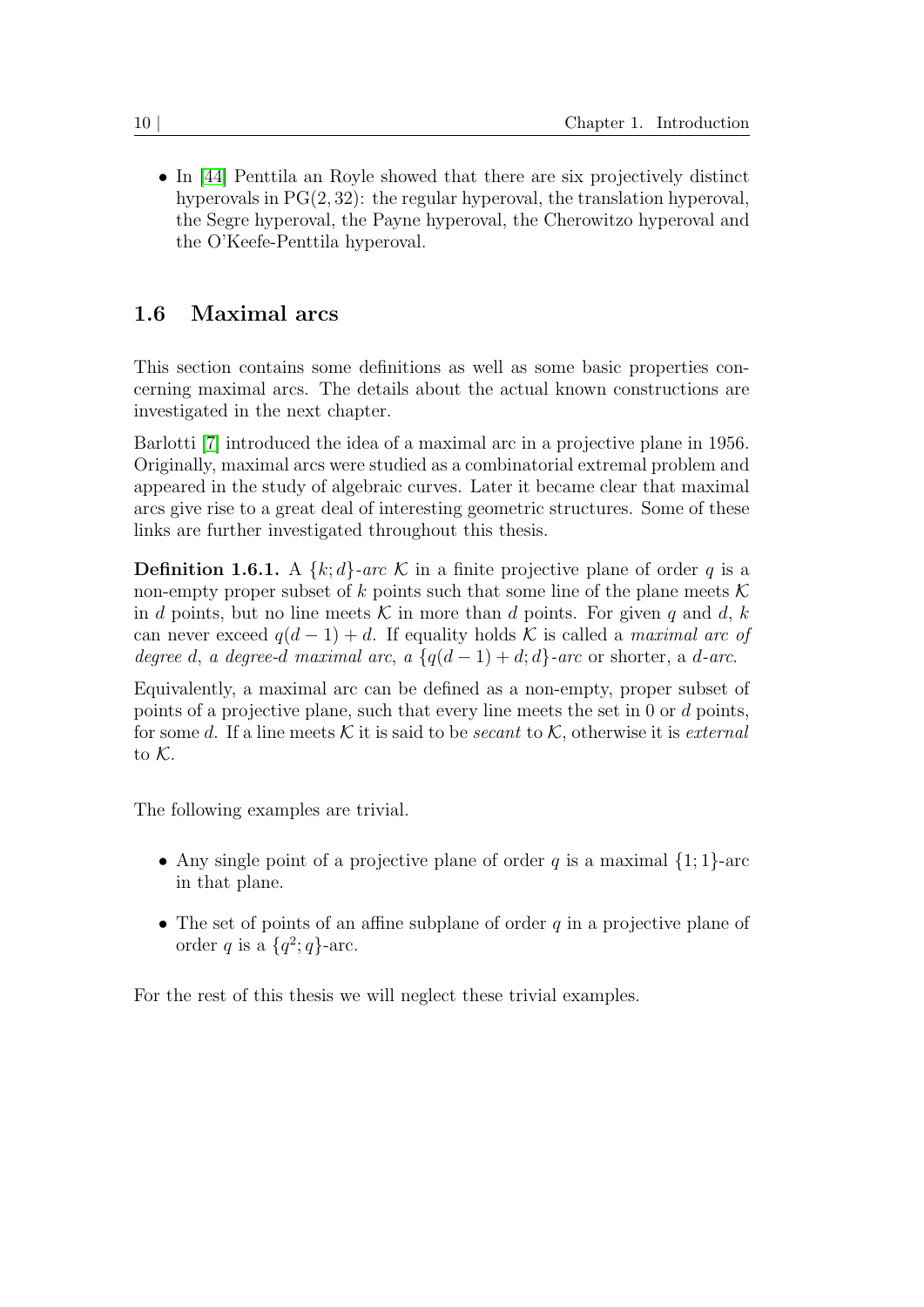**Lemma 1.6.2** ([\[15\]](#page-139-3)). If K is a  $\{q(d-1)+d; d\}$ -arc in a projective plane  $\pi$ of order q, the set of lines external to K is a  $\{q(q-d+1)/d; q/d\}$ -arc in the dual plane.

**Proof.** Let  $\mathcal{K}^D$  be the set of points of the dual of  $\pi$  corresponding to the external lines of K. We will show that every line of the dual plane meets  $\mathcal{K}^D$ in 0 or in  $q/d$  points.

Let p be a point of K. Then every line incident with p is secant to K. It follows that the line of the dual plane corresponding to p does not meet  $\mathcal{K}^D$ .

On the other hand let  $p$  be a point not in  $K$ . Since the secant lines incident with p partition the points of K, it follows that there are  $|\mathcal{K}|/d = q + 1 - \frac{q}{d}$ d lines through p secant to K, and thus  $q/d$  lines through p external to K. We conclude that the line of the dual plane, corresponding to p, meets  $\mathcal{K}^D$  in  $q/d$  $\Box$   $\Box$ 

It follows that a necessary condition for the existence of a  $\{q(d-1) +d; d\}$ -arc in a projective plane of order q is that d divides q. Denniston [\[20\]](#page-139-4) showed that this necessary condition is sufficient in the Desarguesian projective plane  $PG(2, q)$  of order q when q is even (see Chapter 2).

Note that if  $\pi$  is a Desarguesian plane of order q which contains a maximal arc K of degree d, then it also contains a maximal arc of degree  $q/d$ , the so-called dual maximal arc of K.

The following theorem, proved by Barlotti (see [\[7\]](#page-138-0)), gives information on completing  $\{k, d\}$ -arcs to maximal arcs.

**Theorem 1.6.3** ([\[7\]](#page-138-0)). If K is a  $\{q(d-1)+d-1; d\}$ -arc in a projective plane  $\pi$  of order q, it is incomplete and can be uniquely completed to a maximal  ${q(d-1) + d; d}$ -arc.

For projective planes of odd order, no non-trivial constructions of maximal arcs were known, and so, through the years, several authors conjectured that non-trivial maximal arcs could not exist in  $PG(2, q)$ , q odd. Cossu [\[15\]](#page-139-3) proved that  $PG(2, 9)$  has no  $\{21, 3\}$ -arc and in 1974 J. A. Thas [\[52\]](#page-142-4) showed that there are no maximal  $\{2q + 3; 3\}$ -arcs and no maximal  $\{q(q - 2)/3; q/3\}$ -arcs in  $PG(2,q)$ ,  $q > 3$ . Finally, Ball, Blokhuis and Mazzocca used a polynomial method to prove this more than 25-year-old conjecture.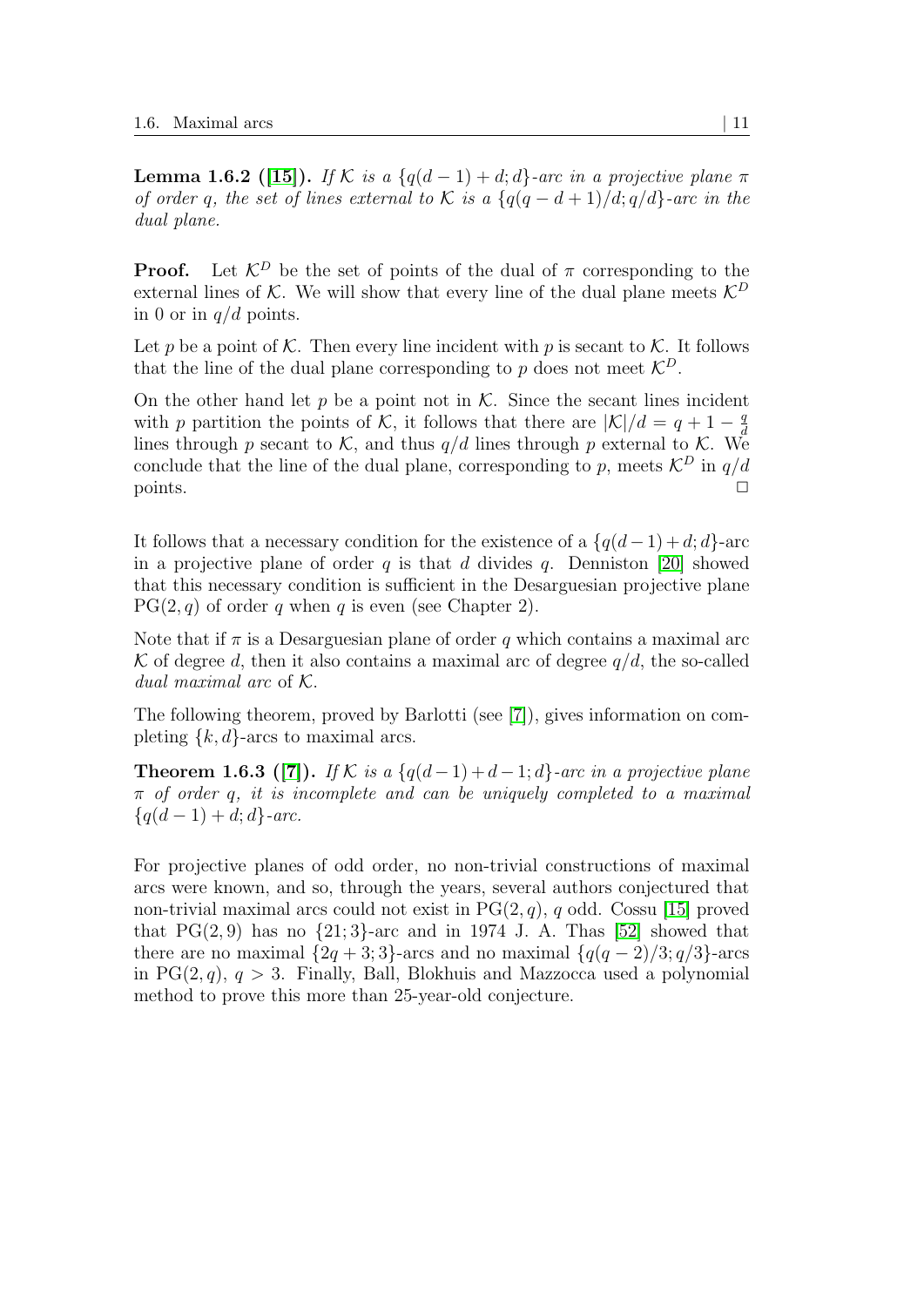**Theorem 1.6.4** ([\[5\]](#page-138-1)). No non-trivial maximal arcs exist in  $PG(2,q)$  when q is odd.

In [\[3\]](#page-138-2) a second proof of this theorem was given by Ball and Blokhuis.

An overview of the constructions and characterizations of classical sets in  $PG(n, q)$  can be found in [\[18\]](#page-139-5).

#### <span id="page-21-0"></span>1.7 Generalized Quadrangles

Generalized quadrangles were introduced by Tits [\[56\]](#page-142-5) and more information on the subject can be found in for instance [\[43\]](#page-141-8) and [\[55\]](#page-142-6).

**Definition 1.7.1.** A generalized quadrangle (GQ) is a partial linear space  $S =$  $(\mathcal{P}, \mathcal{B}, I)$  of order  $(s, t)$  satisfying the following axiom.

• If x is a point and L is a line not incident with x, then there is a unique pair  $(y, M) \in \mathcal{P} \times \mathcal{B}$  for which x I M I y I L holds.

For  $x \in \mathcal{P}$ , we put  $x^{\perp} = \{y \in \mathcal{P} \mid y \sim x\}$ , and note that  $x \in x^{\perp}$ . For  $x, y \in \mathcal{P}$ ,  $x \neq y$ , we have that  $\{x, y\}^{\perp} = x^{\perp} \cap y^{\perp}$  and hence  $|\{x, y\}^{\perp}| = s + 1$  or  $t + 1$ according as  $x \sim y$  or  $x \not\sim y$ . Further,  $\{x, y\}^{\perp \perp} = \{u \in \mathcal{P} \mid u \in z^{\perp}, z \in x^{\perp} \cap y^{\perp}\}\$ and we have that  $|\{x,y\}^{\perp\perp}| = s+1$  or  $|\{x,y\}^{\perp\perp}| \leq t+1$  according as  $x \sim y$ or  $x \not\sim y$ , respectively. If  $x \not\sim y$  the set  $\{x, y\}^{\perp\perp}$  is called the *hyperbolic line* defined by  $x$  and  $y$ .

Furthermore, we say that a pair of different points x, x' is regular, if  $x \sim x'$ , or if  $x \nsim x'$  and  $|\{x, x'\}^{\perp \perp}| = t + 1$ . A point x is said to be regular provided  $\{x, x'\}$  is regular for all  $x' \in \mathcal{P}$ ,  $x' \neq x$ . Regularity for lines is defined dually.

We now introduce the notion of "ovoid" as defined by Tits in [\[57\]](#page-142-7). An ovoid  $\mathcal{O}$  of PG(3, q) is a set of points of PG(3, q) no three of which are collinear and such that for any point of  $\mathcal O$  the union of the lines which meet  $\mathcal O$  only in that point, that is, the *tangent lines* at that point, is a set of lines of  $PG(2, q)$ . If  $O$ is an ovoid in PG $(3, q)$ , its number of points is  $q^2 + 1$ . A celebrated theorem, independently proved by Barlotti [\[6\]](#page-138-3) and Panella [\[41\]](#page-141-9), shows us that every ovoid in PG(3, q), q odd or  $q = 4$ , is an elliptic quadric.

To the contrary, in the even case, Tits [\[57\]](#page-142-7) showed that for any  $q = 2^{2e+1}$ , with  $e \geq 1$ , there exists an ovoid which is not an elliptic quadric. These ovoids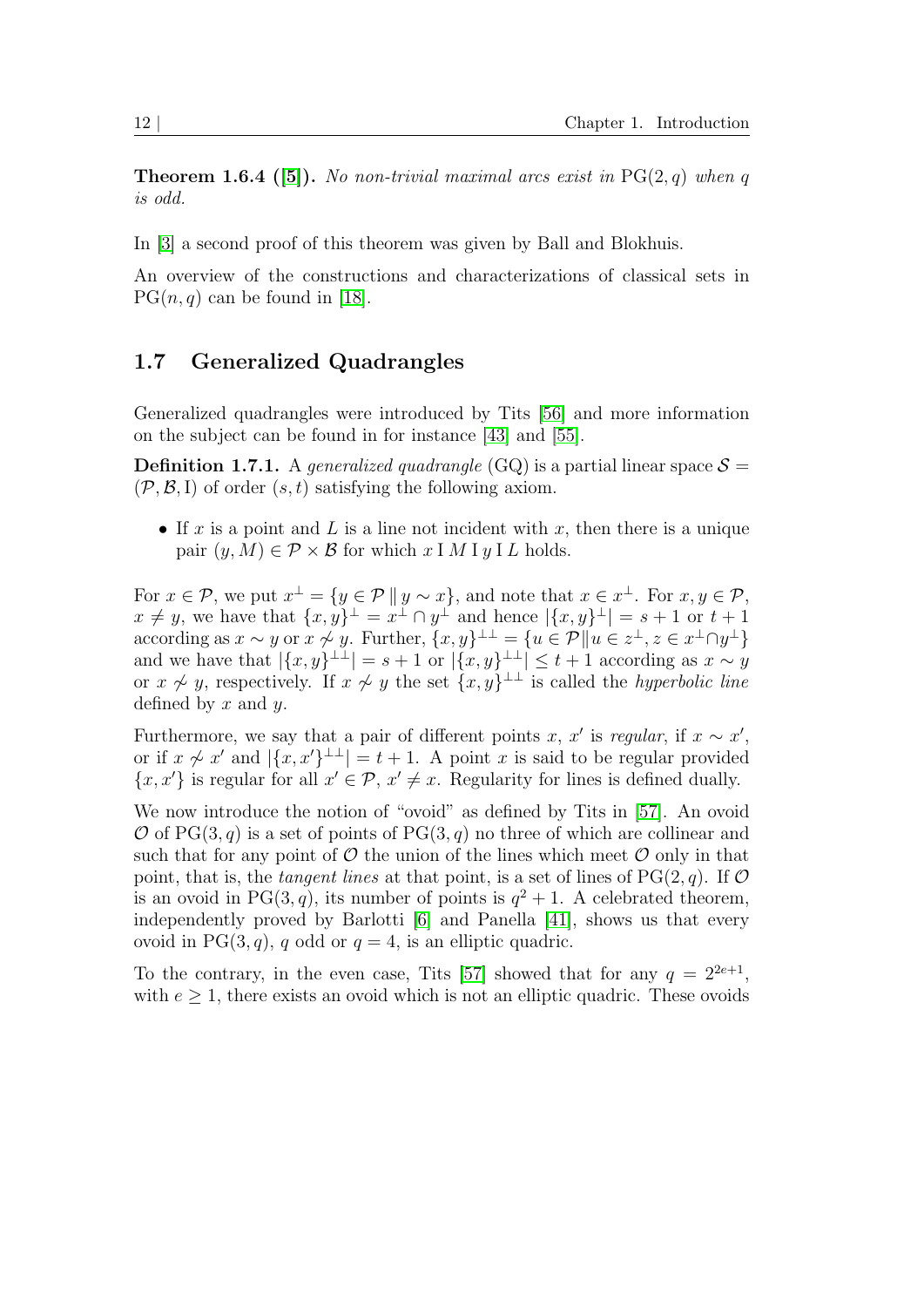are called Tits ovoids or Suzuki-Tits ovoids, as the automorphism group is the (simple) Suzuki group  $Sz(2^{2e+1})$ . So far, for even q, no other ovoids than the elliptic quadrics and the Tits ovoids are known.

If  $\mathcal O$  is an ovoid in PG(3, q) any plane  $\pi$  of PG(3, q) intersects  $\mathcal O$  in either one point or in an oval. If  $|\pi \cap \mathcal{O}| = 1$  we say that  $\pi$  is a tangent plane of  $\mathcal{O}$ . At each of its points  $\mathcal O$  has exactly one tangent plane. Finally, a nice result due to Brown [\[10\]](#page-138-4) shows us that any ovoid  $\mathcal O$  in PG(3, q) such that at least one plane intersects  $\mathcal O$  in a conic, is an elliptic quadric.

We have a closer look at a few specific generalized quadrangles which will be linked later in this thesis. To denote the number of points and the number of lines of a GQ we will use  $v$  and  $b$ , respectively.

• The points of  $PG(3, q)$ , together with the totally isotropic lines with respect to a symplectic polarity, form a GQ, denoted by  $W(q)$ , with parameters

$$
s = t = q, v = b = (q + 1)(q2 + 1).
$$

- Let  $d = 2$  (respectively,  $d = 3$ ) and let  $\mathcal O$  be an oval (respectively, an ovoid) of PG(d, q). Furthermore, let PG(d, q) = H be embedded as a hyperplane in  $PG(d+1, q) = P$ . Define points as
	- (i) the points of  $P \setminus H$ ,
	- (ii) the hyperplanes X of P for which  $|X \cap \mathcal{O}| = 1$ , and
	- (iii) one new symbol  $(\infty)$ .

Lines are defined as

- (a) the lines of P which are not contained in H and meet  $\mathcal O$  (necessarily in a unique point), and
- (b) the points of  $\mathcal{O}$ .

The incidence is defined as follows. A point of type  $(i)$  is incident only with lines of type  $(a)$ ; here the incidence is that of P. A point of type  $(ii)$ is incident with all lines of type  $(a)$  contained in it and with the unique element of  $\mathcal O$  in it. The point  $(\infty)$  is incident with no line of type  $(a)$ and all lines of type (b).

This GQ is denoted by  $T_2(\mathcal{O})$  (respectively,  $T_3(\mathcal{O})$ ). The parameters are

$$
s = t = q, v = b = (q + 1)(q^{2} + 1)
$$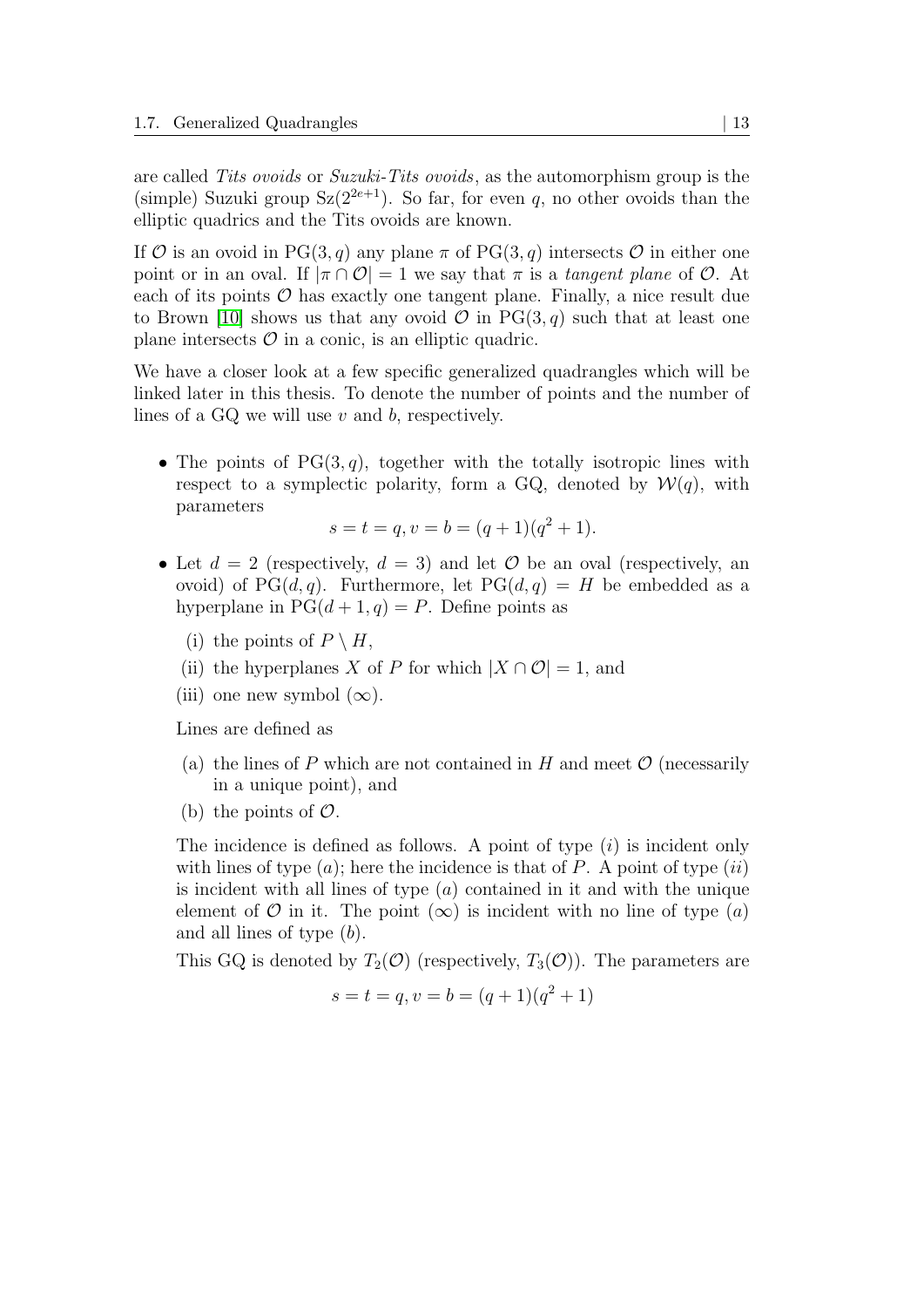and

$$
s = q, t = q2, v = (q + 1)(q3 + 1), b = (q2 + 1)(q3 + 1),
$$

when  $d = 2$  and  $d = 3$ , respectively.

• Let  $\mathcal O$  be a hyperoval of PG(2, q), so q is even. Embed PG(2, q) = H as a hyperplane in  $PG(3, q) = P$ . Define the points as the points of  $P \setminus H$ . The lines of the GQ are the lines of P not in H which meet  $\mathcal O$  and the incidence is inherited from P. This GQ is denoted by  $T_2^*(\mathcal{O})$  and has parameters

$$
s = q - 1, t = q + 1, v = q3, b = (q + 2)q2.
$$

• The GQ of Ahrens and Szekeres  $AS(q)$ .

For each odd prime power q there is a generalized quadrangle  $AS(q)$  of order  $(q-1, q+1)$ . The incidence structure  $AS(q) = (P, \mathcal{B}, I)$  can be constructed as follows. Let the elements of  $P$  be the points of the affine 3-space  $AG(3, q)$  over  $GF(q)$ . The elements of  $\beta$  are the following curves of  $AG(3, q)$ .

> (i)  $x = \sigma, y = a, z = b$ (ii)  $x = a, y = \sigma, z = b$ (iii)  $x = c\sigma^2 - b\sigma + a, y = -2c\sigma + b, z = \sigma.$

Here the parameter  $\sigma$  ranges over  $GF(q)$  and a, b, c are arbitrary elements of  $GF(q)$ . The incidence I is the natural one.

• The *Payne* derived GQ.

Let x be a regular point of a generalized quadrangle  $\mathcal{S} = (\mathcal{P}, \mathcal{B}, I)$  of order q, q > 1. Define an incidence structure  $\mathcal{P}(\mathcal{S},x) = \mathcal{S}' = (\mathcal{P}',\mathcal{B}',I')$ as follows. The point set  $\mathcal{P}'$  is the set  $\mathcal{P} \setminus x^{\perp}$ . The lines of  $\mathcal{B}'$  are of two types.

- $\cdot$  the lines of  $\beta$  which are not incident with x;
- $\cdot$  the hyperbolic lines  $\{x, y\}^{\perp \perp}$  where  $y \nsim x$ .

The incidence I' is the natural one. Then  $\mathcal{S}'$  is a GQ of order  $(q-1, q+1)$ , which is called the Payne-derived GQ of  $S$  with respect to x.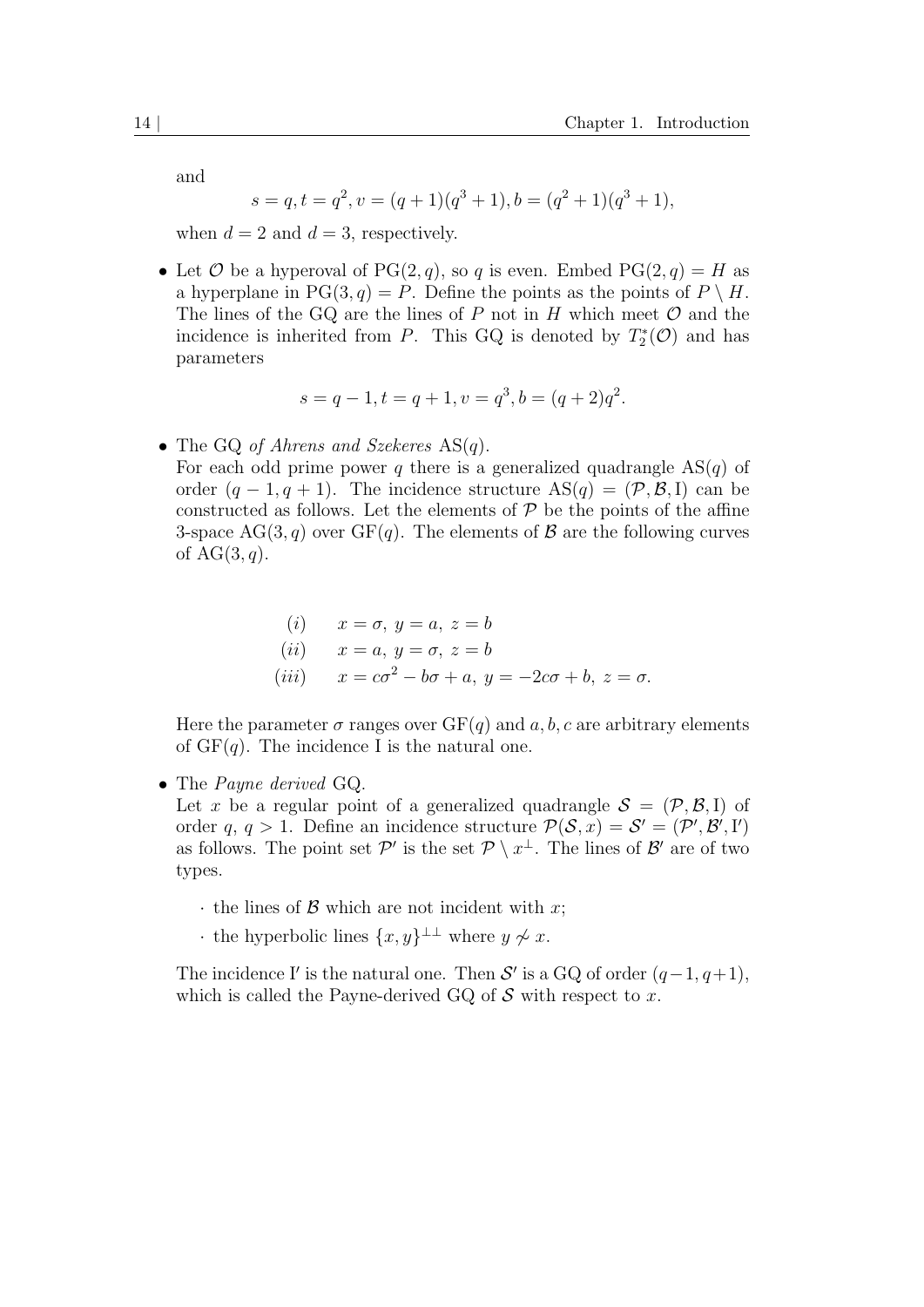It is known, see for instance [\[43\]](#page-141-8), that  $AS(q)$  is a Payne-derived GQ. In fact,  $AS(q) \cong \mathcal{P}(\mathcal{W}(q), x)$  (q odd). However, an actual map from one to the other does not seem to appear in the literature. We present such a map, together with a proof, in Appendix A.

#### <span id="page-24-0"></span>1.8 Partial geometries

Bose [\[9\]](#page-138-5) introduced partial geometries in 1963. As it turns out one can construct such geometries using maximal arcs. Some details are given here.

A partial geometry can be defined in the following way.

**Definition 1.8.1.** A partial geometry  $pg(s, t, \alpha)$  is a partial linear space  $S =$  $(\mathcal{P}, \mathcal{B}, I)$  of order  $(s, t)$  such that,

• if p is a point and L is a line not incident with p, there are exactly  $\alpha > 0$ lines of  $S$  incident with  $p$  and concurrent with  $L$ .

If  $|\mathcal{P}| = v$  and  $|\mathcal{B}| = b$ , then one finds, using double counting arguments, that

$$
v = \frac{(s+1)(st+\alpha)}{\alpha} \quad \text{and} \quad b = \frac{(t+1)(st+\alpha)}{\alpha}.
$$
 (1.1)

Notice that partial geometries are a generalization of the generalized quadrangles, since every partial geometry with  $\alpha = 1$  is clearly a generalized quadrangle, and conversely.

#### <span id="page-24-1"></span>1.9 Maximal arcs and partial geometries

Several partial geometries can be constructed using maximal arcs. This was proved by J. A. Thas([\[51\]](#page-142-8)) and for one class independently by Wallis [\[61\]](#page-143-0) in 1974.

Let K be a maximal  $\{q(d-1)+d; d\}$ -arc, with  $1 < d < q$ , of a projective plane  $\pi$  of order q, not necessarily Desarguesian. Define the points of the incidence geometry S as the points of  $\pi$  which are not contained in K. The lines of S are the lines of  $\pi$  which are incident with d points of  $\mathcal{K}$ , in other words, all the lines intersecting K. The incidence is just the incidence of  $\pi$ . It is readily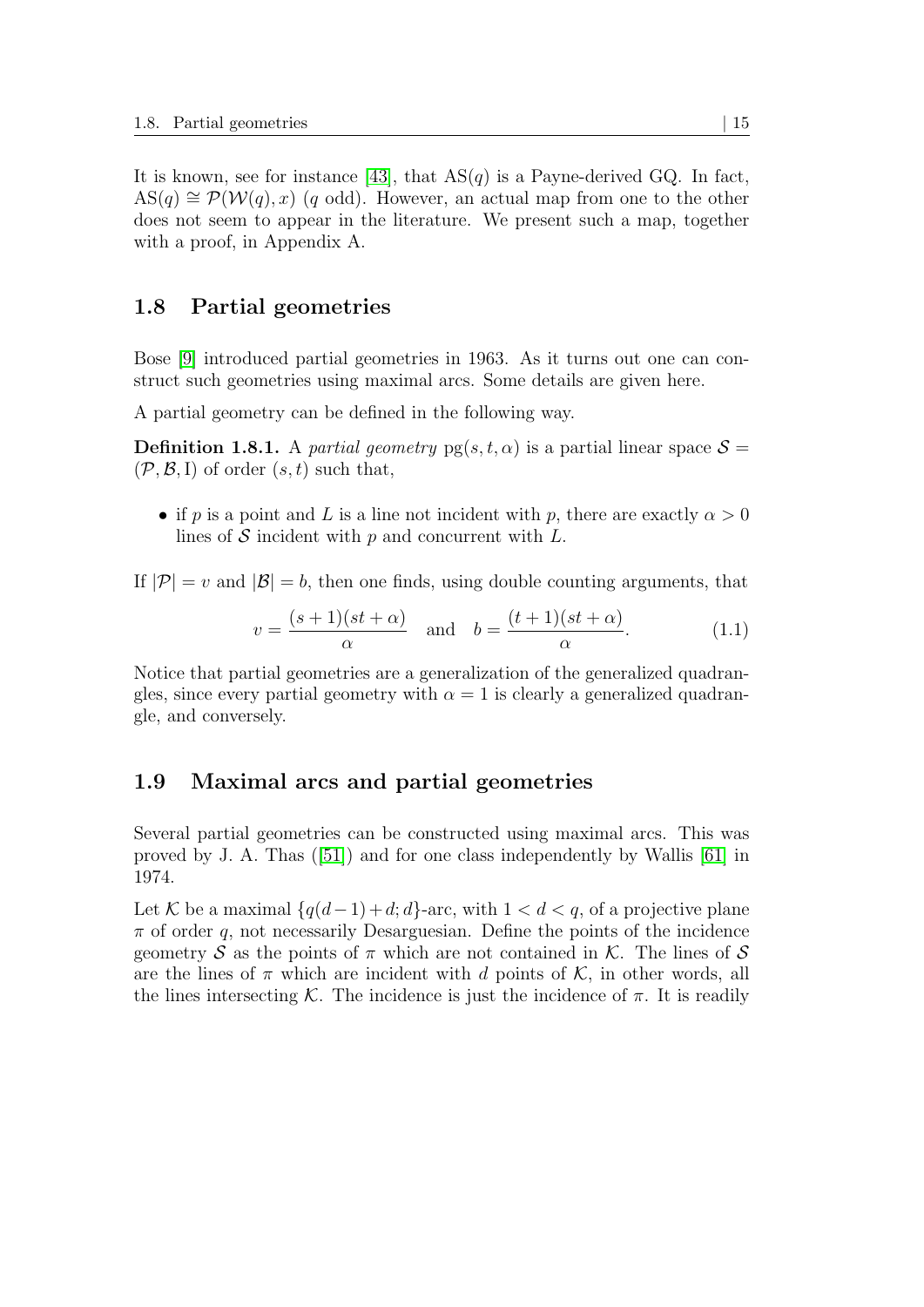seen that the configuration S, so defined, is a partial geometry  $pg(s, t, \alpha)$  with parameters:

- $s = q d$
- $t = q q/d$
- $\alpha = q q/d d + 1$
- $v = (q + 1)(q d + 1)$
- $b = (q+1)(q-q/d+1).$

Suppose that there exists a  $\{q(d-1) + d; d\}$ -arc K, with  $1 < d < q$ , in the Desarguesian plane  $PG(2, q)$ . Then we can define a second partial geometry denoted by  $T_2^*(\mathcal{K})$  as follows.

Let PG(2, q) be embedded as a plane H in PG(3, q) = P. Define the points of the incidence geometry  $T_2^*(\mathcal{K})$  as the points of  $P \setminus H$ . The lines of  $T_2^*(\mathcal{K})$  are the lines of P that are not contained in H and meet  $\mathcal{K}$ , necessarily, in a unique point. The incidence is that of P. Again, one readily proves, that  $T_2^*(\mathcal{K})$  is a partial geometry  $pg(s, t, \alpha)$  with parameters:

- $s = q 1$
- $t = qd q + d 1$

$$
\bullet\ \alpha=d-1
$$

- $\bullet \;\; v = q^3$
- $b = q^2(qd q + d)$ .

This partial geometry is often called the linear representation of the maximal arc K.

As the existence of the  $\{qd - q + d; d\}$ -arc K in PG(2, q) implies the existence of a  $\{q(q-d+1)/d; q/d\}$ -arc K' in PG(2, q), it follows that there also exists a partial geometry  $T_2^*(\mathcal{K}')$  with parameters:

- $s = q 1$
- $t = q(q d + 1)/d 1$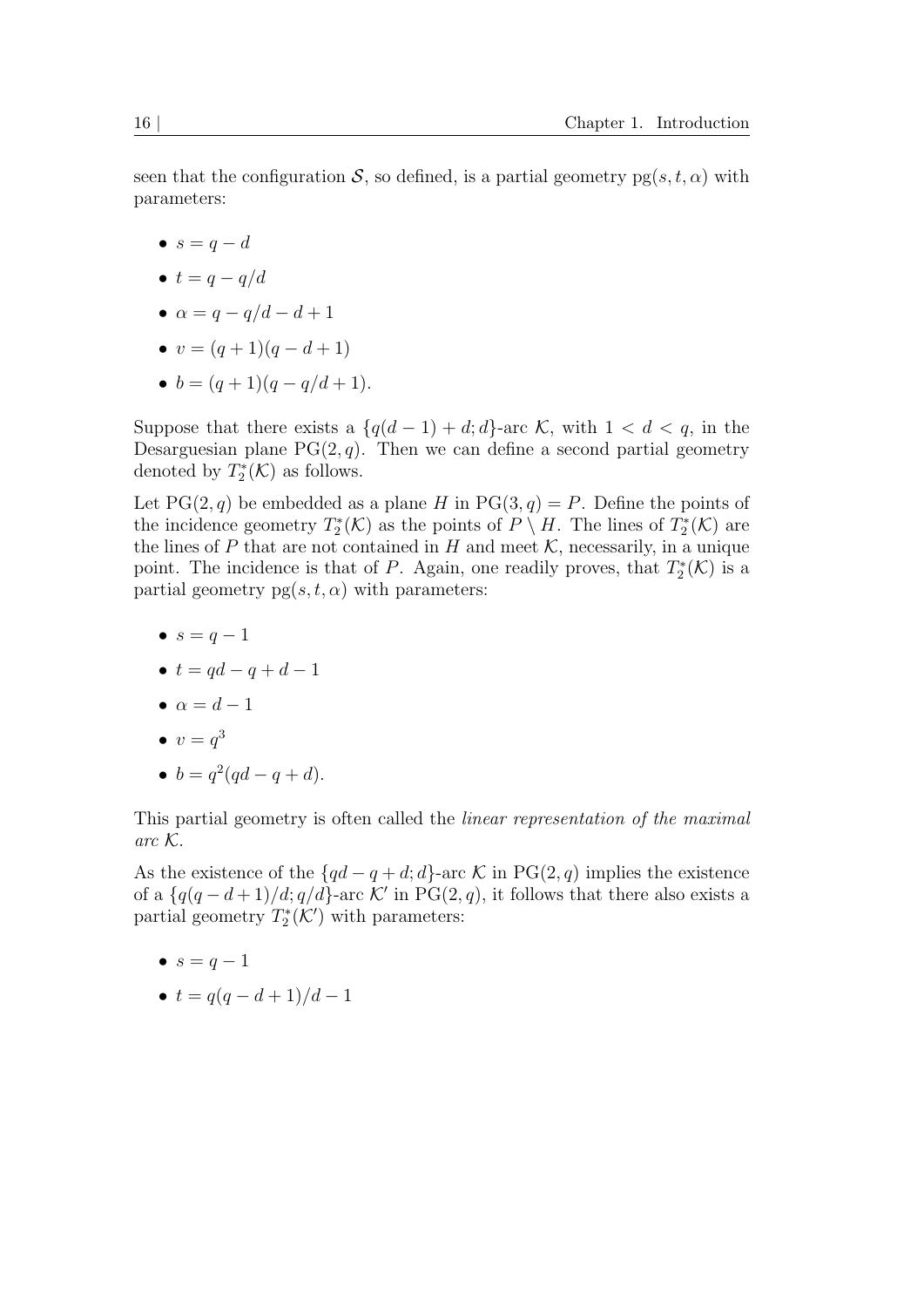- $\alpha = q/d 1$
- $v = q^3$
- $b = q^3(q d + 1)/d$ .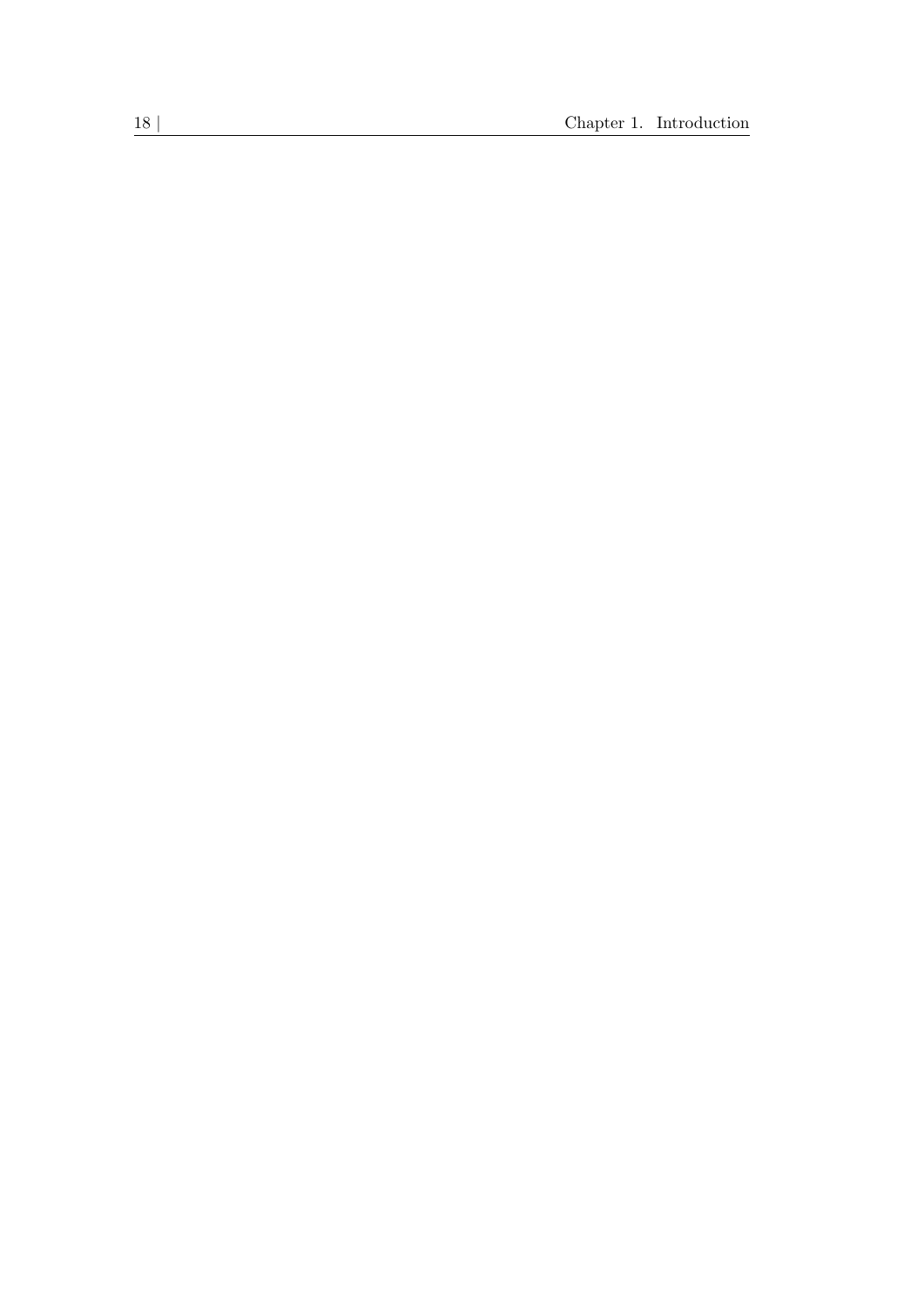### <span id="page-28-0"></span>Chapter 2

# Known constructions of maximal arcs

This second chapter is devoted to the several known constructions of maximal arcs as well as some of their characterizations. In 1969 Denniston [\[20\]](#page-139-4) used a special pencil of conics to construct maximal arcs in Desarguesian planes of even order. Five years later, a second construction was found by J. A. Thas [\[51\]](#page-142-8). He used ovoids and spreads in the generalized quadrangle  $\mathcal{W}(q)$  to construct maximal arcs of degree q in planes of order  $q^2$ . In 1980 it was again J. A. Thas [\[53\]](#page-142-9), this time employing quadrics and spreads in projective spaces, who constructed degree  $q^{t-1}$  maximal arcs in symplectic translation planes of order  $q<sup>t</sup>$ . Finally, in 2001 Mathon described a construction of maximal arcs using sets of conics on a common nucleus in  $PG(2, q)$ . As was proven by Hamilton and Mathon [\[29\]](#page-140-3), every maximal arc constructed in this way gives rise to an infinite class of maximal arcs.

In fact, the maximal arcs constructed by Mathon are a generalization of the maximal arcs introduced by Denniston. However, instead of starting with Mathon's construction and extracting the maximal arcs of Denniston we will, across this chapter, discuss the known constructions chronologically while adding some useful results related to these geometric structures. A lot of these results can also be found in [\[27\]](#page-140-4).

19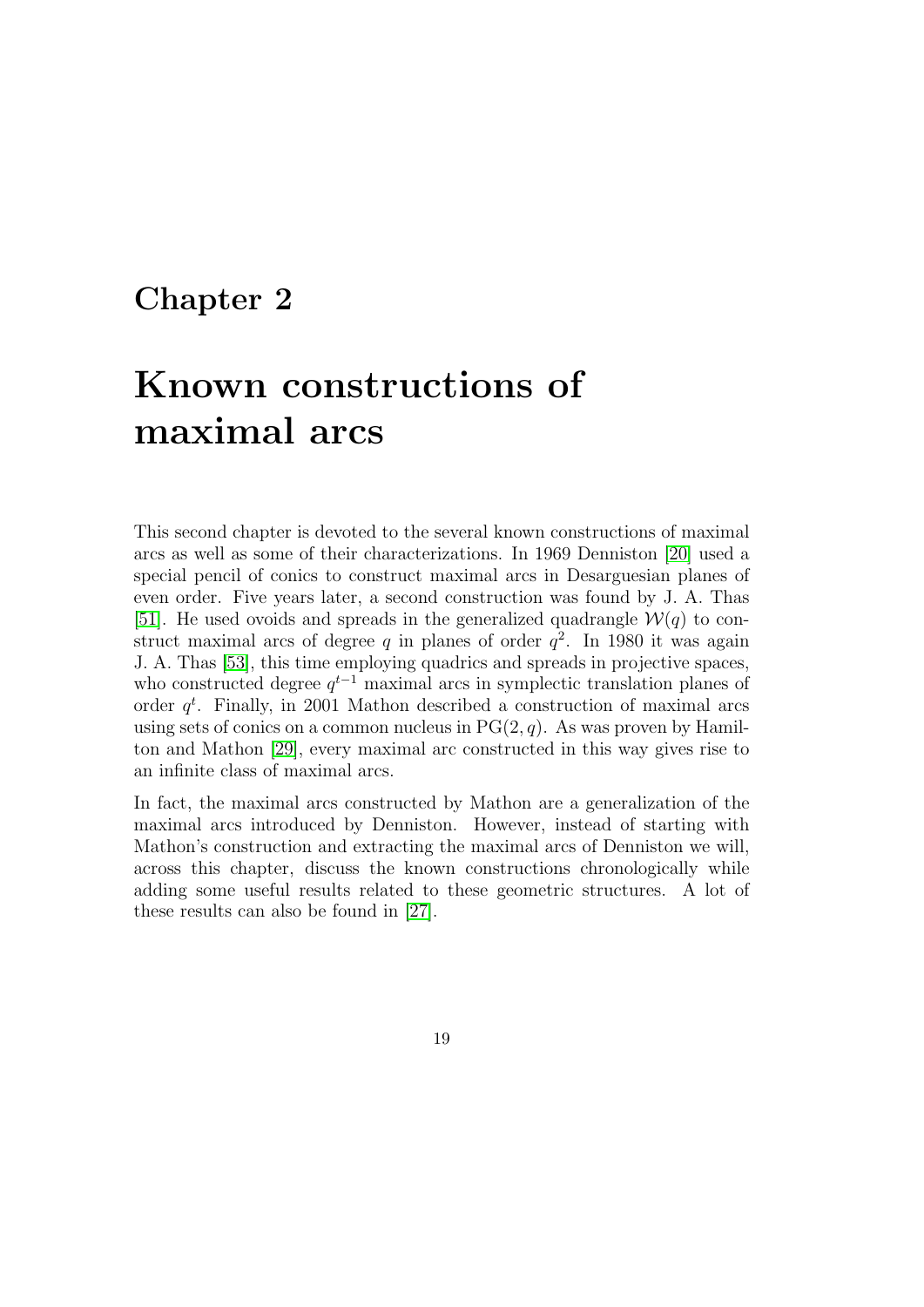#### <span id="page-29-0"></span>2.1 Denniston maximal arcs

From now on let  $q = 2<sup>h</sup>$ . The usual absolute trace map from the finite field  $GF(2<sup>h</sup>)$  to  $GF(2)$ , denoted by Tr, is defined as follows. For  $x \in GF(2<sup>h</sup>)$ ,

$$
\text{Tr}(x) = x + x^2 + \dots + x^{2^{h-1}}.
$$

We represent the points of the Desarguesian projective plane  $PG(2, q)$  as triples  $(a, b, c)$  over the Galois field  $GF(q)$  and the lines as triples  $[u, v, w]$  over  $GF(q)$ . A point  $(a, b, c)$  is incident with a line  $[u, v, w]$  if and only if  $au + bv + cw = 0$ .

Furthermore, let  $\xi(\alpha) = \xi^2 + \alpha \xi + 1$ ,  $\alpha \in \text{GF}(q)$  be an irreducible polynomial over  $GF(q)$  and let F denote the set of conics

$$
F_{\lambda}: x^2 + \alpha xy + y^2 + \lambda z^2 = 0, \ \lambda \in \text{GF}(q). \tag{2.1}
$$

We see that  $F_0$  is a singular conic, i.e., the point  $(0, 0, 1)$ , and that every other conic in the pencil is non-degenerate and has nucleus  $F_0$ . Due to the fact that  $\xi^2 + \alpha \xi + 1$  is an irreducible polynomial over  $GF(q)$  it is clear that the line  $z = 0$  is external to all conics of  $\mathcal F$ . Furthermore, we see that this pencil, being the union of the point  $F_0(0, 0, 1)$  and the  $q - 1$  non-degenerate conics, is a partition of the points of the plane, not on the line  $z = 0$ . For the rest of this thesis the pencil above will be referred to as the standard pencil and the line  $z = 0$ , often denoted by  $F_{\infty}$ , will be called the *line at infinity* or, when confusion could occur (see later in this chapter), the Denniston line.

In [\[1\]](#page-138-6) Abatangelo and Larato showed that the standard pencil  $\mathcal F$  is stabilized by a cyclic group of order  $q + 1$ . The orbits of the group are the conics of the pencil and the group is given by

$$
C_{q+1} = \left\{ \begin{pmatrix} a + \alpha b & b & 0 \\ b & a & 0 \\ 0 & 0 & 1 \end{pmatrix} : a^2 + \alpha ab + b^2 = 1 \right\}.
$$
 (2.2)

It turns out (see [\[1\]](#page-138-6) or [\[40\]](#page-141-10)) that all the cyclic subgroups of  $PGL(3, q)$  of order  $q + 1$  are conjugate in PGL(3, q). This implies that, up to isomorphism, there is only one pencil of conics.

In 1969 Denniston [\[20\]](#page-139-4) proved the following theorem. The maximal arcs arising from this theorem are called maximal arcs of Denniston type or Denniston maximal arcs.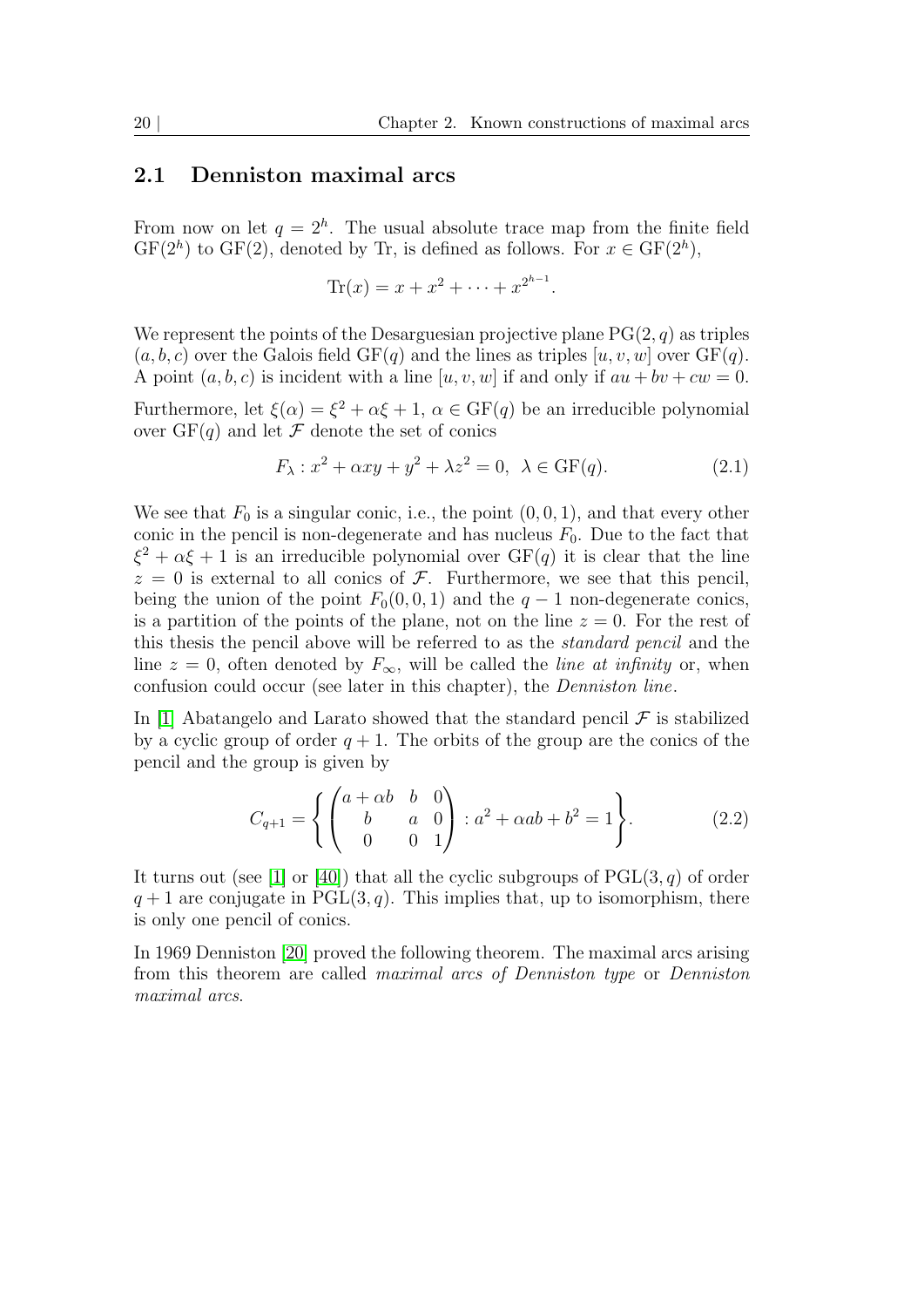**Theorem 2.1.1** ([\[20\]](#page-139-4)). If A is an additive subgroup of order d of  $GF(q)$ , then the union K of the points of all  $F_\lambda$ , with  $\lambda \in A$ , is a maximal  $\{q(d-1)+d; d\}$ . arc in  $PG(2,q)$ .

**Proof.** We need to show that every line in the plane meets  $\mathcal K$  in either 0 or d points. However, since we know that  $C_{q+1}$  stabilizes K and acts regularly (or sharply transitively) on the points of the line at infinity, we only need to show that the lines incident with a given point on the line at infinity intersect  $\mathcal K$  in 0 or d points.

Let p be the point  $(1, 1, 0)$ . We will prove that every line through p meets K in 0 or d points. These lines through p are  $\{[1,1,n] : n \in \text{GF}(q)\} \cup \{[0,0,1]\}$ . Of course, the line  $[0, 0, 1]$ , which is the line at infinity of the pencil, is external to K. The line  $[1, 1, 0]$  contains the nucleus  $(0, 0, 1)$ . Any line containing the nucleus is tangent to each of the conics in the pencil. Hence,  $[1, 1, 0]$  meets the set K in  $|A| = d$  points.

We still need to consider the lines  $[1, 1, n]$ ,  $n \neq 0$ . None of these lines meets the nucleus of the conics and so they all meet each of the conics in either 0 or 2 points. Since  $[1, 1, n]$  is incident with q points not on the line at infinity, it must meet  $q/2$  of the conics of the pencil in 2 points, and  $q/2$  of them in 0 points.

The points on a line  $[1, 1, n]$  are  $\{(x, x+n, 1) : x \in \text{GF}(q)\} \cup \{p\}$ . So  $[1, 1, n]$ ,  $n \neq$ 0, does not meet the conic  $F_{\lambda}$ ,  $\lambda \in \mathrm{GF}(q)$ , if and only if the quadratic equation

$$
x^{2} + \alpha x(x+n) + (x+n)^{2} + \lambda = 0
$$

has no solutions for any  $x \in \text{GF}(q)$ . This is equivalent to

$$
\text{Tr}\left(\frac{n^2+\lambda}{\alpha n^2}\right) = 1.
$$

Since the trace map is additive and  $Tr(1/\alpha) = 1$ , due to the fact that  $\xi^2 + \alpha \xi + 1$ is irreducible, we find the condition

$$
\text{Tr}\left(\frac{\lambda}{\alpha n^2}\right) = 0.
$$

From this condition we see that, if the line  $[1, 1, n]$  does not meet the conics  $F_{\lambda_1}$  and  $F_{\lambda_2}$ , it also does not meet the conic  $F_{\lambda_1+\lambda_2}$ . Hence, if we define the set

$$
H_n = \{ \lambda \in \mathrm{GF}(q) : [1, 1, n] \cap F_{\lambda} = \emptyset \},
$$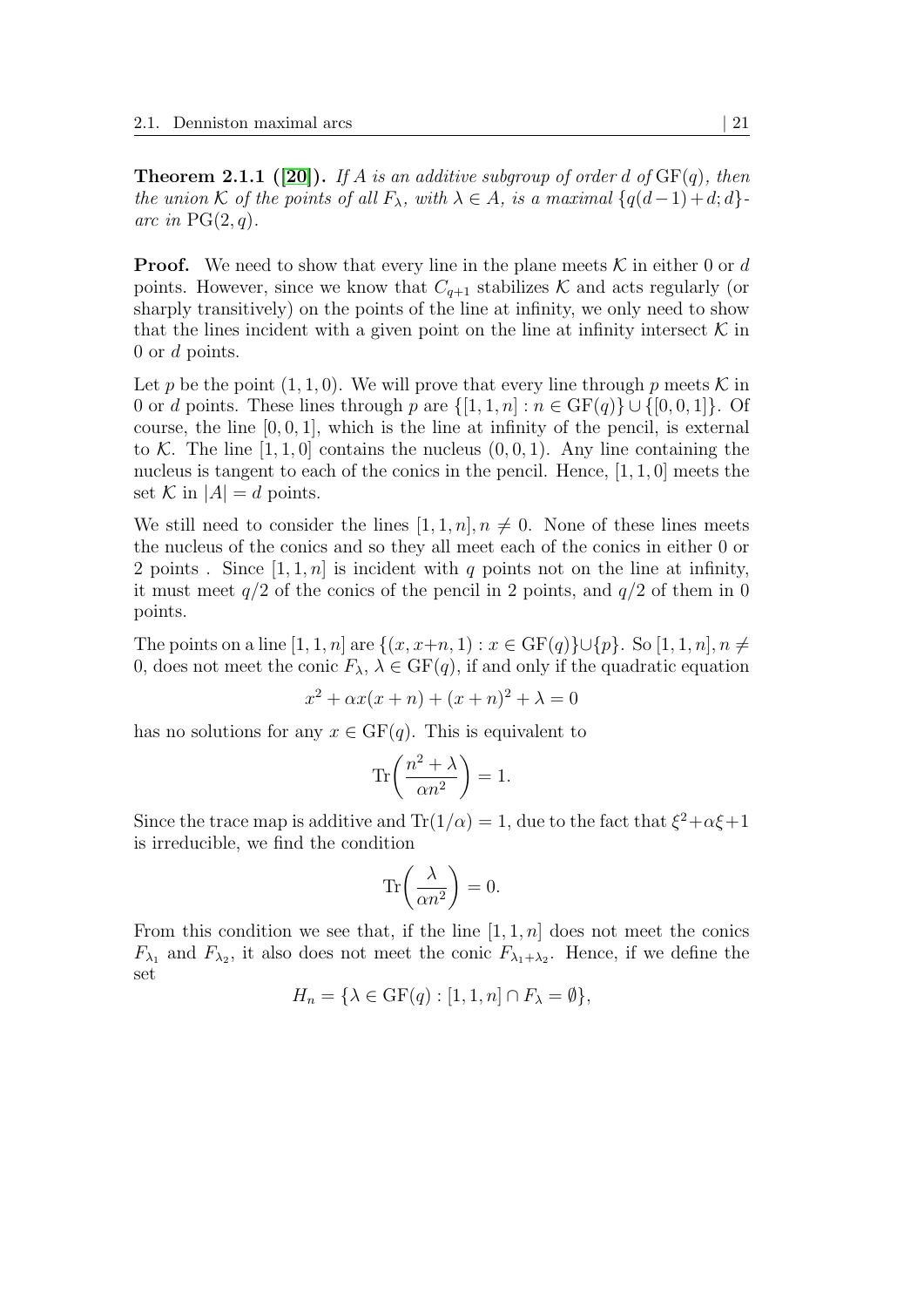then  $H_n$  is an additive subgroup of index 2 in GF(q). Define  $H'_n = \text{GF}(q) \setminus H_n$ , then  $H'_n$  is the set of  $\lambda \in \mathrm{GF}(q)$  such that  $[1, 1, n]$  meets  $F_\lambda$  in 2 points. Now, if A is a subgroup of  $H_n$ , then of course  $A \cap H'_n = \emptyset$  and so  $[1, 1, n] \cap \mathcal{K} = \emptyset$ . If A is not a subgroup of  $H_n$ , then  $GF(q) = AH_n$  and so

$$
GF(q)/H_n = AH_n/H_n \cong A/(A \cap H_n).
$$

It follows that, since  $A \cap H_n$  has index 2 in  $A$ ,  $|A \cap H_n'| = |A|/2 = d/2$ . Moreover, every  $\lambda \in A \cap H'_n$  corresponds to  $[1, 1, n]$  meeting the conic  $F_\lambda$  in 2 points. This implies that  $[1, 1, n]$  intersects K in d points.

We know that additive subgroups of size d of  $GF(q)$  exist for all d dividing q. Hence the previous theorem shows that the necessary condition for a maximal arc of degree  $d$  to exist, more specifically, that  $d$  divides  $q$ , is indeed sufficient in  $PG(2,q)$ .

Abatangelo and Larato proved some other interesting results which characterize the maximal arcs of Denniston type. They show, for instance, that Denniston maximal arcs, introduced as above, are the only ones arising in this context.

**Theorem 2.1.2** ([\[1\]](#page-138-6)). If A is a subset of  $GF(q)$  such that the union of the points of all  $F_{\lambda}$ ,  $\lambda \in A$ , is a maximal arc, then A is a subgroup of the additive *group of*  $GF(q)$ .

Furthermore, they give a characterization of Denniston maximal arcs in terms of collineation groups.

**Theorem 2.1.3** ([\[1\]](#page-138-6)). If a maximal arc K in PG(2, q), q even, is invariant under a linear collineation group of  $PG(2,q)$  which is cyclic and has order  $q + 1$ , then K is a maximal arc of Denniston type.

Corollary 2.1.4. The dual of a maximal arc of Denniston type is a maximal arc of Denniston type.

In the next theorem the full collineation stabilizers of the Denniston maximal arcs are calculated. This is a result by Hamilton and Penttila.

**Theorem 2.1.5** ([\[32\]](#page-140-5)). In PG(2, 2<sup>e</sup>),  $e > 2$ , let K be a degree-d Denniston maximal arc,  $q = 2^e$ ,  $2 < d < q/2$ , with additive subgroup A. Define the group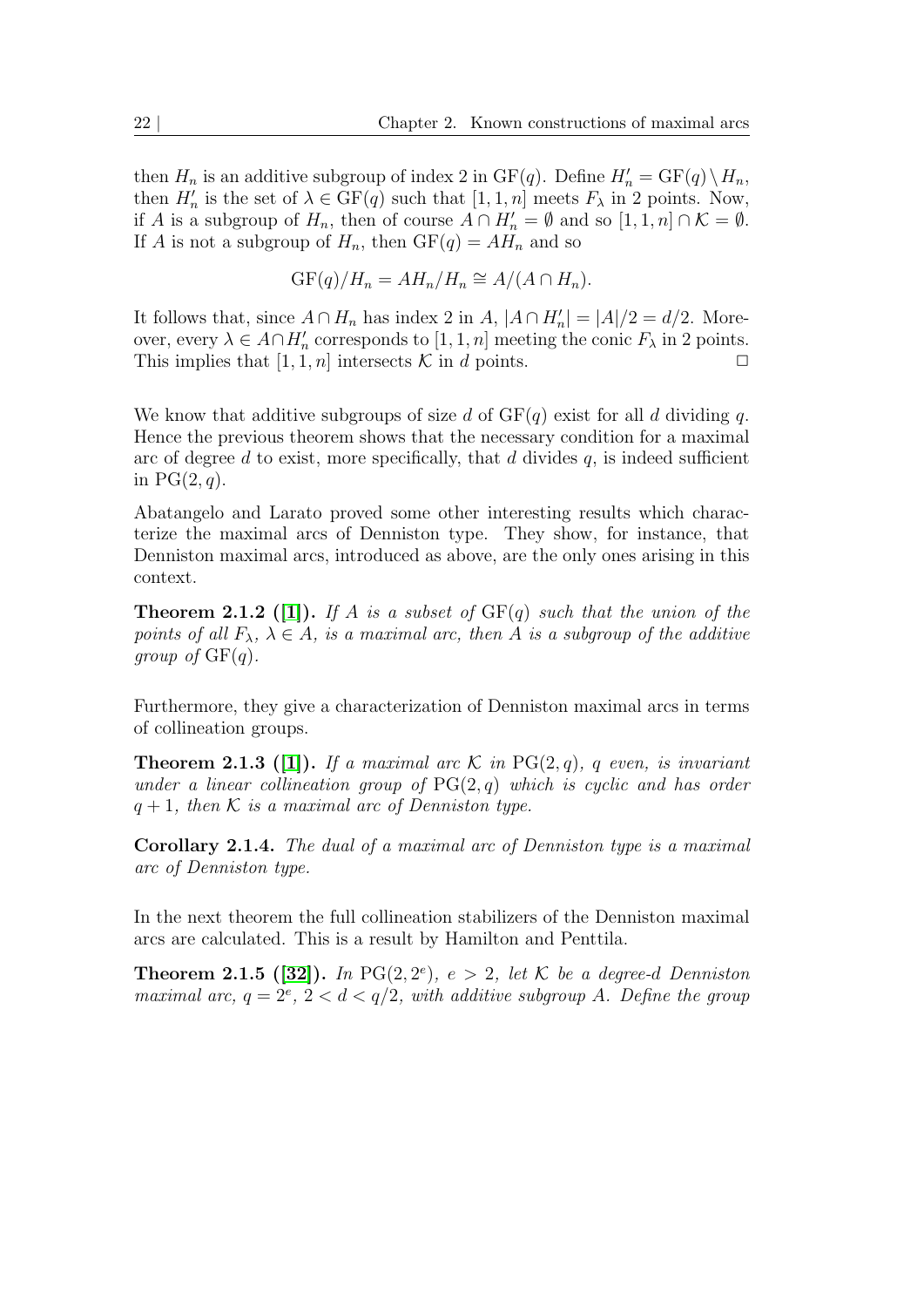$G$  acting on  $GF(2<sup>e</sup>)$  by

 $G = \{x \mapsto ax^{\sigma} : a \in \mathrm{GF}(2^e)^*, \sigma \in \mathrm{Aut }\mathrm{GF}(2^{2e})\}.$ 

Then the collineation stabilizer of K is isomorphic to  $C_{2^{e}+1} \rtimes G_A$ , the semidirect product of a cyclic group of order  $(2^{e} + 1)$  with the stabilizer of A in G.

In that same paper([\[32\]](#page-140-5)) it was shown that there are, up to isomorphism, exactly two degree-4 maximal arcs of Denniston type in  $PG(2, 16)$ , while there is a unique degree-4 Denniston maximal arc, and hence a unique degree-8 Denniston maximal arc in the plane PG(2, 32).

#### <span id="page-32-0"></span>2.2 Maximal arcs constructed by Thas

J. A. Thas has given two constructions of maximal arcs. Before we are able to discuss these two construction we need to introduce some new notions. More precisely we will give the general construction of a translation plane, known as the André-Bruck-Bose construction (see for instance [\[11\]](#page-139-6)).

**Definition 2.2.1.** A  $(t-1)$ -spread S of PG( $2t-1, q$ ) is a set of projective spaces of dimension  $t-1$  such that every point of PG $(2t-1, q)$  lies in exactly one element of S. Equivalently, it is a set of  $q^t + 1$  pairwise disjoint  $(t - 1)$ dimensional projective spaces.

Now, let  $PG(2t-1, q)$  be embedded as a hyperplane H in  $PG(2t, q) = P$ , and let S be a  $(t-1)$ -spread of H. We can construct a new incidence geometry  $\pi^S$ as follows.

The points of  $\pi^S$  are the points of  $P \setminus H$ , together with the elements of the spread. The lines of  $\pi^S$  are the t-dimensional subspaces of P which intersect H in a member of S; together with the line  $L_{\infty}$  whose points are the elements of the spread.

The incidence relation of  $\pi^S$  is inherited from P.

One easily proves that  $\pi^S$  is a projective plane, known as *translation plane* of order  $q^t$ , with translation line  $L_{\infty}$ .

A spread that gives rise to a Desarguesian projective plane will be referred to as a Desarguesian spread.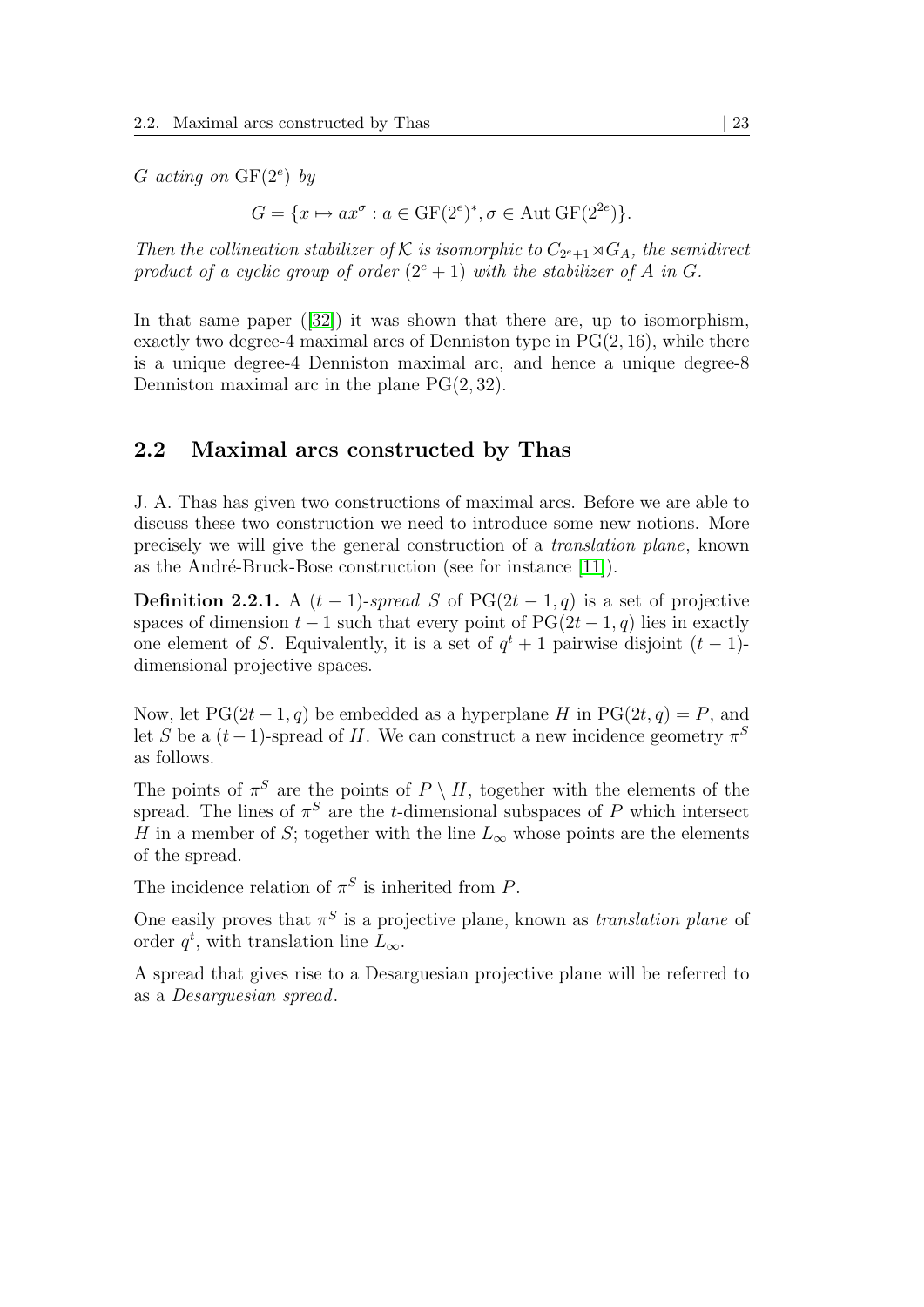**Remark 2.2.2.** Let x be an affine point of a translation plane, then the group of all homologies of the plane with axis  $L_{\infty}$  and center x is known to be isomorphic to the multiplicative group of a field (see for instance [\[37\]](#page-141-11)). This field is known to be isomorphic to a structure known as the kernel of the translation plane. Every translation plane of order  $q<sup>t</sup>$  with kernel containing  $GF(q)$  can be constructed by using the André-Bruck-Bose construction.

#### <span id="page-33-0"></span>2.2.1 Thas maximal arcs of type I

In the beginning of this chapter we mentioned that, in 1974, Thas [\[51\]](#page-142-8) used ovoids and spreads to construct maximal arcs of order  $q$  in planes of order  $q<sup>2</sup>$ . In the following a construction of these maximal arcs is given as well as a characterization result. We will call these arcs Thas maximal arcs of type I.

It is well known, see for instance [\[19\]](#page-139-7), that any ovoid of  $PG(3, q)$ , q even, gives rise to a symplectic polarity of  $PG(3, q)$ . The totally isotropic lines with respect to this polarity are the tangent lines to the ovoid. In fact, the points of  $PG(3, q)$  together with the totally isotropic lines form a generalized quadrangle  $\mathcal{W}(q)$ ([\[43\]](#page-141-8) and [\[50\]](#page-142-10)). In this setting, the ovoid of PG(3, q) is an ovoid of  $\mathcal{W}(q)$ , and a spread of  $PG(3, q)$  of tangent lines to the ovoid is a spread of  $W(q)$ .

Now, consider an ovoid  $\mathcal O$  and a 1-spread W of  $PG(3, 2^m)$ ,  $m > 0$ , such that each line of W has one and only one point in common with  $\mathcal O$ . In other words, W belongs to the linear complex of lines defined by  $\mathcal{O}$ . Let PG $(3, 2<sup>m</sup>)$  be embedded as a hyperplane H in  $PG(4, 2<sup>m</sup>) = P$  and let x be a point of  $P \setminus H$ .

Denote the set of the points of  $P \setminus H$  which are collinear with x and a point of O by C. Remark that  $x \in C$ . In what follows we will show that the point set C is a maximal  $\{2^{3m} - 2^{2m} + 2^m; 2^m\}$ -arc of the translation plane  $\pi^W$  defined by the 1-spread W.

First of all we remark that  $|C| = (2^{2m} + 1)(2^m - 1) + 1 = 2^{3m} - 2^{2m} + 2^m$  and that the line at infinity W of  $\pi^{W}$  has no point in common with C. Next, we consider a plane  $PG(2, 2<sup>m</sup>)$ , denoted by P', not contained in  $H = PG(3, 2<sup>m</sup>)$ , that contains a line  $L$  of the 1-spread  $W$ . We now have to distinguish three cases:

- If  $x \in P'$ , then evidently  $|P' \cap C| = 2^m$ .
- Suppose  $x \notin P'$  and the 3-dimensional space  $xP'$  intersects H in the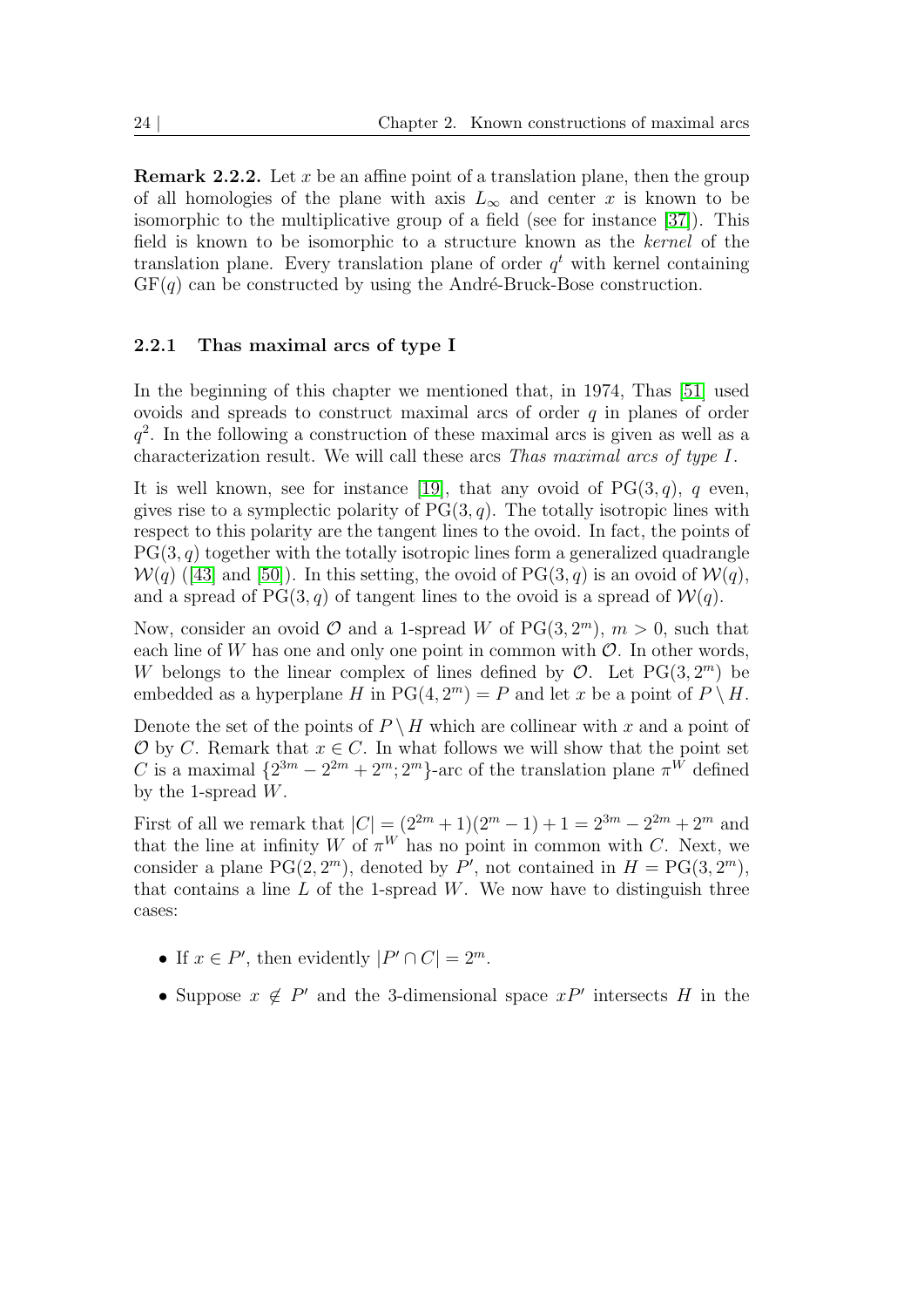tangent plane of  $\mathcal O$  at the point y, where  $\{y\} = L \cap \mathcal O$ . Since a point  $p \in P' \cap C$  would imply that the line xp is contained in P', clearly a contradiction, it follows that, in this case,  $|P' \cap C| = 0$ .

• Suppose  $x \notin P'$  and the 3-dimensional space  $xP'$  contains a point  $z \in$  $\mathcal{O}\setminus\{y\}$ , with  $\{y\}=L\cap\mathcal{O}$ . Since it is not a tangent plane at  $\mathcal{O}$ , the plane  $xP' \cap H$  has exactly  $2^m + 1$  points in common with  $\mathcal{O}$ . Each one of these points, except for the point  $y$ , give rise to a point in the intersection  $P' \cap C$ . It follows immediately that  $|P' \cap C| = 2^m$ .

From the above we conclude that the plane  $P'$  intersects the set  $C$  in just  $2<sup>m</sup>$  points or in none at all. In other words, the point set C is a maximal  ${2^{3m} - 2^{2m} + 2^m; 2^m}$ -arc of the projective plane  $\pi^W$  defined by the 1-spread W.

These maximal arcs were characterized by Hamilton and Penttila in the following theorem.

**Theorem 2.2.3** ([\[31\]](#page-140-6)). Let  $\pi$  be a translation plane of order  $q^2$ . Then a nontrivial maximal arc  $K$  in  $\pi$  is a Thas maximal arc of type I if and only if it is stabilized by a homology of order  $q-1$  with axis the translation line of  $\pi$ .

**Remark 2.2.4.** The known ovoids  $\mathcal{O}$  of PG(3, 2<sup>m</sup>) are the elliptic quadrics and the Tits ovoids. As mentioned already in Section [1.7,](#page-21-0) a Tits ovoid is only defined in a  $PG(3, 2^{2s+1})$ , with  $s \geq 1$ . The known 1-spreads W of  $PG(3, 2<sup>m</sup>)$ which belong to a linear complex of lines are the Desarguesian spreads and the Lüneburg spreads. The latter is also only defined in a  $PG(3, 2^{2s+1})$ , with  $s \geq 1$  (for more information see [\[50\]](#page-142-10)). Hence if W is a Lüneburg spread the above construction of Thas yields maximal arcs in the Lüneburg translation plane. Assume on the other hand that  $W$  is a Desarguesian spread, then this construction of Thas provides us with a  $\{2^{3m} - 2^{2m} + 2^m; 2^m\}$ -arc of the Desarguesian plane  $\pi = PG(2, 2^{2m})$ . However, it was remarked by Thas that this maximal arc is a Denniston maximal arc (see also [\[40\]](#page-141-10) and [\[51\]](#page-142-8)). If  $\mathcal O$  is the Tits ovoid, hence  $m = 2s + 1$ , with  $s > 1$ , then up to isomorphism, there are two Thas maximal arcs of type I arising from the Tits ovoid and these maximal arcs are not of Denniston type (see [\[32\]](#page-140-5)). Furthermore, it turns out (see for instance [\[29\]](#page-140-3)) that the Thas maximal arcs of type I are isomorphic to their dual maximal arcs.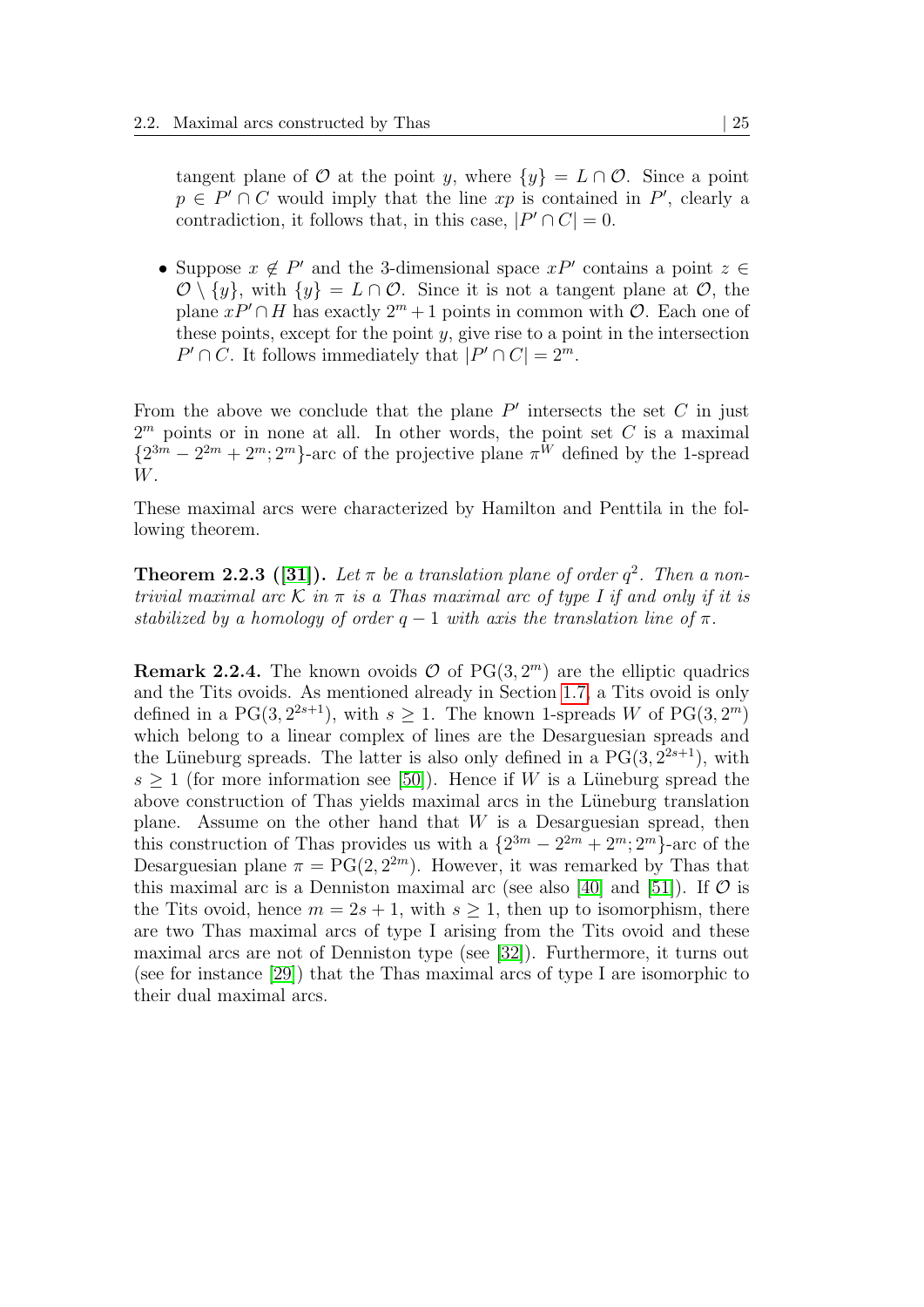#### <span id="page-35-0"></span>2.2.2 Thas maximal arcs of type II

Thas established a second construction of maximal arcs in 1980([\[53\]](#page-142-9)). Using quadrics and spreads in projective spaces he managed to construct degree $q^{t-1}$  arcs in symplectic translation planes of order  $q^t$ . These maximal arcs will be called *Thas maximal arcs of type II*. In what follows, we discuss their construction and give some results concerning the existence and isomorphism problems.

Let q be even and let  $Q^- := Q^-(2d-1, q)$  be an elliptic quadric of PG(2d-1, q), with  $d \geq 2$ , and let S<sup>-</sup> be a spread of generators of  $Q^-$  ([\[54\]](#page-142-11)). The quadric  $Q^-$  contains  $(q^{d-1}-1)(q^d+1)/(q-1)$  points and the set  $S^-$  consists of  $q^d+1$ subspaces of dimension  $d-2$  which constitute a partition of  $Q^-$ . We remark that these subspaces are generators and that a  $(d-1)$ -spread of PG(2d – 1, q) also has  $q^d + 1$  elements. Let us now consider a  $(d-1)$ -spread  $S = \{P_1, P_2, \ldots\}$ of  $PG(2d-1, q)$  such that  $\{P_1 \cap Q^-, P_2 \cap Q^-, ...\} = S^-$ . Next, we embed  $PG(2d-1, q)$  as a hyperplane H in  $PG(2d, q) = P$ , and we consider a point x of  $P \setminus H$ .

Analogous to the Thas maximal arcs of type I we denote the set of points which are collinear with x and a point of  $Q^-$  but are not contained in  $Q^-$  by C. Again, notice that  $x \in C$ . We will prove that C is a maximal  $\{q^{2d-1}-q^d+q^{d-1}; q^{d-1}\}$ arc of the translation plane  $\pi^S$  of order  $q^d$  defined by S.

First of all we remark that

$$
|C|=(q-1)\frac{(q^{d-1}-1)(q^d+1)}{(q-1)}+1=q^{2d-1}-q^d+q^{d-1}
$$

and that the line at infinity S of  $\pi^S$  has no point in common with C. Now we consider a d-dimensional projective space  $PG(d, q)$ , denoted by D, not contained in  $H = PG(2d - 1, q)$ , which contains an element  $P_i$  of S. Again, we need to distinguish a few cases:

- If  $x \in D$ , then  $|D \cap C| = (q-1)\frac{q^{d-1}-1}{q-1}$  $\frac{-1}{q-1}+1=q^{d-1}.$
- Suppose  $x \notin D$  and that  $xD \cap H := D'$ , a d-dimensional projective space, is the polar space of  $P_i \cap Q^- = D \cap Q^-$  with respect to  $Q^-$ . In that case we find that  $|D \cap C| = 0$ .
- Suppose  $x \notin D$  and that  $xD \cap H := D'$ , a d-dimensional projective space, contains a point  $z \in Q^{-} \setminus (P_i \cap Q^{-})$ . Since  $D' \cap Q^{-} = Q'$  contains the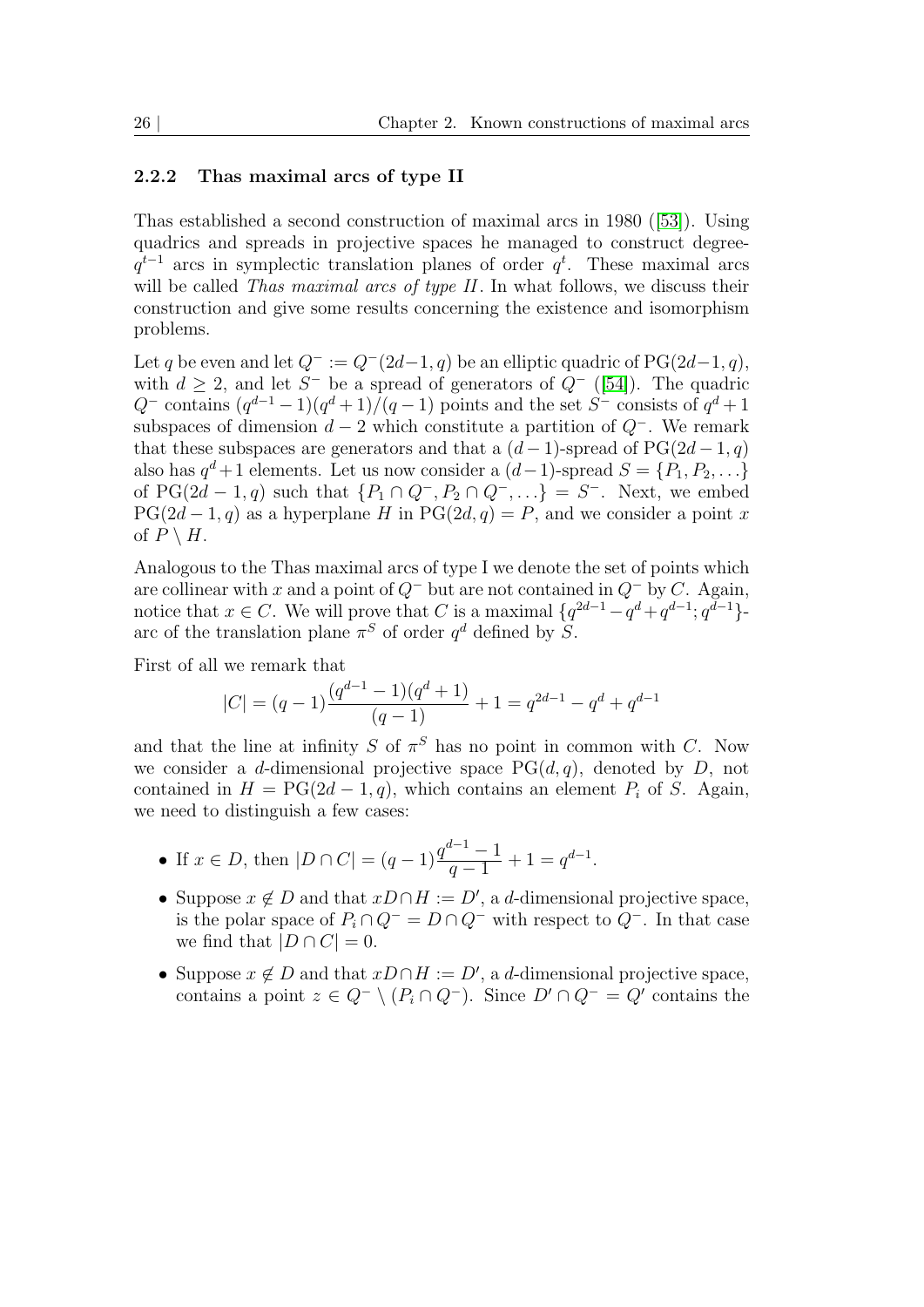$(d-2)$ -dimensional space  $P_i \cap Q^-$  and since  $P_i \cap Q' = P_i \cap Q^-$ , the singular space of  $Q'$  is a hyperplane of  $P_i \cap Q^-$ . We can now consider  $Q'$  to be a cone with vertex the  $(d-3)$ -dimensional singular space and base a conic in the plane. This implies

$$
|Q'| = \frac{q^{d-2} - 1}{q - 1} + q + 1 + \frac{q^{d-2} - 1}{q - 1}(q + 1)(q - 1)
$$
  
= 
$$
\frac{q^{d-2} - 1}{q - 1} + q^{d-1} + q^{d-2}
$$
  
= 
$$
q^{d-1} + \frac{q^{d-1} - 1}{q - 1}.
$$

The expression  $\frac{q^{d-1}-1}{q-1}$  $\frac{q-1}{q-1}$  is of course associated to the points of the  $(d-2)$ dimensional space  $P_i \cap Q^-$ . Hence we find that  $|D \cap C| = q^{d-1}$ .

It follows that D intersects the set C in exactly  $q^{d-1}$  points or in none at all. We conclude that C is a maximal  $\{q^{2d-1} - q^d + q^{d-1}; q^{d-1}\}\text{-arc of the projective}\$ plane  $\pi$  of order  $q^d$  defined by S.

Remark that, if  $d = 2$  and replacing  $Q^-$  by an ovoid, the same construction gives us the Thas maximal arcs of type I.

It is clear from the above that if one can construct a  $(d-1)$ -spread S of PG(2d−  $1, q$ ) intersecting  $Q^-$  in a spread  $S^-$  of generators, then a Thas maximal arc of type II in the plane defined by  $S$  can be constructed. If  $Q$  is a non-singular quadric of a projective space  $PG(2d, q)$ , q even, then Q always has a spread  $S^*$ thatconsists of  $q^d+1$  subspaces of Q of dimension  $d-1$  ([\[21\]](#page-139-0)). Let PG(2d-1,q) be a hyperplane for which  $PG(2d-1, q) \cap Q = Q^-$  is an elliptic quadric. Then  $S^*$  induces a spread  $S^-$  of  $Q^-$ . If n is the nucleus of  $Q$ , then n cannot be contained in PG(2d – 1, q) since PG(2d – 1, q) is not tangent to Q.

Now, we project Q from *n* onto  $PG(2d-1, q)$ . The projection of  $S^*$  is a  $(d-1)$ -spread  $S = \{P_1, P_2, \ldots\}$  of PG $(2d-1, q)$ , and moreover  $\{P_1 \cap Q^-, P_2 \cap Q^- \}$  $Q^-$ ,...} =  $S^-$ . It is well-known that the maximal totally isotropic subspaces of Q are projected onto the maximal totally isotropic subspaces of a symplectic polarity $\theta$  of PG(2d - 1, q) ([\[21\]](#page-139-0)). It follows that all elements of S are maximal totally isotropic with respect to  $\theta$ . We say that S is a symplectic  $(d-1)$ spread of PG(2d – 1, q). Remark that  $\theta$  is the symplectic polarity defined by the quadric  $Q^-$  of PG(2d – 1, q). Furthermore, it turns out that, for q even, any two spreads  $S$  and  $S^-$ , satisfying the conditions of the beginning of this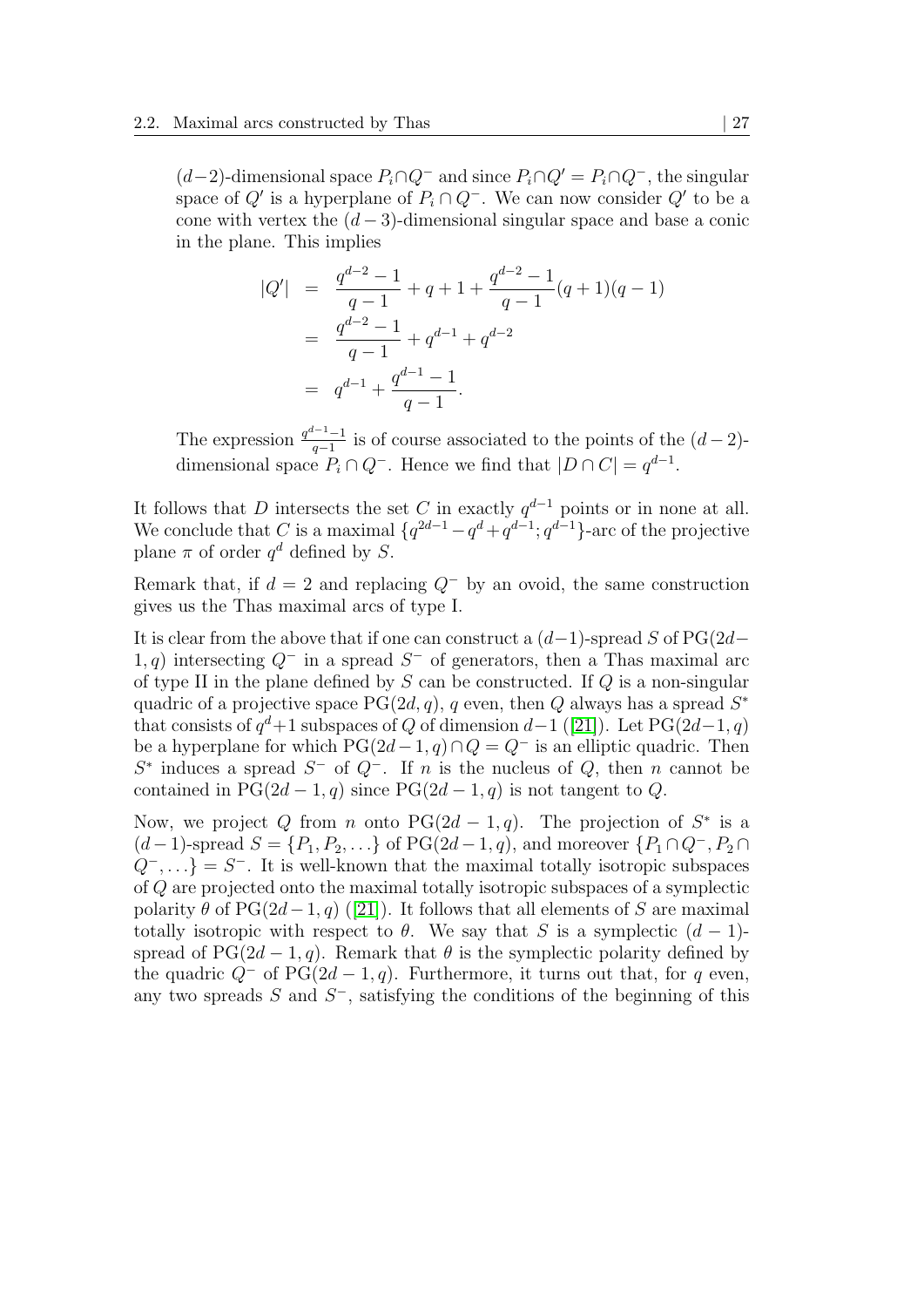subsection, arise as just described. It follows that, for  $q$  even, the construction of S and  $S^-$  is reduced to the construction of a spread  $S^*$  of a non-singular quadric  $Q$  of  $PG(2d, q)$ .

We conclude that it is possible to construct a maximal  $\{q^{2d-1}-q^d+q^{d-1};q^{d-1}\}$ arc in any translation plane of order  $q^d$ , q even, with  $GF(q)$  a subfield of the kernel for which the corresponding  $(d-1)$ -spread is symplectic. A lot of examples of symplectic spreads are constructed by Dye [\[21\]](#page-139-0).

The following characterization result was proved by Hamilton and Penttila.

Theorem 2.2.5 ([\[32\]](#page-140-0)). The Thas maximal arcs of type II that occur in Desarguesian planes are of Denniston type.

**Remark 2.2.6.** The above arguments, once S and  $S^-$  are constructed, also hold for q odd. However it was proved in  $[8]$  that given a non-degenerate elliptic quadric in the projective space  $PG(2d-1, q)$ , q odd, there does not exist a spread of  $PG(2d-1, q)$  such that each element of the spread meets the quadric in a generator.

### <span id="page-37-0"></span>2.3 Maximal arcs of Mathon type

In [\[38\]](#page-141-0), Mathon constructed maximal arcs in Desarguesian projective planes generalizing the previously known construction of Denniston [\[20\]](#page-139-1). In this section we present conditions for a set of conics on a common nucleus to form a maximal arc. Such sets can be defined recursively using a special composition of these conics. Mathon's construction gives rise to several infinite families of maximal arcs and will be of great importance throughout this thesis. We begin by describing his construction here.

From now on let  $q = 2<sup>h</sup>$  and recall that Tr denotes the usual absolute trace map from the finite field  $GF(q)$  onto  $GF(2)$ . Analogous to Section [2.1,](#page-29-0) we represent the points of the Desarguesian projective plane  $PG(2, q)$  as triples  $(a, b, c)$  over  $GF(q)$ , and the lines as triples  $[u, v, w]$  over  $GF(q)$ .

For  $\alpha, \beta \in \text{GF}(q)$  such that  $\text{Tr}(\alpha \beta) = 1$ , and  $\lambda \in \text{GF}(q)$  we define  $F_{\alpha,\beta,\lambda}$  to be the conic

$$
F_{\alpha,\beta,\lambda} = \{(x, y, z) : \alpha x^2 + xy + \beta y^2 + \lambda z^2 = 0\}.
$$

Remark that the condition  $\text{Tr}(\alpha \beta) = 1$  is equivalent to demanding that the quadratic polynomial  $\alpha \xi^2 + \xi + \beta$  is irreducible over  $GF(q)$ . Now, let  $\mathcal F$  be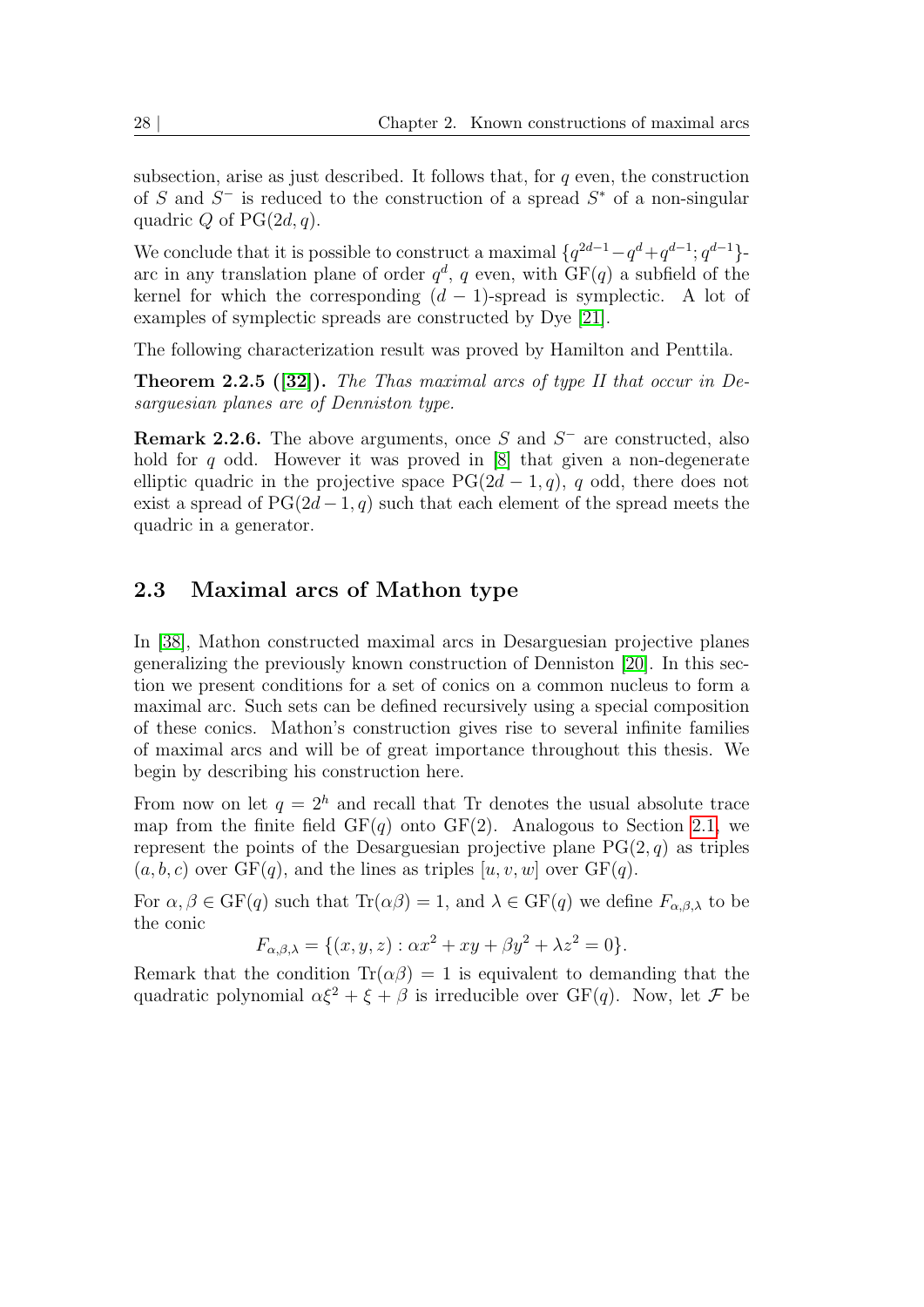the set of all such conics. It is clear that all the conics in  $\mathcal F$  have the point  $F_{\alpha,\beta,0} := F_0(0,0,1)$  as their nucleus and that, due to the trace condition, the line at infinity, i.e., the line  $z = 0$ , is external to all conics. Every other conic is non-degenerate.

Remark 2.3.1. We mentioned in Section [2.1](#page-29-0) that confusion might occur regarding the notion "line at infinity". So far, we introduced the line at infinity of a Denniston maximal arc, which is the line external to all conics in the standard pencil that contains the Denniston maximal arc, and the line at infinity of a Mathon maximal arc, which is the line external to all conics in  $\mathcal{F}$ . Now, as we will see in the next chapters, maximal arcs of Mathon type contain several maximal arcs of Denniston type. In these cases it will be convenient to consider the lines at infinity of the corresponding Denniston maximal arcs. Whenever we do so these lines at infinity will be called the *Denniston lines* while the external line of the maximal arc of Mathon type is still called "the line at infinity".

For given  $\lambda \neq \lambda'$ , define a *composition* 

<span id="page-38-0"></span>
$$
F_{\alpha,\beta,\lambda}\oplus F_{\alpha',\beta',\lambda'}=F_{\alpha\oplus\alpha',\beta\oplus\beta',\lambda\oplus\lambda'}
$$

where the operator  $\oplus$  is defined as follows:

$$
\alpha \oplus \alpha' = \frac{\alpha \lambda + \alpha' \lambda'}{\lambda + \lambda'}, \ \beta \oplus \beta' = \frac{\beta \lambda + \beta' \lambda'}{\lambda + \lambda'}, \ \lambda \oplus \lambda' = \lambda + \lambda'. \tag{2.3}
$$

Clearly, the operator  $\oplus$  is commutative, and since  $(\alpha \oplus \alpha') \oplus \alpha'' = \alpha \oplus (\alpha' \oplus \alpha'') =$  $(\alpha\lambda + \alpha'\lambda' + \alpha''\lambda'')/(\lambda + \lambda' + \lambda'')$  it is also associative. Moreover,  $F_{\alpha,\beta,\lambda} \oplus$  $F_{\alpha,\beta,\lambda'}=F_{\alpha,\beta,\lambda+\lambda'}$  implies that  $\oplus$  is idempotent in the first two parameters. The following lemma gives a condition for the disjointness of a composition of conics.

<span id="page-38-2"></span>**Lemma 2.3.2 ([\[38\]](#page-141-0)).** Two non-degenerate conics  $F_{\alpha,\beta,\lambda}$ ,  $F_{\alpha',\beta',\lambda'}$ ,  $\lambda \neq \lambda'$  and their composition  $F_{\alpha,\beta,\lambda} \oplus F_{\alpha',\beta',\lambda'}$  are mutually disjoint if  $\text{Tr}((\alpha \oplus \alpha')(\beta \oplus \beta')) =$ 1.

<span id="page-38-1"></span>In order to state Mathon's Theorem we need the notion of a closure. Given some subset C of F, we say C is closed if for every  $F_{\alpha,\beta,\lambda} \neq F_{\alpha',\beta',\lambda'} \in C$ ,  $F_{\alpha \oplus \alpha', \beta \oplus \beta', \lambda \oplus \lambda'} \in \mathcal{C}.$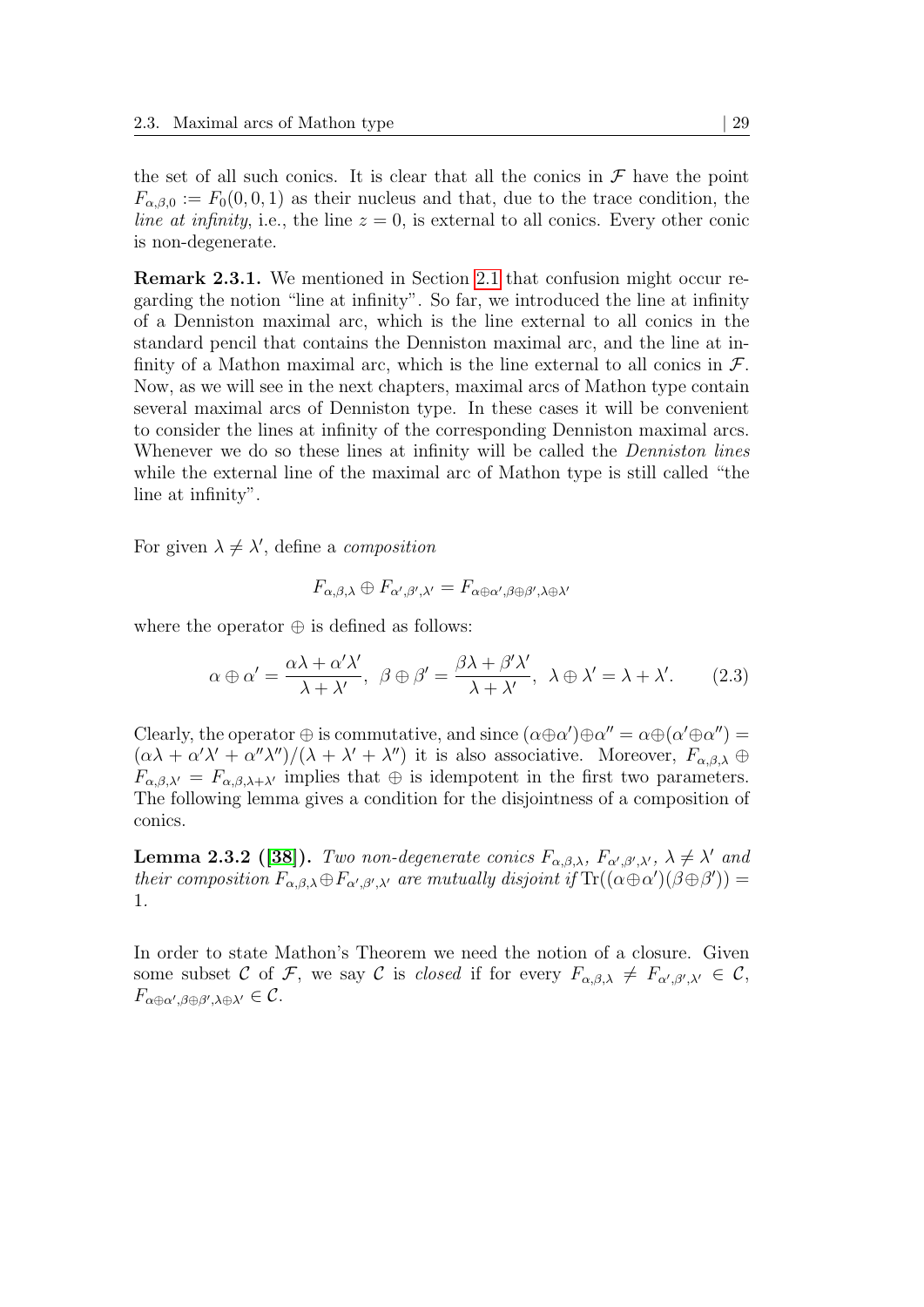**Lemma 2.3.3 ([\[38\]](#page-141-0)).** Suppose that a set  $\mathcal{C} \subset \mathcal{F}$  containing N conics is closed under composition. Let  $F' = F_{\alpha',\beta',\lambda'} \in \mathcal{F} \setminus \mathcal{C}$  be a non-degenerate conic with  $\text{Tr}(\alpha'\beta') = 1$  and such that  $\text{Tr}((\alpha \oplus \alpha')(\beta \oplus \beta')) = 1$  for every  $F_{\alpha,\beta,\lambda} \in \mathcal{C}$ . Then the closure  $\mathcal{C}' = \langle \mathcal{C} \cup \{F'\} \rangle$  contains  $2N + 1$  conics and  $\mathcal{C}' = \{F, F', F \oplus F' :$  $F \in \mathcal{C}$ .

In the next result by Mathon([\[38\]](#page-141-0)) it is shown that sets of conics, closed under composition, can be used to construct maximal arcs. These maximal arcs will be referred to as maximal arcs of Mathon type or Mathon maximal arcs.

<span id="page-39-0"></span>**Theorem 2.3.4** ([\[38\]](#page-141-0)). Suppose  $C \subset \mathcal{F}$  is a closed set of  $2^d - 1$  conics in  $PG(2, 2<sup>m</sup>), 1 \leq d \leq m$ . Then the union of the points on the conics of C together with their common nucleus  $F_0$  is a maximal  $\{2^{m+d}-2^m+2^d;2^d\}$ -arc  $\mathcal{K}$  in PG(2, 2<sup>m</sup>).

**Proof.** We will show that every line of  $PG(2, 2<sup>m</sup>)$  meets K in  $2<sup>d</sup>$  points or in 0 points. We know that, since  $\text{Tr}(\alpha \beta) = 1$ , the line at infinity  $F_{\infty}$  is external to K. Of course, every other line of the plane meets  $F_{\infty}$  in one of its points, which are  $(1, 0, 0)$  and  $(a, 1, 0), a \in GF(2<sup>m</sup>)$ , and thus belongs to the set of lines

 $\{[0, 1, 0], [0, b, 1], [1, a, b] : b \in \mathrm{GF}(2^m)\}.$ 

The lines [0, 1, 0] and [1, a, 0] contain the common nucleus  $F_0(0, 0, 1)$  and are therefore tangent to every conic in C. It follows that they meet K in  $|\mathcal{C}|+1=2^d$ points. Consequently, any of the remaining lines meets a conic  $F \in \mathcal{C}$  in either 0 or 2 points. A line [0, b, 1] or [1, a, b], with  $b \neq 0$ , containing the points  $(x, 1, b)$ or  $(a + bx, 1, x), x \in GF(2^m)$ , is disjoint from  $F = F_{\alpha,\beta,\lambda}$  if and only if the quadratic equation  $\alpha x^2 + x + \beta + \lambda b^2 = 0$  or  $\alpha(a+bx)^2 + (a+bx) + \beta + \lambda x^2 = 0$ has no solutions in  $GF(2^m)$ , respectively. In the first case we find the trace condition

$$
\text{Tr}[\alpha(\beta + \lambda b^2)] = \text{Tr}[\alpha\beta + \alpha b^2 \lambda] = 1.
$$

This is equivalent to the condition  $\text{Tr}(\alpha b^2 \lambda) = 0$ , since  $\text{Tr}(\alpha \beta) = 1$ . The second case yields the condition

$$
\operatorname{Tr}\left[\frac{(\alpha a^2 + a + \beta)(\alpha b^2 + \lambda)}{b^2}\right] = \operatorname{Tr}\left[\frac{(\alpha a^2 + a + \beta)\lambda}{b^2} + \frac{(\alpha a^2 + a + \beta)\alpha b^2}{b^2}\right] = 1.
$$

Since  $\text{Tr}(\alpha^2 a^2 + a\alpha + \alpha\beta) = 1 + \text{Tr}(\alpha a + \alpha^2 a^2) = 1 + \text{Tr}(\alpha a) + \text{Tr}(\alpha a)^2 = 1$ we find the trace condition  $\text{Tr}((\alpha a^2 + a + \beta)\lambda/b^2) = 0$ . In other words, we can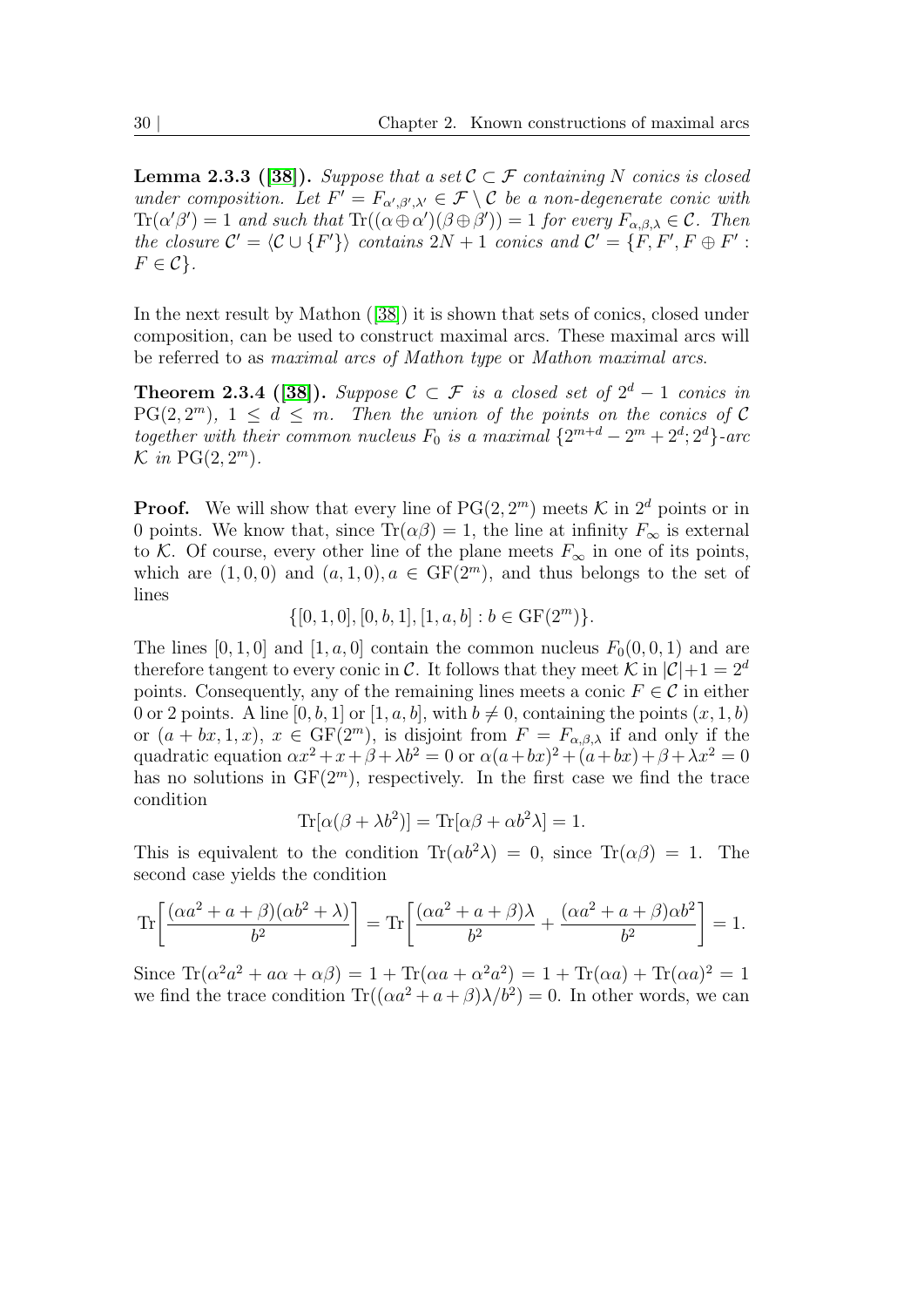say that the condition of disjointness of a line [0, b, 1] with  $F_{\alpha,\beta,\lambda}$  is equivalent to the condition

<span id="page-40-0"></span>
$$
\text{Tr}(\alpha b^2 \lambda) = 0,\tag{2.4}
$$

while the condition of disjointness of a line  $[1, a, b]$  is equivalent to

$$
\operatorname{Tr}\left(\frac{(\alpha a^2 + a + \beta)\lambda}{b^2}\right) = 0.\tag{2.5}
$$

To simplify notation we will refer to both these conditions by  $\text{Tr}(\alpha, \beta, \lambda) = 0$ . Using [\(2.3\)](#page-38-0) it is easily verified that in the two cases

$$
\text{Tr}(\alpha \oplus \alpha', \beta \oplus \beta', \lambda \oplus \lambda') = \text{Tr}(\alpha, \beta, \lambda) + \text{Tr}(\alpha', \beta', \lambda'). \tag{2.6}
$$

Hence, if a line  $L$  does not meet both  $F$  and  $F'$  then it also does not meet the conic  $F \oplus F'$ . Now, there are two ways for L to interact with the conics of C. If  $\text{Tr}(\alpha, \beta, \lambda) = 0$  for all  $F \in \mathcal{C}$  then L is of course disjoint from K. On the other hand, if  $\text{Tr}(\alpha, \beta, \lambda) = 1$  for some  $F \in \mathcal{C}$  then we can use the recursive doubling argument of Lemma [2.3.3](#page-38-1) and the identity [\(2.6\)](#page-40-0) to see that there are exactly  $2^{d-1}$  conics in C with trace 1. Given Lemma [2.3.2](#page-38-2) we know that the conics are mutually disjoint. It follows that the line L intersects  $\mathcal K$  in  $2^d$  points.  $\Box$ 

As we mentioned above, Mathon's construction is actually a generalization of the previously known construction of Denniston. This can be seen as follows.

Choose  $\alpha \in \mathrm{GF}(q)$  such that  $\mathrm{Tr}(\alpha) = 1$ . Let A be a subset of  $\mathrm{GF}(q)^* =$  $GF(q) \setminus \{0\}$  such that  $A \cup \{0\}$  is closed under addition. Then the point set of the conics

$$
\mathcal{K}_A = \{ F_{\alpha,1,\lambda} : \lambda \in A \}
$$

together with the nucleus  $F_0(0, 0, 1)$  is the set of points of a maximal arc of degree  $|A| + 1$  in PG(2, q). This construction is exactly the definition of a maximal arc of Denniston type. The conics in  $\mathcal{K}_A$  are a subset of the standard pencil of conics which, in this notation, is given by

$$
\{F_{\alpha,1,\lambda} : \lambda \in \mathrm{GF}(q)\}.
$$

As we already know, this pencil partitions the points of the plane, not on the line  $z = 0$  into  $q - 1$  disjoint conics on the common nucleus  $F_0(0, 0, 1)$ . More generally, a pencil of conics may be obtained as follows. Suppose  $F_1$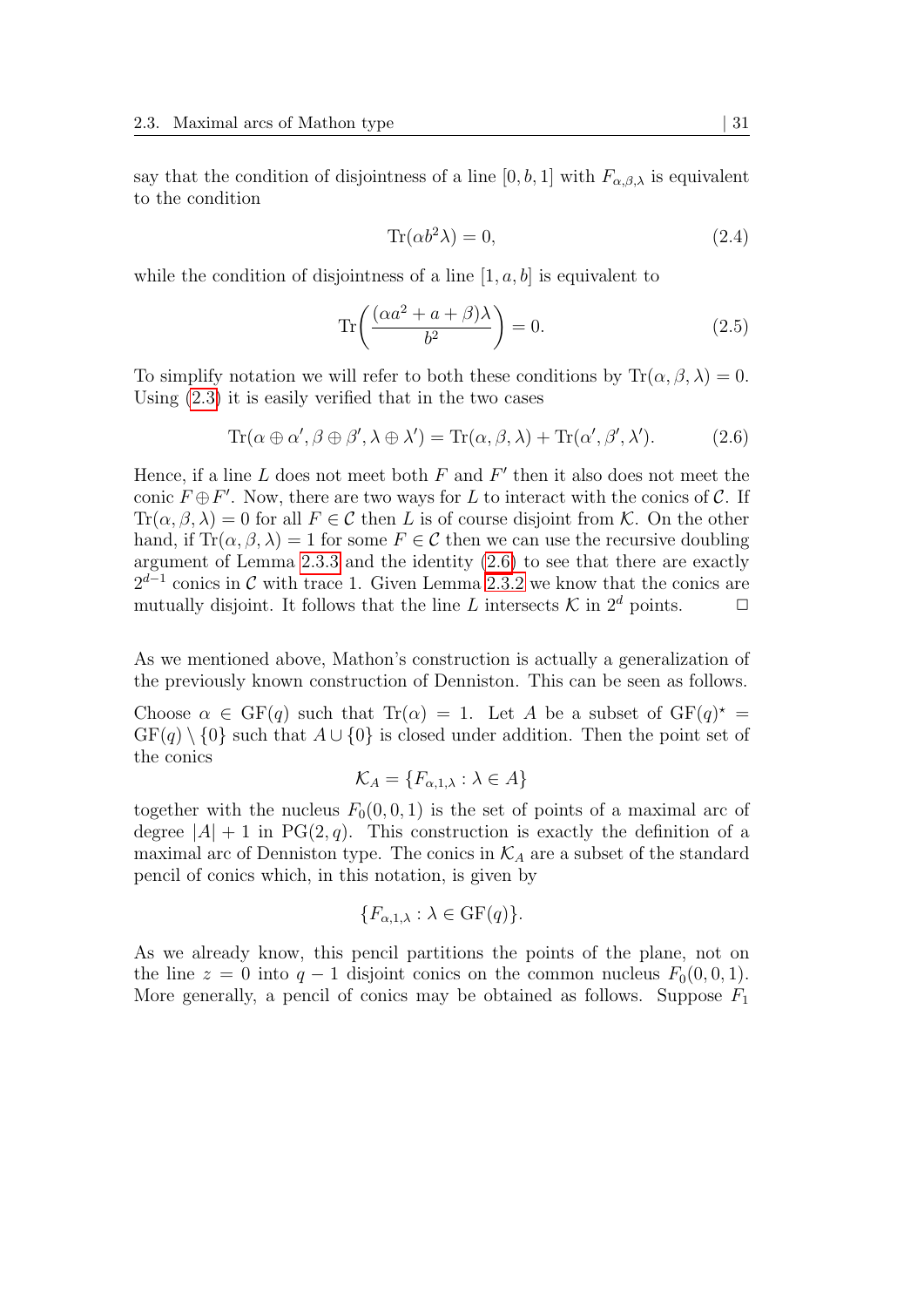and  $F_2$  are non-degenerate quadratic forms over  $GF(q)$  that have no common zeros, i.e., the conics that they define have no common points. Then the set of polynomials

$$
\{\mu F_1 + \nu F_2 : \mu, \nu \in \text{GF}(q), \mu, \nu \text{ not both zero}\}\
$$

determines q+1 quadratic forms: q−1 pairwise disjoint non-degenerate conics, an exterior line to those conics and a point that is the nucleus of all conics.

Next we consider a closed set of conics  $\mathcal{C} = \{F_{\alpha,\beta,\lambda}\}\$  with parameters  $\alpha,\beta$ which are polynomials in  $\lambda$ . In other words, we will describe closed sets of conics using functions  $p : A \to GF(q)$  and  $r : A \to GF(q)$ , with A the set of values that  $\lambda$  ranges over, such that the closed set of conics  $\mathcal C$  is given by the equations

$$
\{p(\lambda)x^2 + xy + r(\lambda)y^2 + \lambda z^2 = 0 : \lambda \in A\}.
$$
\n(2.7)

<span id="page-41-0"></span>More formally we get the following theorem.

**Theorem 2.3.5** ([\[38\]](#page-141-0)). Let  $p(\lambda) = \sum_{i=0}^{d-1} a_i \lambda^{2^i-1}$  and  $r(\lambda) = \sum_{i=0}^{d-1} b_i \lambda^{2^i-1}$  be polynomials with coefficients in  $GF(2^m)$ . For an additive subgroup A of order  $2^d$  in  $\mathrm{GF}(2^m)$  let  $\mathcal{C} = \{F_{p(\lambda),r(\lambda),\lambda} : \lambda \in A \setminus \{0\}\} \subset \mathcal{F}$  be a set of conics with common nucleus  $F_0$ . If  $\text{Tr}(p(\lambda)r(\lambda)) = 1$  for every  $\lambda \in A \setminus \{0\}$  then the set of points of all conics in  $\mathcal C$  together with  $F_0$  forms a maximal  $\{2^{m+d}-2^m+2^d;2^d\}$ . arc K in PG(2, 2<sup>m</sup>). If both  $p(\lambda)$  and  $r(\lambda)$  have  $d \leq 2$  then K is a Denniston maximal arc.

From these preceding results it follows that a maximal arc of degree d of Mathon type contains Mathon sub-arcs of degree  $d'$  for all  $d'$  dividing  $d$ . Another important consequence of the previous findings is that a degree-4 Mathon arc is necessarily of Denniston type. These conclusions can be found in [\[38\]](#page-141-0), where Mathon also used his construction to present several new infinite families of maximal arcs in  $PG(2, q)$ .

#### A few examples

Next, let us have a quick look at two examples of maximal arcs that are induced by polynomials, as described in Theorem [2.3.5.](#page-41-0) For more information, see [\[38\]](#page-141-0).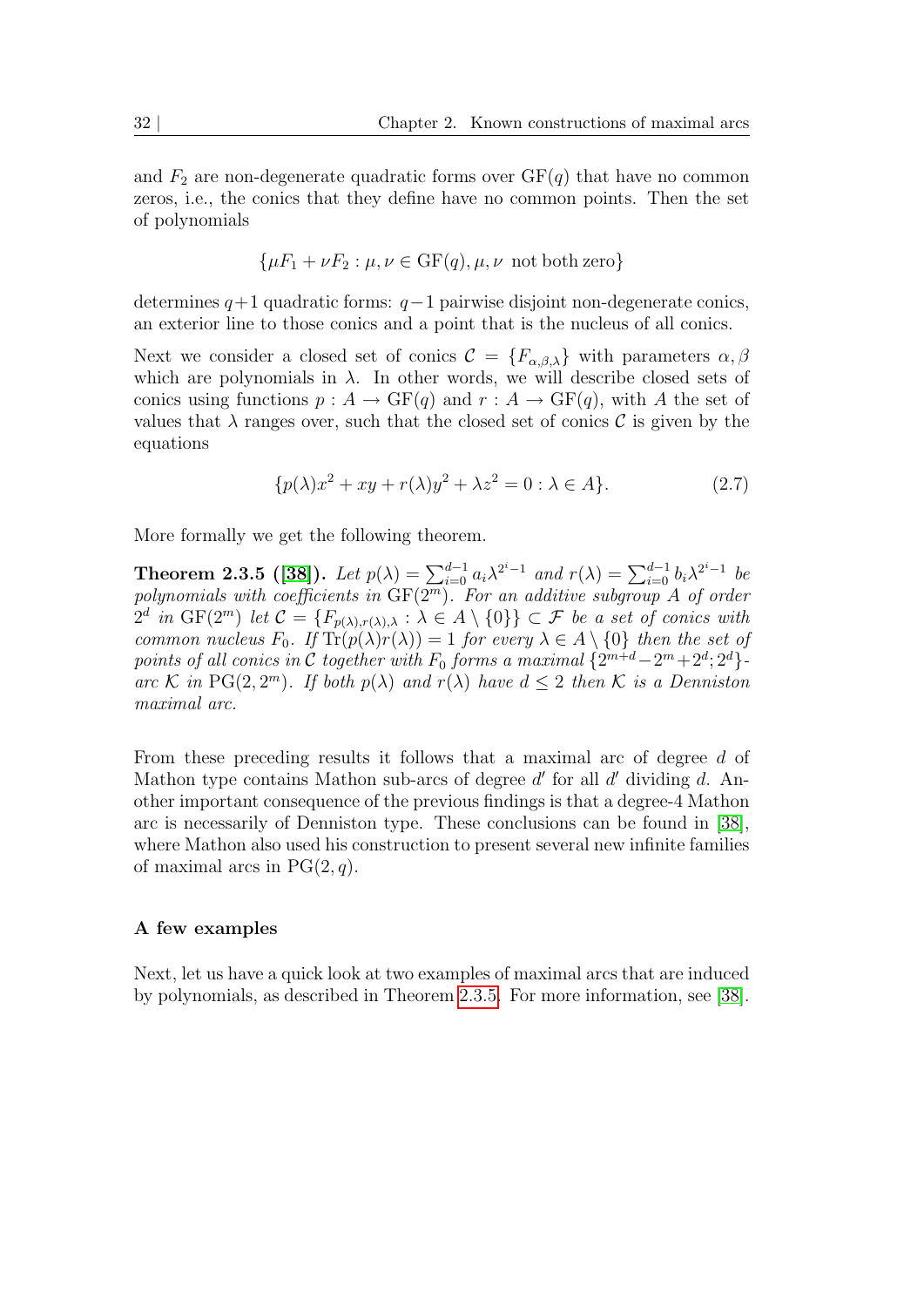• The dual of the Lunelli-Sce hyperoval in  $PG(2, 16)$  is a degree-8 maximal arc which is formed by

$$
\{x^{2} + xy + (w^{11} + w^{10}\lambda + \lambda^{3})y^{2} + \lambda z^{2} : \lambda \in \langle 1, w, w^{2} \rangle \setminus \{0\} \},\
$$

where w is a primitive element in GF(16) satisfying  $w^4 + w = 1$ .

• In GF(32), let w be a primitive element satisfying  $w^{18} + w = 1$ . The set of 15 conics

$$
\{p(\lambda)x^2 + xy + r(\lambda)y^2 + \lambda z^2 : \lambda \in \langle 1, w, w^7, w^9 \rangle \setminus \{0\} \},\
$$

with  $p(\lambda) = w^{25} + w^{16}\lambda + w^{10}\lambda^3 + w^{30}\lambda^7$  and  $r(\lambda) = w^{27} + w^{5}\lambda + w^{11}\lambda^3 + w^{11}\lambda^5$  $w^3\lambda^7$ , forms a maximal arc of degree 16 in PG(2, 32) which is the dual of Cherowitzo's hyperoval.

Givena closed set of conics, the following theorem ([\[29\]](#page-140-1)) can be used to construct more examples. It shows us that any closed set of conics is still a closed set of conics in an odd order extension of the underlying field.

**Theorem 2.3.6** ([\[29\]](#page-140-1)). Let C be a closed set of conics in  $PG(2,q)$ . Then the equations of the conics of C give a closed set of conics in  $PG(2, q<sup>m</sup>)$ , for any  $m \geq 1$ , m odd.

It immediately follows from the theorem that given a degree-d maximal arc  $\mathcal K$ in  $PG(2, q)$  arisen from a closed set of conics, then there exist degree-d maximal arcs  $\mathcal{K}_m$  in PG(2,  $q^m$ ) for all odd positive integers m. Furthermore, the arc  $\mathcal{K}_m$ contains K in the subplane  $PG(2, q)$  of  $PG(2, q<sup>m</sup>)$ .

The following theorem is also interesting in this context.

**Theorem 2.3.7** ([\[29\]](#page-140-1)). Let  $C$  be a closed set of conics giving rise to a degree-d maximal arc  $K, 8 \leq d < q/2$ , in PG(2, q) that is not of Denniston type. Then there exist maximal arcs of degree r of Mathon type that are not of Denniston type in  $PG(2,q)$  for all  $r \geq 8$ , r dividing d.

Concerning the conics and substructures within the maximal arcs of Mathon type the next theorems were proved.

<span id="page-42-0"></span>**Theorem 2.3.8** ([\[29\]](#page-140-1)). Let K be a degree-d maximal arc in  $PG(2,q)$ ,  $d <$  $q/2$ , constructed from a closed set of conics C with nucleus  $F_0$ . Then the point set of K contains no non-degenerate conics apart from those of  $\mathcal{C}$ .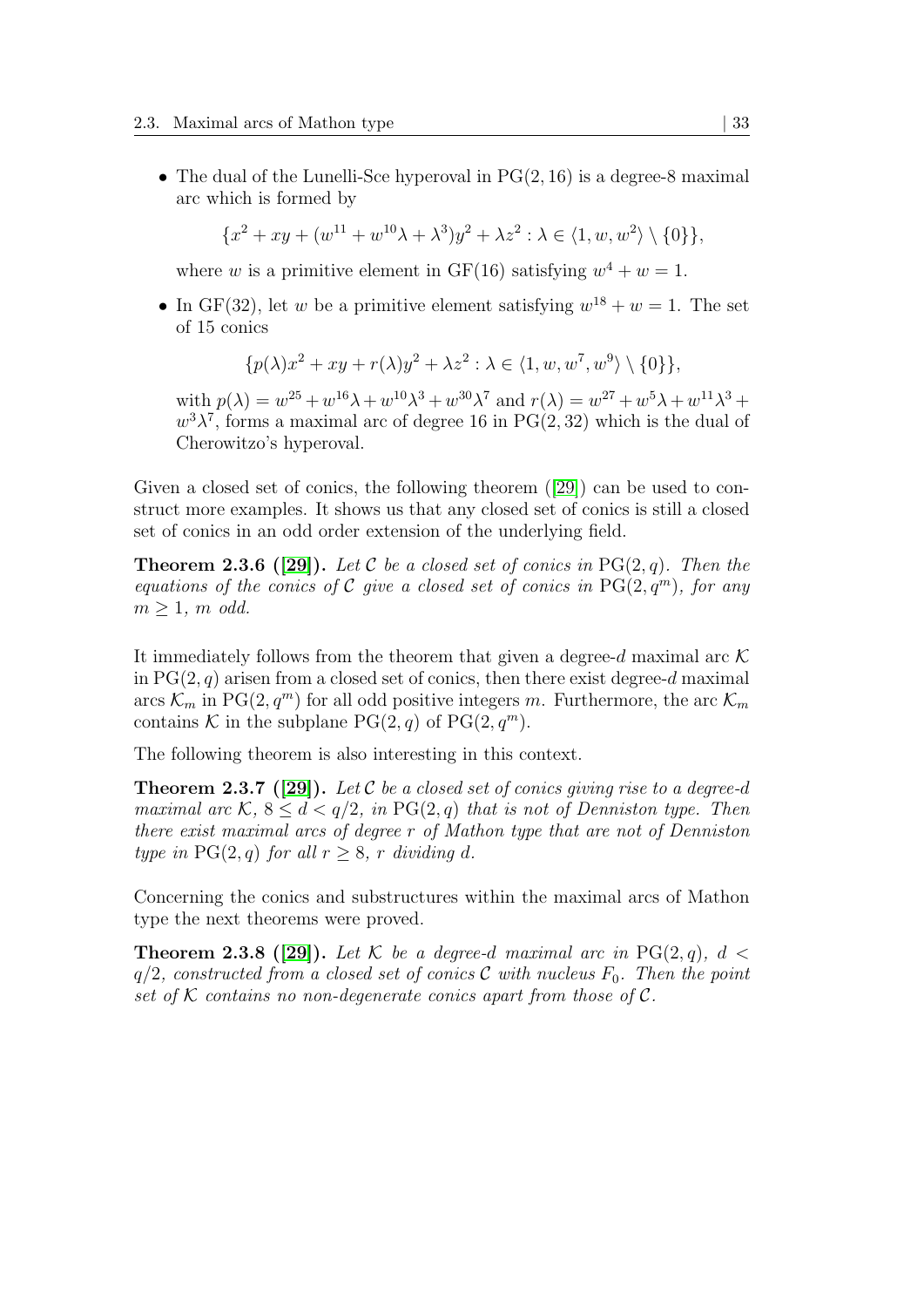An easy geometric characterization of the Denniston maximal arc, regarding its dual, is found here.

**Theorem 2.3.9 ([\[29\]](#page-140-1)).** Let K be a degree-d maximal arc in  $PG(2, q)$ , constructed from a closed set of conics  $\mathcal C$  with nucleus  $F_0$ . Then  $\mathcal K$  is of Denniston type if and only if its dual contains a regular hyperoval.

<span id="page-43-0"></span>Corollary 2.3.10 ([\[29\]](#page-140-1)). The dual of a Mathon maximal arc, not of Denniston type, constructed from a closed set of conics cannot be constructed from a closed set of conics.

On a side note, regarding the Thas maximal arcs of type I, it was proven that if they arise from a spread of tangent lines to a Tits ovoid, then they cannot be constructed from a closed set of conics([\[29\]](#page-140-1)).

There are various families of Mathon maximal arcs known that are not of Denniston type. Every Mathon arc that is not of Denniston type will be called a proper Mathon arc. Actually, the most difficult part in checking that a given subset of conics of  $\mathcal F$  is a maximal arc lies in checking whether the trace condition of Lemma [2.3.2](#page-38-2) holds. In Chapter [3](#page-46-0) we will present a more geometric approach to these maximal arcs of Mathon type that helps us to cope with this problem.

At this stage it might be good to give an account of the known maximal arcs in Desarguesian projective planes of small order.

#### Maximal arcs in small Desarguesian planes

- (i) The plane  $PG(2, 8)$  has up to isomorphism only one maximal arc of degree 4; it is of Denniston type and is the dual of the regular hyperoval.
- (ii) The plane  $PG(2, 16)$  has up to isomorphism two maximal arcs of degree 8: the dual of the regular hyperoval which is of Denniston type, and the dual of the Lunelli-Sce hyperoval which is of proper Mathon type. It has two non-isomorphic maximal arcs of degree 4, both of Denniston type and both self-dual. Actually, as a consequence of a more general treatise on maximal arcs for small parameters, it has been proved in [\[4\]](#page-138-1) that in  $PG(2, 16)$  no other maximal arcs exist than the known ones.
- (iii) The plane  $PG(2, 32)$  has six non-isomorphic hyperovals and hence the same number of maximal arcs of degree 16. The dual of the regular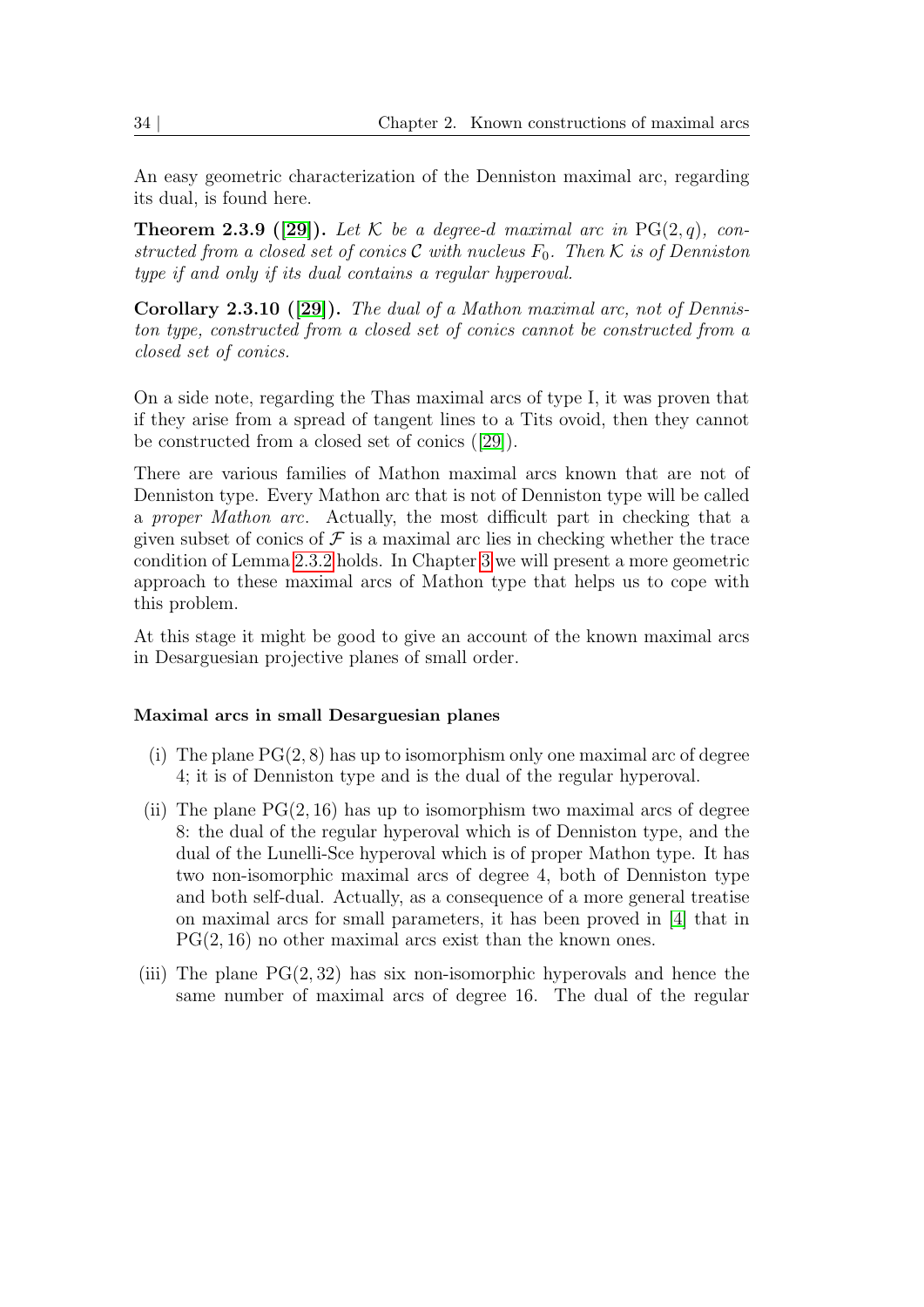hyperoval of course yields the Denniston maximal arc of degree 16. The dual of the Cherowitzo hyperoval is a proper Mathon arc in PG(2, 32). None of the other hyperovals yield a Mathon maximal arc, this is due to private communication with Bamberg. As far as the other maximal arcs of Denniston type are concerned, there is one of degree 4 and its dual of degree 8. In his original paper([\[38\]](#page-141-0)), Mathon gives a construction of three maximal arcs of degree 8 (and hence of three maximal arcs of degree 4 that are not of Mathon type, but of "dual Mathon type"), which are not of Denniston type. In the next chapter we will prove that there are no other maximal arcs of Mathon type of degree 8.

The following important lemma was proved by Aguglia, Giuzzi and Korchmáros in [\[2\]](#page-138-2). It shows that two conics on the same nucleus can uniquely be extended to a maximal arc of degree 4 of Denniston type.

<span id="page-44-0"></span>**Lemma 2.3.11 ([\[2\]](#page-138-2)).** Given any two disjoint conics  $C_1$  and  $C_2$  on a common nucleus. Then there is a unique degree-4 maximal arc of Denniston type containing  $C_1 \cup C_2$ .

This lemma will be of critical importance throughout the upcoming chapters and it will be one of the key elements in a more geometric approach to the maximal arcs of Mathon type.

Using especially the previous lemma we were able to prove that a maximal arc consisting of conics on a common nucleus, always has to be of Mathon type.

**Theorem 2.3.12.** A maximal arc  $K$  consisting of disjoint conics on a common nucleus is a maximal arc of Mathon type.

**Proof.** If all compositions of all conics in  $\mathcal K$  are contained in  $\mathcal K$ , then the maximal arc K is of Mathon type. Now, suppose dat K is not a maximal arc of Mathon type. This implies that there are two conics  $C_1$  and  $C_2$  in K of which the composition  $C_1 \oplus C_2$  is not contained in K. In other words, there is a point  $p \in C_1 \oplus C_2$  that is not contained in K, i.e., p is an external point. However, due to Lemma [2.3.11,](#page-44-0) we know that the three conics  $C_1, C_2$  and  $C_1 \oplus C_2$  induce a unique degree-4 maximal arc of Denniston type. Hence, every line incident with p should intersect either  $C_1$  or  $C_2$ . This means that p is not an external point, contradiction.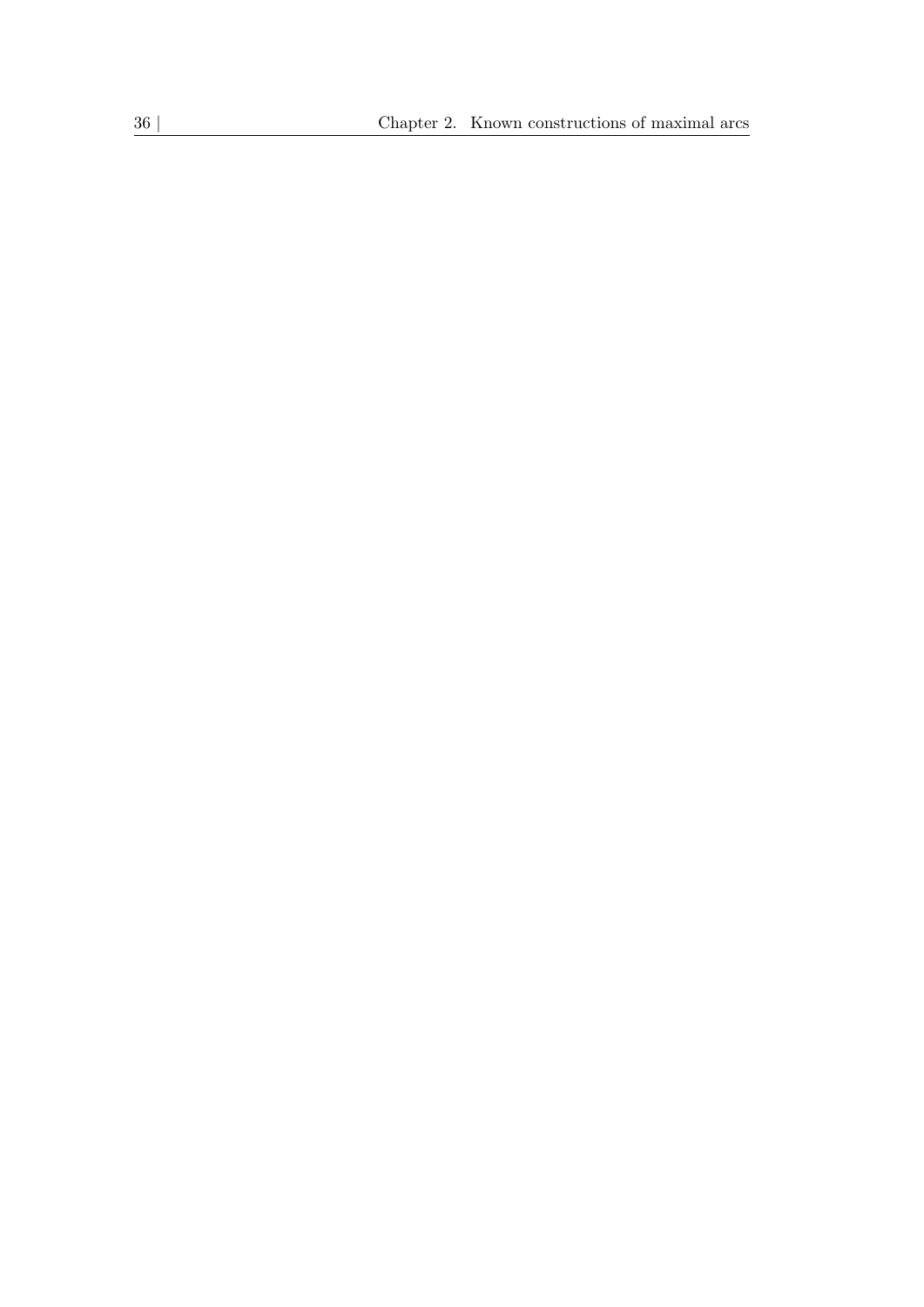# <span id="page-46-0"></span>Chapter 3

# Geometric approach to Mathon maximal arcs

In the previous chapter we introduced Mathon's construction of maximal arcs which in fact generalizes the construction of Denniston. Clearly, various families of Mathon maximal arcs are known that are not of Denniston type, the so called proper Mathon arcs (see Chapter [2\)](#page-28-0). As mentioned before, the most difficult part in checking that a given subset of conics is a maximal arc lies in checking whether the trace condition of Lemma [2.3.2](#page-38-2) holds. In Section [3.1](#page-46-1) we will present a more geometric approach to these arcs that allows us to overcome this problem. Furthermore, this geometric approach will be the key to the main result of this chapter, which is the enumeration of the non-isomorphic Mathon 8-arcs in PG $(2, 2<sup>h</sup>)$ ,  $h > 4$  and  $h \neq 7$  prime.

The enumeration problem for Mathon arcs was first studied in [\[30\]](#page-140-2), where bounds were derived for the number of isomorphism classes of Mathon arcs of "big" degree. The techniques of [\[30\]](#page-140-2) however failed for small degree arcs, and the enumeration of such arcs was left as an open problem.

The results in this chapter are published in the paper [\[17\]](#page-139-2).

# <span id="page-46-1"></span>3.1 A synthetic construction of Mathon arcs

First we recall Lemma [2.3.11](#page-44-0) which states that any two disjoint conics  $C_1$  and  $C_2$  on a common nucleus induce a unique degree-4 maximal arc of Denniston

#### 37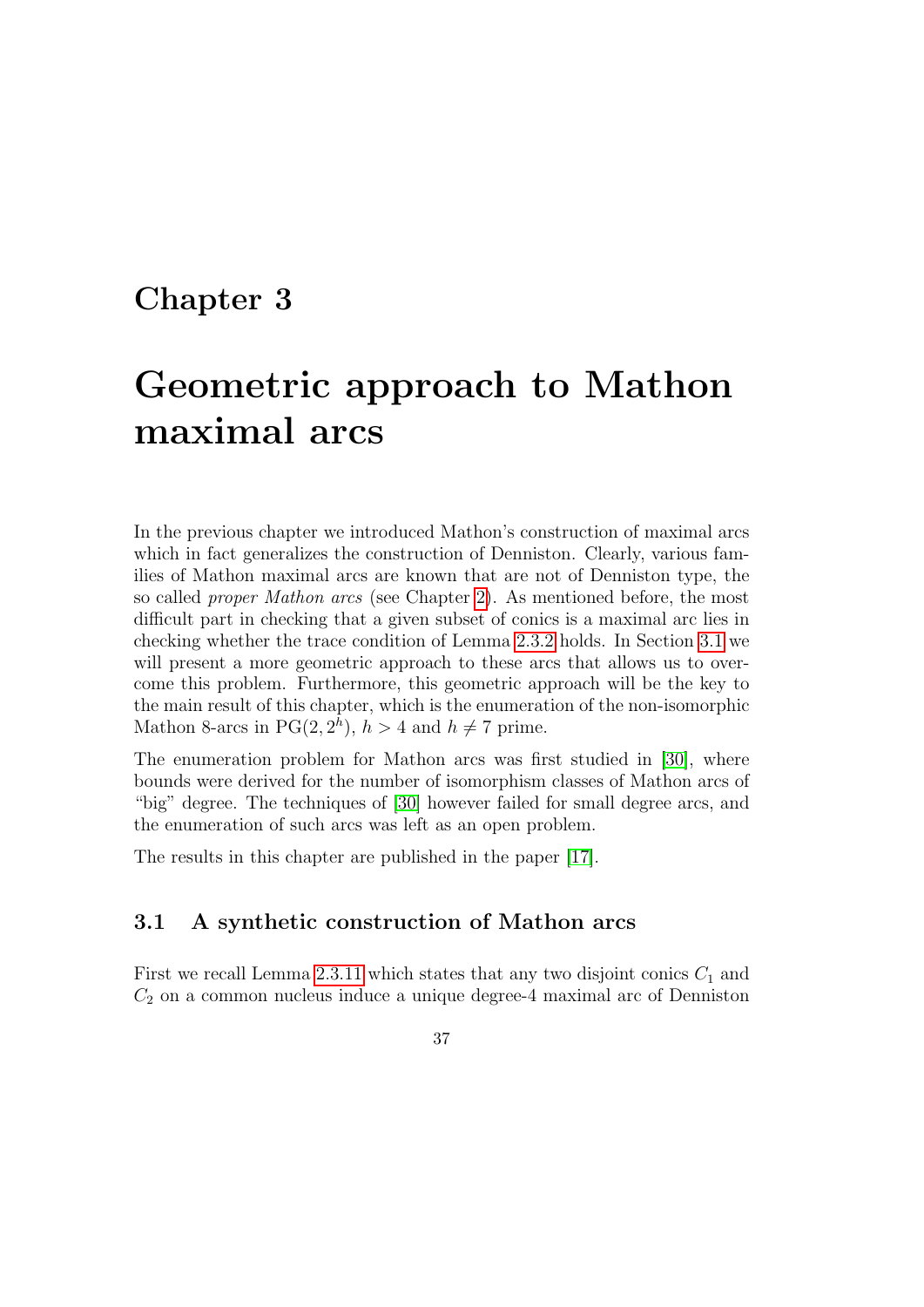type containing  $C_1 \cup C_2$ .

We intent to generalize this result to a synthetic version of Mathon's construction. In order to do so we need to make sure that there exists a line external to the given set of conics. More precisely, we need to prove that there is at least one line that can be used as the line at infinity of the constructed maximal arc of Mathon type.

<span id="page-47-0"></span>**Lemma 3.1.1.** Given a degree-d maximal arc M of Mathon type,  $d < q/2$ , consisting of  $d-1$  conics on a common nucleus n, and a conic C disjoint from M with the same nucleus n, there exists a line external to  $M \cup C$ .

**Proof.** First we count the number of secants to M. Since  $(q+1)(q/d-1)+1$ is the number of external lines to  $M$ , the number of secants to  $M$  is equal to

$$
q^{2} + q + 1 - ((q + 1)\left(\frac{q}{d} - 1\right) + 1) = \left(\frac{d - 1}{d}\right)q^{2} + \left(\frac{2d - 1}{d}\right)q + 1.
$$

Next we count the number of lines that intersect both  $M$  and  $C$ . At first we will disregard the  $q+1$  tangents to C, they will be added at the end. Since the tangents to  $C$  are disregarded, a secant line  $l$  to both  $C$  and  $M$  must intersect  $C$  in 2 points and  $M$  in  $d$  points. This implies that the total number of secants to both  $M$  and  $C$  is equal to

$$
\frac{1}{2}\left(\frac{(q+1)(d-1)+1}{d}-1\right)(q+1)+q+1=\left(\frac{d-1}{2d}\right)q^2+\left(\frac{3d-1}{2d}\right)q+1.
$$

We know that the number of lines intersecting C is  $(q+1)q/2 + q + 1$ . This means that the number of lines that intersect  $C$  but do not intersect  $M$  is

$$
\frac{(q+1)q}{2} + q + 1 - \left( \left( \frac{d-1}{2d} \right) q^2 + \left( \frac{3d-1}{2d} \right) q + 1 \right) = \frac{q^2}{2d} + \frac{q}{2d}
$$

.

Finally we are able to count the number of secants to  $M \cup C$ . We find

$$
\left(\frac{d-1}{d}\right)q^2 + \left(\frac{2d-1}{d}\right)q + 1 + \frac{q^2}{2d} + \frac{q}{2d} = \left(\frac{2d-1}{2d}\right)q^2 + \left(\frac{4d-1}{2d}\right)q + 1
$$
  
<  $q^2 + q + 1$ .

This proves that there exists an external line to  $M \cup C$ .  $\Box$ 

<span id="page-47-1"></span>Using Lemma [3.1.1](#page-47-0) we are able to prove the following result, which can be seen as a synthetic version of Mathon's construction.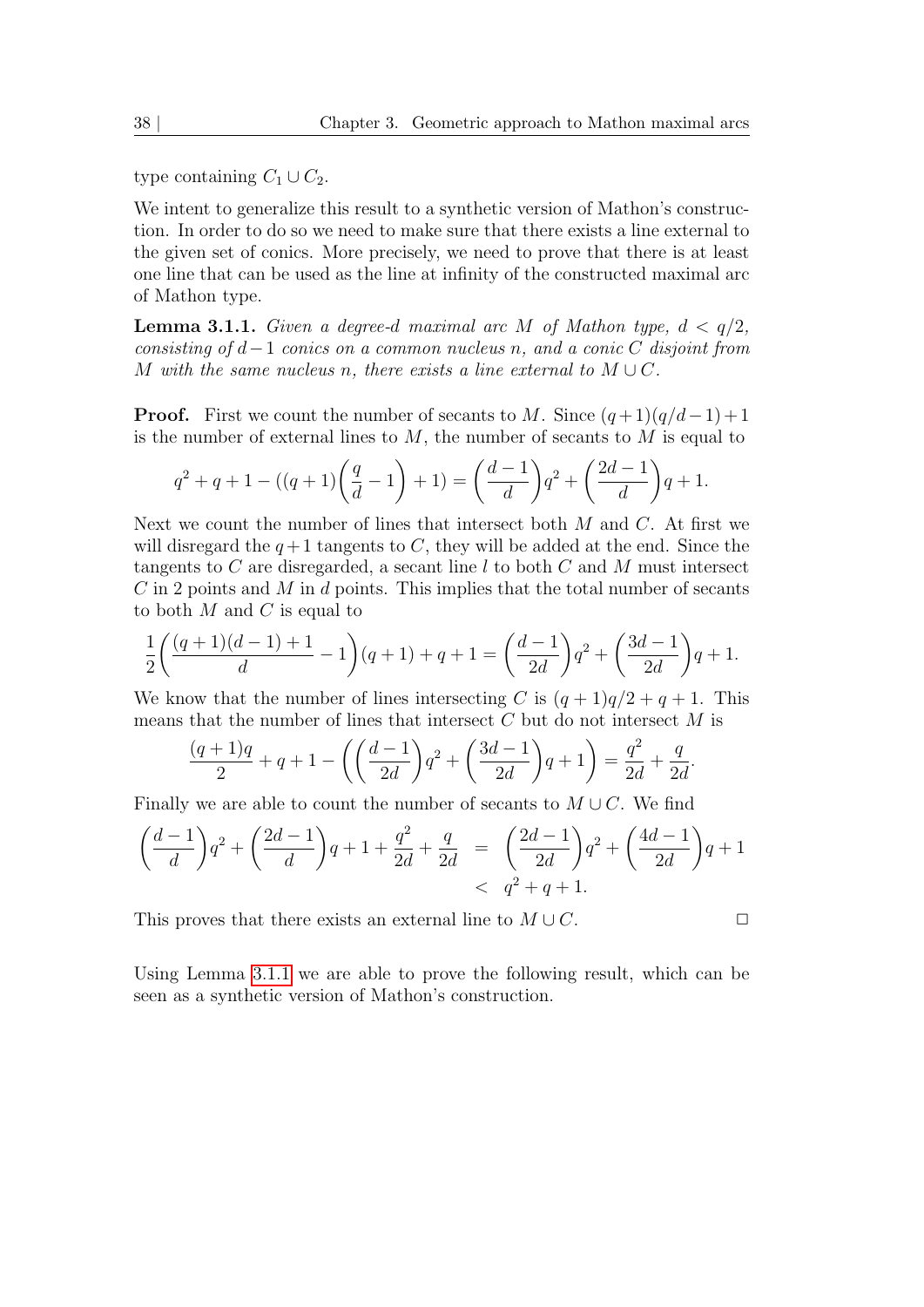Theorem 3.1.2 (Synthetic version of Mathon's theorem). Let M be a maximal arc of degree d,  $d < q/2$ , of Mathon type, consisting of d–1 conics on a common nucleus n, and let  $C_d$  be a conic disjoint from M with the same nucleus  $n$ , then there is a unique degree-2d maximal arc of Mathon type containing  $M \cup C_d$ .

**Proof.** Denote the  $d-1$  conics in the maximal arc M by  $C_1, C_2, C_3, ..., C_{d-1}$ . Due to Lemma [3.1.1](#page-47-0) we know there exists an external line r to  $M \cup C_d$ . We recoordinatize the plane  $PG(2, q)$  in such a way that the line r now has equation  $z = 0$  and the common nucleus n has coordinates  $(0, 0, 1)$ . This provides us with the setting in which the conic  $C_i$  has equation  $\alpha_i x^2 + xy + \beta_i y^2 + \lambda_i z^2 = 0$ . Next we define  $C_i := \alpha_i \beta_i$ . It is clear that  $\text{Tr}(C_i) = 1, \forall i = 1, ..., d$ . We can now construct the degree-2d maximal arc containing  $M \cup C_d$ . Let  $C_i \oplus C_d := C_{i+d}$  $\forall i = 1, ..., d - 1$ . The construction used in the proof of Lemma [2.3.11,](#page-44-0) which is based on Mathon, implies that  $\text{Tr}(\overline{C_{i+d}}) = 1$ . Due to Lemma [2.3.2](#page-38-2) it follows that  $C_i$ ,  $C_d$  and  $C_{i+d}$  are mutually disjoint.

Next we need to check that the conics  $C_i$  and  $C_{j+d}$ ,  $\forall i, j = 1, ..., d - 1$ , are disjoint, i.e.,  $\text{Tr}(C_i \oplus C_{j+d}) = 1$ . Let  $C_i \oplus C_j = C_k$  be another conic which is defined in the closed set  $M$ , then

$$
\begin{aligned} \operatorname{Tr}(\overline{C_i \oplus C_{j+d}}) &= \operatorname{Tr}(\overline{C_i \oplus C_j \oplus C_d}) \\ &= \operatorname{Tr}(((\alpha_i \oplus \alpha_j) \oplus \alpha_d)((\beta_i \oplus \beta_j) \oplus \beta_d)) \\ &= \operatorname{Tr}((\alpha_k \oplus \alpha_d)(\beta_k \oplus \beta_d)) \\ &= \operatorname{Tr}(\overline{C_k \oplus C_d}) \\ &= \operatorname{Tr}(\overline{C_{k+d}}) \\ &= 1. \end{aligned}
$$

Also the conics  $C_{i+d}$ ,  $\forall i = 1, ..., d-1$ , have to be mutually disjoint. This holds since

$$
\operatorname{Tr}(\overline{C_{i+d} \oplus C_{j+d}}) = \operatorname{Tr}(\overline{C_i \oplus C_d \oplus C_j \oplus C_d})
$$
  
= 
$$
\operatorname{Tr}(\overline{C_i \oplus C_j})
$$
  
= 
$$
\operatorname{Tr}(\overline{C_k})
$$
  
= 1,

where again  $C_k = C_i \oplus C_j$  is a conic in the original degree-d maximal arc M of Mathon type. It now follows that  $\bigcup_{i=1}^{2d-1} C_i$  is a closed set of conics on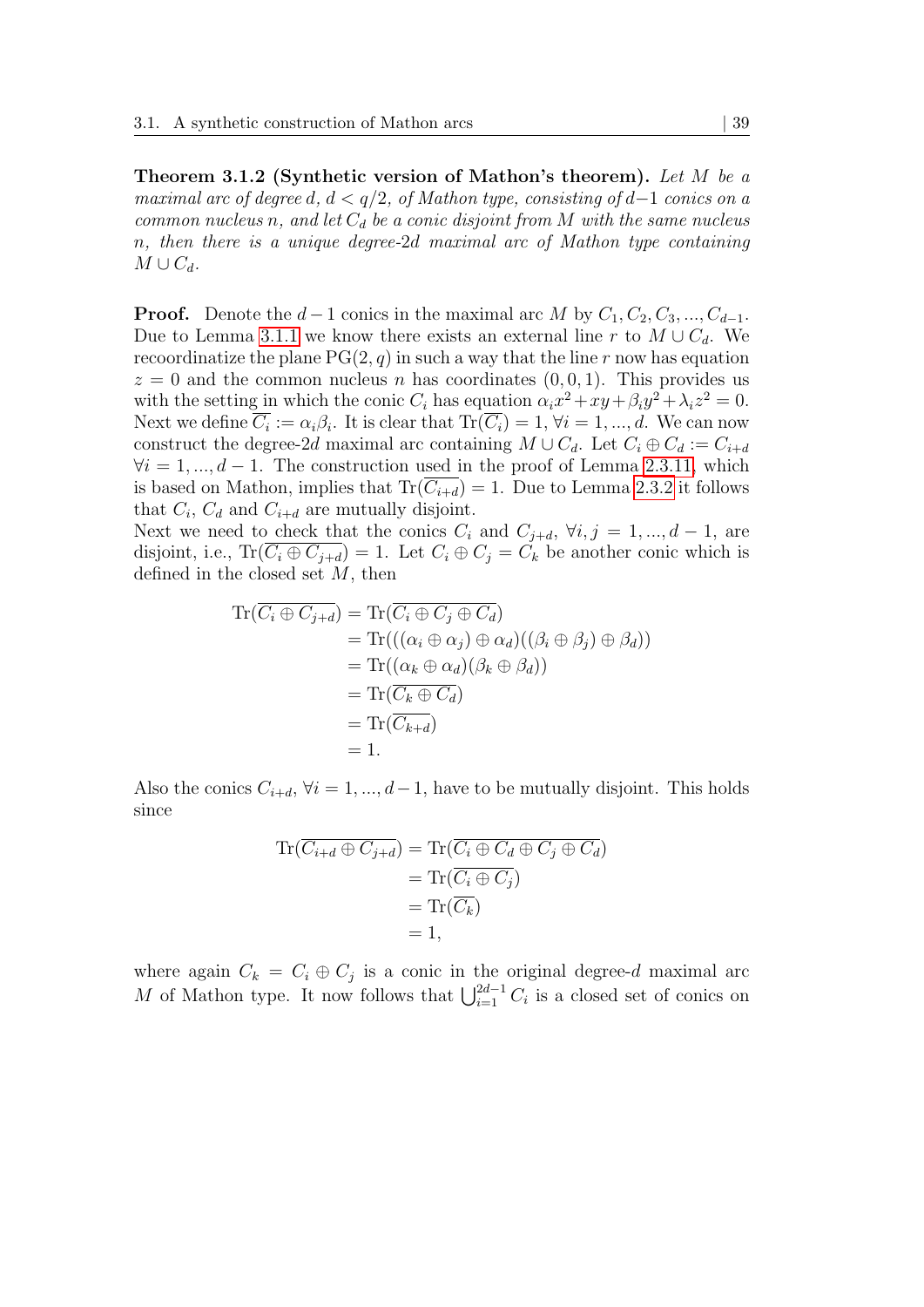a common nucleus n which, due to Theorem [2.3.4,](#page-39-0) gives rise to a degree- $2d$ maximal arc of Mathon type.  $\Box$ 

#### 3.2 Denniston 4-arcs

In Chapter [2,](#page-28-0) Theorem [2.1.5,](#page-31-0) we saw how Hamilton and Penttila([\[32\]](#page-140-0)) determined the collineation stabiliser of a degree-d Denniston maximal arc.

In the next lemma we will show, using the same notation, that the order of  $G_A$  is 2 in GF( $2^{2h+1}$ ),  $2h+1$  prime and  $2h+1 \neq 2, 3$ , with A the additive subgroup used to construct a degree-4 Denniston maximal arc.

<span id="page-49-0"></span>**Lemma 3.2.1.** In PG(2,  $2^{2h+1}$ ),  $2h + 1$  prime, and  $2h + 1 \neq 3$ , let  $D$  be a degree-4 Denniston maximal arc defined by an additive subgroup A. Define the group G acting on  $GF(2^{2h+1})$  by

$$
G = \{ x \mapsto ax^{\sigma} : a \in \text{GF}(2^{2h+1})^*, \sigma \in \text{Aut }\text{GF}(2^{4h+2}) \}.
$$

Then  $|G_A|=2$ .

**Proof.** First we remark that the plane  $PG(2, 2^{2h+1})$  can be coordinatized in such a way that the additive subgroup  $A = \{0, 1, w, w + 1\}$ , with  $w \in$  $GF(2^{2h+1}) \setminus \{0,1\}$ , is associated to the maximal arc  $D$  of Denniston type. We will denote the multiplicative order of the element  $w \in A$  in  $GF(2^{2h+1})$  by  $o(w)$ .

Let  $\varphi \in G_A$ . Since  $\varphi(0) = 0$  we can restrict the action of  $\varphi$  on A to its action on  $\{1, w, w+1\}$ . The action of  $\varphi$  on each element of  $\{1, w, w+1\}$  has either order 1, 2 or 3.

First we suppose  $\sigma = 1$ .

- If  $a = 1$  then  $\varphi = id$  in G.
- If  $a \neq 1$  then the action of  $\varphi$  on 1 has either order 2 or 3.
	- · If the order is 2 then

$$
\varphi(\varphi(1)) = a^2 = 1
$$

which implies that  $a = 1$ , clearly a contradiction.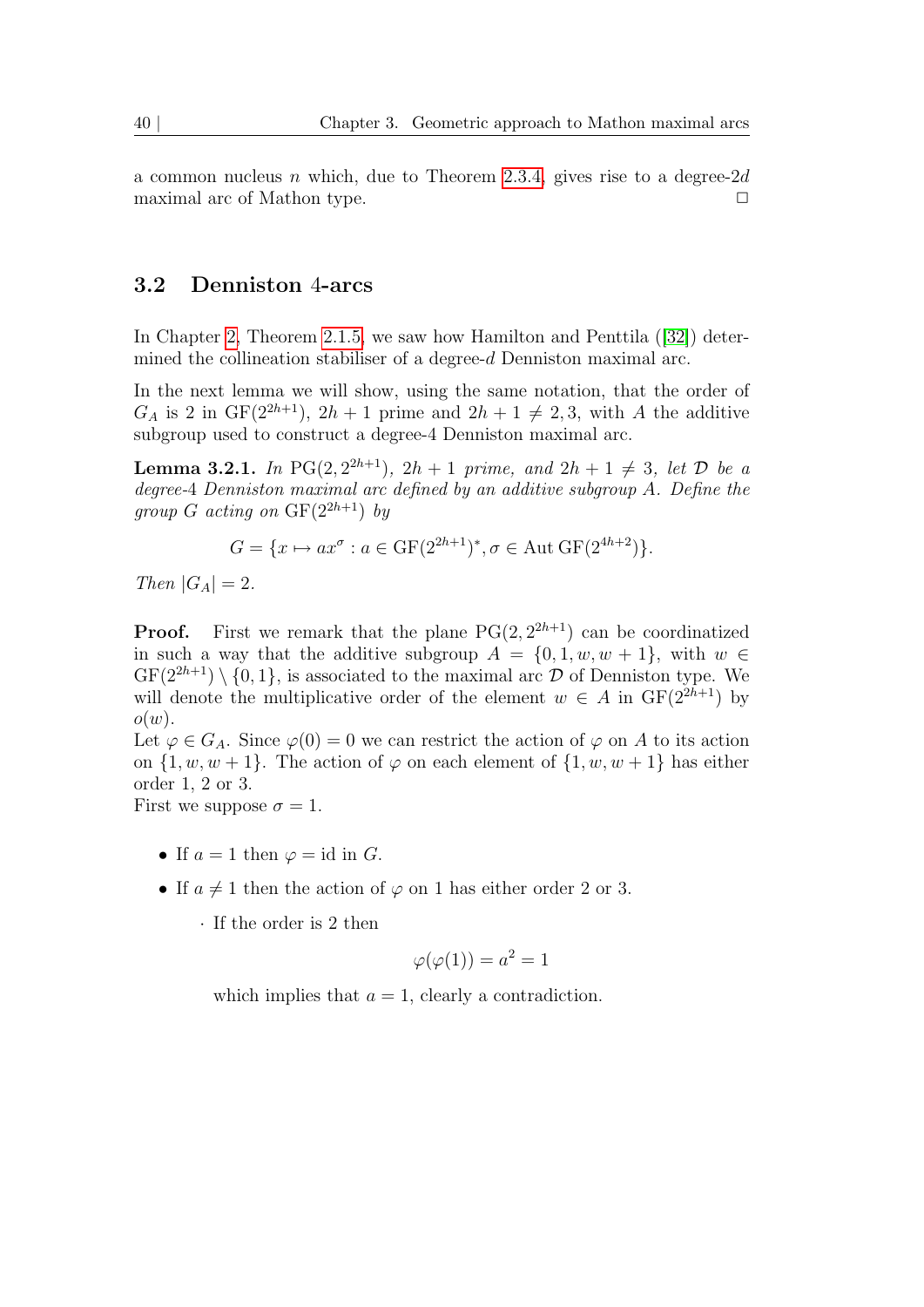· If the order is 3 then

 $\varphi(\varphi(\varphi(1))) = a^3 = 1$ which implies that  $3|2^{2h+1} - 1$ . But since  $2^{2h+1}-1 = 2^{2h}+2^{2h-1}+\cdots+1 = 2^{2h}+2^{2h-2}3+2^{2h-4}3+\cdots+2^23+3,$ we again find a contradiction.

From now on suppose  $\sigma \neq 1$ .

(1.) Assume  $\varphi$  acts trivially on  $\{1, w, w + 1\}$ . Then  $\varphi(1) = 1$  implies  $a = 1$ . Furthermore  $\varphi(w) = aw^{\sigma} = w^{\sigma}$ . Since the action of  $\varphi$  on each element of  $\{1, w, w+1\}$  has order 1 there has to follow that  $w^{\sigma} = w$ , which implies  $w^{\sigma-1} = 1$ . This means  $o(w)|\sigma - 1$  but of course we know  $o(w)|2^{2h+1} - 1$ . Now suppose  $\sigma = 2^l, l \in \mathbb{N}^*$ . Note that  $l < 4h + 2$ . Then:

$$
o(w)| \gcd(2^l - 1, 2^{2h+1} - 1),
$$

which implies that

$$
o(w)|2^{\gcd(l,2h+1)}-1.
$$

Now two possibilities can occur.

- If  $l = 2h + 1$  then  $\varphi : x \mapsto x^{2^{2h+1}}$ , and so  $\varphi$  indeed acts trivially on A.
- If  $l \neq 2h + 1, 0$  then  $gcd(l, 2h + 1) = 1$ . It follows that  $o(w) = 1$  and so  $w = 1$ , which is clearly a contradiction.
- (2.) Assume the orbit on some element of  $\{1, w, w + 1\}$  has length 2 under the action of  $\varphi$ . We consider two cases.
	- (a) If  $\varphi(1) = 1$  then of course  $a = 1$  holds again. This implies  $\varphi(w) = w^{\sigma}$ and  $\varphi(w^{\sigma}) = w^{\sigma^2}$  but since the action of  $\varphi$  has order 2 it follows that  $w^{\sigma^2} = w$ , implying  $w^{\sigma^2 - 1} = 1$ . We find that  $o(w)|\sigma^2 - 1$  and also  $o(w)|2^{2h+1}-1$ . Using  $\sigma=2^l$  as we did above, we find, as  $2 \nmid 2h+1$ and  $2h + 1$  is prime,

$$
o(w)| \gcd(2^{2l} - 1, 2^{2h+1} - 1) \Rightarrow o(w)| 2^{\gcd(2l, 2h+1)} - 1
$$
  

$$
\Rightarrow o(w)| 2^{\gcd(l, 2h+1)} - 1.
$$

Now the same two possibilities as in (1.) can occur, hence  $\varphi$  acts trivially on A, clearly a contradiction.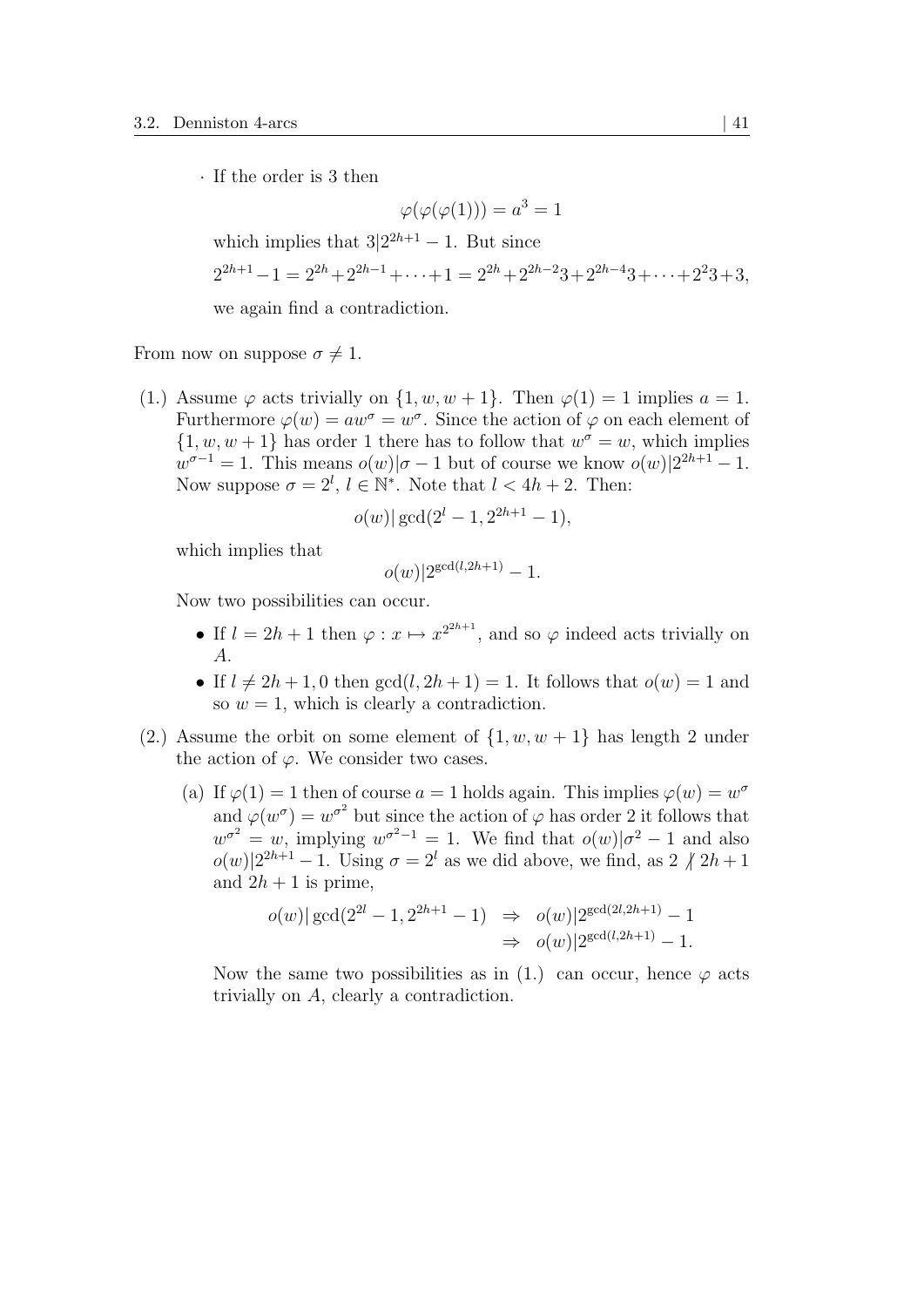(b) Without loss of generality we can assume that  $\varphi(1) = w$ . In this case we find that  $a = w$ . Furthermore  $\varphi(\varphi(1)) = \varphi(w) = w^{\sigma+1}$  and so  $w^{\sigma+1} = 1$  since the action of  $\varphi$  has order 2. This implies  $w^{\sigma^2-1} = 1$ which gives us  $o(w)|\sigma^2 - 1$  and again we know  $o(w)|2^{2h+1} - 1$ . Using the same arguments as we did in (a), we see that

$$
o(w)|2^{\gcd(l,2h+1)}-1.
$$

Again the two possibilities we encountered in (1.) can occur.

• If  $l = 2h + 1$ , then  $\varphi : x \mapsto wx^{2^{2h+1}}$  and again

$$
\varphi(\varphi(1)) = w^2 = 1,
$$

a contradiction.

- If  $l \neq 2h + 1, 0$  then  $gcd(l, 2h + 1) = 1$ . It follows that  $o(w) = 1$ and so  $w = 1$ , a contradiction.
- (3.) Now assume the orbit length is 3 under the action  $\varphi$ . Without loss of generality we can assume that  $\varphi(1) = w$ , then  $a = w$ . From this we find that  $\varphi(\varphi(\varphi(1))) = w^{\sigma^2+\sigma+1}$ , which of course has to be equal to 1. We deduce that  $w^{\sigma^3-1} = 1$ , implying that  $o(w)|\sigma^3 - 1$  while  $o(w)|2^{2h+1} - 1$ still holds. If we again set  $\sigma = 2^l$ ,  $l \in \mathbb{N}^*$  and  $l \lt 4h + 2$ , we find that  $o(w)|2^{\gcd(l,2h+1)}-1$ , since  $3/2h+1$ . Remark that in case  $2h+1=3$  the degree-4 maximal arc would be a dual hyperoval of  $PG(2, 8)$ . The same two possibilities as in (1.) can occur.
	- If  $l = 2h + 1$ , then  $\varphi : x \mapsto wx^{2^{2h+1}}$  and again

$$
\varphi(\varphi(\varphi(1))) = w^3 = 1,
$$

a contradiction.

• If  $l \neq 2h + 1, 0$  then  $gcd(l, 2h + 1) = 1$ . It follows that  $o(w) = 1$  and so  $w = 1$ , a contradiction.

We have proven that  $\varphi$  either is id  $\in G$  or  $\varphi: x \mapsto x^{2^{2h+1}}$ , hence  $|G_A| = 2$ .  $\Box$ 

<span id="page-51-0"></span>**Remark 3.2.2.** We have just shown that if  $q = 2^p$ , p prime,  $p \neq 2, 3$ , then the full automorphism group G of a degree-4 Denniston arc has size  $2(q+1)$  and is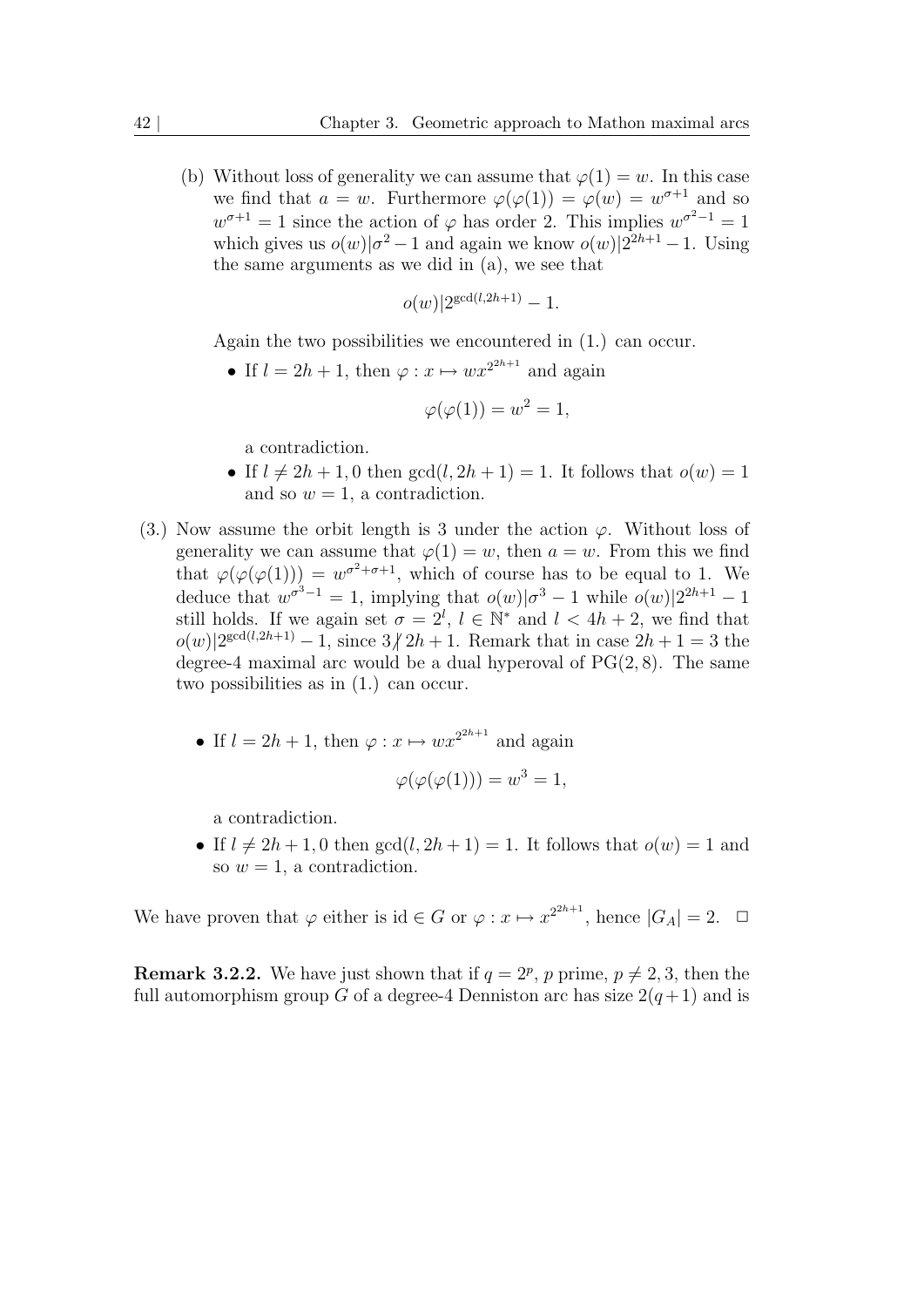isomorphic to  $C_{q+1} \rtimes C_2$ . Let us have a closer look at the action of this group onthe arc. It is well known  $([1])$  $([1])$  $([1])$  that in G there is a cyclic subgroup of order  $q + 1$  stabilizing all three conics of the arc and acting sharply transitively on the points of each of these conics. Furthermore this group stabilizes the line at infinity L of the pencil determined by the arc and acts sharply transitively on the points of this line. The group G also contains  $q + 1$  involutions. These involutions are exactly the  $q + 1$  elations with axis a line through the nucleus, and center the intersection of this line with the Denniston line  $L$ , stabilizing each of the three conics of the arc. There is exactly one such involution for each line through the nucleus.

In the following lemma we count the number of isomorphism classes of degree-4 maximal arcs of Denniston type.

<span id="page-52-0"></span>Lemma 3.2.3. The number of isomorphism classes of degree-4 maximal arcs of Denniston type in  $PG(2, 2^{2h+1}), 2h+1$  prime,  $2h+1 \neq 3$  is

$$
N = \frac{2^{2h} - 1}{3(2h + 1)}.
$$

**Proof.** Since, by recoordinatizing the plane, we can always assume that a degree-4 maximal arc of Denniston type is contained in the standard pencil, it suffices to calculate the number of isomorphism classes of degree-4 maximal arcs in the standard pencil.

First of all we count the total number of degree-4 maximal arcs of Denniston type in the standard pencil. We have  $(2^{2h+1} - 1)$  choices to pick a first conic and  $(2^{2h+1} - 2)$  choices to pick a second conic. Since Lemma [2.3.11](#page-44-0) states that there is a unique degree-4 maximal arc containing these 2 conics the total number of degree-4 maximal arcs in the standard pencil is

$$
\frac{(2^{2h+1}-1)(2^{2h+1}-2)}{6}
$$

.

Let  $D$  be a degree-4 maximal arc of Denniston type. Due to Theorem [2.1.5](#page-31-0) and Lemma [3.2.1](#page-49-0) we know that

$$
|\text{Aut}(\mathcal{D})| = 2(2^{2h+1} + 1).
$$

Using this along with the fact that the order of the collineation stabiliser of the standard pencil is  $2(2h+1)(2^{4h+2}-1)$  (see proof of Theorem [2.1.5\)](#page-31-0), we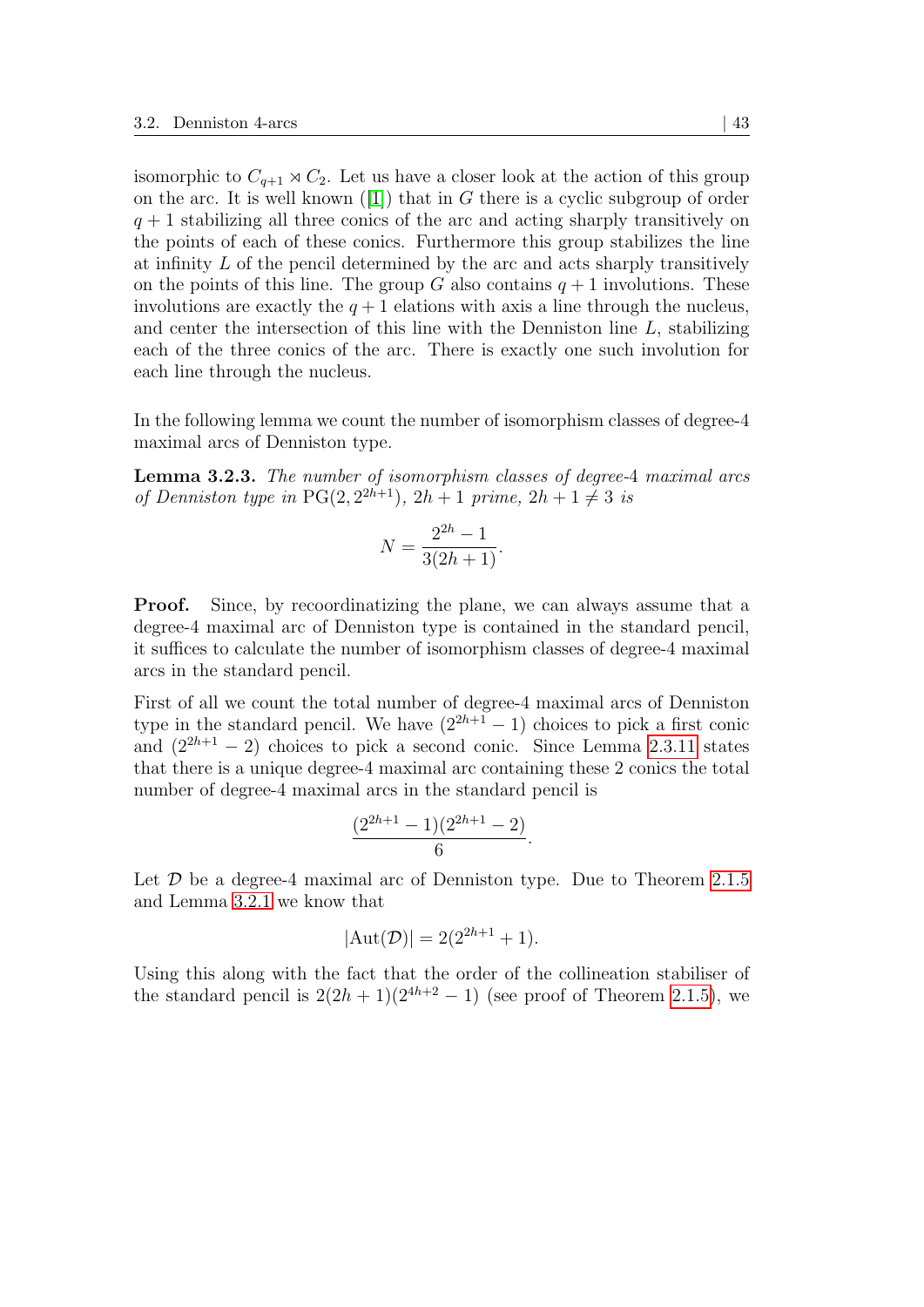can count the number of degree-4 maximal arcs of Denniston type that are isomorphic to  $D$ . We obtain

$$
\frac{2(2h+1)(2^{4h+2}-1)}{2(2^{2h+1}+1)} = (2h+1)(2^{2h+1}-1).
$$

Finally the number of isomorphism classes of degree-4 maximal arcs of Denniston type in the pencil is

$$
\frac{(2^{2h+1}-1)(2^{2^{2h+1}-2})}{6(2h+1)(2^{2h+1}-1)} = \frac{2^{2h}-1}{3(2h+1)}.
$$

<span id="page-53-0"></span>Lemma 3.2.4. The number of degree-4 maximal arcs of Denniston type in the standard pencil in  $PG(2, 2^{2h+1}), 2h+1$  prime,  $2h+1 \neq 3$  which are isomorphic to a given one and contain a given conic C equals  $3(2h+1)$ .

**Proof.** Let  $D$  be any degree-4 maximal arc. The result follows immediately from the facts that the standard pencil contains  $(2h+1)(2^{2h+1}-1)$  isomorphic copies of D, the standard pencil contains  $2^{2h+1} - 1$  conics, and D contains 3 conics, keeping in mind that  $Aut(\mathcal{D})$  acts as described in Remark [3.2.2.](#page-51-0)  $\Box$ 

Remark 3.2.5. Before moving on to the next section we quickly show that the number N of isomorphism classes of degree-4 maximal arcs found in Lemma [3.2.3](#page-52-0) is indeed an integer.

If p is an odd prime and  $p \neq 3$ , then we have to show that  $3p | 2^{p-1} - 1$ . Since 3 and p are coprime we prove that both 3 |  $2^{p-1} - 1$  and  $p \mid 2^{p-1} - 1$  are satisfied.

It is easy to see that, putting  $p - 1 = 2h$ ,

$$
3 | 2^{p-1} - 1 \Leftrightarrow 3 | 4^h - 1 \Leftrightarrow 4 - 1 | 4^h - 1,
$$

which proves the first part. On the other hand  $p \mid 2^{p-1}-1$  is the so-called little theorem of Fermat.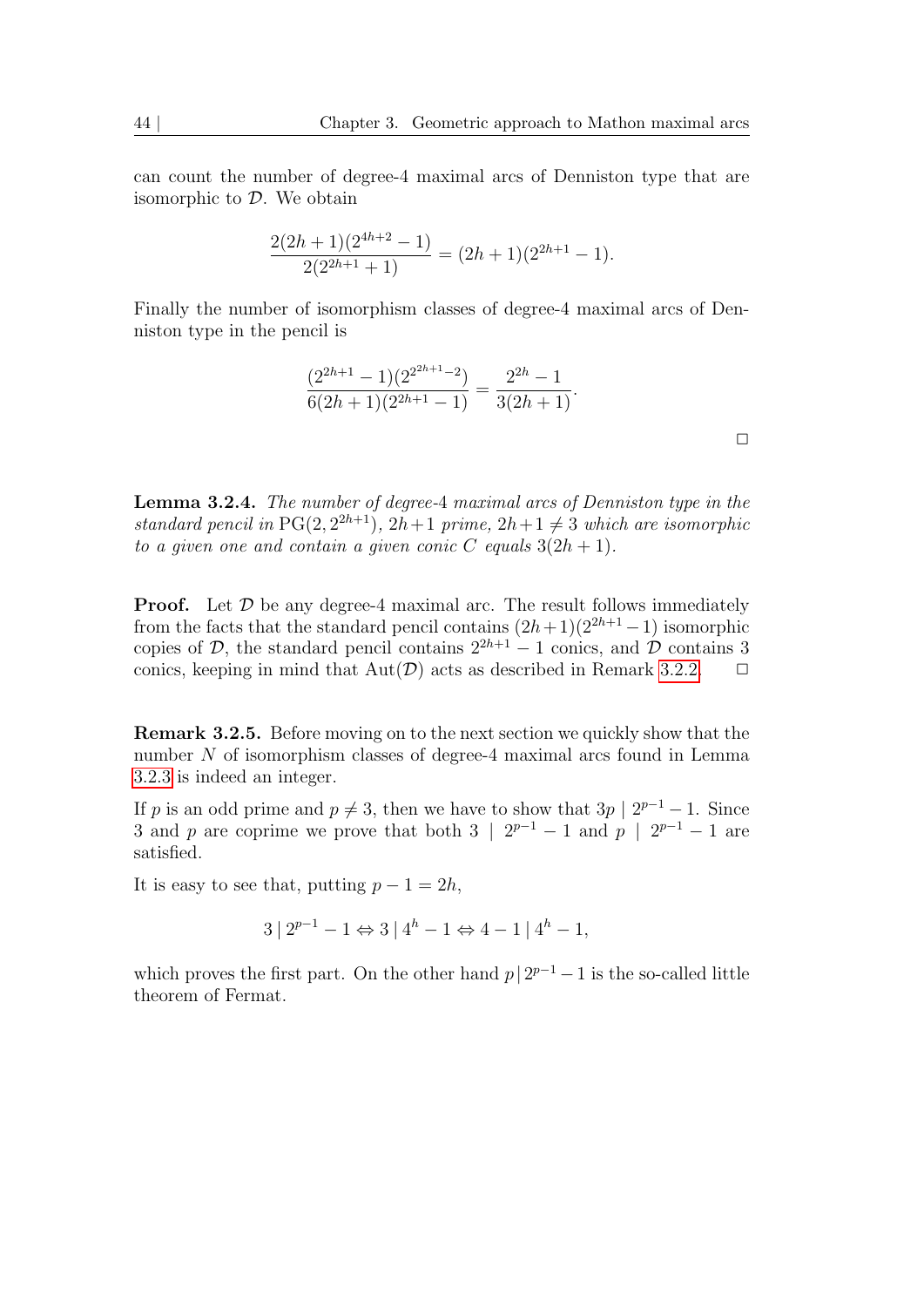#### 3.3 Mathon 8-arcs

Let us first have a look at the geometric structure of a maximal 8-arc of Mathon type; this is based on [\[28\]](#page-140-3). Note that if  $K$  is a maximal arc constructed from a closed set of conics  $\mathcal C$  on a common nucleus, then the point set of that arc contains no non-degenerate conics apart from those of  $\mathcal C$  (see Theorem [2.3.8\)](#page-42-0). From Lemma [2.3.11](#page-44-0) it immediately follows that every Mathon 8-arc contains exactly seven Denniston 4-arcs, and each two of these seven 4-arcs have exactly one conic in common. One in fact easily sees that the structure with as point set the conics of  $K$ , line set the degree-4 subarcs of Denniston type, and the natural incidence is isomorphic to  $PG(2, 2)$ , the Fano plane. In accordance with Chapter [2](#page-28-0) the lines at infinity of each of the pencils determined by the degree-4 subarcs are called the *Denniston lines* of K. If K is of Denniston type there is a unique such line, otherwise there are exactly seven distinct Denniston lines (see Theorem 2.2 of [\[28\]](#page-140-3) and the remark preceding it). Suppose namely that two subarcs  $\mathcal{K}_1$  and  $\mathcal{K}_2$  would have the same Denniston line. Let C be the conic belonging to both  $\mathcal{K}_1$  and  $\mathcal{K}_2$ . Since a conic and a line uniquely determine a pencil, it follows that  $\mathcal{K}_1$  and  $\mathcal{K}_2$  belong to the same pencil, yielding that  $\mathcal K$ is of Denniston type. Note that it is essential here that any two of the degree-4 arcs have a conic in common. In [\[28\]](#page-140-3) it is noticed that all known Mathon 8-arcs seem to have an involution stabilizing  $K$  and all of its conics. Theorem 2.3 of [\[28\]](#page-140-3) gives a sufficient condition for such an involution to exist. In the next lemma we show that such an involution always exists.

<span id="page-54-0"></span>**Lemma 3.3.1.** Let  $K$  be a proper Mathon 8-arc. Then the seven Denniston lines of K are concurrent and there exists a unique involution stabilizing K and all conics contained in  $K$ . This involution is the elation with center the point of intersection of the Denniston lines and axis the line containing the nucleus of  $K$  and the center.

**Proof.** Denote the seven degree-4 Denniston subarcs of K by  $\mathcal{D}_i$ ,  $i = 1, \ldots, 7$ . Let *n* be the nucleus of (the conics of) K. Let  $L_i$  be the Denniston line of  $\mathcal{D}_i$ . Let c be the intersection of  $L_1$  and  $L_2$ . Consider the unique involution  $\iota$  with center c and axis nc that stabilizes the conic C that is the intersection of  $\mathcal{D}_1$ and  $\mathcal{D}_2$ . It is well known that  $\iota$  will stabilize all conics in  $\mathcal{D}_1$  and  $\mathcal{D}_2$  (see e.g. the proof of Theorem [2.1.5\)](#page-31-0). Now let  $\mathcal{D}_3$  be the unique third 4-arc that contains C. As K is uniquely determined by  $\mathcal{D}_1$  and  $\mathcal{D}_2$  (see Theorem [3.1.2\)](#page-47-1) it follows that  $\iota$  must stabilize  $\mathcal{D}_3$ . Hence it must stabilize the Denniston line of  $\mathcal{D}_3$ , implying that  $L_3$  contains c. It now also follows that  $\iota$  stabilizes all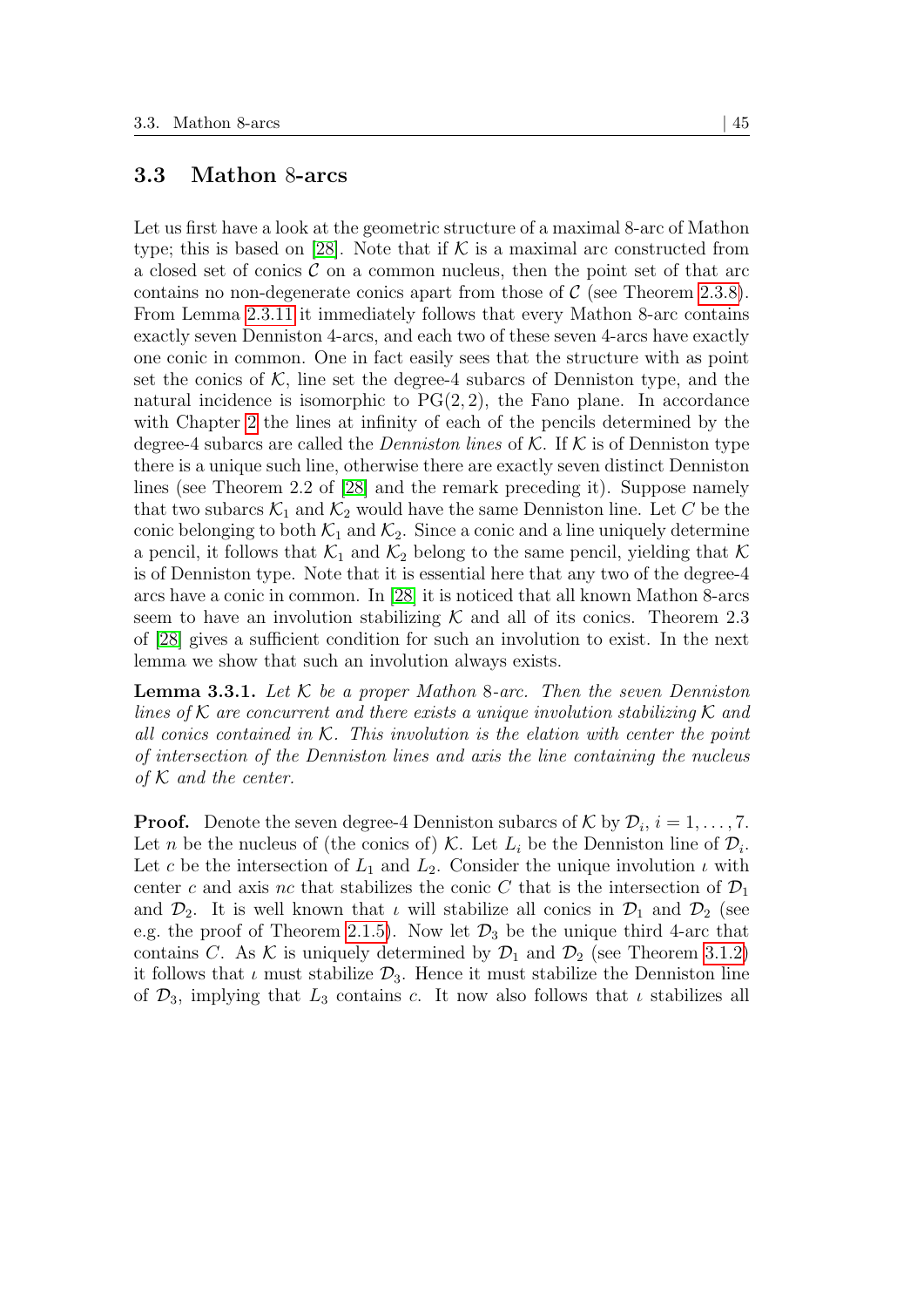conics of  $K$  and that all Denniston lines have to be stabilized; we deduce that all Denniston lines are concurrent at  $c$ .  $\Box$ 

<span id="page-55-1"></span>**Corollary 3.3.2.** Let K be a proper Mathon 8-arc in PG(2, 2<sup>p</sup>), p prime,  $p \neq$ 2, 3, 7. Then Aut $(\mathcal{K}) \cong C_2$ .

**Proof.** Let  $\phi$  be a non-trivial automorphism of K. Clearly  $\phi$  has to fix the intersection point c of the Denniston lines of  $K$ .

First suppose that  $\phi$  stabilizes one of the degree-4 maximal subarcs of K. From Remark [3.2.2](#page-51-0) and the fact that  $c^{\phi} = c$  it follows that  $\phi$  is the unique involution  $\iota$  described in the previous lemma.

So, suppose that  $\phi$  does not stabilize any of the Denniston subarcs. Hence no orbit of  $\phi$  on the subarcs has length 1. As there are seven subarcs, the set O of orbit lengths has to be one of the following:  $\{7\}, \{5, 2\}, \{4, 3\}, \{3, 2\}.$  Suppose  $O = \{3, 2\}$ . Then  $\phi^2$  stabilizes some subarc and hence has to be the involution  $\iota$ . It follows that  $\phi$  cannot have an orbit of length 3, contradiction. The cases  $O = \{5, 2\}$  and  $O = \{4, 3\}$  are excluded in an analogous way.

Hence  $\phi$  cyclically permutes the seven subarcs. Suppose that  $\phi$  would belong to PGL(3,  $2^p$ ). As  $\phi$  fixes the line nc containing the nucleus and c, and  $2^p$  is not divisible by 7, we see that  $\phi$  must fix a second line through c. If  $\phi$  would fix a third line through c it would fix all lines through c, a contradiction as  $\phi$ cyclically permutes the Denniston lines of K. Hence 7 divides  $2^p - 1$ , which implies that 3 divides p, a contradiction. Hence  $\phi \in \text{P}\Gamma\text{L}(3, 2^p) \setminus \text{PGL}(3, 2^p)$ . As 7 is prime it follows that 7 divides the prime p, yielding that  $p = 7$ , the final contradiction.  $\Box$ 

In order to be able to count the number of isomorphism classes of degree-8 maximal arcs of Mathon type we need to know how many isomorphic images of a given degree-8 maximal Mathon arc there are. The following technical lemma will play a key role in our final calculations.

<span id="page-55-0"></span>**Lemma 3.3.3.** Let K be a proper Mathon 8-arc in  $PG(2, 2^{2h+1}), 2h+1$  prime, and  $h \neq 1, 3$ . Then the number of degree-8 maximal arcs isomorphic to K that have one of their degree-4 maximal subarcs in the standard pencil, contain a fixed given conic C from the standard pencil and have the same intersection point for their Denniston lines is  $21(2h+1)$ .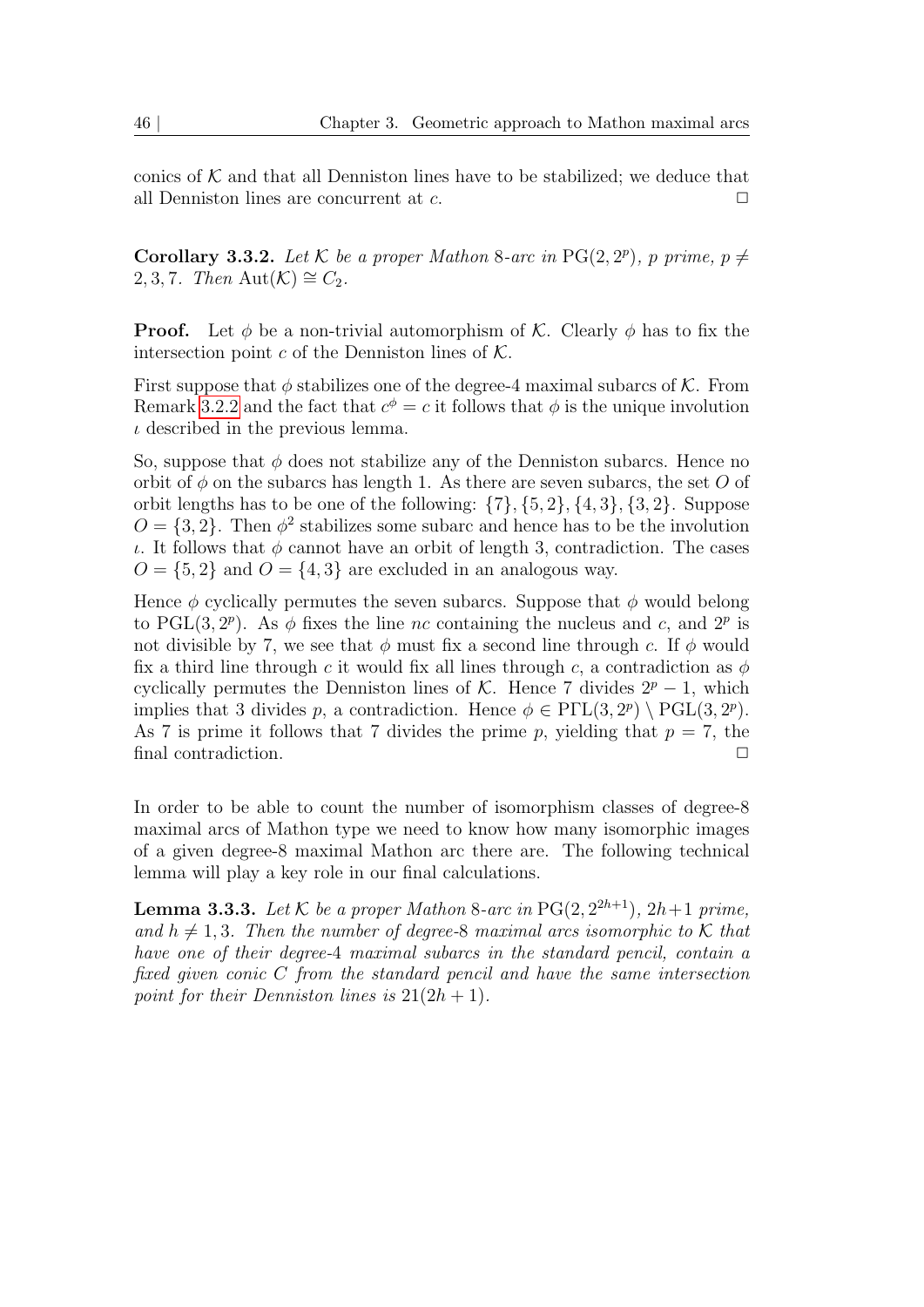**Proof.** Let C be a conic in the standard pencil. It is well known that  $G := \text{Aut}(C) \cong \text{P}\Gamma L(2, 2^{2h+1})$ . Hence  $|G| = |\text{P}\Gamma L(2, 2^{2h+1})| = (2h+1)(2^{2h+1} +$  $1(2^{4h+2} - 2^{2h+1})$ , which is the number of group elements that stabilize C and its nucleus n. The group  $G$  acts transitively on the points not on  $C$  and distinct from  $n$ . From this we can deduce that

$$
|G_{C,n,(0,1,0)}| = \frac{(2h+1)(2^{2h+1}+1)(2^{4h+2}-2^{2h+1})}{(2^{2h+1}+1)(2^{2h+1}-1)} = (2h+1)2^{2h+1}.
$$

The group  $G_{C,n,(0,1,0)}$  acts transitively on the lines through  $(0,1,0)$  that do not intersect C. Since  $\frac{2^{2h+1}}{2}$  $\frac{n+1}{2}$  is the number of such lines, this implies that

$$
|G_{C,[X=0],[Z=0]}| = \frac{|G_{C,n,(0,1,0)}|}{\frac{2^{2h+1}}{2}} = 4h + 2.
$$

Now suppose K is a proper Mathon arc of degree 8. Let  $\mathcal{D}_i$ ,  $i = 1 \dots, 7$  denote the seven 4-arcs of Denniston type contained in K, and let  $C_1 = C, \ldots, C_7$ denote the seven conics of  $K$ . Without loss of generality we may suppose that  $\mathcal{D}_1$  belongs to the standard pencil and that C is the conic belonging to both  $\mathcal{D}_1, \mathcal{D}_2$  and  $\mathcal{D}_3$ . Furthermore we may assume that  $(0, 1, 0)$  is the intersection point of the Denniston lines of  $K$ . We want to count the number of isomorphic images of  $K$  that contain C, have a degree-4 subarc in the standard pencil, and that have  $(0, 1, 0)$  as intersection point of the Denniston lines. Recall that  $|\text{Aut}(\mathcal{K})|=2$ . Let  $\phi$  be an automorphism of the plane mapping K onto an isomorphic image of the desired type. First suppose  $\phi$  stabilizes C and the standard pencil. From the above we know that there are  $4h + 2$  choices for  $\phi$ . Also, there are exactly  $4h + 2$  choices for  $\phi$  that would map the pencil determined by  $\mathcal{D}_i$ ,  $i = 2, 3$ , onto the standard pencil and stabilize C. We obtain  $3(4h+2)$  choices for  $\phi$  that stabilize C. Now let  $C_i$ ,  $i \neq 1$  be any other conic of K. Suppose that  $C_i^{\phi} = C$ . As one of the three pencils determined by  $C_i$  and K has to be mapped onto the standard pencil, we see in an analogous way that there are  $3(4h+2)$  choices for  $\phi$  such that  $C_i^{\phi} = C$ . We obtain that in total there are  $21(4h+2)$  choices for  $\phi$ . It follows that there are exactly  $21(2h+1)$ isomorphic images of  $K$  of the desired type.  $\Box$ 

Given a degree-4 maximal arc of Denniston type  $\mathcal{D}_1$  in the standard pencil consisting of the conics  $C_1, C_k, C_{k+1}$ . Due to Lemma [2.3.11](#page-44-0) each conic C disjoint from  $\mathcal{D}_1$  together with  $C_1$  will give rise to another degree-4 maximal arc of Denniston type which will be isomorphic to one of the degree-4 maximal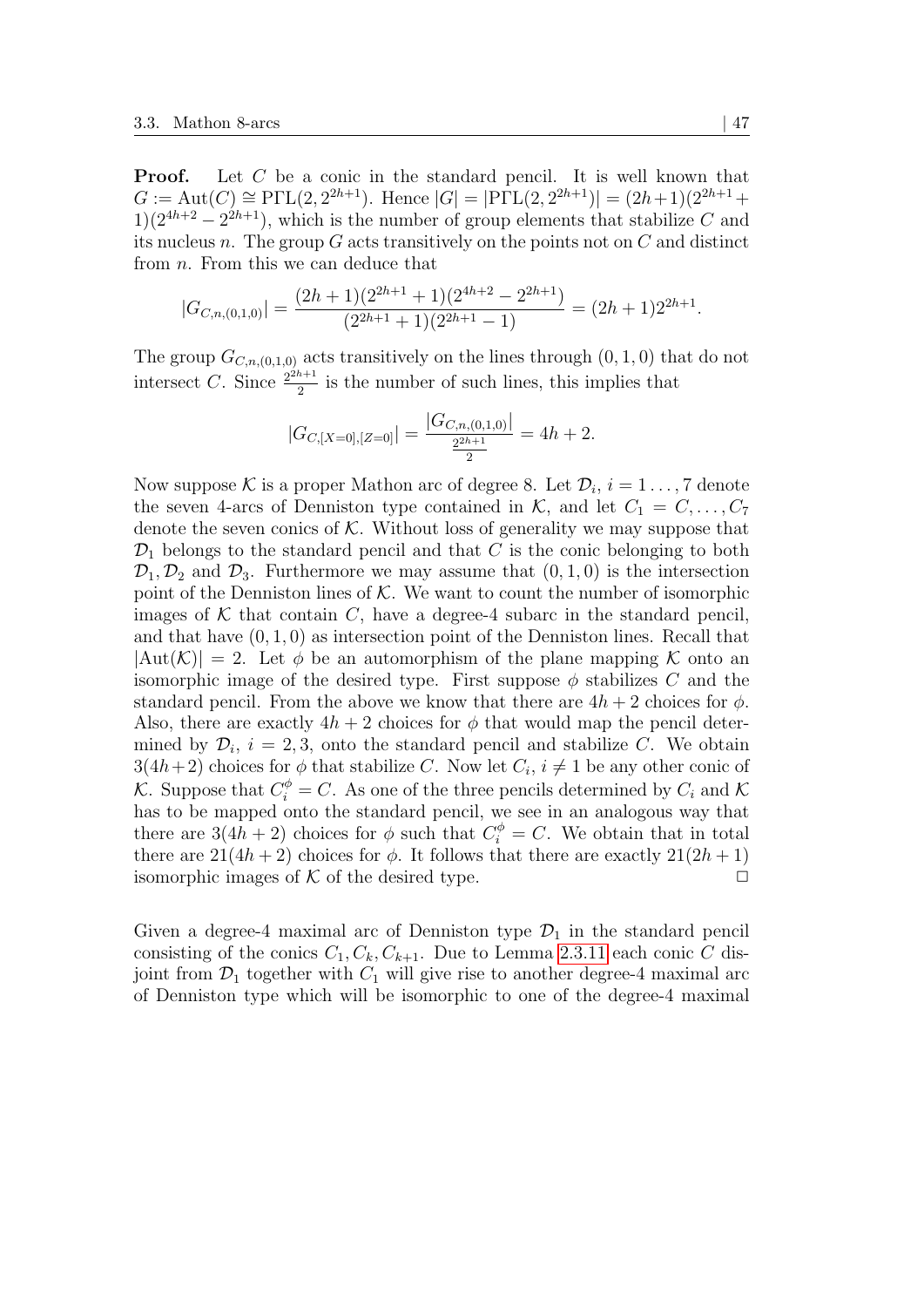arcs of Denniston type in the standard pencil. In what follows we will establish the trace conditions that express the disjointness of the conic  $C$  with respect to  $\mathcal{D}_1$ .

Let  $\mathcal{D}_1$  and  $\mathcal{D}_2$  be 2 non-isomorphic degree-4 maximal arcs of Denniston type. Without loss of generality we can assume that both arcs are contained in the standard pencil and that both contain a common conic  $C_1$ . Let the additive subgroups  $\{0, 1, k, k+1\}$  and  $\{0, 1, l, l+1\}$ , with  $k \neq l, l+1$  and  $k, l \in \text{GF}(2^{2h+1}) \setminus \{0, 1\},$  be the ones associated to the maximal arcs  $\mathcal{D}_1$ and  $\mathcal{D}_2$  respectively. In other words we assume  $\mathcal{D}_1$  consists of the conics  $C_i, i = 1, k, k + 1$  given by the equation

$$
C_i: x^2 + xy + y^2 + iz^2 = 0
$$

and  $\mathcal{D}_2$  consists of the conics  $C_j$ ,  $j = 1, l, l + 1$  given by

$$
C_j : x^2 + xy + y^2 + jz^2 = 0.
$$

Consider the automorphisms  $\theta$  of PG(2,  $2^{2h+1}$ ) determined by the matrix

<span id="page-57-0"></span>
$$
\begin{pmatrix}\n\sqrt{\lambda}^{-\sigma} & 0 & 0 \\
\frac{t}{\sqrt{\lambda}^{-\sigma}t + t^2} & \sqrt{\lambda}^{-\sigma} & 0 \\
\sqrt{\sqrt{\lambda}^{-\sigma}t + t^2} & 0 & 1\n\end{pmatrix},
$$
\n(3.1)

and the field automorphism  $\sigma$ , with  $\lambda = 1, l, l + 1$  and  $t \in GF(2^{2h+1})$ . These automorphisms will map  $C_{\lambda}$  onto  $C_1$  while  $(0,0,1)^{\theta} = (0,0,1)$  and  $(0,1,0)^{\theta} =$  $(0, 1, 0)$ . In fact all automorphisms of PG $(2, 2^{2h+1})$  which fix  $(0, 0, 1)$  and  $(0, 1, 0)$  and map  $C_{\lambda}$  onto  $C_1$  are of the form  $\theta$ . There are 3 possibilities for  $\theta$  that we have to take into account:  $C_1^{\theta} = C_1$ ,  $C_l^{\theta} = C_1$  and  $C_{l+1}^{\theta} = C_1$ . We will look at the case where  $C_l$  is mapped onto  $C_1$  and examine what values for  $t$  satisfy the conditions  $C_1^{\theta} \cap C_k = \emptyset$ 

and

$$
C_1^{\theta} \cap C_{k+1} = \emptyset.
$$

Analogous results can be found in the cases  $C_1^{\theta} = C_1$  and  $C_{l+1}^{\theta} = C_1$ . First we construct the image of  $C_1$  under  $\theta$ . It is clear that the point  $(0, 1, 1)$ , which is the intersection of  $C_1$  and the x-axis, is mapped onto the point  $(0, \sqrt{t}^{-\sigma}, 1)$ .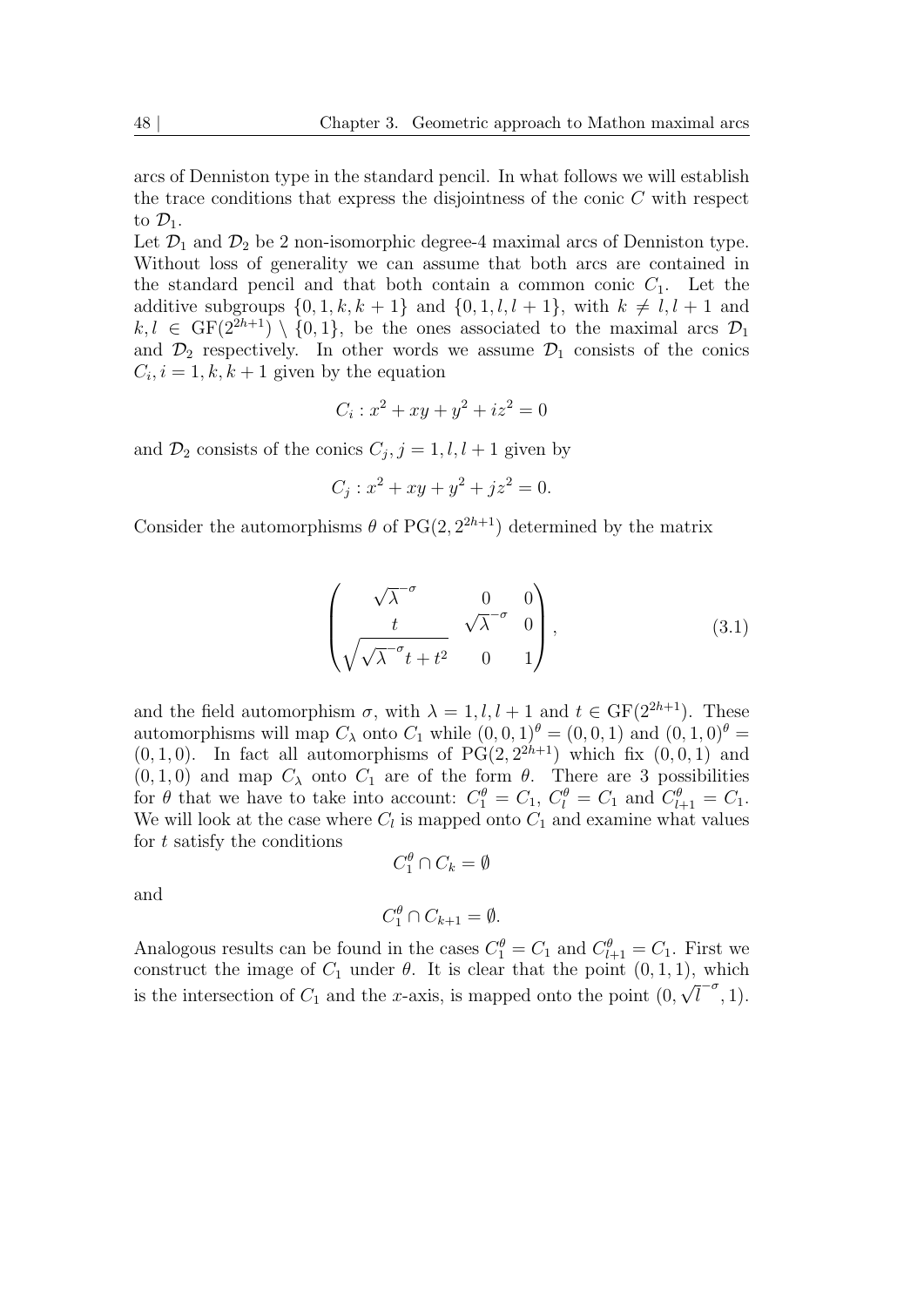Next, we know that (0, √  $\overline{l}^{-\sigma}, 1) \neq (0,$ √  $\overline{k}$ , 1), or equivalently, that  $l^{-\sigma} \neq k$ since this would immediately imply that  $C_1^{\theta} \cap C_k \neq \emptyset$ , a contradiction. Analogously (0, √  $\overline{l}^{-\sigma}, 1) \neq (0,$ √  $\overline{k+1}$ , 1), i.e.,  $l^{-\sigma} \neq k+1$ , since in this case the contradiction  $C_1^{\theta} \cap C_{k+1} \neq \emptyset$  would hold.

Furthermore we look at the image of a general point  $(1, y, z)$  of  $C_1$ ,  $y, z \in$  $GF(2^{2h+1})$ , where of course  $1 + y + y^2 + z^2 = 0$  holds. We find

$$
\begin{pmatrix}\n\sqrt{l}^{-\sigma} & 0 & 0 \\
t & \sqrt{l}^{-\sigma} & 0 \\
\sqrt{\sqrt{l}^{-\sigma}t + t^2} & 0 & 1\n\end{pmatrix}\n\begin{pmatrix}\n1 \\
y \\
z\n\end{pmatrix}^{\sigma} = \begin{pmatrix}\n\sqrt{l}^{-\sigma} \\
t + \sqrt{l}^{-\sigma}y^{\sigma} \\
\sqrt{\sqrt{l}^{-\sigma}t + t^2 + z^{\sigma}}\n\end{pmatrix},
$$

with  $\sigma \in \text{Aut}(\text{GF}(2^{2h+1}))$ . The condition  $C_1^{\theta} \cap C_k = \emptyset$  is satisfied if and only if the equation

$$
l^{-\sigma} + \sqrt{l}^{-\sigma} t + l^{-\sigma} y^{\sigma} + t^2 + l^{-\sigma} y^{2\sigma} + k \sqrt{l}^{-\sigma} t + kt^2 + kz^{2\sigma} = 0
$$

has no solutions in GF( $2^{2h+1}$ ). Equivalently, since  $1 + y^{\sigma} + y^{2\sigma} = z^{2\sigma}$ , we find

$$
(l^{-\sigma} + k)z^{2\sigma} + \sqrt{l}^{-\sigma}t + t^2 + k\sqrt{l}^{-\sigma}t + kt^2 = 0
$$
  
\n
$$
\Leftrightarrow z^{2\sigma} = \frac{(1+k)t(\sqrt{l}^{-\sigma} + t)}{(l^{-\sigma} + k)}.
$$

Hence the conics  $C_1^{\theta}$  and  $C_k$  will be disjoint if and only if the equation

$$
1 + y^{\sigma} + (y^{\sigma})^2 + \frac{(1+k)t(\sqrt{l}^{-\sigma} + t)}{(l^{-\sigma} + k)} = 0.
$$

has no solutions in  $y^{\sigma}$ , or equivalently if and only if

$$
\operatorname{Tr}\left[1+\frac{(1+k)t(\sqrt{l}^{-\sigma}+t)}{(l^{-\sigma}+k)}\right]=1.
$$

Since  $Tr(1) = 1$  in  $GF(2^{2h+1})$  we find the condition

<span id="page-58-0"></span>
$$
\operatorname{Tr}\left[\frac{(1+k)t(\sqrt{l}^{-\sigma}+t)}{(l^{-\sigma}+k)}\right] = 0.
$$
\n(3.2)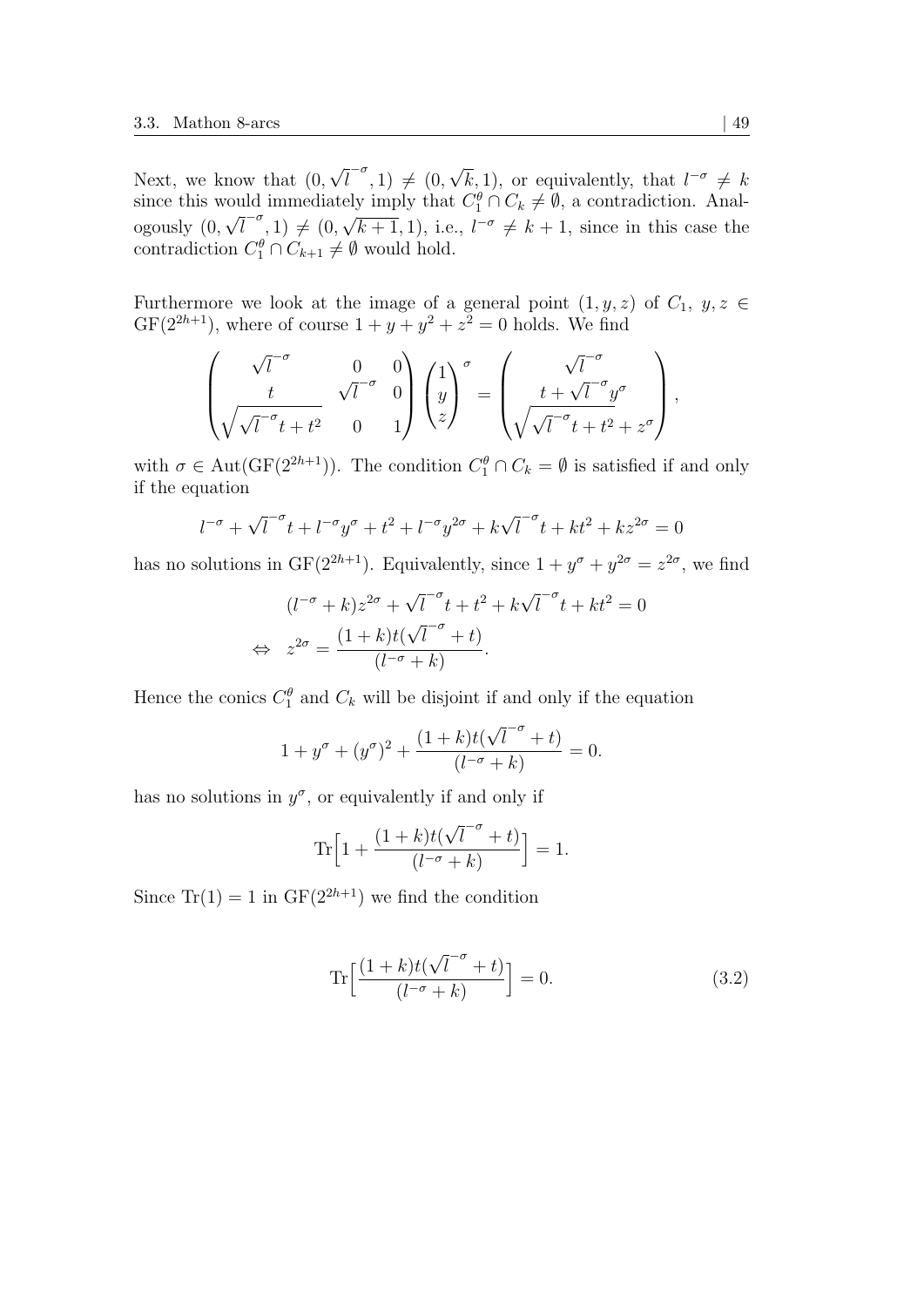Analogously, the trace condition

<span id="page-59-0"></span>
$$
\operatorname{Tr}\left[\frac{kt(\sqrt{l}^{-\sigma} + t)}{(l^{-\sigma} + k + 1)}\right] = 0\tag{3.3}
$$

is necessary and sufficient for  $C_1^{\theta} \cap C_{k+1} = \emptyset$ .

It is clear that also the conic  $C_{l+1}^{\theta}$  has to be disjoint from both  $C_k$  and  $C_{k+1}$ . However, due to Lemma [2.3.11,](#page-44-0) we know that the two conics  $C_1$  and  $C_1^{\theta}$  give rise to a unique degree-4 maximal arc of Denniston type. The third conic contained in this 4-arc has to be  $C_{l+1}^{\theta}$ , since we are actually looking at the image of  $\mathcal{D}_2$ under  $\theta$ . Using Theorem [3.1.2](#page-47-1) we know that the degree-4 maximal arc  $\mathcal{D}_1$  and the conic  $C_1^{\theta}$  induce a unique degree-8 maximal arc in which of course all conics are mutually disjoint. Since  $\mathcal{D}_2^{\theta}$  is contained in this 8-arc we can conclude that  $C_{l+1}^{\theta}$  will be disjoint from all other conics in the 8-arc. This implies that the two trace conditions originating from the disjointness of  $C_{l+1}^{\theta}$  will lead to the same values for t.

Next, consider a degree-4 maximal arc  $\mathcal D$  in the degree-8 maximal arc. If  $\theta_{t'} = \iota \theta_t$ , where  $\iota$  is the unique involution described in Lemma [3.3.1,](#page-54-0) fixing all conics in the 8-arc, then we know  $\mathcal{D}^{\theta_t} = \mathcal{D}^{\theta_{t'}}$ . Since  $\theta_{t'} \neq \theta_t$ , the values t and t' will of course be distinct. However, these t-values have to give rise to the same degree-4 arc  $\mathcal{D}^{\theta_t}$ . In other words, these t-values come in pairs, which means that two t-values induce one and the same line at infinity or equivalently, one and the same degree-4 maximal arc of Denniston type.

Suppose there would be a third value  $t''$  inducing the same degree-4 arc of Denniston type. This means  $\mathcal{D}^{\theta_t} = \mathcal{D}^{\theta_{t''}}$  or  $\mathcal{D}^{\theta_t \theta_{t''}^{-1}} = \mathcal{D}$ . Since t and t'' are presumed to be distinct, it follows that  $\theta_t \theta_{t''}^{-1}$  $t_{t''}^{-1} = \iota$  which means that  $\theta_t = \iota \theta_{t''}$ or equivalently  $\iota \theta_t = \theta_{t''}$ . We conclude that  $\theta_{t''} = \theta_{t'}$  or  $t'' = t'$ .

<span id="page-59-2"></span>**Remark 3.3.4.** There are no restrictions on  $\sigma$  since  $\mathcal{D}_1$  and  $\mathcal{D}_2$  are nonisomorphic. On the other hand, consider  $\mathcal{D}_1$  consisting of the conics  $C_1, C_k, C_{k+1}$ and the automorphism fixing the conic  $C_1$ . If in that case  $\sigma$  is the identity then the conics  $C_k$  and  $C_k^{\theta}$  will intersect in the point  $(0, \sqrt{k}, 1)$  on the x-axis. Analogously the conics  $C_{k+1}$  and  $C_{k+1}^{\theta}$  intersect in  $(0, \sqrt{k+1}, 1)$ . This of course does not occur in disjoint conics.

<span id="page-59-1"></span>Finally, we have enough tools to start counting the number of isomorphism classes of degree-8 Mathon arcs in  $PG(2, 2^{2h+1}), 2h+1 \neq 7$  and prime.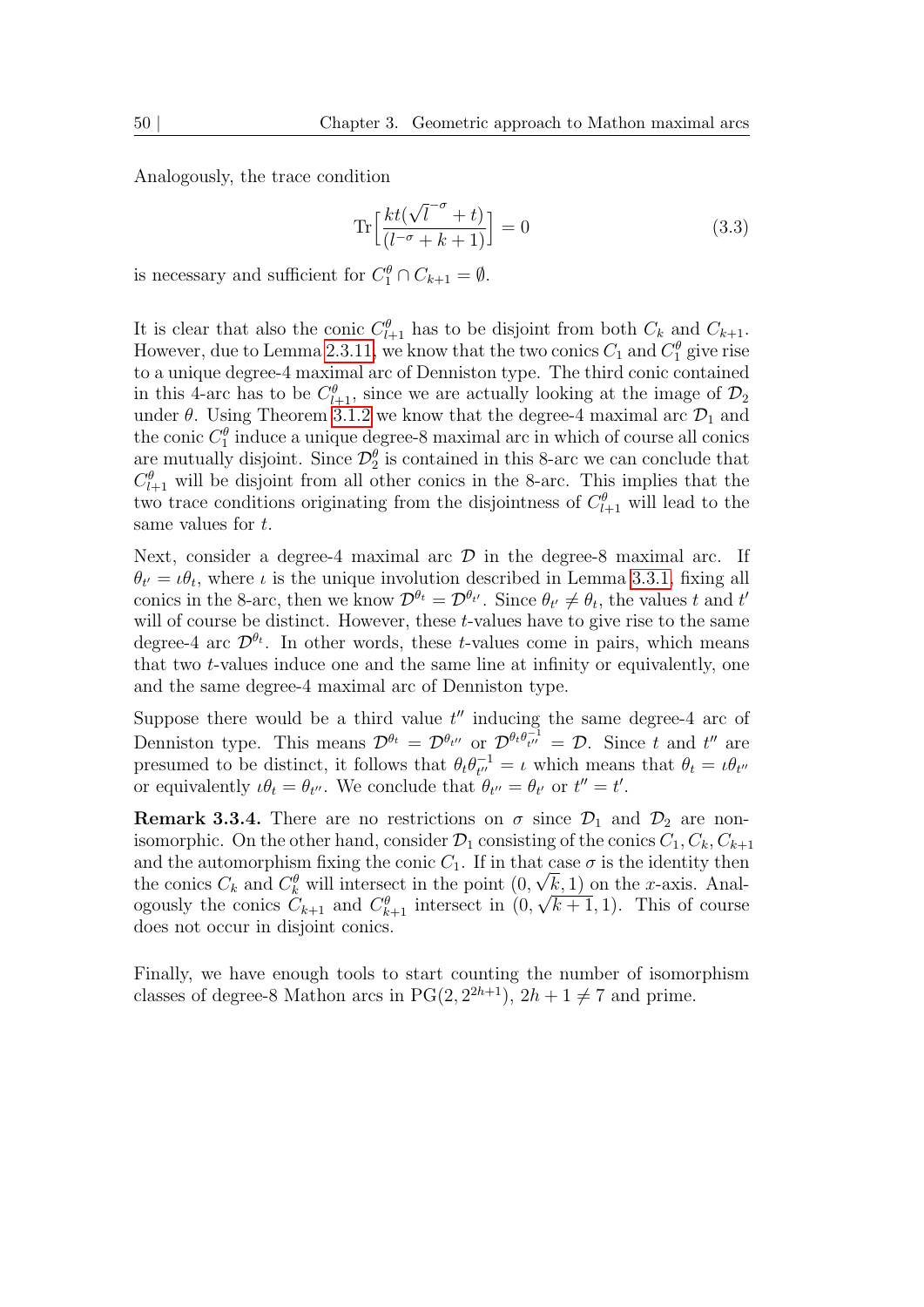Theorem 3.3.5. The number of isomorphism classes of proper Mathon arcs of degree 8 in PG(2,  $2^{2h+1}$ ),  $2h + 1 \neq 7$  and prime, is exactly

$$
\frac{N}{14}(2^{2h-2}-1)((6h+3)N-1),
$$

where  $N = (2^{2h} - 1)/3(2h + 1)$ .

**Proof.** Let  $\mathcal{D}^i$ ,  $i = 1, ..., N$ , be chosen fixed and representative of each isomorphism class of degree-4 maximal arcs of Denniston type in the standard pencil. Assume  $\mathcal{D}^i$  consists of the conics  $C_1, C_2^i$  and  $C_3^i$ ,  $i = 1, ..., N$ . First of all we want to calculate how many degree-8 maximal arcs of Mathon type contain one of the N degree-4 maximal arcs  $\mathcal{D}^i$ , say  $\mathcal{D}^1$ , have the x-axis as elation axis and the intersection point of the Denniston lines as elation centre.

• Assume  $i \neq 1$ .

Let  $\theta$  be an automorphism of PG $(2, 2^{2h+1})$  as given by the matrix in [\(3.1\)](#page-57-0). We need to count in how many ways we can map  $C_2^i$  onto  $C_1$  such that both conditions

$$
\begin{cases} C_1^{\theta} \cap C_2^1 = \emptyset \\ C_1^{\theta} \cap C_3^1 = \emptyset \end{cases}
$$

are satisfied. As seen above these conditions of disjointness are equivalent to the two trace conditions

$$
\begin{cases} \operatorname{Tr}[A_1(\sigma)t + B_1(\sigma)t^2] = 0\\ \operatorname{Tr}[A_2(\sigma)t + B_2(\sigma)t^2] = 0, \end{cases}
$$

where  $A_1, A_2, B_1$  and  $B_2$  are functions of  $\sigma$ . This can also be written as

$$
\begin{cases} \operatorname{Tr}[(A_1(\sigma) + \sqrt{B_1(\sigma)})t] = 0 \\ \operatorname{Tr}[(A_2(\sigma) + \sqrt{B_2(\sigma)})t] = 0, \end{cases}
$$

which are two linear equations that correspond to two hyperplanes in the vector space  $V(2h + 1, 2)$ . Since  $A_1(\sigma) + \sqrt{B_1(\sigma)} \neq A_2(\sigma) + \sqrt{B_2(\sigma)}$ , which is easily checked by adding  $(3.2)$  and  $(3.3)$ , the corresponding hyperplanes intersect in a  $(2h-1)$ -dimensional subspace. We conclude that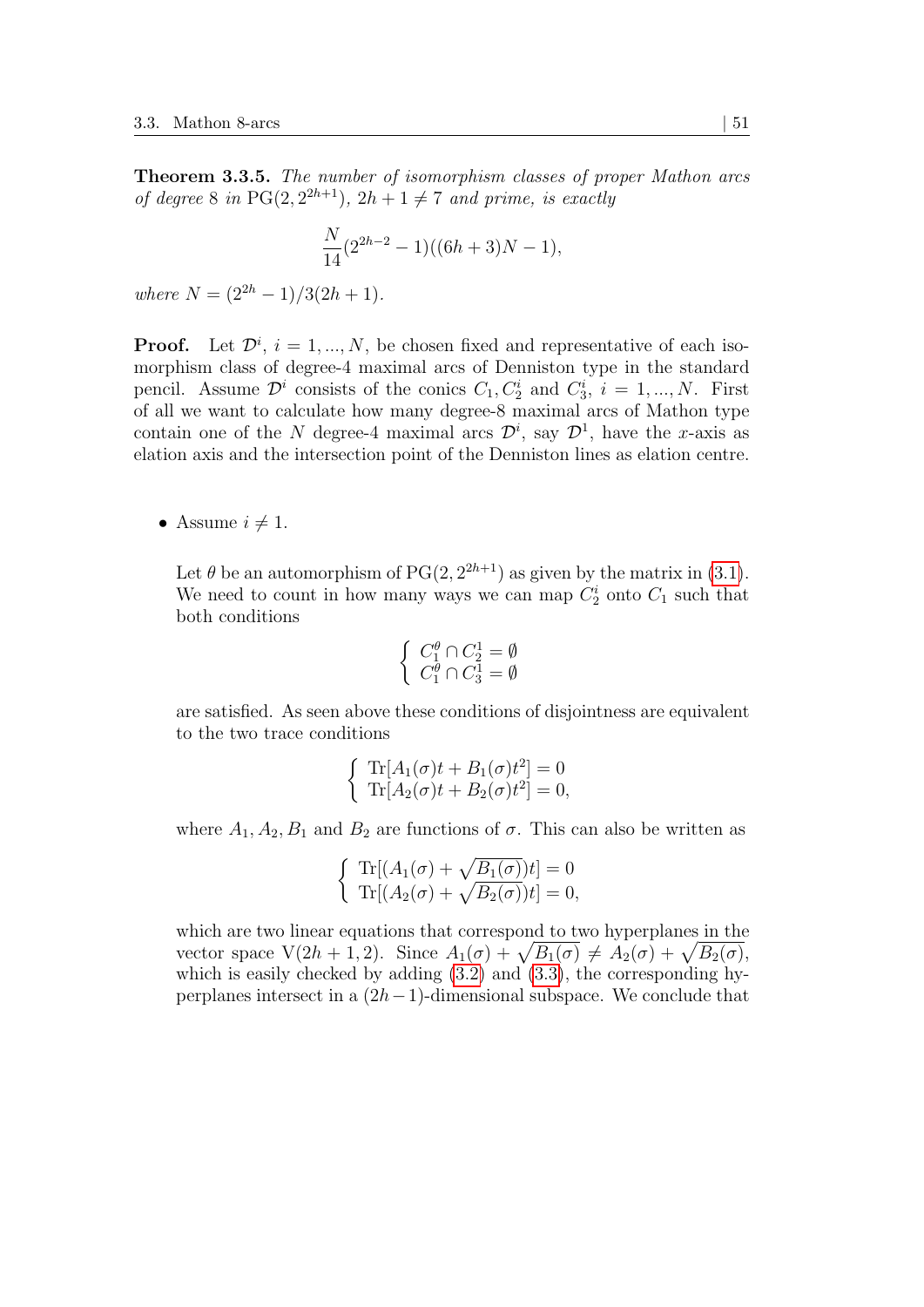there are  $2^{2h-1} = \frac{2^{2h+1}}{4}$  $\frac{d+1}{4}$  solutions to the system of trace conditions above. This means that for every  $\sigma$  there are  $\frac{2^{2h+1}}{4}$  $\frac{d+1}{4}$  solutions for t. However, since these *t*-values come in pairs we find, for every field automorphism  $\sigma$ , that there are  $\frac{2^{2h+1}}{8}$  $\frac{1}{8}$  degree-4 maximal arcs. One of them will give rise to a degree-8 maximal arc of Denniston type and so there are

$$
(2h+1)\Big(\frac{2^{2h+1}}{8}-1\Big)
$$

automorphisms  $\theta$  that satisfy the needed conditions and induce a degree-8 maximal arc of Mathon type. One such automorphism leads to two conics disjoint from  $C_2^1$  and  $C_3^1$  and so we get

$$
(2h+1)\Big(\frac{2^{2h+1}}{4}-2\Big)
$$

conics disjoint from  $C_2^1$  and  $C_3^1$ .

In exactly the same way we can map  $C_3^i$  onto  $C_1$  and also  $C_1$  onto  $C_1$ . This gives us

$$
3(2h+1)\left(\frac{2^{2h+1}}{4}-2\right)
$$

conics that expand  $\mathcal{D}^1$  to a degree-8 maximal arc of Mathon type.

• Now assume  $i = 1$ .

In the cases where  $C_2^1$  is mapped onto  $C_1$  and  $C_3^1$  is mapped onto  $C_1$  we find again

$$
(2h+1)\left(\frac{2^{2h+1}}{4}-2\right)
$$

conics to expand  $\mathcal{D}^1$ . If we consider the case where  $C_1$  is fixed however, we have to make sure that  $\sigma$  is not the identity as seen in the remark above. And so in the case  $i = 1$  we get

$$
2(2h+1)\left(\frac{2^{2h+1}}{4}-2\right)+2h\left(\frac{2^{2h+1}}{4}-2\right)
$$

conics to expand  $\mathcal{D}^1$ .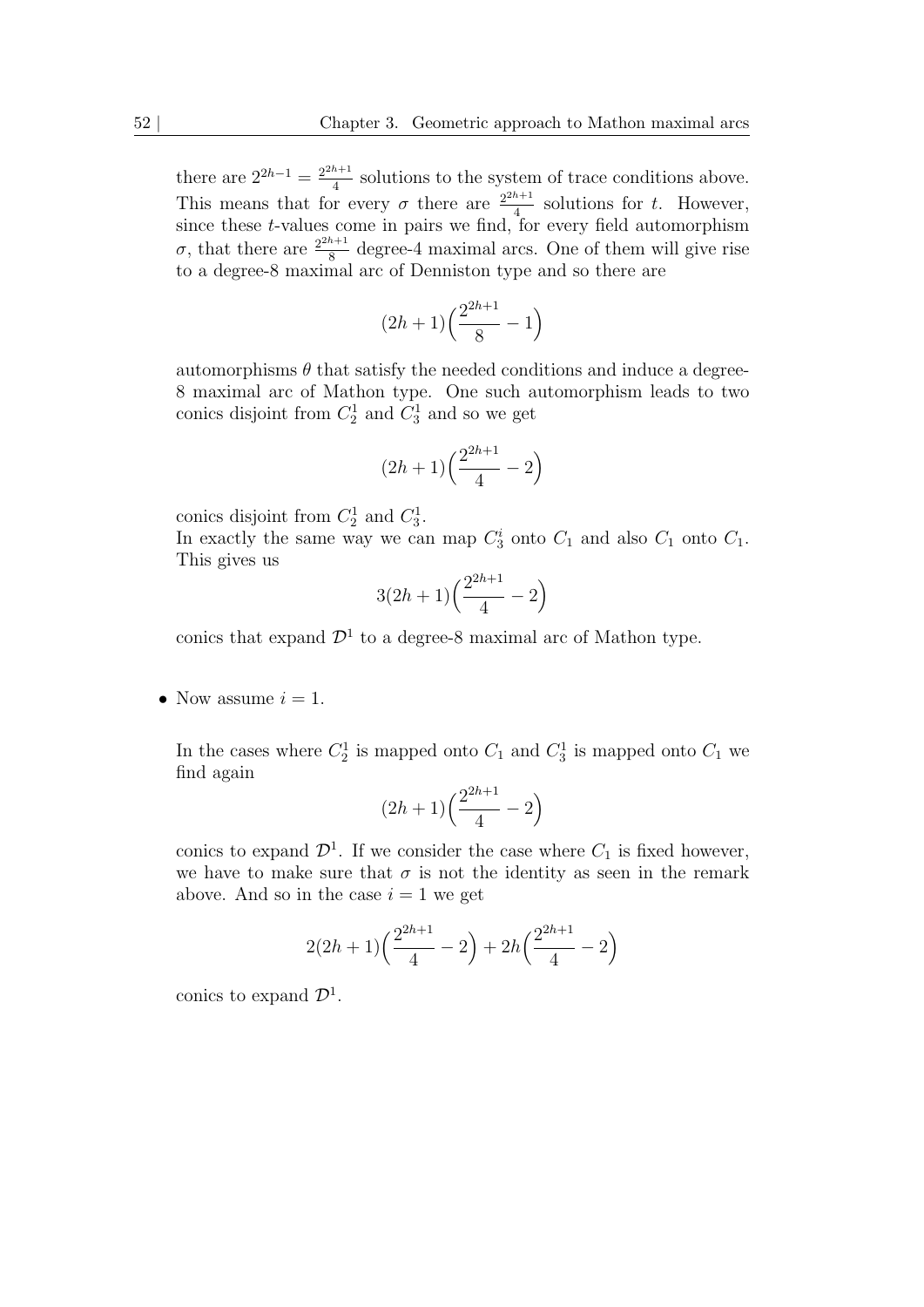As there are  $N-1$  choices for  $\mathcal{D}^i$ ,  $i \neq 1$  there are in total

$$
(N-1)(6h+3)\left(\frac{2^{2h+1}}{4}-2\right)+(6h+2)\left(\frac{2^{2h+1}}{4}-2\right)
$$

such conics.

Suppose we counted one of these conics, say  $C$ , twice. Since, due to Lemma [2.3.11,](#page-44-0) this conic C induces a unique degree-4 maximal arc together with  $C_1$ it would imply that  $C$  is the image of two conics contained in one of the  $N$ 4-arcs  $\mathcal{D}^i$ . However, this would give rise to an automorphism of the 4-arc that does not fix the conics, clearly a contradiction.

In other words, we can use each one of these conics to expand  $\mathcal{D}^1$  to a degree-8 maximal arc of Mathon type. Moreover, since the four conics disjoint from  $\mathcal{D}^1$ in a degree-8 maximal arc of Mathon type all give rise to this same degree-8 arc, we find

$$
\frac{1}{4} \Big[ (N-1)(6h+3) \Big( \frac{2^{2h+1}}{4} - 2 \Big) + (6h+2) \Big( \frac{2^{2h+1}}{4} - 2 \Big) \Big]
$$

degree-8 maximal arcs of Mathon type that contain  $\mathcal{D}^1$ . Of course there were N choices for  $\mathcal{D}^1$  and so there are

$$
\frac{N}{4}\left[ (N-1)(6h+3)\left(\frac{2^{2h+1}}{4}-2\right)+(6h+2)\left(\frac{2^{2h+1}}{4}-2\right)\right]
$$

degree-8 maximal arcs of Mathon type that contain the degree-4 maximal arc  $\mathcal{D}^i$ . As a result of Lemma [3.3.3](#page-55-0) we now find

$$
\frac{N}{28} \Big[ (N-1)(6h+3) \Big( \frac{2^{2h+1}}{4} - 2 \Big) + (6h+2) \Big( \frac{2^{2h+1}}{4} - 2 \Big) \Big]
$$

non-isomorphic degree-8 maximal arcs of Mathon type in  $PG(2, 2^{2h+1}), 2h+1 \neq$ 7. Remark that we divided by 7 as Lemma [3.2.4](#page-53-0) and Lemma [3.3.3](#page-55-0) state. This is due to the fact that we now fix an entire degree-4 maximal arc in the pencil, not only the conic  $C_1$ .

**Remark 3.3.6.** If  $2h + 1 = 7$  the situation changes. Let  $\phi$  be a non-trivial automorphism of  $K$ .

If  $\phi$  stabilizes one of the degree-4 maximal subarcs of K we have seen in the proof of Corollary [3.3.2](#page-55-1) that  $\phi$  must be the unique involution  $\iota$  described in Lemma [3.3.1.](#page-54-0)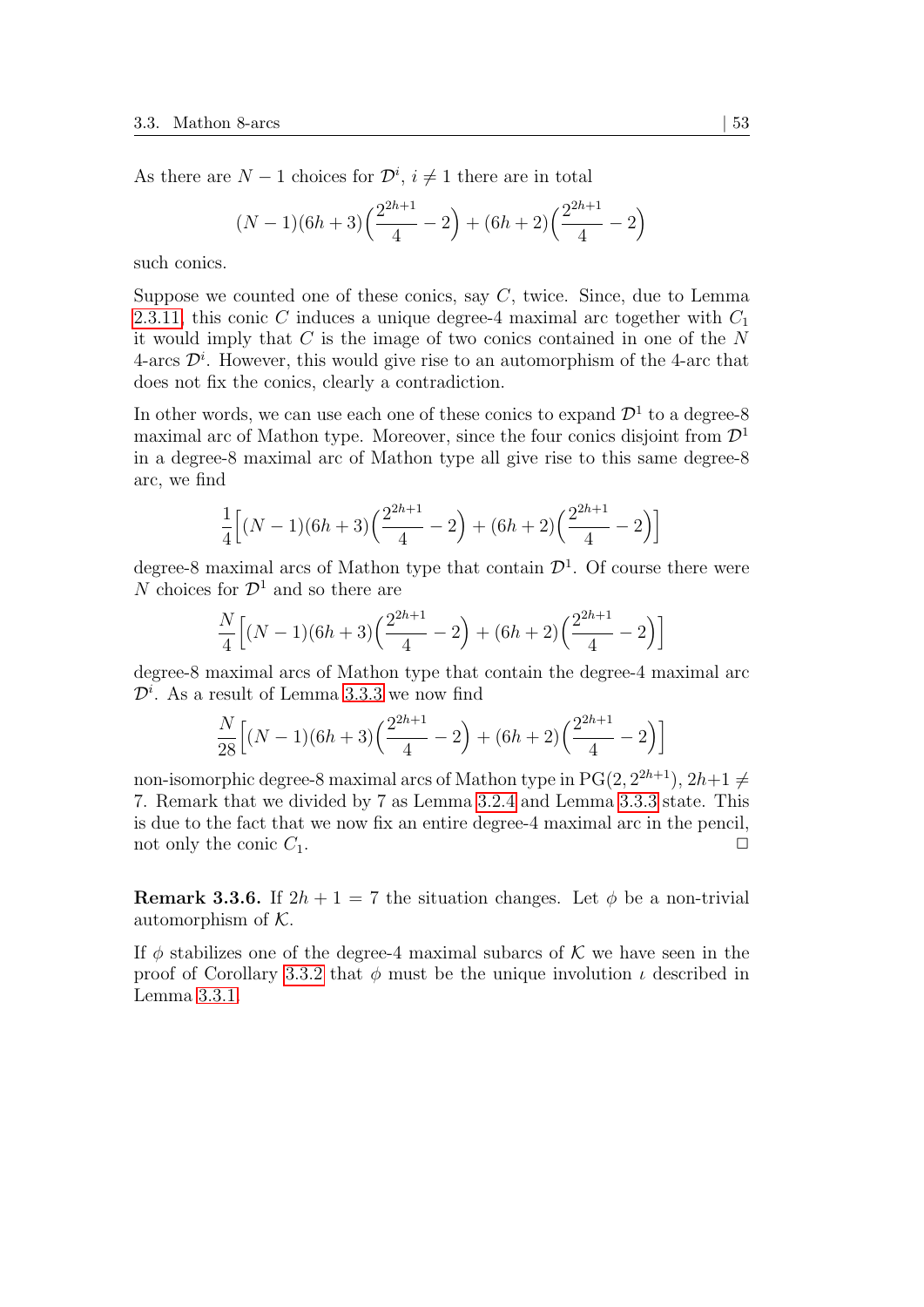If  $\phi$  does not stabilize any of the Denniston subarcs it turns out (see Chapter [4,](#page-72-0) Remark [4.1.1\)](#page-73-0) that  $|Aut(\mathcal{K})| = 14$  and we can no longer benefit from the fact that Aut( $\mathcal{K}$ ) ≅  $C_2$ , which implies that the previous counting arguments no longer hold.

This particular case is studied in detail in the next chapter. There, we will describe these specific maximal arcs, count them and finally show that they can be extended to infinite families.

We conclude this section with a lemma that assures us that the number of isomorphism classes of proper Mathon 8-arcs in  $PG(2, 2^{2h+1}), 2h+1 \neq 7$  and prime, really is an integer.

**Lemma 3.3.7.** In GF( $2^{2h+1}$ ),  $2h + 1 \neq 7$  and prime,

$$
14 | N(2^{2h-2} - 1)((6h+3)N - 1),
$$

with  $N = (2^{2h} - 1)/3(2h + 1)$ , holds.

**Proof.** We know that  $2h + 1 \neq 7$  and prime. This implies that  $7 \nmid 3(2h + 1)$ . It follows that we need to show that

$$
14 | (2^{2h} - 1)(2^{2h-2} - 1)((6h+3)(2^{2h} - 1) - 3(2h+1)).
$$

Since  $(6h+3)(2^{2h}-1) - 3(2h+1) = 3(2h+1)(2^{2h}-2) = 6(2h+1)(2^{2h-1}-1)$ the above is equivalent to

$$
14 | 6(2h+1)(2^{2h}-1)(2^{2h-1}-1)(2^{2h-2}-1).
$$

It remains to be shown that  $7 | (2^{2h} - 1)(2^{2h-1} - 1)(2^{2h-2} - 1)$ . Clearly 7 will divide  $2^k - 1$ ,  $k \in \mathbb{N}^*$ , if and only if  $k \equiv 0 \mod 3$ . Since surely one of the exponents  $2h$ ,  $2h - 1$  or  $2h - 2$  satisfies this condition we conclude that  $14 | N(2^{2h-2} - 1)((6h + 3)N - 1).$   $\Box$ 

## 3.4 Maximal arcs in PG(2, 32)

In this section we will consider the case  $PG(2, 32)$ . Due to a randomized computer search Mathon([\[38\]](#page-141-0)) found three non-isomorphic degree-8 maximal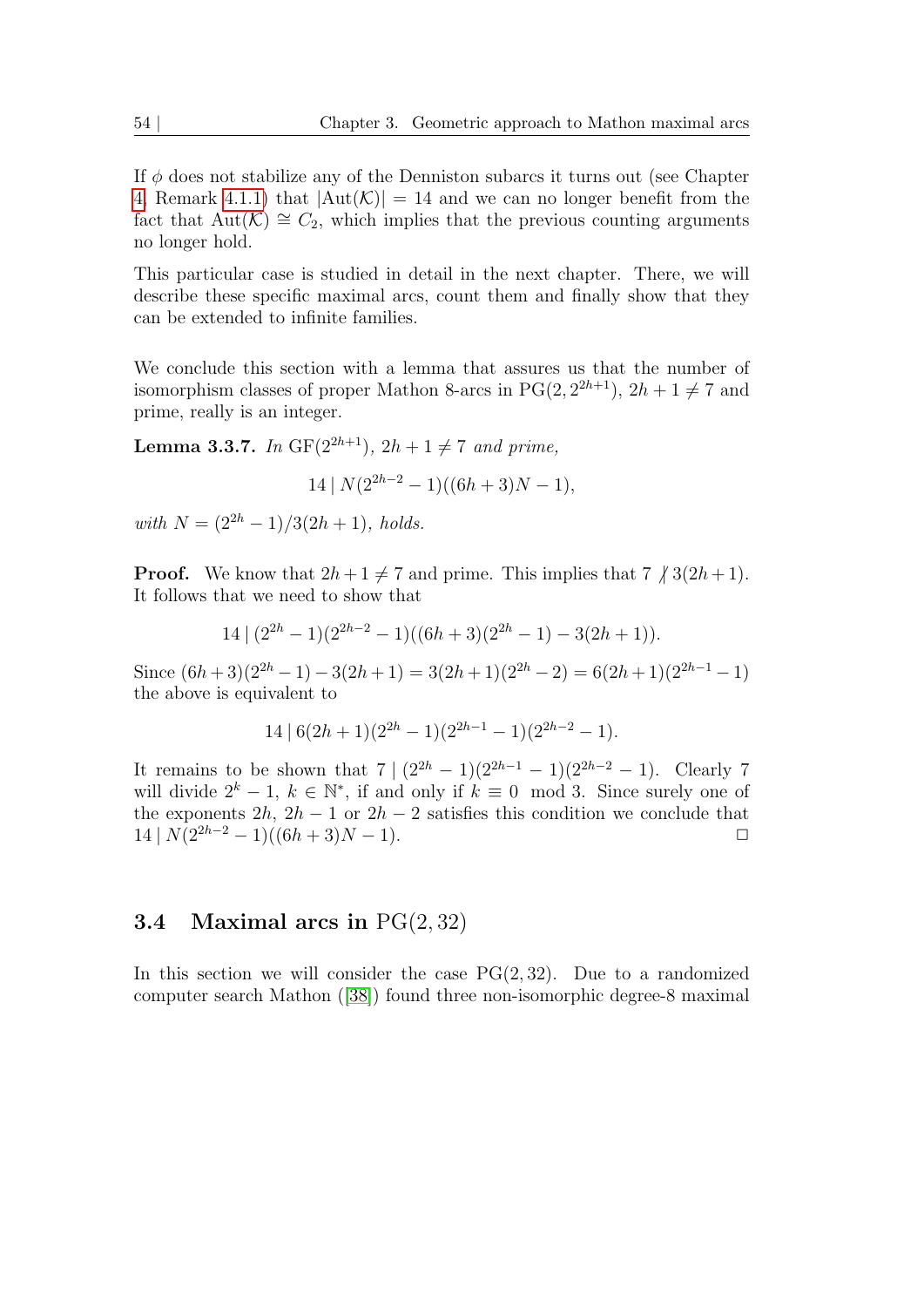arcs in  $PG(2, 32)$ . It now follows from Theorem [3.3.5](#page-59-1) that there are exactly three such arcs. In this section we will describe these arcs and conclude with the actual equations of their conics as they were written down by Mathon in [\[38\]](#page-141-0). In [\[32\]](#page-140-0) Hamilton and Penttila showed that there is, up to isomorphism, a unique degree-4 maximal arc of Denniston type in  $PG(2, 32)$ . Let w be a primitive element in GF(32) satisfying  $w^{18} + w = 1$ . The three conics  $C_1, C_w$ and  $C_{w+1}$ , given by

$$
\{x^2 + xy + y^2 + \lambda z^2 | \lambda \in \langle 1, w \rangle \setminus \{0\} \},\
$$

determine a degree-4 maximal arc of Denniston type  $\mathcal{D}_1$  on the nucleus  $(0, 0, 1)$ . Due to the above, the number of isomorphism classes of degree-8 maximal arcs of Mathon type in  $PG(2, 32)$  is equal to the number of isomorphism classes of degree-8 maximal arcs of Mathon type that contain  $\mathcal{D}_1$  while the intersection point  $(0, 1, 0)$  of the Denniston lines is fixed. This means we need to count the number of conics with nucleus  $(0, 0, 1)$  that are disjoint from  $\mathcal{D}_1$  while fixing the point  $(0, 1, 0)$ . It is clear (Lemma [2.3.11\)](#page-44-0) that every such conic, together with the conic  $C_1$ , determines a degree-4 maximal arc of Denniston type  $\mathcal{D}_2$ , which of course is isomorphic to  $\mathcal{D}_1$ . We now consider automorphisms  $\theta$  of PG(2, 32) such that  $(D_1)^{\theta}$  contains  $C_1$ ,  $(0,0,1)^{\theta} = (0,0,1)$  and  $(0,1,0)^{\theta} = (0,1,0)$ . We need to take into account three possibilities for  $\theta$ , more precisely:  $C_1^{\theta} = C_1$ ,  $C_w^{\theta} = C_1$  and  $C_{w+1}^{\theta} = C_1$ . First let us consider the automorphism  $\theta$  given by

$$
\theta: x \to Mx^{\sigma},
$$

with

$$
M := \begin{pmatrix} w^{-9\sigma} & 0 & 0 \\ t & w^{-9\sigma} & 0 \\ \sqrt{w^{-9\sigma}t + t^2} & 0 & 1 \end{pmatrix},
$$

where  $\sigma \in Aut(GF(32))$  and  $t \in GF(32)$ . This automorphism will indeed fix the points  $(0,0,1)$  and  $(0,1,0)$  while  $C_{w+1}^{\theta} = C_1$ . The trace conditions that satisfy the conditions of disjointness:  $C_1^{\theta} \cap C_w = \emptyset$  and  $C_1^{\theta} \cap C_{w+1} = \emptyset$ , are

$$
\begin{cases}\n\operatorname{Tr}\left[\frac{w^{9\sigma}t(1+w)(1+w^{9\sigma}t)}{(1+w^{1+18\sigma})}\right] = 0\\
\operatorname{Tr}\left[\frac{w^{9\sigma}t(1+w^{18})(1+w^{9\sigma}t)}{(1+w^{18+18\sigma})}\right] = 0.\n\end{cases}
$$

For all  $\sigma \in \text{Aut}(GF(32))$  we find eight elements  $t \in GF(32)$  satisfying these conditions. More precisely, for every  $\sigma$ , we find the following t-values.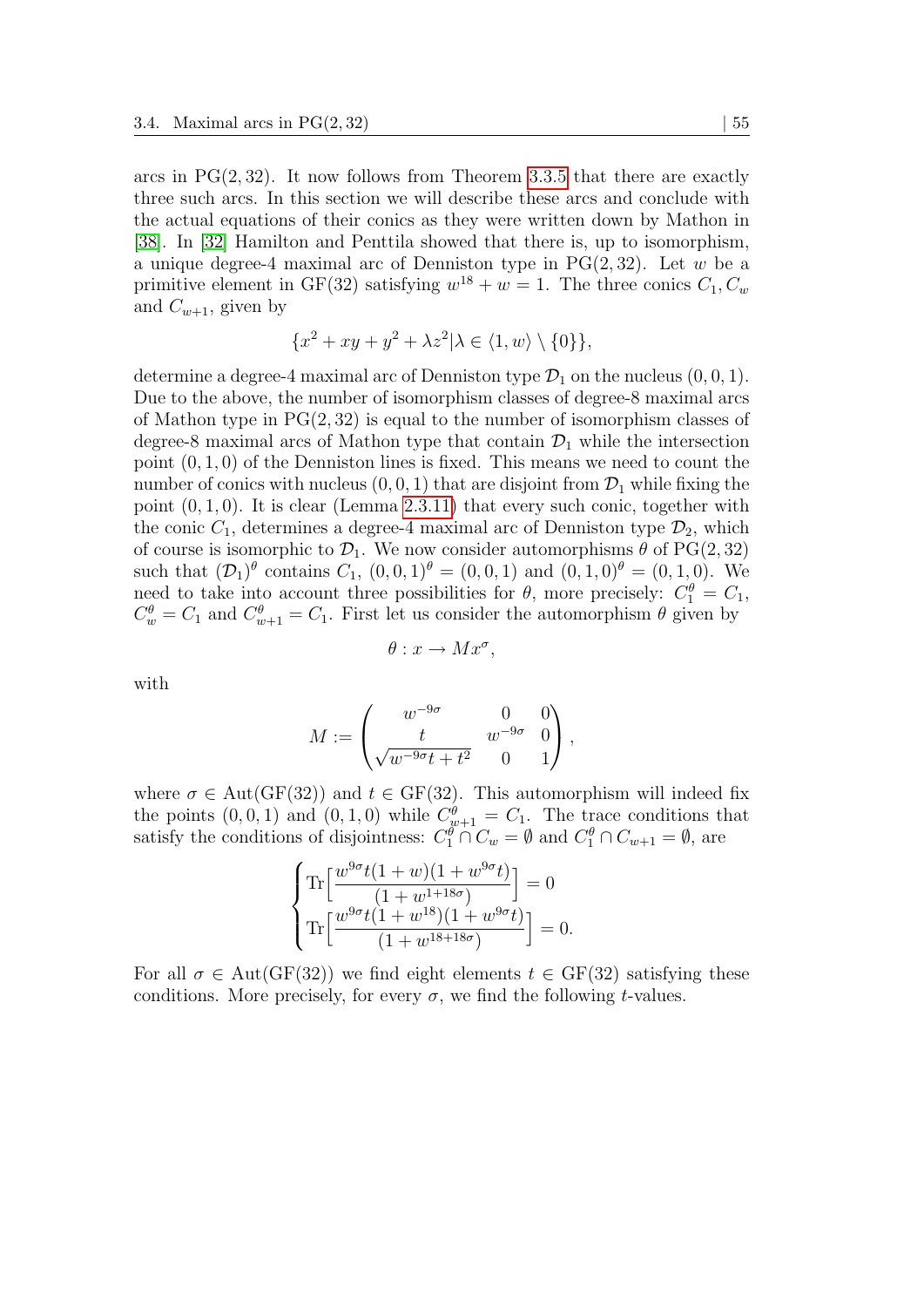$\sigma = 1:$   $t = 0, w^8, w^{22}, w^{21}, w^{11}, w^{30}, w^6, w^{15}$  $\sigma = 2:$   $t = 0, w^{13}, w^6, w^{28}, w^{29}, w^{22}, w^{18}, w^{15}$  $\sigma = 4:$   $t = 0, w^2, w, w^{19}, w^{10}, w^{22}, w^{17}, w^{26}$  $\sigma = 8:$   $t = 0, w^{21}, w^2, w^{13}, w^{18}, w^{16}, w^{11}, w^{15}$  $\sigma = 16:$   $t = 0, w^7, w^9, w^{12}, w^{29}, w^{14}, w^{17}, w^{11}$ 

These eight elements t are partitioned into pairs. For example if  $\sigma = 1$  we find the pairs

<span id="page-65-0"></span>
$$
(0, w^{22}), (w^{8}, w^{21}), (w^{11}, w^{30}), (w^{6}, w^{15}).
$$
\n
$$
(3.4)
$$

The case  $C_w^{\theta} = C_1$  can be handled in an analogous way. The trace conditions now are

$$
\begin{cases}\n\operatorname{Tr}\left[\frac{w^{-15\sigma}t(1+w)(1+w^{-15\sigma}t)}{(1+w^{\sigma+1})}\right] = 0\\
\operatorname{Tr}\left[\frac{w^{-15\sigma}t(1+w^{18})(1+w^{-15\sigma}t)}{(1+w^{\sigma+18})}\right] = 0.\n\end{cases}
$$

The t-values for every  $\sigma$ , which are again partitioned in pairs, are listed below.

$$
\sigma = 1: \t t = 0, w^{21}, w^{19}, w^{24}, 1, w^{25}, w^{11}, w^{15}\n\sigma = 2: \t t = 0, w^{20}, w^{30}, w^{24}, w^{10}, w^{14}, w^{18}, w^{23}\n\sigma = 4: \t t = 0, w^3, w^2, w^{20}, 1, w^{29}, w^5, w^8\n\sigma = 8: \t t = 0, w^4, w^{12}, w^{24}, w^5, w^{22}, w^{27}, w^{16}\n\sigma = 16: \t t = 0, w^4, w^6, w^9, w^5, w^{22}, w^{23}, w^{15}
$$

Finally we have a look at the case where  $C_1$  is fixed. In accordance to Remark [3.3.4](#page-59-2) we must demand that  $\sigma \neq 1$  otherwise the x-axis is fixed pointwise and it would be impossible for the conics  $C_w$  and  $C_{w+1}$  to obtain disjoint images. In the same way as seen above the conditions of disjointness result in the following system of trace conditions:

$$
\begin{cases}\n\operatorname{Tr}\left[\frac{t(1+w)(1+t)}{(w+w^{\sigma})}\right] = 0\\ \operatorname{Tr}\left[\frac{t(1+w^{18})(1+t)}{(w^{18}+w^{\sigma})}\right] = 0.\n\end{cases}
$$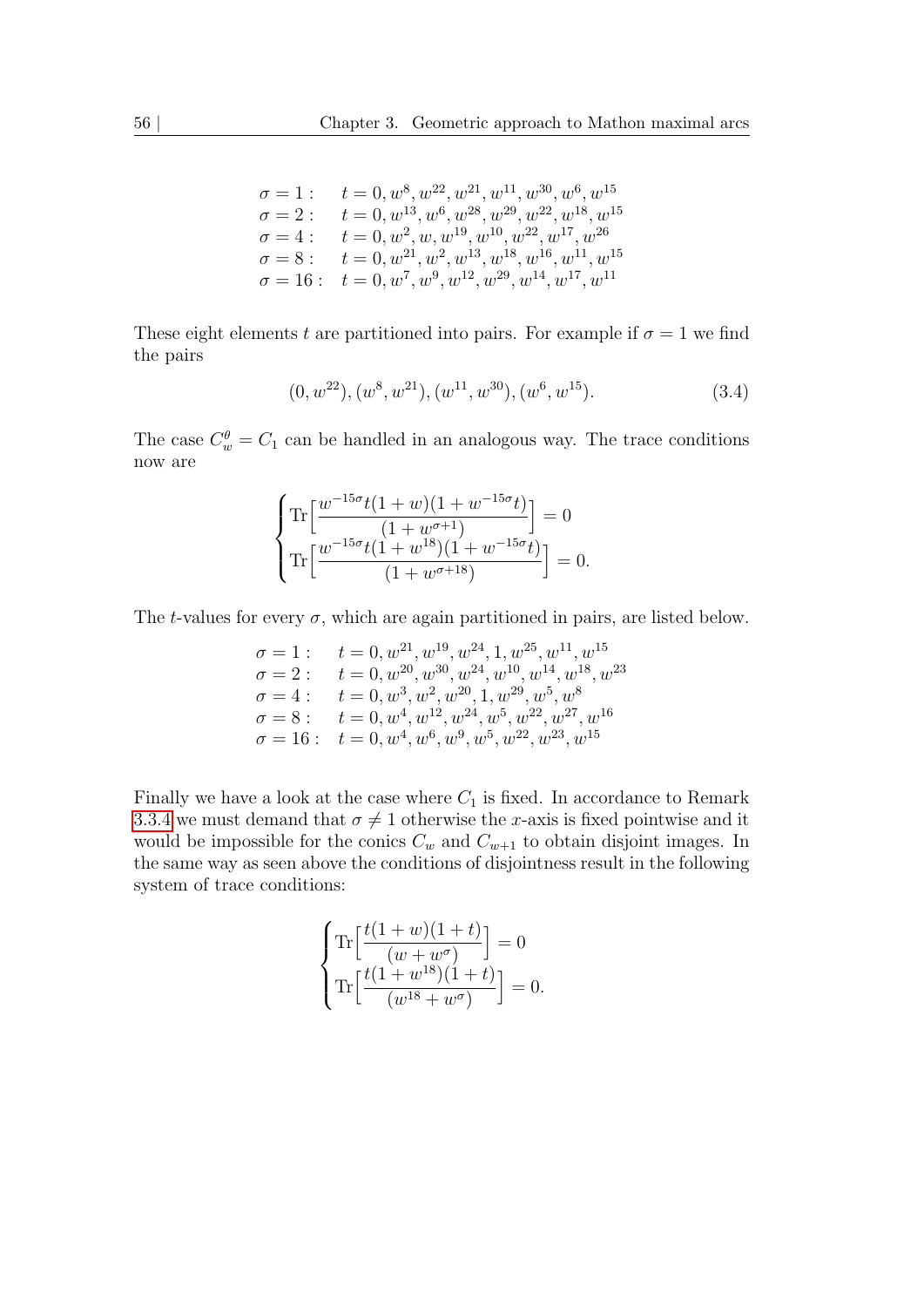The *t*-values for every  $\sigma$  are:

$$
\sigma = 2: \t t = 0, w^7, w^6, w^{24}, 1, w^{22}, w^{27}, w^{15}\n\sigma = 4: \t t = 0, w^4, w^{12}, w^{24}, 1, w^{10}, w^{23}, w^{15}\n\sigma = 8: \t t = 0, w^2, w, w^{19}, 1, w^5, w^{18}, w^{11}\n\sigma = 16: \t t = 0, w^4, w^{12}, w^{24}, 1, w^{10}, w^{23}, w^{15}.
$$

Each one of these pairs (see  $(3.4)$ ) give rise to a unique degree-4 maximal arc of Denniston type. This means that, for each one of them, we get two conics disjoint from  $\mathcal{D}_1$ . One of these degree-4 maximal arcs is contained in the pencil of  $\mathcal{D}_1$  and so it leads to a degree-8 maximal arc of Denniston type. The other three induce proper Mathon arcs of degree 8.

Now we are able to count the conics that give rise to a maximal arc of Denniston type ("D-conics") as well as the conics that give rise to a maximal arc of Mathon type ("M-conics"). Remark that only four values for  $\sigma$  can be included in the case where  $C_1$  is fixed since the identity leads to a contradiction.

$$
C_{w+1}^{\theta} = C_1 \qquad 5 \times 1 \times 2 \qquad 5 \times 3 \times 2
$$
  
\n
$$
C_w^{\theta} = C_1 \qquad 5 \times 1 \times 2 \qquad 5 \times 3 \times 2
$$
  
\n
$$
C_1^{\theta} = C_1 \qquad 4 \times 1 \times 2 \qquad 4 \times 3 \times 2
$$
  
\n
$$
28 \qquad 84
$$

It follows that we find 84 "M-conics". This means there are 21 degree-8 maximal arcs of Mathon type. As each of these proper Mathon arcs of degree 8 have an automorphism group of size 2 and contain exactly seven degree-4 maximal arcs of Denniston type, which are isomorphic to  $\mathcal{D}_1$ , we obtain three non-isomorphic proper Mathon arcs of degree 8.

On a more technical note we can calculate the equation of the conic  $C_1^{\theta}$  using the matrix M and the matrix

$$
A := \begin{pmatrix} 1 & 1 & 0 \\ 0 & 1 & 0 \\ 0 & 0 & 1 \end{pmatrix},
$$

associated to the equation  $x^2 + xy + y^2 + z^2 = 0$  of  $C_1$ . Analogous results hold for the conics  $C_w^{\theta}$  and  $C_{w+1}^{\theta}$ . This will enable us to construct the entire degree-8 maximal arc using Theorem [3.1.2.](#page-47-1) We need to calculate the form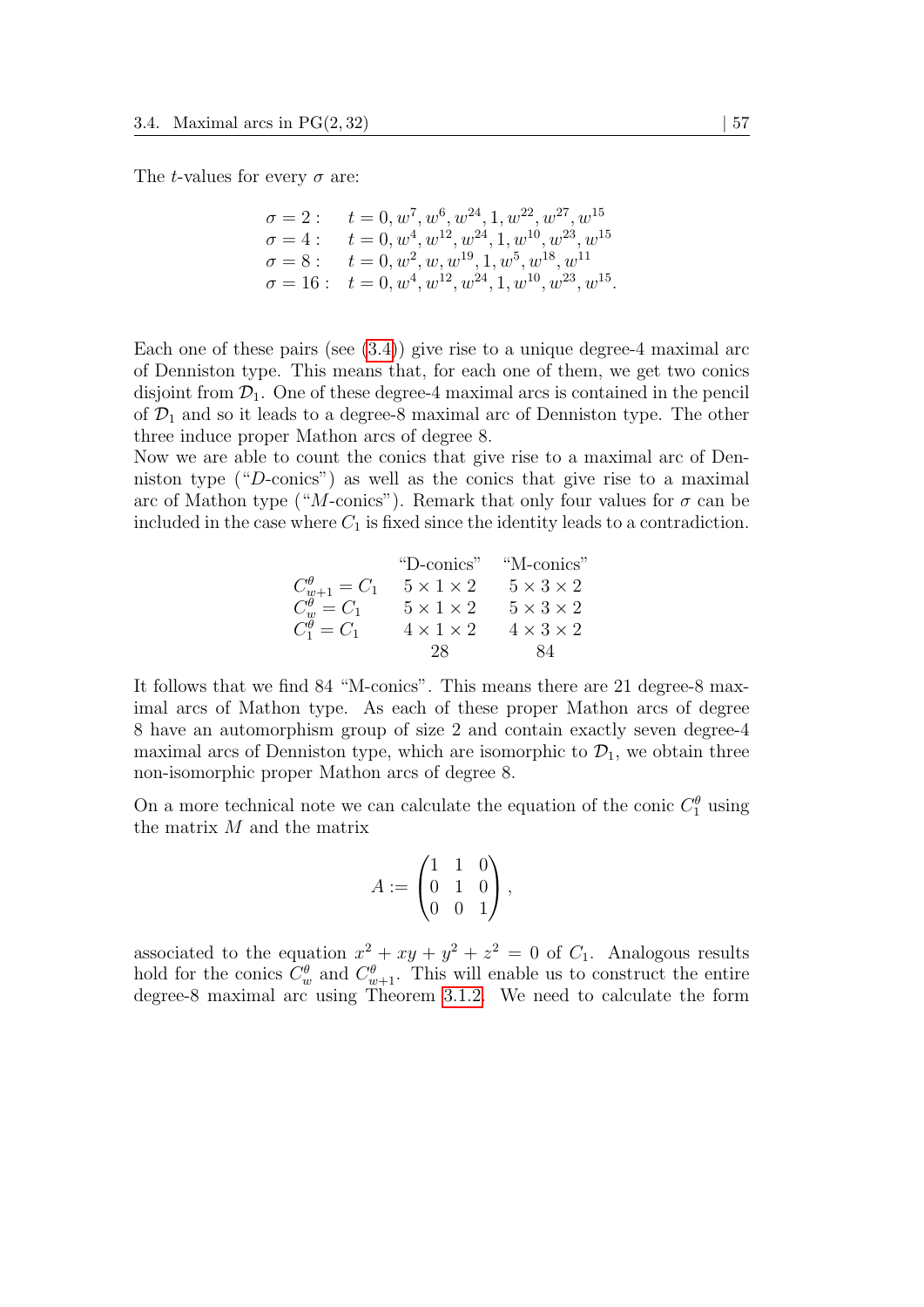$M^{T^{-1}}A^{\sigma}M^{-1}$ . Since  $A = A^{\sigma}$  and

$$
M^{-1} := \begin{pmatrix} w^{9\sigma} & 0 & 0\\ tw^{18\sigma} & w^{9\sigma} & 0\\ \sqrt{w^{-9\sigma}t + t^2}w^{9\sigma} & 0 & 1 \end{pmatrix}
$$

we find that  $(M^{-1})^T A^{\sigma} M^{-1}$  is equal to the matrix

$$
\begin{pmatrix} w^{18\sigma} + tw^{27\sigma} + t^2 w^{36\sigma} + (w^{-9\sigma}t + t^2) w^{18\sigma} & w^{18\sigma} + tw^{27\sigma} & \sqrt{w^{-9\sigma}t + t^2} w^{9\sigma} \\ tw^{27\sigma} & w^{18\sigma} & 0 \\ \sqrt{w^{-9\sigma}t + t^2} w^{9\sigma} & 0 & 1 \end{pmatrix}.
$$

This means that the equation of the conic  $C_1^{\theta}$  is given by

$$
(w^{18\sigma} + tw^{27\sigma} + t^2w^{36\sigma} + (w^{-9\sigma}t + t^2)w^{18\sigma})x^2 + w^{18\sigma}xy + w^{18\sigma}y^2 + z^2 = 0,
$$

with  $t \in \text{GF}(32)$  and  $\sigma \in \text{Aut}(\text{GF}(32))$ , which is equivalent to the equation

$$
(1 + (1 + w^{18\sigma})w^{-9\sigma}t + (1 + w^{18\sigma})t^2)x^2 + xy + y^2 + w^{13\sigma}z^2 = 0.
$$
 (3.5)

Let us now consider the case  $\sigma = 4$  and  $t = w^2$ . We obtain

<span id="page-67-0"></span>
$$
w^{12}x^2 + xy + y^2 + w^{21}z^2 = 0
$$

as the equation of  $C_1^{\theta}$ . If we multiply this equation by  $w^{19}$ , set  $y = w^{12}y'$  and  $z = w^8 z'$ , we find

$$
x^2 + xy' + w^{12}y'^2 + w^{25}z'^2 = 0,
$$

which is equivalent to

$$
x^2 + xy + w^{12}y^2 + w^{25}z^2 = 0.
$$

Using Theorem [3.1.2](#page-47-1) and Mathon's composition we can easily compose the remaining three conics of the degree-8 arc. Their equations are

$$
C_1 \oplus C_1^{\theta} : x^2 + xy + w^6 y^2 + w^{21} z^2 = 0
$$
  
\n
$$
C_w \oplus C_1^{\theta} : x^2 + xy + w^{18} y^2 + w^{16} z^2 = 0
$$
  
\n
$$
C_{w+1} \oplus C_1^{\theta} : x^2 + xy + w^{20} y^2 + w^9 z^2 = 0.
$$

This way we managed to construct the degree-8 maximal arc consisting of the conics  $\{C_1, C_w, C_{w+1}, C_1^{\theta}, C_1 \oplus C_1^{\theta}, C_w \oplus C_1^{\theta}, C_{w+1} \oplus C_1^{\theta}\}$ . In [\[38\]](#page-141-0) Mathon found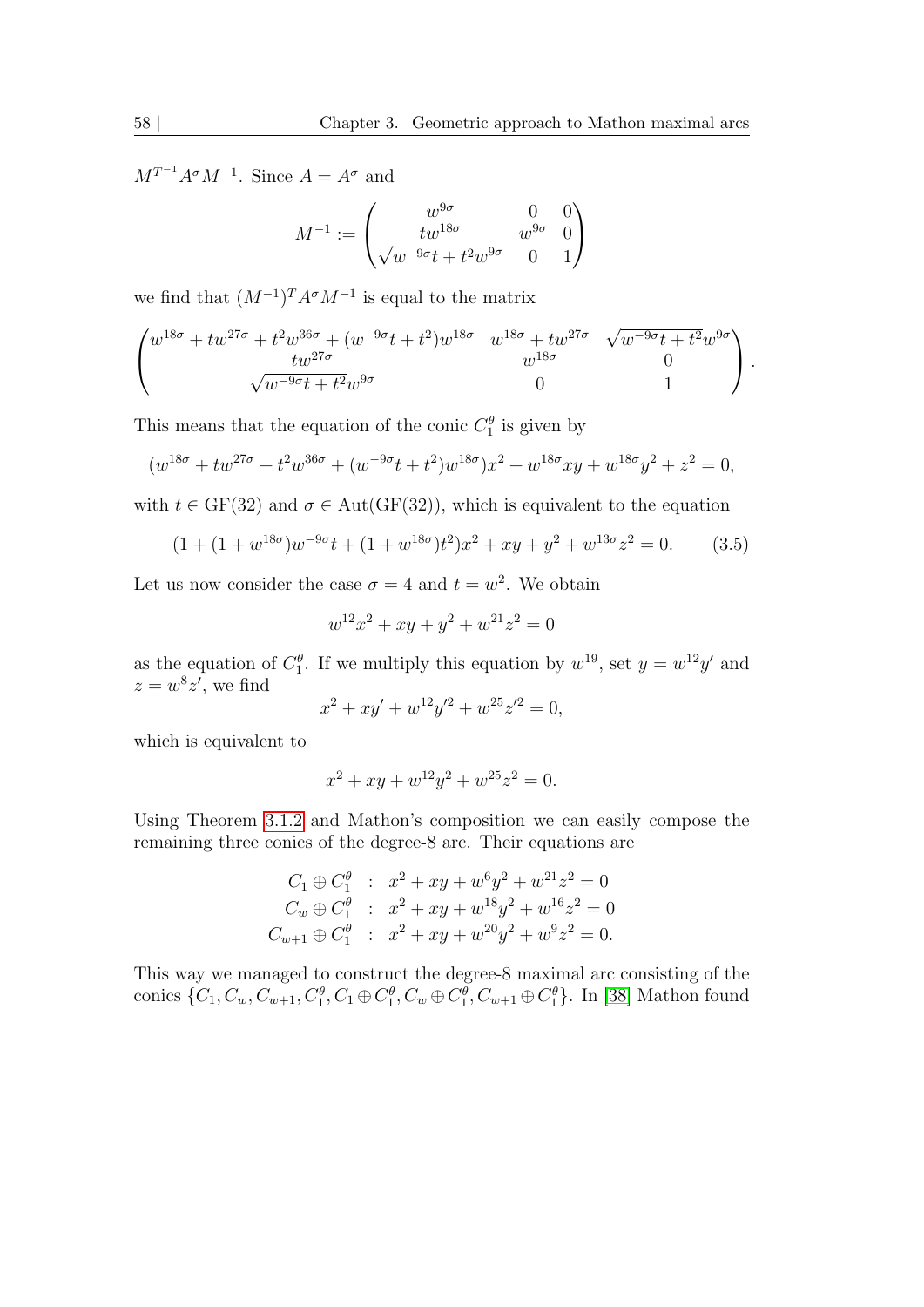the three degree-8 maximal arcs (not of Denniston type) in PG(2, 32) formed by

$$
\{x^2 + xy + (w^k + w^l \lambda + w^m \lambda^3) y^2 + \lambda z^2 | \lambda \in \langle 1, w, w^9 \rangle \setminus \{0\} \},\
$$

with exponents  $(k, l, m) = (12, 15, 4), (5, 25, 14),$  and  $(6, 19, 8)$ , respectively. The 8-arc constructed above is exactly the one of Mathon corresponding to the exponents  $(k, l, m) = (6, 19, 8)$ . The other two proper Mathon 8-arcs in GF(32) are found, for instance, in the following way.

Consider the case  $\sigma = 1$  and  $t = w^8$  and substitute these values in equation [\(3.5\)](#page-67-0). We find

$$
w^{17}x^2 + xy + y^2 + w^{13}z^2 = 0,
$$

which is the equation of another conic  $C_1^{\prime\theta}$  that induces a proper Mathon 8-arc. If we multiply this equation by  $w^{14}$  and set  $y = w^{17}y'$ , we get

$$
x^2 + xy' + w^{17}y'^2 + w^{27}z'^2 = 0,
$$

or equivalently,

$$
x^2 + xy + w^{17}y^2 + w^{27}z^2 = 0.
$$

Using the same arguments as before we can write down the equations of the remaining conics in the degree-8 arc. These are

$$
C_1 \oplus C_1^{\prime \theta} : x^2 + xy + w^8 y^2 + w^6 z^2 = 0
$$
  
\n
$$
C_w \oplus C_1^{\prime \theta} : x^2 + xy + w^{26} y^2 + w^{29} z^2 = 0
$$
  
\n
$$
C_{w+1} \oplus C_1^{\prime \theta} : x^2 + xy + w^{12} y^2 + w^3 z^2 = 0.
$$

However, the obtained conics do not have the exact same equations as the conics in one of the two proper Mathon 8-arcs corresponding to the exponents  $(k, l, m) = (12, 15, 4)$  or  $(5, 25, 14)$ . Therefore, in order to attain the wanted equations, consider the equation of the conic  $C_w \oplus C_1^{\prime\theta}$  and set  $z = w^9 z'$ . This gives us the equivalent equation

$$
x^2 + xy + w^{26}y^2 + w^{16}z^2 = 0,
$$

which is exactly the equation of the conic corresponding to the value  $\lambda = w^{16}$ in the proper Mathon 8-arc with exponents (12, 15, 4). Using the composition we find

$$
C_1^{\prime \theta} : x^2 + xy + w^{11}y^2 + w^{25}z^2 = 0
$$
  
\n
$$
C_1 \oplus C_1^{\prime \theta} : x^2 + xy + w^{12}y^2 + w^{21}z^2 = 0
$$
  
\n
$$
C_{w+1} \oplus C_1^{\prime \theta} : x^2 + xy + w^{10}y^2 + w^9z^2 = 0.
$$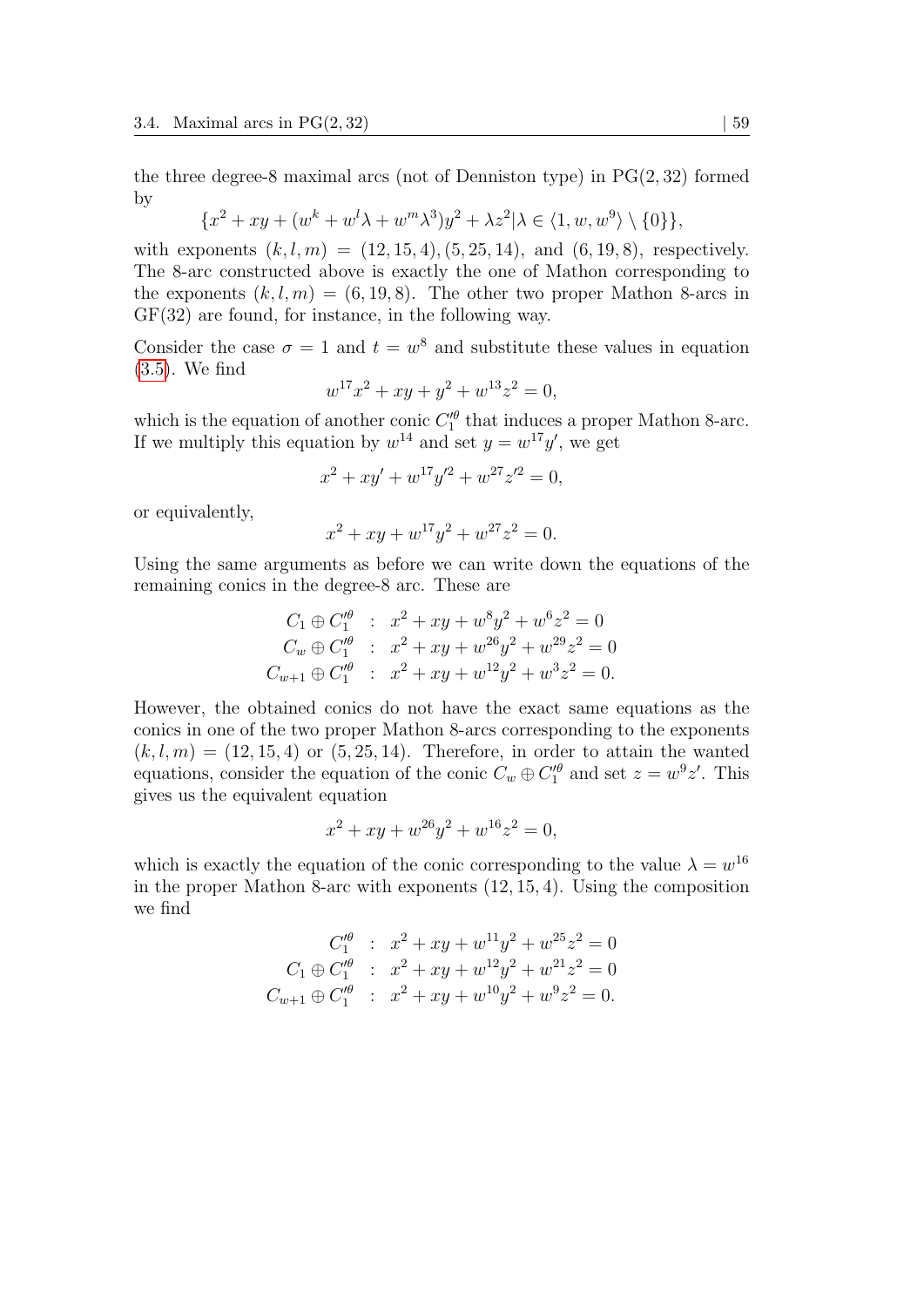The conics  $\{C_1, C_w, C_{w+1}, C_1^{\prime\theta}, C_1 \oplus C_1^{\prime\theta}, C_w \oplus C_1^{\prime\theta}, C_{w+1} \oplus C_1^{\prime\theta}\}\$ are the ones contained in the proper Mathon 8-arc with exponents (12, 15, 4).

To obtain the last one of the three proper Mathon 8-arcs corresponding to  $(5, 25, 14)$  take  $\sigma = 2$  and  $t = w^6$  and substitute these values in equation [\(3.5\)](#page-67-0). We get

$$
w^2x^2 + xy + y^2 + w^{26}z^2 = 0,
$$

the equation of a conic  $C_1^{\prime\prime\theta}$ , inducing a proper Mathon 8-arc. Multiplying this equation by  $w^{29}$  and setting  $y = w^2y'$ , gives us

$$
x^2 + xy' + w^2y'^2 + w^{24}z'^2 = 0,
$$

or equivalently,

$$
x^2 + xy + w^2y^2 + w^{24}z^2 = 0.
$$

Thus, the equation of the remaining conics of the 8-arc are

$$
C_1 \oplus C_1''^{\theta} : x^2 + xy + w^{13}y^2 + w^{15}z^2 = 0
$$
  
\n
$$
C_w \oplus C_1''^{\theta} : x^2 + xy + w^9y^2 + w^{13}z^2 = 0
$$
  
\n
$$
C_{w+1} \oplus C_1''^{\theta} : x^2 + xy + w^{24}y^2 + w^{14}z^2 = 0.
$$

Again, in order to attain the wanted equations, consider the equation of the conic  $C_1 \oplus C_1''^{\theta}$  and set  $z = w^{28}z'$ . We get the equivalent equation

$$
x^2 + xy + w^{13}y^2 + w^9z^2 = 0,
$$

which is exactly the equation of the conic corresponding to the value  $\lambda = w^9$ in the proper Mathon 8-arc with exponents (5, 25, 14). Through composition we obtain

$$
C_1''^{\theta} : x^2 + xy + w^{22}y^2 + w^{16}z^2 = 0
$$
  
\n
$$
C_w \oplus C_1''^{\theta} : x^2 + xy + w^3y^2 + w^{25}z^2 = 0
$$
  
\n
$$
C_{w+1} \oplus C_1''^{\theta} : x^2 + xy + w^5y^2 + w^{21}z^2 = 0.
$$

The conics  $\{C_1, C_w, C_{w+1}, C_1''^{\theta}, C_1 \oplus C_1''^{\theta}, C_w \oplus C_1''^{\theta}, C_{w+1} \oplus C_1''^{\theta}\}\$  are exactly the ones contained in the proper Mathon 8-arc corresponding to the exponents  $(5, 25, 14)$ .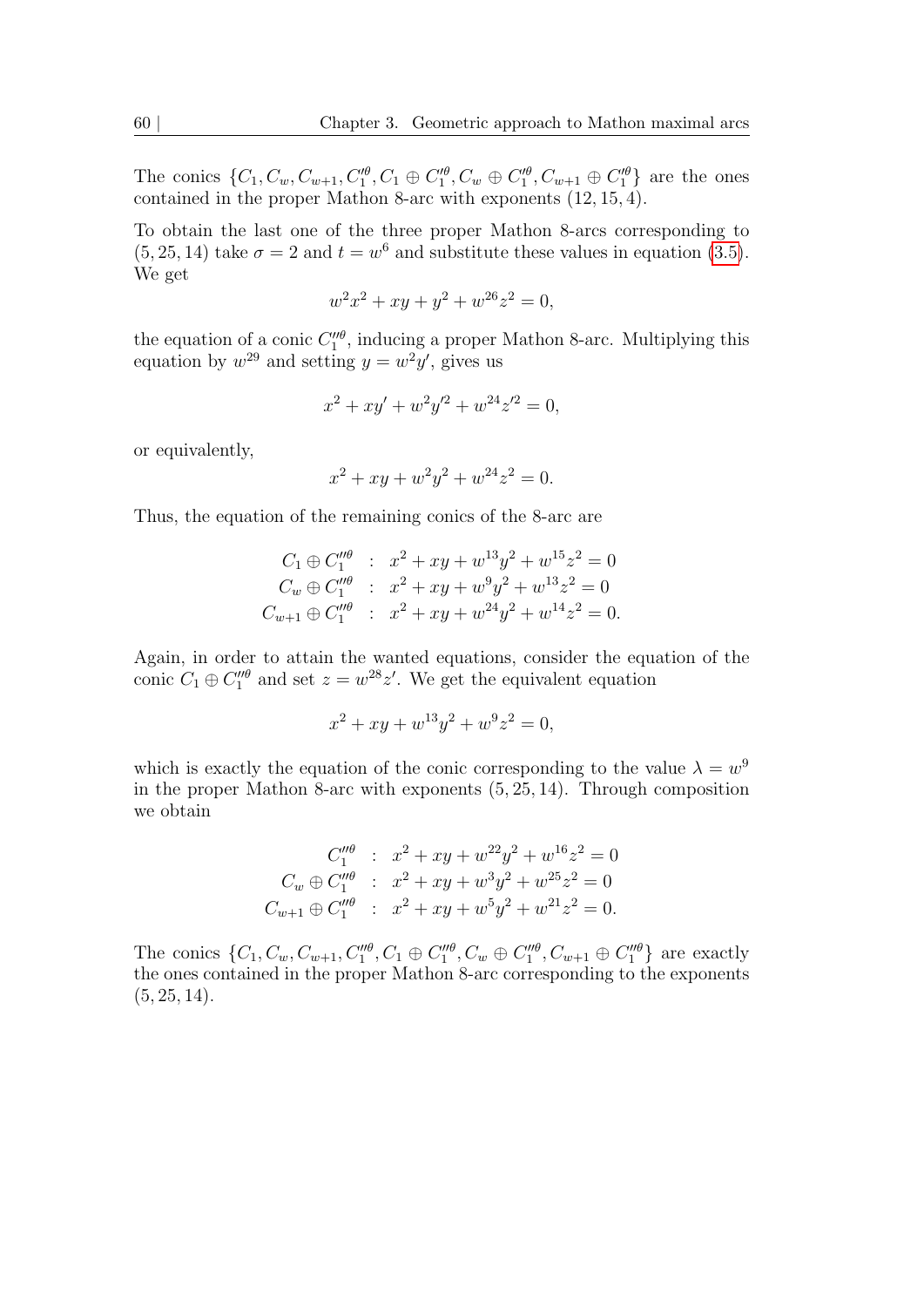#### 3.5 Final remarks

- It is clear that a maximal arc of Mathon type in  $PG(2, q)$  always contains a degree-4 arc of Denniston type. From this it follows that the dual of a maximal arc of Mathon type is actually the intersection of degree- $q/4$ Denniston arcs. Furthermore, such an intersection cannot be constructed from a closed set of conics (see Corollary [2.3.10\)](#page-43-0).
- In Section [2.3](#page-37-0) (Theorem [2.3.5\)](#page-41-0) we have used certain  $\lambda$ -polynomials  $\{p, r\}$ to map additive subgroups A of  $GF(2<sup>m</sup>)$  to subsets of conics on a common nucleus which form maximal arcs in  $PG(2, 2<sup>m</sup>)$ . At the end of his paper  $(38)$ ) Mathon asks the following question. What is the largest d of a proper Mathon arc of degree d generated by a  $\{p, r\}$ -map in PG $(2, 2<sup>m</sup>)$ ? In a first paper by Fiedler, Leung and Xiang([\[22\]](#page-139-3)) the authors prove that there are always  $\{p, 1\}$ -maps generating proper Mathon maximal arcs of degree  $2^{(\lfloor \frac{m}{2} \rfloor + 1)}$  in PG(2, 2<sup>m</sup>). In [\[23\]](#page-140-4), a second paper by the same authors, Mathon's question is nearly completely answered. Specifically, the authors prove that, when  $m \geq 5$  and  $m \neq 9$ , the largest d of a proper Mathon arc of degree  $2^d$  in PG $(2, 2^m)$  generated by a  $\{p, 1\}$ -map is  $(\frac{m}{2})$  $\frac{m}{2}$  | +1). For  $\{p, r\}$ -maps, they proved that, if  $m \geq 7$  and  $m \neq 9$ , then the largest d of a proper Mathon maximal arc of degree  $2^d$  in  $PG(2, 2^m)$ generated by a  $\{p,r\}$ -map is either  $\lfloor \frac{m}{2} \rfloor$  $\frac{m}{2}$  + 1 or  $\frac{m}{2}$  $\frac{m}{2}$  | + 2.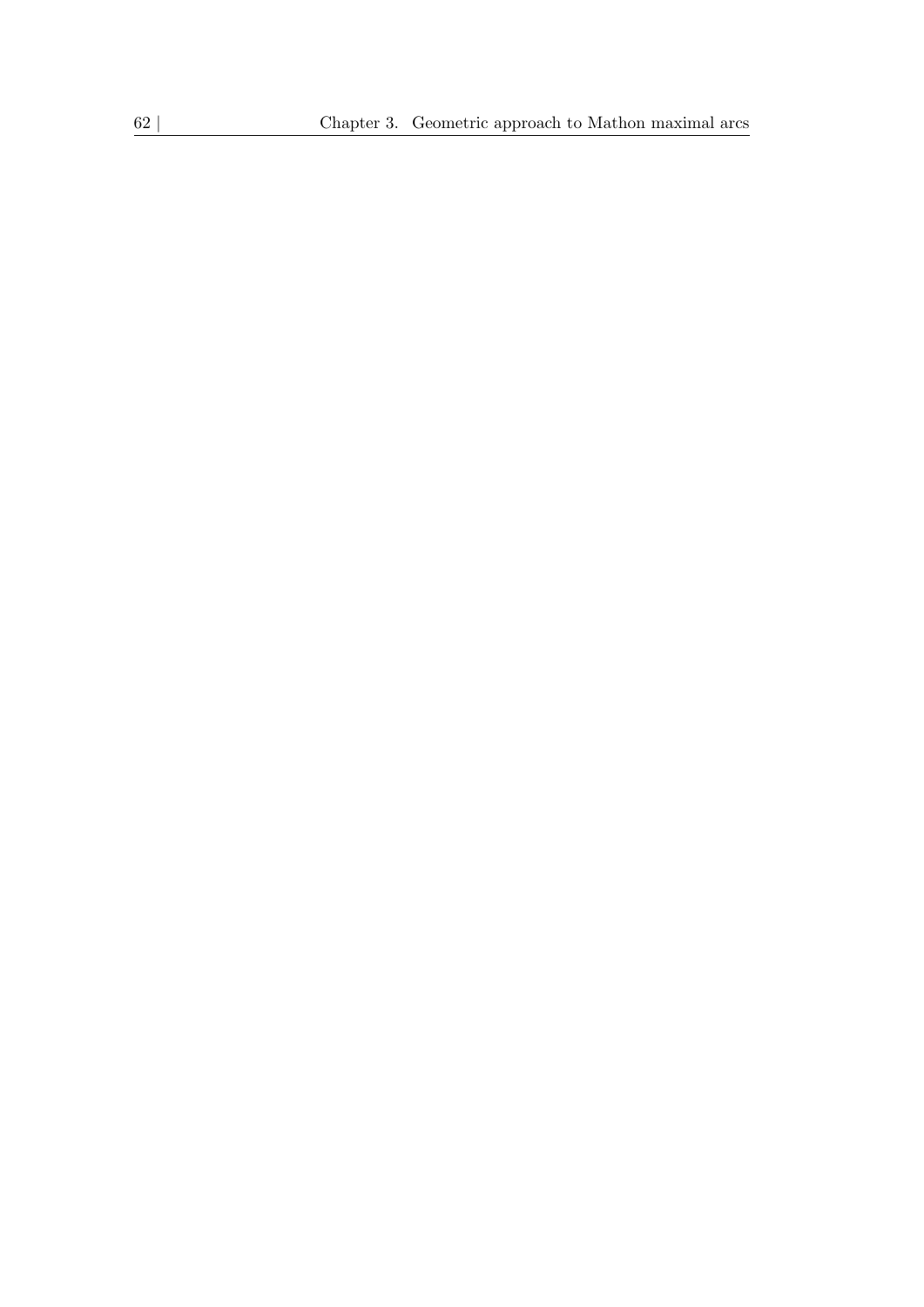# Chapter 4

# Singer 8-arcs of Mathon type

In Chapter [3](#page-46-0) we counted the number of non-isomorphic Mathon maximal arcs of degree 8 in  $PG(2, 2<sup>h</sup>)$ ,  $h \neq 7$  and prime. In this chapter we will show that in  $PG(2, 2<sup>7</sup>)$  a special class of Mathon maximal arcs of degree 8 arises which admits a sharply transitive, or Singer, group on the seven conics of these arcs. We will give a detailed description of these arcs, and then count the total number of non-isomorphic Mathon maximal arcs of degree 8. Finally, we show that these special arcs found in  $PG(2, 2^7)$  extend to two infinite families of Mathon arcs of degree 8 in  $PG(2, 2^k)$ , k odd and divisible by 7, while maintaining the nice property of admitting a Singer group.

The following results can be found in [\[16\]](#page-139-0).

## 4.1 Introduction

First, recall Theorem [3.1.2,](#page-47-0) the synthetic version of Mathon's construction, which states that, given a degree-d maximal arc M of Mathon type and a conic  $C_d$  disjoint from M with the same nucleus n, there is a unique degree-2d maximal arc of Mathon type containing  $M \cup C_d$ .

In the previous chapter this result was used to count the number of nonisomorphic maximal arcs of Mathon type of degree 8 in  $PG(2, 2^p)$ , with p prime and  $p \neq 2, 3, 7$ . The fact that our count did not work for  $p = 7$  suggested that something special might be going on in  $PG(2, 2<sup>7</sup>)$ . In what follows we will see that this is indeed the case, as we will show that this specific plane admits

63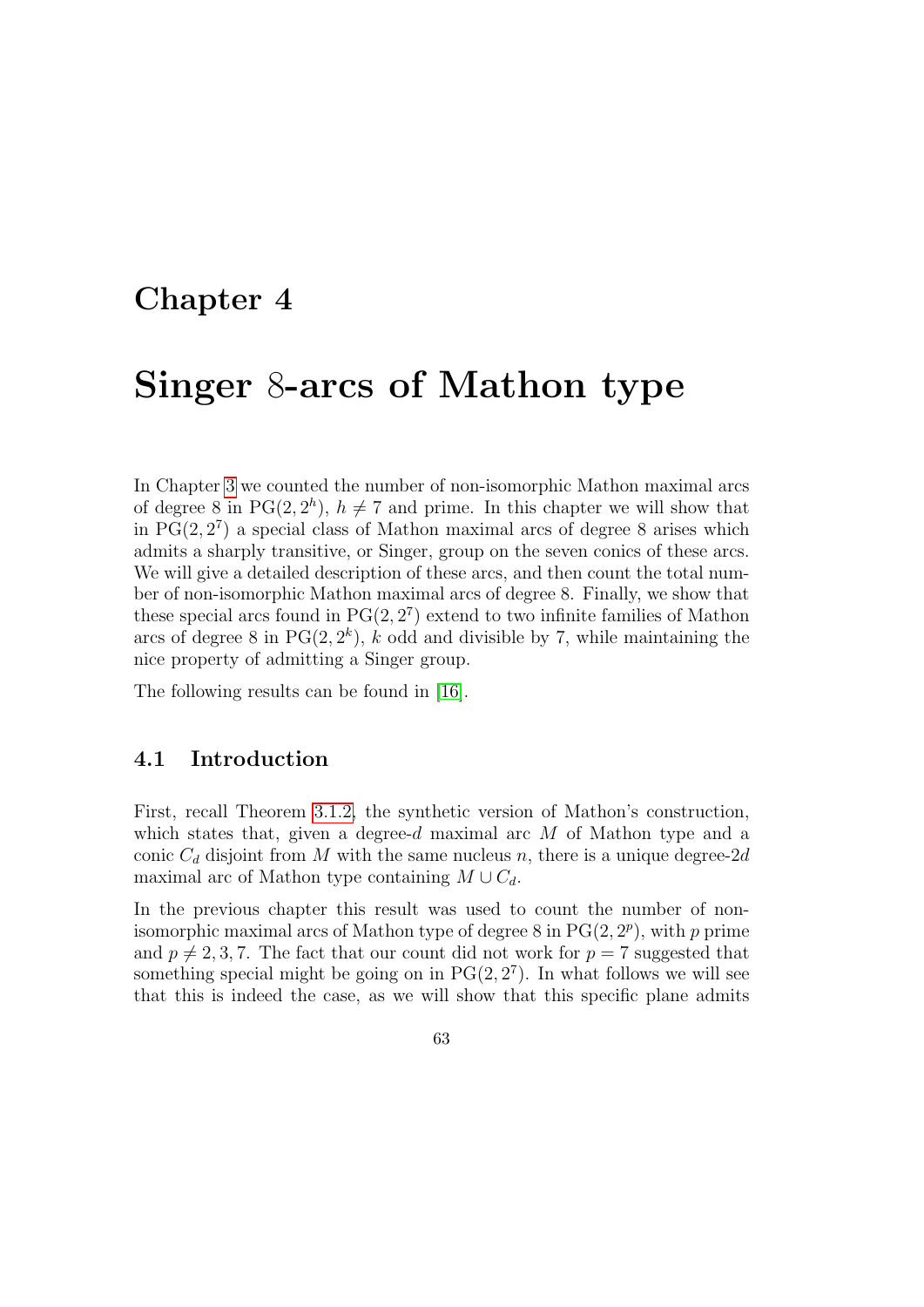two maximal degree-8 arcs of Mathon type with a particularly interesting automorphism group that do not exist in any of the other planes  $PG(2, 2^p)$ , p prime.

Let  $K$  be a proper Mathon 8-arc. As a result of Lemma [3.3.1](#page-54-0) we know that there always exists an involution stabilizing  $K$  and all of its conics. In the specific case of PG(2,  $2^p$ ), p prime and  $p \neq 2, 3, 7$ , we proved in Corollary [3.3.2](#page-55-0) that Aut $(\mathcal{K}) \cong C_2$ .

The properties above, Theorem [3.1.2](#page-47-0) and a counting argument that will be exploited also later in this chapter made it possible to count the number of non-isomorphic degree-8 arcs of Mathon type in  $PG(2, 2^{2h+1}), 2h + 1 \neq 7$  and prime. More precisely, we found that the number of non-isomorphic degree-8 maximal arcs of Mathon type in  $PG(2, 2^{2h+1}), 2h+1 \neq 7$  and prime, is exactly

$$
\frac{N}{14}(2^{2h-2}-1)((6h+3)N-1),
$$

where  $N = (2^{2h} - 1)/3(2h + 1)$  is the number of non-isomorphic Denniston arcs of degree 4 in  $PG(2, 2^{2h+1})$ .

<span id="page-73-0"></span>**Remark 4.1.1.** As we mentioned above, this result does not hold for  $2h+1 =$ 7 (note that in that case the obtained number is not even an integer), because Corollary [3.3.2](#page-55-0) fails for  $2h + 1 = 7$ . Next, we discuss in more detail why this happens.

Now, let K be a degree-8 maximal arc of Mathon type in  $PG(2, 2<sup>7</sup>)$ , and let φ be a non-trivial automorphism of K. If φ stabilizes one of the degree-4 maximal subarcs of  $K$  we found out in the previous chapter (proof of Corollary [3.3.2\)](#page-55-0) that  $\phi$  must be the unique involution  $\iota$  described in Lemma [3.3.1.](#page-54-0) Now suppose that  $\phi$  does not stabilize any of the Denniston subarcs. Since 7 is the only possible orbit length of  $\phi$  on these subarcs it follows that the order of  $\langle \phi \rangle$ has to be a multiple of 7. Let the order of  $\langle \phi \rangle$  be k7, with  $k \in \mathbb{N}^*$ . In that case  $|\langle \phi \rangle_{\mathcal{D}}| = k$ , where  $\mathcal D$  is any of the seven Denniston subarcs of degree 4. Furthermore, since  $|\text{Aut}(\mathcal{K})_{\mathcal{D}}| = 2$  (see Chapter [3\)](#page-46-0) we find that  $k = 2$ . This means that  $|\text{Aut}(\mathcal{K})| = 14$ . Hence, in PG(2, 2<sup>7</sup>) a proper Mathon arc of degree 8 could have a full automorphism group of order 2 or of order 14. The latter type of arc would be of specific interest, especially because of the subgroup of order 7 cyclically permuting the conics of the arc.

This remark suggests the existence of two classes of degree-8 maximal arcs of Mathon type in  $PG(2, 2<sup>7</sup>)$ .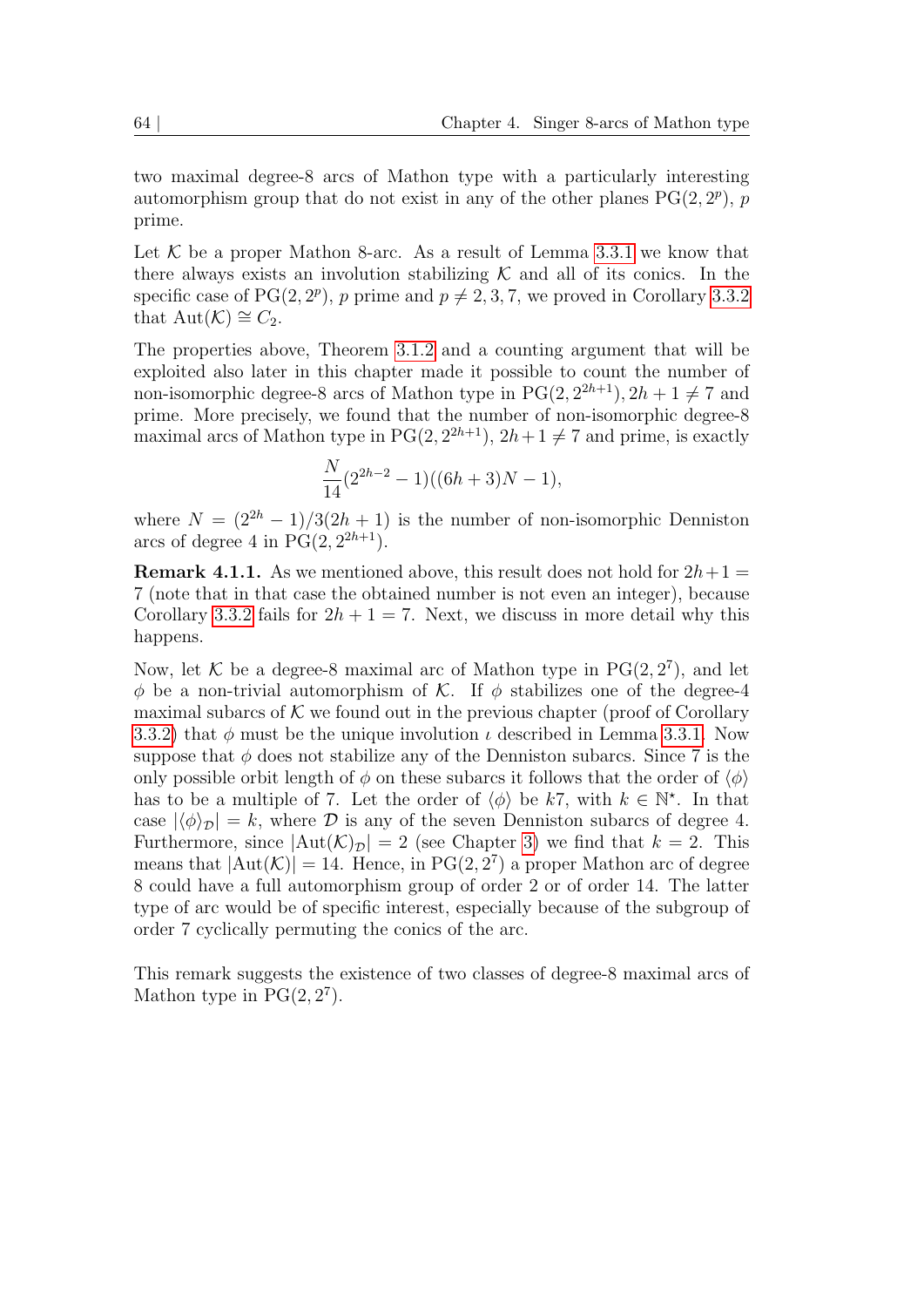- The degree-8 maximal arcs of Mathon type that have a full automorphism group of order 2 will be referred to as normal 8-arcs (see Section [4.4\)](#page-90-0).
- Those admitting a full automorphism group of order 14 will be called Singer 8-arcs.

Also, with a little abuse of definition, Denniston arcs of degree 8 that admit a group acting sharply transitively on their seven conics will be called Singer 8-arcs as well in the next two sections.

We will now move to a detailed analysis of Mathon maximal arcs of degree 8 in PG(2, 2 7 ), and prove the existence of two classes of Singer 8-arcs of Mathon type.

# <span id="page-74-0"></span>4.2 Necessary conditions for the existence of a Singer arc

Let  $\mathcal{D}_1$  be a given degree-4 maximal arc of Denniston type in the standard pencil consisting of the conics  $C_1, C_w, C_{w+1}$  with nucleus  $F_0(0, 0, 1)$ . (Note that every degree-4 maximal arc of Denniston type is isomorphic to such arc.) Due to Lemma [2.3.11](#page-44-0) each conic C disjoint from  $\mathcal{D}_1$ , and with nucleus  $F_0$ , will give rise to a degree-8 maximal arc of Mathon type (which might be of Denniston type).

Let the additive subgroup  $\{0, 1, w, w + 1\}, w \in \text{GF}(2^7) \setminus \{0, 1\},$  be the one associated to the maximal arc  $\mathcal{D}_1$ . In other words we assume that the conics  $C_1, C_w, C_{w+1}$  contained in  $\mathcal{D}_1$  are given by the equation

$$
C_i : x^2 + xy + y^2 + iz^2 = 0,
$$

where  $i = 1, w, w + 1$ .

If we now assume that  $\mathcal{K} := \langle \mathcal{D}_1, C \rangle$  is a Singer 8-arc, then necessarily all degree-4 arcs of Denniston type contained in it have to be isomorphic, as these seven Denniston arcs will be cyclically permuted by the Singer group  $(=$  the cyclic group of order 7 permuting the conics, and hence the arcs). This explains why we will consider images of  $\mathcal{D}_1$  that have exactly one conic in common with  $\mathcal{D}_1$ .

Consider the automorphism  $\theta_{t,\sigma}$  of PG(2, 2<sup>7</sup>) given by

$$
\theta_{t,\sigma}: x \mapsto Ax^{\sigma}
$$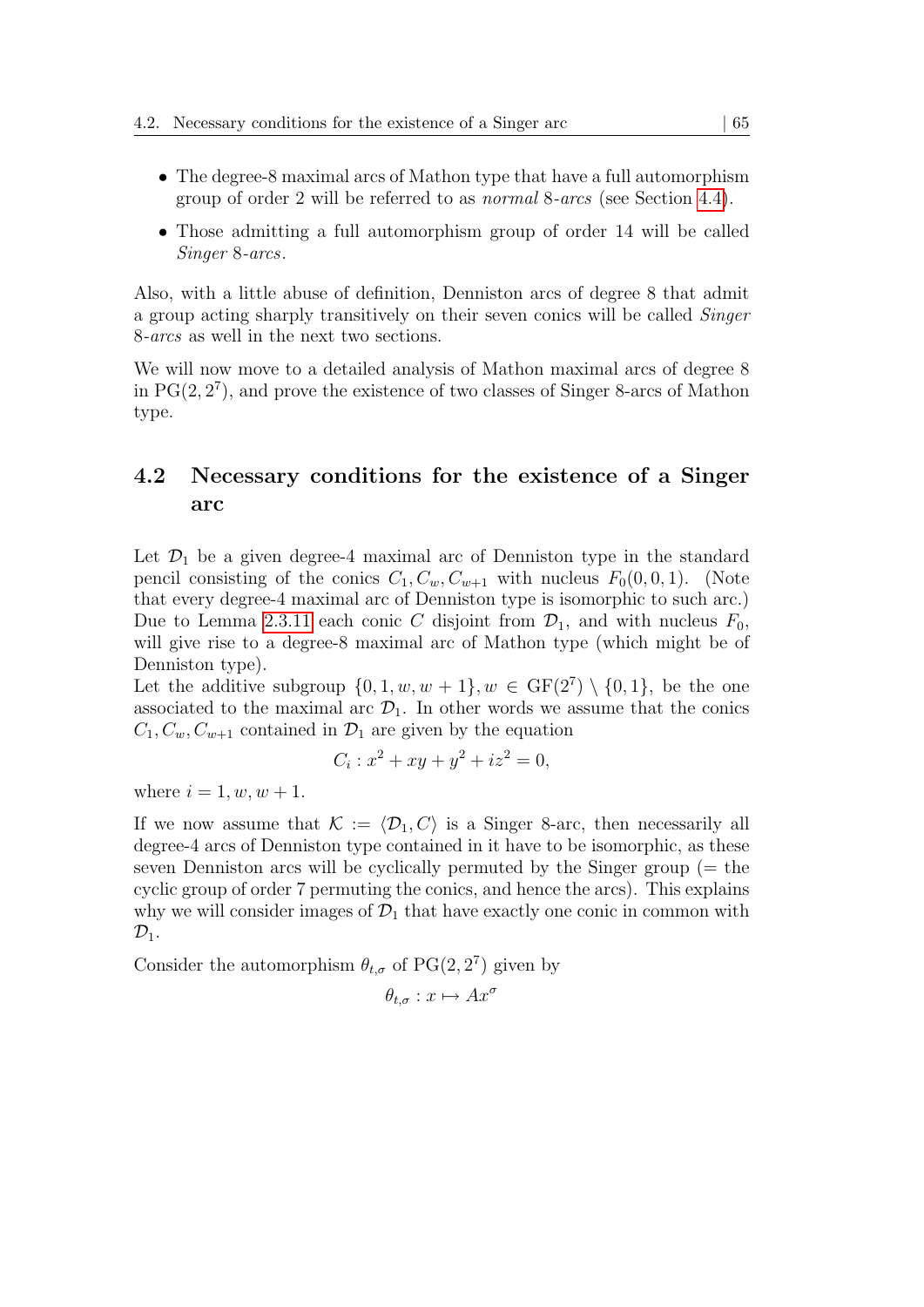with

<span id="page-75-0"></span>
$$
A := \begin{pmatrix} \sqrt{w}^{-\sigma} & 0 & 0 \\ t & \sqrt{w}^{-\sigma} & 0 \\ \sqrt{\sqrt{w}^{-\sigma}t + t^2} & 0 & 1 \end{pmatrix},
$$
 (4.1)

 $\sigma \in \text{Aut}(\text{GF}(2^7))$  and  $t \in \text{GF}(2^7)$ . This automorphism will map  $C_w$  onto  $C_1$  while  $(0, 0, 1)^{\hat{\theta}} = (0, 0, 1)$  and  $(0, 1, 0)^{\theta} = (0, 1, 0)$ . This latter restriction on the automorphism  $\theta_{t,\sigma}$  can be made without loss of generality since the seven Denniston lines of a Singer 8-arc of Mathon type have to be concurrent; hence the above restriction simply chooses the line  $x = 0$  to be the axis of the unique elation stabilizing our 8-arc under construction. Notice that we could equally well map  $C_{w+1}$  onto  $C_1$  or consider any other combination of two of the conics  $C_1, C_w, C_{w+1}$  since our purpose is to find a Denniston arc of degree 4 intersecting  $\mathcal{D}_1$  in exactly one conic and being isomorphic to  $\mathcal{D}_1$ . In the previous chapter we obtained two trace conditions that are equivalent to this property. It is clear that these trace conditions still have to hold. They can be written as:

<span id="page-75-1"></span>
$$
\operatorname{Tr}\left[\frac{(1+w)t(\sqrt{w}^{-\sigma}+t)}{(w^{-\sigma}+w)}\right] = 0\tag{4.2}
$$

and

<span id="page-75-2"></span>
$$
\operatorname{Tr}\left[\frac{wt(\sqrt{w}^{-\sigma} + t)}{(w^{-\sigma} + w + 1)}\right] = 0.
$$
\n(4.3)

In view of  $|\text{Aut}(\mathcal{K})_{\mathcal{D}}| = 2$  for any degree-4 Denniston arc contained in K (see, for instance, Remark [4.1.1\)](#page-73-0), we see that the only automorphisms mapping  $\mathcal{D}_1$ onto  $\mathcal{D}_2 := \mathcal{D}_1^{\theta_{t,\sigma}}$  $\int_1^{\theta t,\sigma}$ , while fixing  $(0,1,0)$  and stabilizing  $z=0$ , are  $\theta_{t,\sigma}$  and  $\iota\theta_{t,\sigma}$ (where  $\iota$  is the involution described in Lemma [3.3.1\)](#page-54-0). Hence, if we assume  $\mathcal K$ to be a Singer 8-arc of Mathon type, these two automorphisms of  $PG(2, 2^7)$ should belong to the automorphism group of  $K$ . It is now natural to look at the action of powers of  $\theta_{t,\sigma}$ .

#### 4.2.1 The action on the line  $x = 0$

We will first concentrate on the action of this automorphism on the line  $x = 0$ .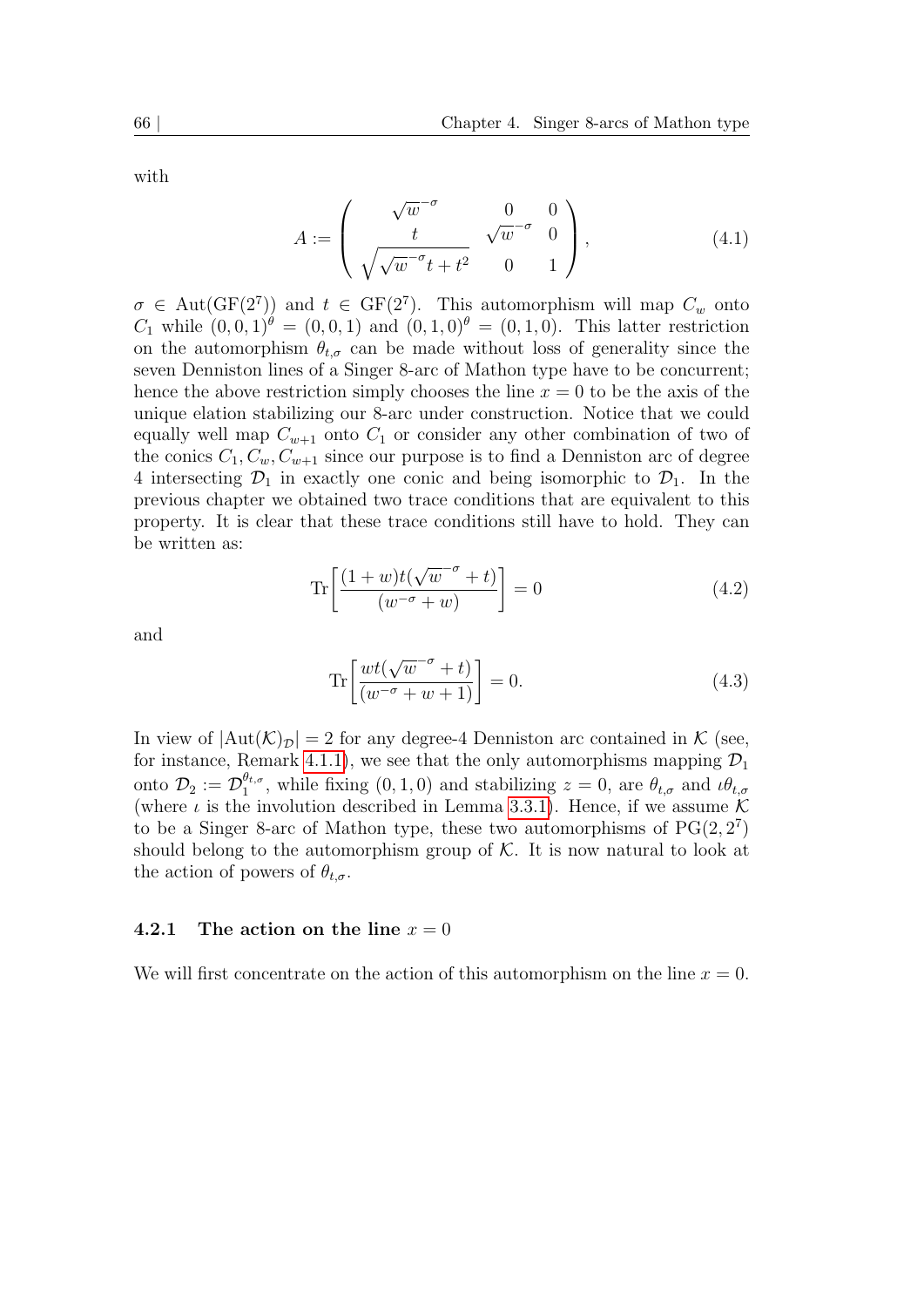If we want the Singer group to act on the seven conics of the maximal 8-arc, these conics will be cyclically permuted. However, since it is still a degree-8 arc of Mathon type their tangent points  $(0, y_i, 1), i = 1, \ldots, 7$ , at the line  $x = 0$ should not only be distinct, but furthermore, these points should, together with the nucleus, form an additive group  $\{0, y_1, \ldots, y_7\}$  of order 8.

We also remark that, in this case, the field automorphism  $\sigma$  cannot be the identity. This follows from the proof of Corollary [3.3.2](#page-55-0) in Chapter [3](#page-46-0) where we proved that the non-trivial automorphism  $\phi$  mentioned above cannot belong to  $PGL(3, 2^p)$ .

First of all we will calculate these intersection points. The automorphism  $\theta_{t,\sigma}$ acts on the points  $(0, y, 1), y \in \text{GF}(2^7)$ , contained on the line  $x = 0$  as follows:

$$
\left(\begin{array}{cc} \sqrt{w}^{-\sigma} & 0 & 0\\ t & \sqrt{w}^{-\sigma} & 0\\ \sqrt{\sqrt{w}^{-\sigma}t+t^2} & 0 & 1 \end{array}\right)\left(\begin{array}{c} 0\\ y\\ 1 \end{array}\right)^\sigma=\left(\begin{array}{c} 0\\ \sqrt{w}^{-\sigma}y^\sigma\\ 1 \end{array}\right),
$$

with  $\sigma \in Aut(GF(2^7))$  and  $t \in GF(2^7)$ . Notice that the point  $(0,$ √  $\overline{w}$ , 1) is indeed mapped onto the point  $(0, 1, 1)$ . In order to find all the intersection points, i.e., the images of the point  $(0, 1, 1)$  under  $\theta_{t,\sigma}$ ,  $\theta_{t,\sigma}^2$ ,  $\theta_{t,\sigma}^3$ , ...,  $\theta_{t,\sigma}^7$ , we only need the element on position (2, 2) of the matrices  $A, A \cdot A^{\sigma}, A \cdot A^{\sigma^2}, \ldots$  $A\cdot A^{\sigma} \cdot A^{\sigma^2} \cdot A^{\sigma^3} \cdot A^{\sigma^4} \cdot A^{\sigma^6}$  (the dots in between the matrices indicate the usual matrix multiplication). These are, respectively,

$$
\sqrt{w}^{-\sigma}, \sqrt{w}^{-(\sigma^2+\sigma)}, \sqrt{w}^{-(\sigma^3+\sigma^2+\sigma)}, \dots, \sqrt{w}^{-(\sigma^6+\cdots+\sigma^2+\sigma)}.
$$

This means we found that the seven intersection points are

$$
(0,1,1), (0,\sqrt{w}^{-\sigma},1), (0,\sqrt{w}^{-(\sigma^2+\sigma)},1), \ldots, (0,\sqrt{w}^{-(\sigma^6+\cdots+\sigma^2+\sigma)},1).
$$

Eventually we want to show that the set of elements

$$
\{0, 1, \sqrt{w}^{-\sigma}, \sqrt{w}^{-(\sigma^2+\sigma)}, \sqrt{w}^{-(\sigma^3+\sigma^2+\sigma)}, \dots, \sqrt{w}^{-(\sigma^6+\cdots+\sigma^2+\sigma)}\}
$$

<span id="page-76-0"></span>forms an additive group. Therefore we will start by proving the following lemma.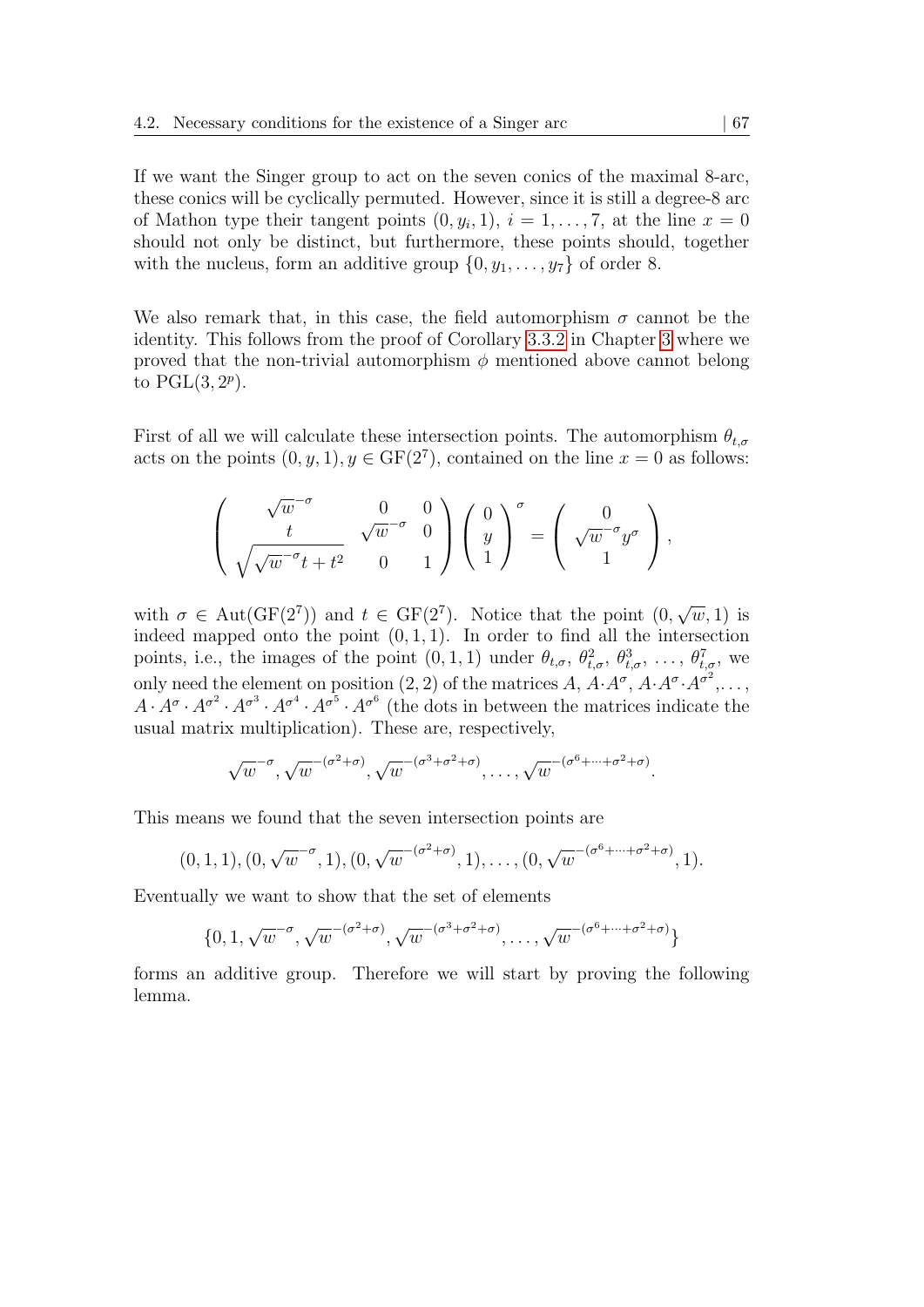Lemma 4.2.1. The set

$$
\{0, 1, \sqrt{w}^{-\sigma}, \sqrt{w}^{-(\sigma^2+\sigma)}, \sqrt{w}^{-(\sigma^3+\sigma^2+\sigma)}, \dots, \sqrt{w}^{-(\sigma^6+\cdots+\sigma^2+\sigma)}\}
$$

of elements in  $GF(2^7)$ , with  $\sigma$  any non-trivial automorphism of  $GF(2^7)$ , can be written as the set

$$
\{0, 1, x, x^3, x^7, x^{15}, x^{31}, x^{63}\},\
$$

where x is one of the elements  $\sqrt{w}^{-(\sigma^i+\cdots+\sigma)}$ .

*Proof.* Let  $\sigma = 2^k$ ,  $k = 1, \ldots, 6$ . Notice that there is exactly one integer  $l \neq 0$ (mod 7) such that  $\sigma^l = 2^{kl} = 2$ , and that different k yield different l. Set  $x := \sqrt{w}^{-(\sigma + \cdots + \sigma^l)}.$ 

Now consider

<span id="page-77-0"></span>
$$
x^3 = \sqrt{w}^{-3(\sigma + \sigma^2 + \dots + \sigma^l)}.
$$

We need to show that

$$
3(\sigma + \sigma^2 + \dots + \sigma^l) = \sigma + \sigma^2 + \dots + \sigma^{j_3}
$$
 (4.4)

for some  $i_3$ .

If  $l = 1, 2, 3$  we see that  $j_3 = 2, 4$  and 6 respectively, satisfies equation [\(4.4\)](#page-77-0). If  $l = 4$  we find

$$
\sigma+\sigma^2+\sigma^3+\sigma^4+\sigma^5+\sigma^6+\sigma^7+\sigma^8
$$

on the left hand side of [\(4.4\)](#page-77-0).

Now, using  $\sigma^7 = 1$ , and the equality  $\sigma^6 + \sigma^5 + \cdots + \sigma + 1 = 0$ , we see that, if  $l = 4$ ,  $j_3 = 1$  is a solution to [\(4.4\)](#page-77-0). In an analogous way we can compute the values of  $j_3$  that satisfy equation [\(4.4\)](#page-77-0) for  $l = 5, 6$ . In fact, using the same argument, we see that  $j_3 \equiv 2l \mod 7$  is the unique solution (mod 7) to [\(4.4\)](#page-77-0). In exactly the same way, we can also show that for each  $l$  there are unique solutions (mod 7) to the equations

$$
k(\sigma + \sigma^2 + \dots + \sigma^l) = \sigma + \sigma^2 + \dots + \sigma^{j_k},
$$

with  $k = 7, 15, 31, 63$ .

We get the following table.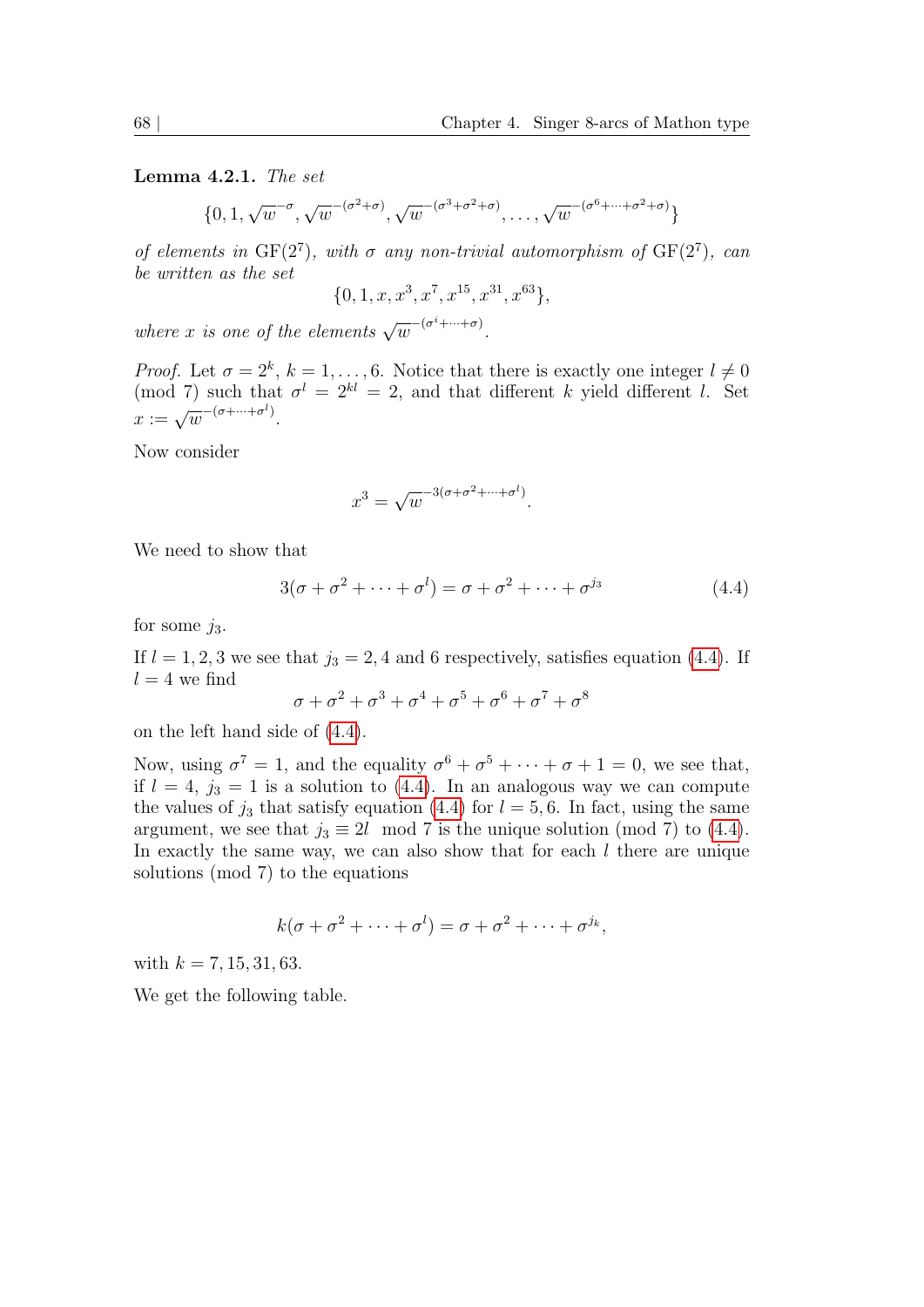|                | $j_3$          | $\jmath$ 7     | $\jmath_{15}$ | $j_{31}$       | $J_{63}$       |
|----------------|----------------|----------------|---------------|----------------|----------------|
| 1              | $\overline{2}$ | 3              | 4             | 5              | 6              |
| $\overline{2}$ |                | 6              |               | 3              | 5              |
| $\overline{3}$ | 6              | $\overline{2}$ | 5             |                |                |
| 4              |                | 5              | 2             | 6              | 3              |
| $\overline{5}$ | 3              |                | 6             | 4              | $\overline{2}$ |
| 6              | 5              |                | 3             | $\overline{2}$ |                |

(4.5)

Clearly each row contains every non-trivial power of  $\sigma$  exactly once. This implies that for every  $l$ , with the given choice of  $x$ , our set is indeed representable as

$$
\{0, 1, x, x^3, x^7, x^{15}, x^{31}, x^{63}\}.
$$

We remark that the polynomials  $1 + x + x^7$  and  $1 + x^3 + x^7$  are primitive over  $GF(2^7)$ .

<span id="page-78-0"></span>**Lemma 4.2.2.** The set  $\{0, 1, x, x^3, x^7, x^{15}, x^{31}, x^{63}\}$  of distinct elements of the finite field  $GF(2^7)$  is a subgroup of the additive group of  $GF(2^7)$  if and only if  $either 1 + x = x^7, or 1 + x^3 = x^7.$ 

*Proof.* Setting  $1 + x = x^7$  we can easily construct the following Cayley table:

| ╅                   |                  |                  | $\boldsymbol{x}$ | $x^3$         | $x^7$            | $x^{15}$      | $x^{31}$         | $x^{63}$         |
|---------------------|------------------|------------------|------------------|---------------|------------------|---------------|------------------|------------------|
| $\left( \right)$    |                  |                  | $\boldsymbol{x}$ | $x^3$         | $x^{\prime}$     | $x^{15}$      | $x^{31}$         | $x^{63}$         |
| 1                   |                  |                  | $\mathcal{X}$    | $x^{63}$      | $\boldsymbol{x}$ | $x^{31}$      | $x^{15}$         | $x^3$            |
| $\boldsymbol{x}$    | $\boldsymbol{x}$ | $x^{\prime}$     | 0                | $x^{15}$      |                  | $x^3$         | $x^{63}$         | $x^{31}$         |
| $x^3$               | $x^3$            | $x^{63}$         | $x^{15}$         | 0             | $x^{31}$         | $\mathcal{X}$ | $x^{\prime}$     |                  |
| $x^{\prime}$        | $x^{\prime}$     | $\boldsymbol{x}$ |                  | $x^{31}$      |                  | $x^{63}$      | $x^3$            | $x^{15}$         |
| $x^{\overline{15}}$ | $x^{15}$         | $x^{31}$         | $x^3$            | $\mathcal{X}$ | $x^{63}$         | $\mathcal{O}$ |                  | $x^{\prime}$     |
| $x^{31}$            | $x^{31}$         | $x^{15}$         | $x^{63}$         | $x^{\prime}$  | $x^3$            |               | $\mathcal{O}$    | $\boldsymbol{x}$ |
| $x^{63}$            | $x^{63}$         | $x^3$            | $x^{31}$         |               | $x^{15}$         | $x^{\prime}$  | $\boldsymbol{x}$ |                  |

It is clear that all necessary conditions are satisfied. A similar Cayley table can be constructed in the case  $1 + x^3 = x^7$ , which is equivalent to the case  $1+x=x^{31}$ . We conclude this proof by showing that the remaining three cases  $1+x=x^3$ ,  $1+x=x^{15}$  and  $1+x=x^{63}$  do not determine a group under the addition in GF(2<sup>7</sup>). Suppose that  $1 + x = x^3$ . Then  $x^3 + x^7 = x^3(1 + x^4) =$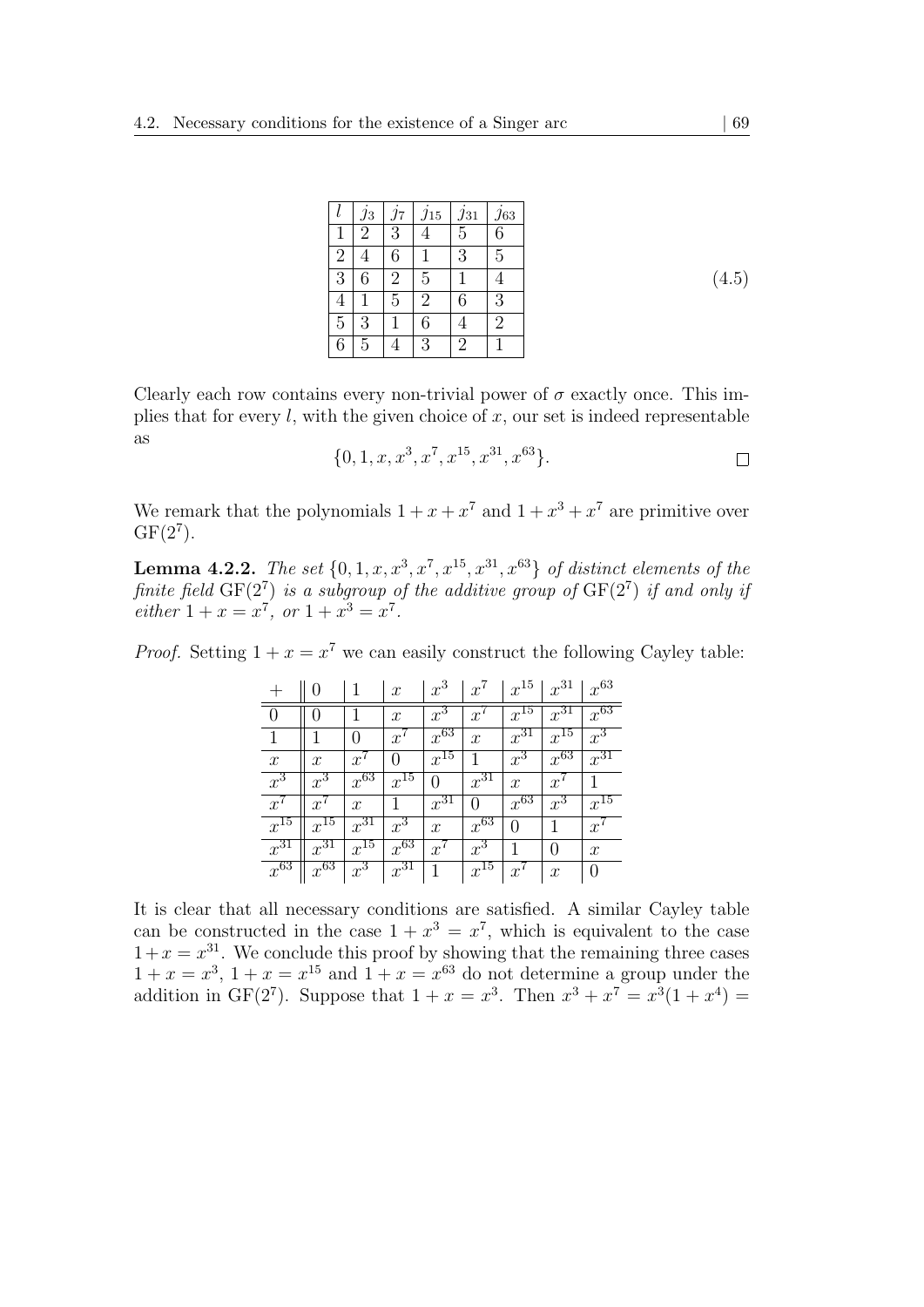$x^3(1+x)^4 = x^{15}$  and  $x^7 + x^{15} = x^7(1+x^8) = x^7(1+x)^8 = x^{31}$ , which implies that  $x^3 = x^{31}$ , a contradiction. If  $1 + x = x^{15}$  then  $x^7 + x^{15} = x^7(1+x)^8 =$  $x^7x^{120} = x^{127} = 1$ , implying  $x = x^7$ , a contradiction. Finally, if  $1 + x = x^{63}$ , we have  $x + x^3 = x(1 + x)^2 = xx^{126} = 1$  which implies  $x^3 = x^{63}$ , again a contradiction.  $\Box$ 

#### 4.2.2 From Denniston 4-arc to Singer 8-arc

In the following Lemma we consider degree-4 maximal arcs of Denniston type, containing the conic  $C_1$ :  $x^2 + xy + y^2 + z^2 = 0$ , in the standard pencil. We remind the reader that every degree-4 maximal arc of Denniston type is isomorphic to one in the standard pencil containing  $C_1$ .

<span id="page-79-0"></span>**Lemma 4.2.3.** The number of conics in the standard pencil of  $PG(2, 2^7)$  generating, together with  $C_1$ , a degree-4 Denniston arc of a given isomorphism type is exactly 42.

*Proof.* Consider the standard pencil. Consider the conic  $C_1$ :  $x^2 + xy + y^2 + z^2 =$ 0. This is the conic containing the point  $(0, 1, 1)$  on the line  $x = 0$ . Furthermore the point  $(0, 0, 1)$  is the nucleus of  $C_1$ , and  $(0, 1, 0)$  is the intersection point of the lines  $x = 0$  and  $z = 0$ . This means that so far three points on the line  $x = 0$  are taken. The other 126 points on that line are contained in the 126 conics left in the standard pencil. Of course, every one of those conics together with  $C_1$  gives rise to a unique degree-4 maximal arc of Denniston type. Since the third conic in such a 4-arc is determined we find that there are 63 degree-4 arcs of Denniston type in the pencil. We also know that there are exactly 3 isomorphism classes of degree-4 arcs of Denniston type in  $PG(2, 2<sup>7</sup>)$ , each of which has an automorphism group isomorphic to  $C_{q+1} \rtimes C_2$  (see Lemma [3.2.1,](#page-49-0) Remark [3.2.2](#page-51-0) and Lemma [3.2.3](#page-52-0) of Chapter [3\)](#page-46-0). It follows that there are 21 degree-4 arcs in each class, or equivalently, that there are 42 conics in the standard pencil generating, together with  $C_1$ , a degree-4 Denniston arc of a given isomorphism type.  $\Box$ 

We already proved that the set of elements

$$
\{0, 1, \sqrt{w}^{-\sigma}, \sqrt{w}^{-(\sigma^2+\sigma)}, \sqrt{w}^{-(\sigma^3+\sigma^2+\sigma)}, \dots, \sqrt{w}^{-(\sigma^6+\cdots+\sigma^2+\sigma)}\}
$$

can be written as  $A = \{0, 1, x, x^3, x^7, x^{15}, x^{31}, x^{63}\},\$  with x a function of w. Moreover we know that A forms a group under the addition in  $GF(2^7)$  if and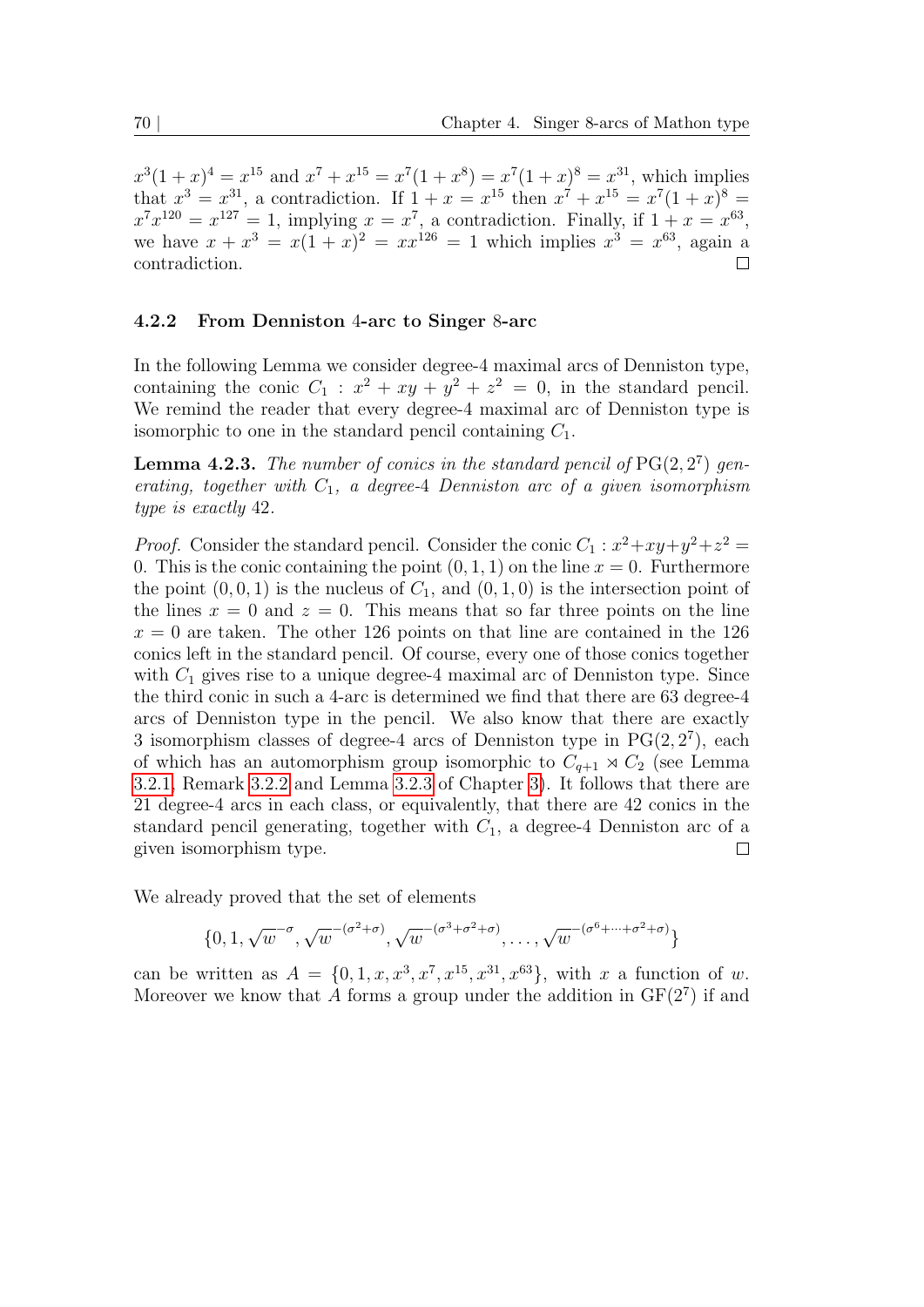only if either  $1+x = x^7$  or  $1+x^3 = x^7$ . It is clear that the set of solutions of the equation  $1 + x = x^7$  and the set of solutions of the equation  $1 + x^3 = x^7$  have to be disjoint, otherwise  $x = x^3$ , a contradiction. This implies that in each of the two cases we have seven possible values for  $x$ . For every given non-trivial field automorphism  $\sigma$ , each of these values of x yields a unique value of w. In other words, we have  $2 \times 7 \times 6 = 84$  possible values of w, that is, we get 84 conics which, together with the automorphism  $\theta_{t,\sigma}$ , possibly give rise to a Singer 8-arc. Note that, since  $1 + x + x^7$  and  $1 + x^3 + x^7$  are not conjugate under any field automorphism the 84 values of  $w$  are indeed distinct. Furthermore note that, in view of Lemma [4.2.1](#page-76-0) and Lemma [4.2.2,](#page-78-0) the  $\sigma$  in  $\theta_{t,\sigma}$  is uniquely determined once we have chosen a specific value of w out of these 84.

In view of Lemma [4.2.3](#page-79-0) we can also conclude that these 84 conics together with  $C_1$  determine exactly two isomorphism classes of degree-4 maximal arcs of Denniston type in the standard pencil. In other words, at most two of the three isomorphism types of degree-4 maximal arcs of Denniston type in  $PG(2, 2<sup>7</sup>)$  can possibly be extended to a Singer 8-arc.

#### 4.3 Necessary and sufficient condition

We start by proving a lemma that provides us with a necessary and sufficient condition in order for  $\theta_{t,\sigma}$  to generate a Singer 8-arc.

<span id="page-80-0"></span>**Lemma 4.3.1.** Let  $\mathcal{D} = \{C_1, C_2, C_3\}$  be a 4-arc of Denniston type in PG(2, 2<sup>7</sup>). Let  $\theta$  be an automorphism of PG(2,2<sup>7</sup>) with the properties that  $C_2^{\theta} = C_1$ ,  $C_4 := C_1^{\theta}$  is disjoint from  $C_1, C_2$  and  $C_3$ , and  $C_4$  has the same nucleus as  $C_1, C_2$  and  $C_3$ . If  $\mathcal{D}^{\theta^2}$  intersects both  $\mathcal D$  and  $\mathcal{D}^{\theta}$  in a conic, then  $\mathcal D$  together with  $\theta$  generate a Singer 8-arc, and consequently  $\theta$  has order divisible by 7.

**Proof.** Set  $\mathcal{D} = \{C_1, C_2, C_3\}, \mathcal{D}^{\theta} = \{C_1, C_4, C_5\},\$  with  $C_2^{\theta} = C_1, C_1^{\theta} = C_4$ and  $C_3^{\theta} = C_5$ . So clearly  $C_1 \oplus C_2 = C_3$  and  $C_1 \oplus C_4 = C_5$ . Let  $\langle \mathcal{D}, C_4 \rangle$  denote the 8-arc generated by  $\mathcal D$  and  $C_4$ .

As  $C_1 \in D^{\theta}$ , we see that  $C_4 = C_1^{\theta} \in \mathcal{D}^{\theta^2}$ . There are two possible cases (recall that  $\mathcal{D}^{\theta^2}$  intersects  $\mathcal D$  in a conic which has to be distinct from  $C_1$ ):

(i)  $\mathcal{D}^{\theta^2} = \{C_4, C_2, C_2 \oplus C_4 =: C_6\},\$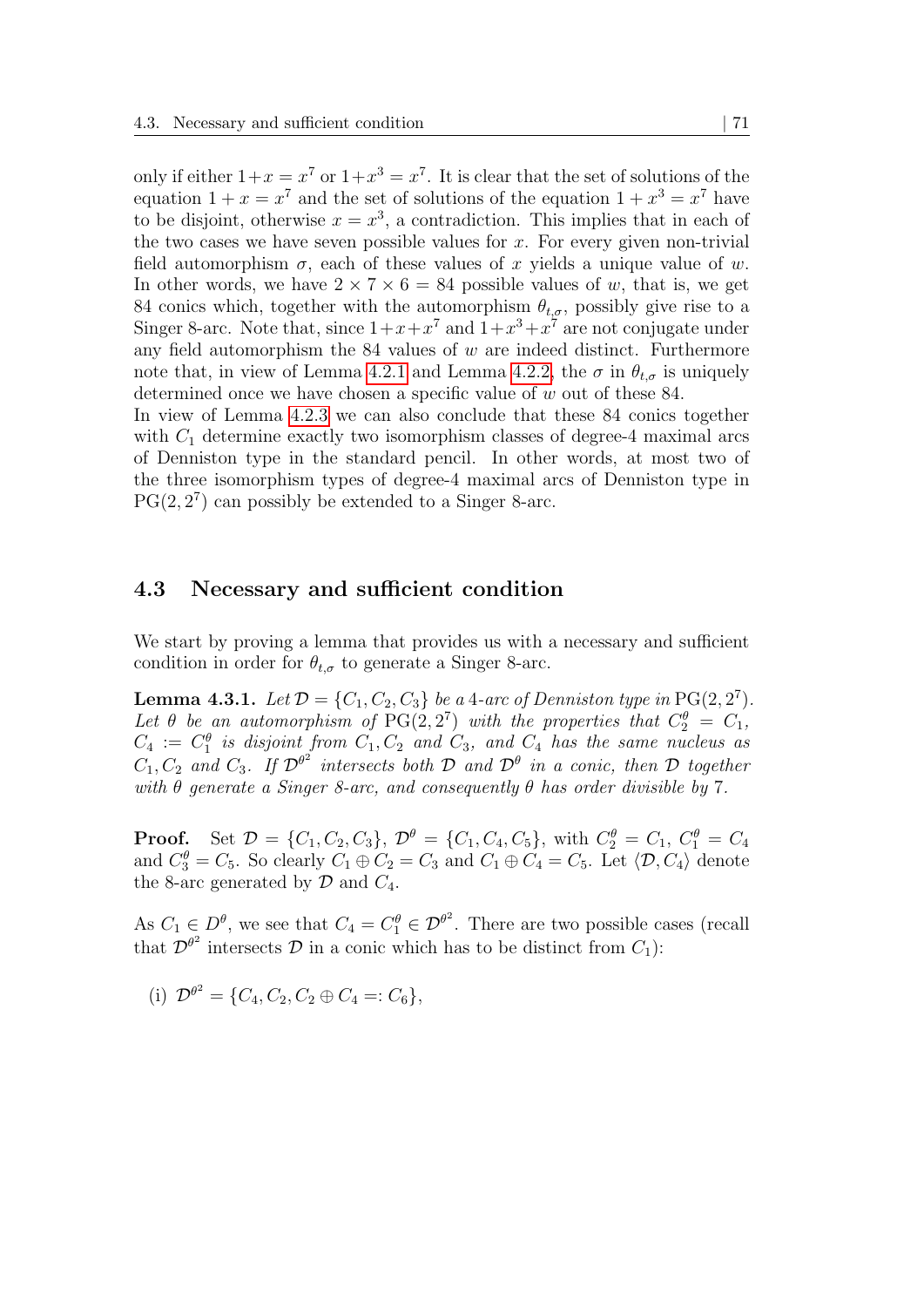(ii)  $\mathcal{D}^{\theta^2} = \{C_4, C_3, C_3 \oplus C_4 =: C_7\}.$ 

We discuss both cases separately. Note that all  $\oplus$ -additions and related computations are well defined by Lemma [2.3.11](#page-44-0) and Theorem [3.1.2.](#page-47-0)

(i) The case  $\mathcal{D}^{\theta^2} = \{C_4, C_2, C_2 \oplus C_4 =: C_6\}.$ 

From  $C_4 \in \mathcal{D}^{\theta}$  it follows that  $C_4^{\theta} \in \mathcal{D}^{\theta^2}$ . Clearly  $C_4^{\theta} \neq C_4$ . We will show that  $C_4^{\theta}$  cannot be  $C_2$  either. This would clearly yield an automorphism of order a power of 3 stabilizing the 8-arc  $\langle \mathcal{D}, C_4 \rangle$ . Hence  $\theta$  necessarily would stabilize one of the conics in this 8-arc. But then there has to be a line that is not fixed pointwise containing at least 3 fixpoints, and so  $\theta \in \text{P}\Gamma(3, 2^7) \setminus \text{PGL}(3, 2^7)$ . Consequently 7 divides the order of θ, a contradiction. Hence  $C_4^{\theta} = C_6$ . As  $C_2^{\theta} = C_1$  we obtain  $\mathcal{D}^{\theta^3} = C_2$  $\{C_1, C_6, C_1 \oplus C_6 =: C_7\}$ . We need to show that  $\mathcal{D}^{\theta^3} \in \langle \mathcal{D}, C_4 \rangle$ . But this is true since  $C_7 = C_1 \oplus C_6 = C_1 \oplus C_2 \oplus C_4 = C_3 \oplus C_4 \in \langle \mathcal{D}, C_4 \rangle$ .

Next we look at  $\mathcal{D}^{\theta^4}$ . Note that from the previous step it follows that  $C_6^{\theta} = C_7$ , and hence that  $\mathcal{D}^{\theta^4} = \{C_4, C_7, C_4 \oplus C_7\}$ . But  $C_4 \oplus C_7 =$  $C_4 \oplus C_3 \oplus C_4 = C_3$ . And so  $\mathcal{D}^{\theta^4} = \{C_4, C_7, C_3\} \in \langle \mathcal{D}, C_4 \rangle$ .

Consequently,  $\mathcal{D}^{\theta^5} = \{C_6, C_3, C_5\} \in \langle \mathcal{D}, C_4 \rangle$ ,  $\mathcal{D}^{\theta^6} = \{C_7, C_5, C_2\} \in$  $\langle \mathcal{D}, C_4 \rangle$ , and  $\mathcal{D}^{\theta^7} = \{C_3, C_2, C_1\} = \mathcal{D}$ .

It is now also clear that the action of  $\theta$  on the conics of  $\langle \mathcal{D}, C_4 \rangle$  is described by  $C_1 \rightarrow C_4 \rightarrow C_6 \rightarrow C_7 \rightarrow C_3 \rightarrow C_5 \rightarrow C_2 \rightarrow C_1$ . Hence  $\mathcal{D}$  and  $\theta$ generate a unique Singer 8-arc, and  $\theta$  has order divisible by 7.

(ii) The case  $\mathcal{D}^{\theta^2} = \{C_4, C_3, C_3 \oplus C_4 =: C_7\}.$ 

First assume that  $C_4^{\theta} = C_7$ . But then  $C_5^{\theta} = C_3$ , from which  $C_3^{\theta^2} = C_3$ , yielding a contradiction as in the case  $C_4^{\hat{\theta}} = C_2$  above. Hence this case cannot occur, and consequently  $C_4^{\theta} = C_3$ .

We quickly see that  $\mathcal{D}^{\theta^3} = \{C_3, C_5, C_3 \oplus C_5 =: C_6\}$ . Now  $C_6 = C_3 \oplus C_5 =$  $C_3 \oplus C_1 \oplus C_4 = C_2 \oplus C_4$ , and hence  $\mathcal{D}^{\theta^3} \in \langle \mathcal{D}, C_4 \rangle$ .

From  $C_3^{\theta} = C_5$  and  $C_5^{\theta} = C_7$  it follows that  $\mathcal{D}^{\theta^4} = \{C_5, C_7, C_6^{\theta} = C_5 \oplus C_7\}.$ But  $C_6^{\theta} = C_5 \oplus C_7 = C_1 \oplus C_4 \oplus C_3 \oplus C_4 = C_2$ , and so  $\mathcal{D}^{\theta^4} \in \langle \mathcal{D}, C_4 \rangle$ .

Consequently,  $\mathcal{D}^{\theta^5} = \{C_7, C_6, C_1\} \in \langle \mathcal{D}, C_4 \rangle$ ,  $\mathcal{D}^{\theta^6} = \{C_6, C_2, C_4\} \in$  $\langle \mathcal{D}, C_4 \rangle$ , and  $\mathcal{D}^{\theta^7} = \{C_2, C_1, C_3\} = \mathcal{D}$ .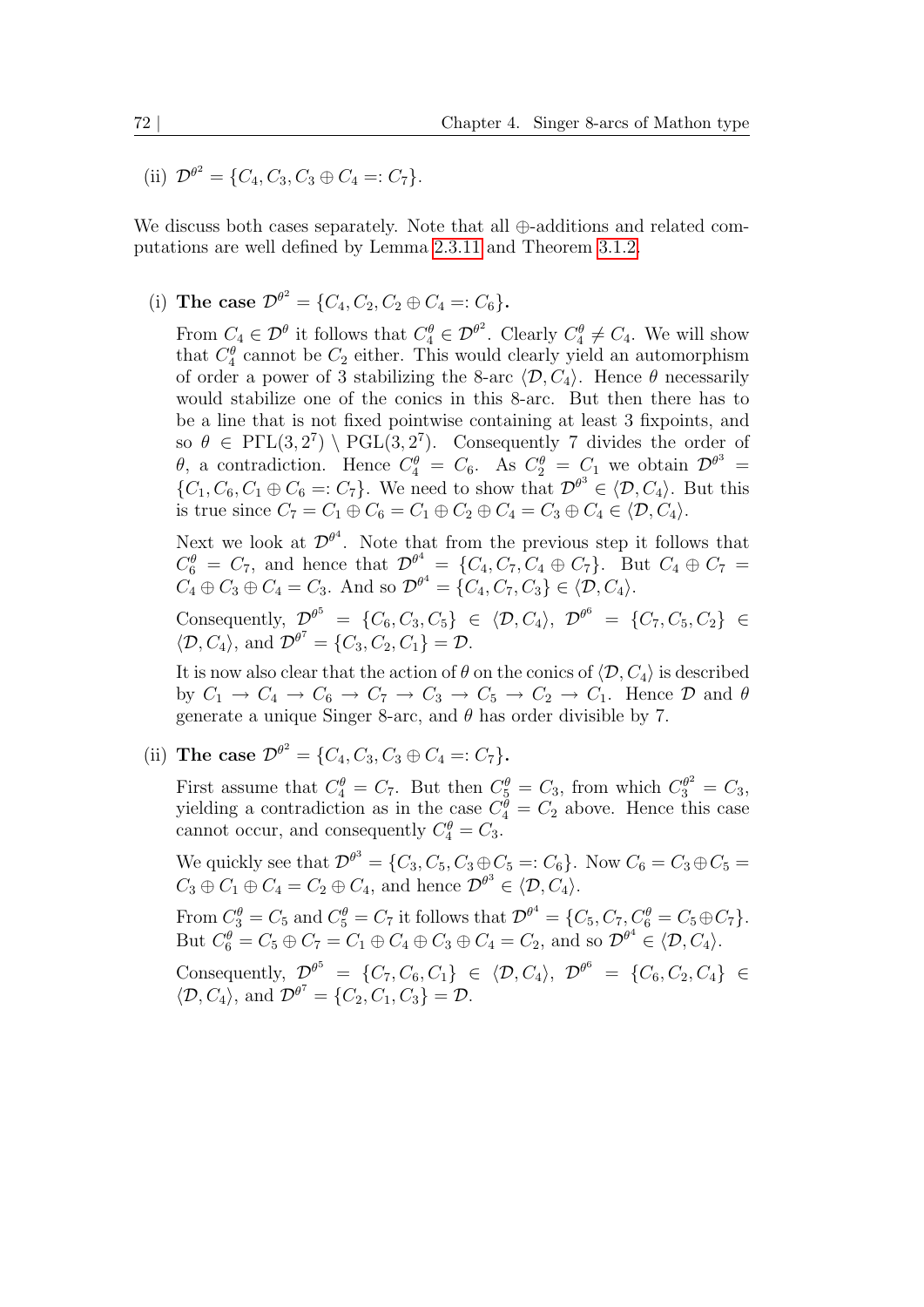It is now also clear that the action of  $\theta$  on the conics of  $\langle \mathcal{D}, C_4 \rangle$  is described by  $C_1 \rightarrow C_4 \rightarrow C_3 \rightarrow C_5 \rightarrow C_7 \rightarrow C_6 \rightarrow C_2 \rightarrow C_1$ . Hence  $\mathcal{D}$  and  $\theta$ generate a unique Singer 8-arc, and  $\theta$  has order divisible by 7.

Remark 4.3.2. As mentioned in Section [4.2,](#page-74-0) if a Mathon arc is a Singer 8 arc, it can be constructed (or at least it is isomorphic to one that can be constructed) from a Denniston 4-arc  $\mathcal D$  in the standard pencil containing the conic  $C_1$ :  $x^2 + xy + y^2 + z^2 = 0$  together with an appropriate automorphism  $\theta_{t,\sigma}$ . Such automorphism clearly has to satisfy the conditions of Lemma [4.3.1,](#page-80-0) and so Lemma [4.3.1](#page-80-0) provides us with necessary and sufficient conditions on  $\theta_{t,\sigma}$  in order to give rise to a Singer 8-arc. This means that theoretically the necessary subgroup condition analyzed in Lemma [4.2.1](#page-76-0) and Lemma [4.2.2](#page-78-0) would also follow from the above necessary and sufficient condition. However, we believe that first dealing with the subgroup condition as we did, makes the analysis of the above necessary and sufficient condition easier, and further provides insightful information on the Singer 8-arcs that will arise.

<span id="page-82-0"></span>**Remark 4.3.3.** Let  $\theta_{t,\sigma}$  be an automorphism as considered in [\(4.1\)](#page-75-0). Suppose furthermore that  $\theta_{t,\sigma}$  gives rise to a Singer 8-arc. As mentioned in Lemma [3.3.1](#page-54-0) (see also Remark [4.1.1\)](#page-73-0) there is a unique involution  $\iota$  stabilizing all conics of the arc. Hence also  $\theta'_{t,\sigma} := \iota \theta_{t,\sigma} = \theta_{t,\sigma} \iota$  will be an automorphism giving rise to the same Singer 8-arc as  $\theta_{t,\sigma}$ . This involution is easily seen to be induced by

$$
E = \left(\begin{array}{rrr} 1 & 0 & 0 \\ 1 & 1 & 0 \\ 0 & 0 & 1 \end{array}\right).
$$

And consequently  $\theta'_{t,\sigma}: x \mapsto EAx^{\sigma}$ , where

$$
EA = \begin{pmatrix} \sqrt{w}^{-\sigma} & 0 & 0 \\ t + \sqrt{w}^{-\sigma} & \sqrt{w}^{-\sigma} & 0 \\ \sqrt{\sqrt{w}^{-\sigma}}t + t^2 & 0 & 1 \end{pmatrix}.
$$

<span id="page-82-1"></span>Thus  $\theta'_{t,\sigma} = \theta_{t+\sqrt{w}}\{\sigma,\sigma}$ . This implies that the t-values corresponding to a given Singer 8-arc come in pairs, t and  $t + \sqrt{w}^{-\sigma}$ . √

 $\Box$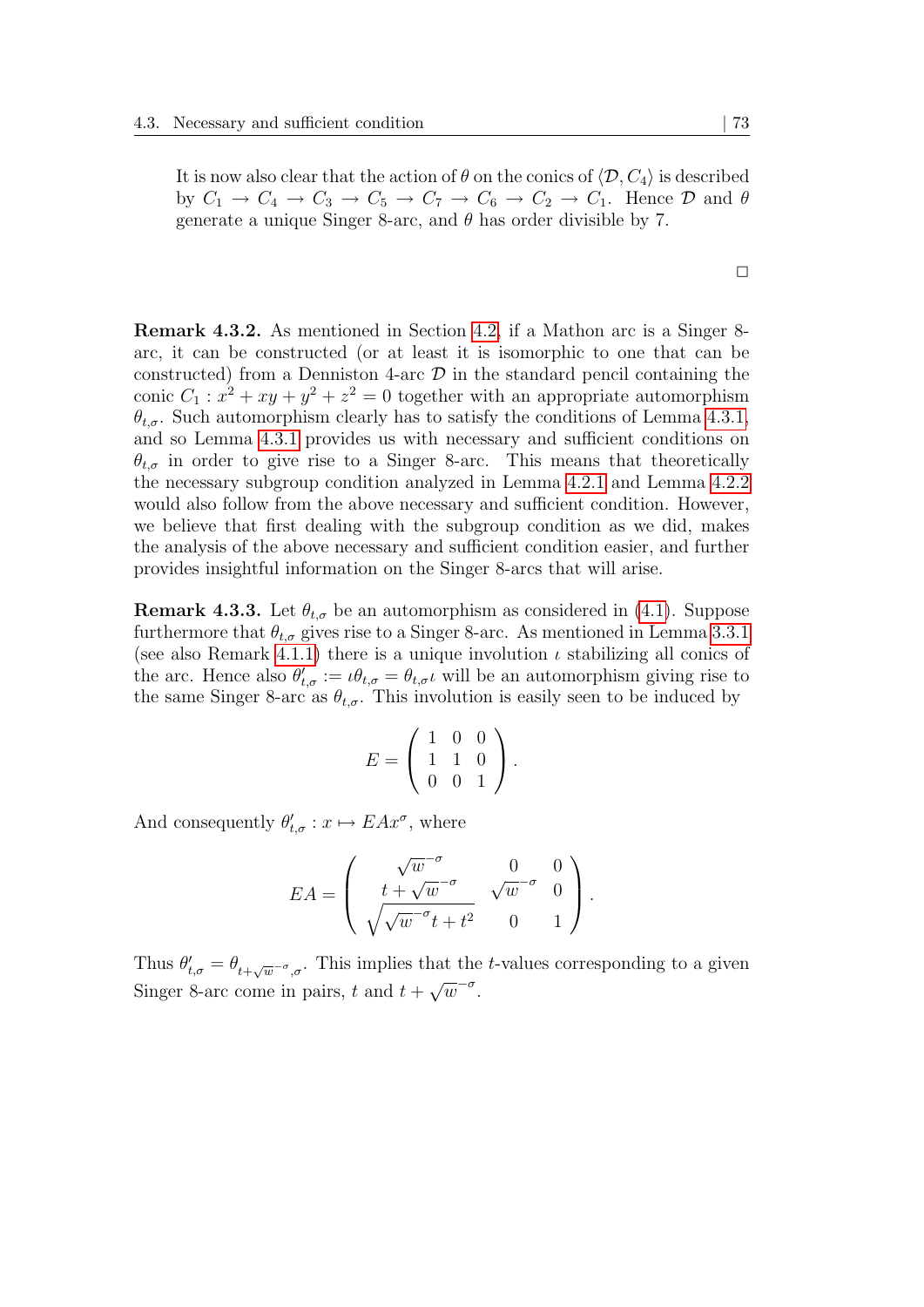Remark 4.3.4. In our analysis so far we have nowhere required that the hypothetical Singer 8-arc would be a proper Mathon arc. Hence, some of the Singer 8-arcs we will discover in what follows may well be arcs of Denniston type. It is however, given  $\theta_{t,\sigma}$ , easy to decide whether an arc is of Denniston or proper Mathon type. To be of Denniston type all conics of the arc should be contained in the standard pencil, and hence all degree-4 maximal arcs in the considered 8-arc should have the same Denniston line, namely  $z = 0$ . Consequently this line should be fixed by  $\theta_{t,\sigma}$ . This happens if and only if the element on position (3, 1) of matrix A is equal to zero, or equivalently  $\sqrt{w}^{-\sigma}t + t^2 = 0$ . Hence, if and only if  $t = 0$  or  $t =$ √  $\overline{w}^{-\sigma}$ . In view of the previous remark, we see that both of these t-values will correspond to one and the same Denniston 8-arc.

We are now ready to start exploiting Lemma  $4.3.1$ .

Assume that the same settings as presented in Section [4.2](#page-74-0) hold, that is, the additive subgroup  $\{0, 1, w, w + 1\}$ ,  $w \in \text{GF}(2^7) \setminus \{0, 1\}$  is the one associated to the maximal arc  $D$ . The conics with equation

$$
x^2 + xy + y^2 + iz^2 = 0,
$$

where  $i = 1, w, w + 1$ , that are contained in  $\mathcal{D}$  are denoted by  $C_1, C_2$  and  $C_3$ , respectively. Next, let  $\theta = \theta_{t,\sigma}$  be an automorphism of PG(2, 2<sup>7</sup>) as defined in  $(4.1).$  $(4.1).$ 

Instead of choosing  $w$  to be one of the 84 values found in Section [4.2,](#page-74-0) we will instead fix  $\sigma = 2$ . In view of Lemma [4.2.1](#page-76-0) we can do so without loss of generality. Once  $x$  is known, this will determine  $w$  uniquely.

Hence  $\theta : p \mapsto Ap^2$ , with

$$
A = \begin{pmatrix} w^{-1} & 0 & 0 \\ t & w^{-1} & 0 \\ \sqrt{w^{-1}t + t^2} & 0 & 1 \end{pmatrix}.
$$

Suppose that  $\mathcal{D}^{\theta} = \{C_1, C_4, C_5\}$ , with  $C_2^{\theta} = C_1$ ,  $C_1^{\theta} = C_4$  and  $C_3^{\theta} = C_5$ . Due to the proof of the previous lemma we need to consider two specific cases which possibly can lead to a Singer 8-arc. Either  $C_1^{\theta^2} = C_3$  or  $C_1^{\theta^2} = C_6$ , where  $C_6:=C_2\oplus C_4.$  We will investigate both cases separately.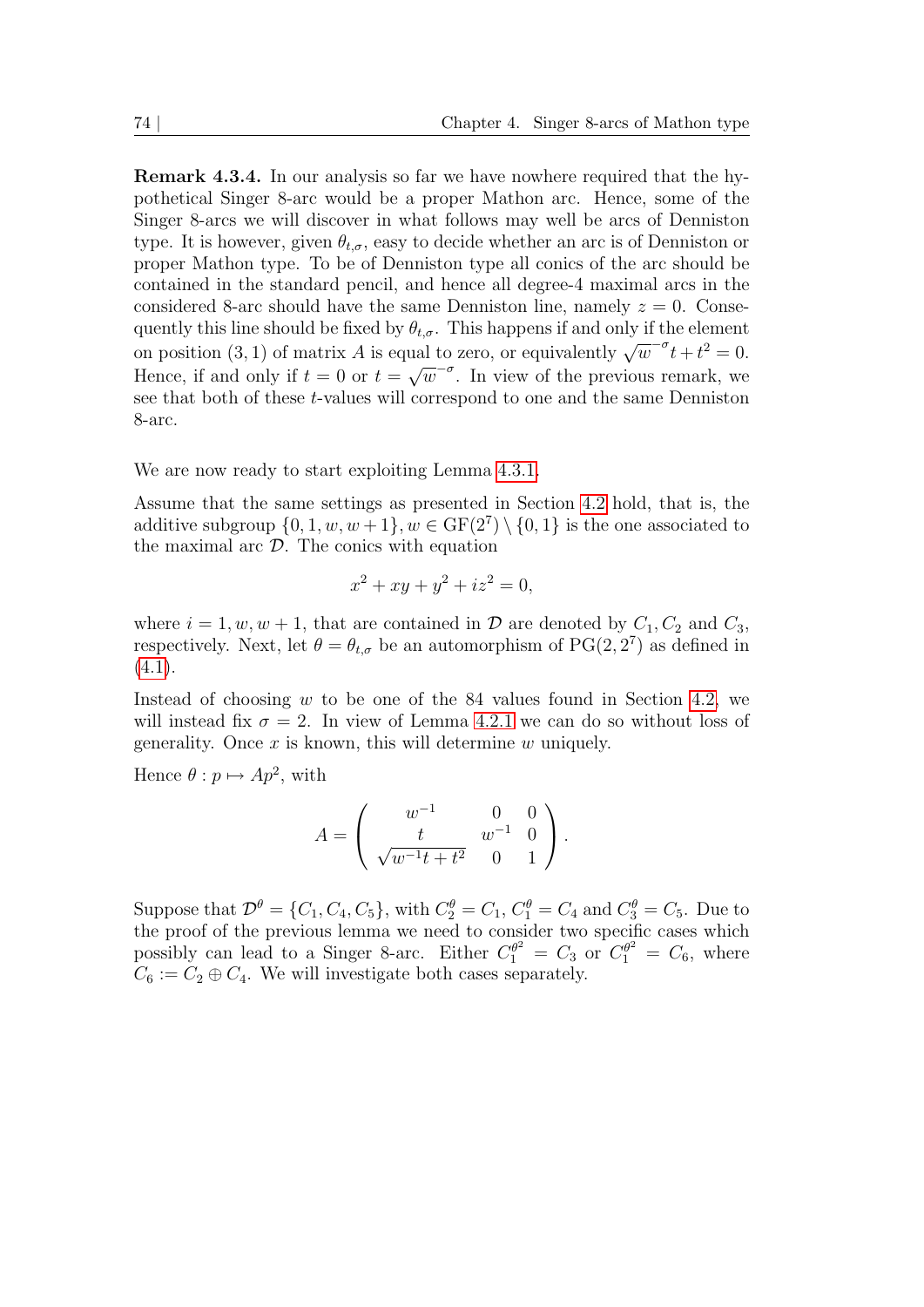Let  $p = (x, y, 1)$  be a general point of the conic  $C_1$ . We know that the automorphism  $\theta^2$  is determined by the matrix  $A.A^2$ , which is given by

<span id="page-84-1"></span>
$$
\begin{pmatrix} w^{-3} & 0 & 0 \ w^{-2}t + w^{-1}t^2 & w^{-3} & 0 \ w^{-2}\sqrt{w^{-1}t + t^2} + w^{-1}t + t^2 & 0 & 1 \end{pmatrix}.
$$

Using this we are able to compute the point  $p^{\theta^2}$ . This gives us

$$
p^{\theta^2} = \begin{pmatrix} w^{-3}x^4 \\ (w^{-2}t + w^{-1}t^2)x^4 + w^{-3}y^4 \\ (w^{-2}\sqrt{w^{-1}t + t^2} + (w^{-1}t + t^2))x^4 + 1 \end{pmatrix}.
$$
 (4.6)

We start with the case  $C_1^{\theta^2} = C_3$ . This means that we want  $p^{\theta^2}$  to be contained in  $C_3$ . Expressing this condition yields the following equation:

$$
w^{-6}x^8 + (w^{-3}x^4)((w^{-2}t + w^{-1}t^2)x^4 + w^{-3}y^4) + (w^{-4}t^2 + w^{-2}t^4)x^8
$$
  
+
$$
w^{-6}y^8 + (w+1)((w^{-4}(w^{-1}t + t^2) + w^{-2}t^2 + t^4)x^8 + 1) = 0.
$$

Using the fact that  $x^2 + xy + y^2 + 1 = 0$ , and so  $x^8 + x^4y^4 + y^8 + 1 = 0$ , we can simplify the previous equation to

$$
w^{-6} + w^{-2}t^4x^8 + (w^{-4}t + w^{-3}t^2 + w^{-1}t^2 + wt^4 + w^{-4}t^2 + w^{-2}t^2 + t^4)x^8 + w + 1 = 0,
$$

which is actually

$$
((w^{-2} + w + 1)t^{4} + (w^{-4} + w^{-3} + w^{-2} + w^{-1})t^{2} + w^{-4}t)x^{8}
$$
  
+w^{-6} + w + 1 = 0. (4.7)

As this should hold for any point  $p$  on  $C_1$ , this equation should be identically zero. This means that both the coefficients of  $x^8$  and  $x^0$ , which are  $(w^{-2} + w +$  $1)t^{4} + (w^{-4} + w^{-3} + w^{-2} + w^{-1})t^{2} + w^{-4}t$  and  $w^{-6} + w + 1$  respectively, have to be 0. First, we have a look at the condition

<span id="page-84-0"></span>
$$
w^{-6} + w + 1 = 0.
$$

With the notation used in Lemma [4.2.1](#page-76-0) and the fact that  $\sigma = 2$  we find that  $l = 1$  which implies that  $x = w^{-1}$ . We find that

$$
w^{-6} + w + 1 = 0
$$
  
\n
$$
\Leftrightarrow x^{6} + x^{-1} + 1 = 0
$$
  
\n
$$
\Leftrightarrow x^{7} + x + 1 = 0.
$$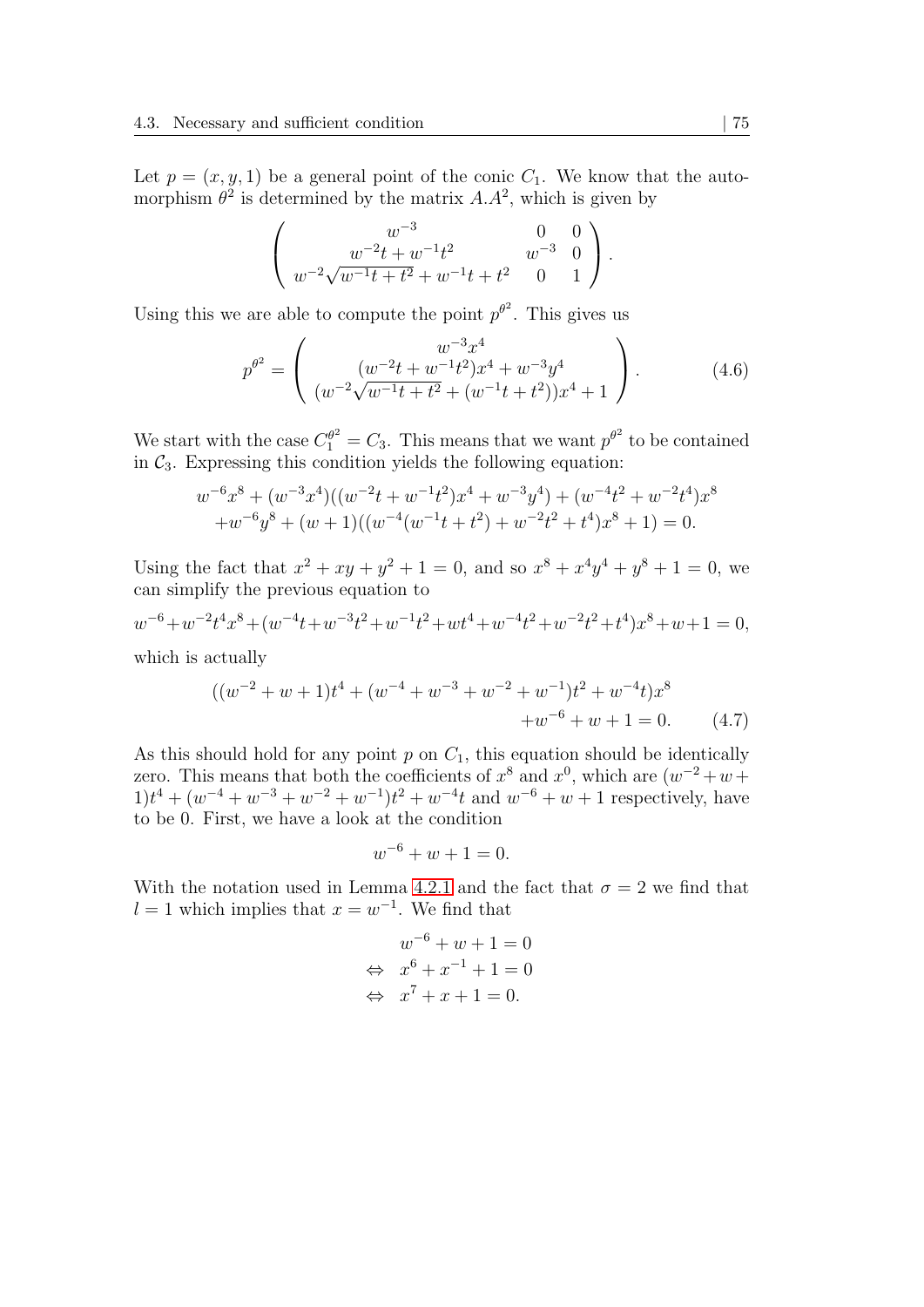We conclude that  $w^{-6} + w + 1 = 0$  if and only if  $x^{7} + x + 1 = 0$ . In other words, the case where  $x^7 + x + 1 = 0$  is the only possible case that allows the coefficient of  $x^0$  in [\(4.7\)](#page-84-0) to be 0. Furthermore the identity

$$
(w^{-2} + w + 1)t^{4} + (w^{-4} + w^{-3} + w^{-2} + w^{-1})t^{2} + w^{-4}t = 0
$$

has to hold. Equivalently, we find

$$
t(t + w^{-1})((w^{-2} + w + 1)t^{2} + (w^{-3} + w^{-1} + 1)t + w^{-3}) = 0.
$$

This will provide us with four values for t which are  $t = 0, t = w^{-1}, t = w^{115}$ and  $t = w^{39}$ . As follows from Remark [4.3.3](#page-82-0) and Remark [4.3.4](#page-82-1) it is clear that the two solutions  $t = 0$  and  $t = w^{-1}$  will lead to a degree-8 maximal arc of Denniston type. The two other values of  $t$  will extend the degree-4 maximal arc D to a unique Singer 8-arc.

Next, we move on to the second case  $C_1^{\theta^2} = C_6$ . We now aim for  $p^{\theta^2}$  to be contained in  $\mathcal{C}_6$ . First of all we have to compute  $C_4$  which is the image of  $C_1$ under  $\theta$ . We can do this using the matrix A and the matrix

$$
B := \left(\begin{array}{rrr} 1 & 1 & 0 \\ 0 & 1 & 0 \\ 0 & 0 & 1 \end{array}\right),
$$

which is associated to the equation  $x^2 + xy + y^2 + z^2 = 0$  of the conic  $C_1$ . We need to calculate the form  $(A^{-1})^TBA^{-1}$ . Since

$$
A^{-1} = \begin{pmatrix} w & 0 & 0 \\ w^2t & w & 0 \\ w\sqrt{w^{-1}t + t^2} & 0 & 1 \end{pmatrix},
$$

we find that  $(A^{-1})^TBA^{-1}$  is the matrix

$$
\begin{pmatrix} w^2 + (w^3 + w)t + (w^4 + w^2)t^2 & w^2 + w^3t & w\sqrt{w^{-1}t + t^2} \\ w^3t & w^2 & 0 \\ w\sqrt{w^{-1}t + t^2} & 0 & 1 \end{pmatrix}.
$$

It follows that the equation of the conic  $C_1^{\theta} = C_4$  is given by

$$
(w2 + (w3 + w)t + (w4 + w2)t2)x2 + w2xy + w2y2 + z2 = 0.
$$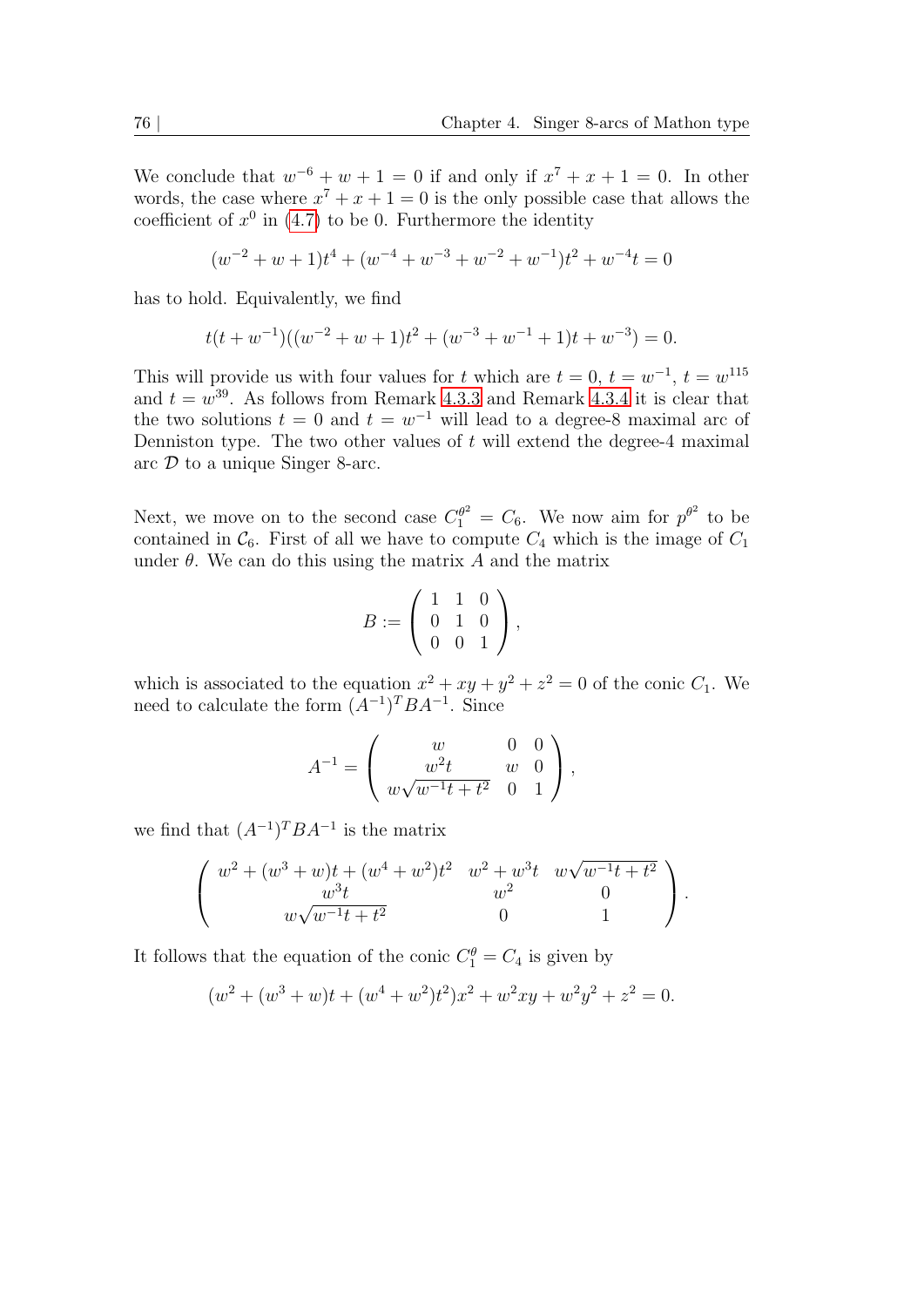Multiplying this equation by  $w^{-2}$  yields

$$
C_4: (1 + (w + w^{-1})t + (w^2 + 1)t^2)x^2 + xy + y^2 + w^{-2}z^2 = 0.
$$

Since we know that  $C_2$ :  $x^2 + xy + y^2 + wz^2 = 0$  we can now determine the equation of the conic  $C_6 := C_2 \oplus C_4$ . We get

$$
C_6: \frac{(w + (1 + (w + w^{-1})t + (w^2 + 1)t^2)w^{-2})}{w + w^{-2}}x^2 + xy + y^2 + (w + w^{-2})z^2 = 0,
$$

or equivalently,

$$
C_6: (w + (1 + (w + w^{-1})t + (w^2 + 1)t^2)w^{-2})x^2 + (w + w^{-2})xy
$$
  
+ $(w + w^{-2})y^2 + (w^2 + w^{-4})z^2 = 0.$ 

Using [\(4.6\)](#page-84-1) the condition  $p^{\theta^2} \in C_6$  can be expressed in the following way:

$$
(w + (1 + (w + w^{-1})t + (w^{2} + 1)t^{2})w^{-2})(w^{-3}x^{4})^{2}
$$
  
+
$$
(w + w^{-2})(w^{-3}x^{4})(w^{-2}tx^{4} + w^{-1}t^{2}x^{4} + w^{-3}y^{4})
$$
  
+
$$
(w + w^{-2})((w^{-4}t^{2} + w^{-2}t^{4})x^{8} + w^{-6}y^{8})
$$
  
+
$$
(w^{2} + w^{-4})(w^{-4}(w^{-1}t + t^{2}) + w^{-2}t^{2} + t^{4})x^{8} + 1) = 0.
$$

This is equivalent to

$$
((w2 + w-1)t4 + (w-2 + 1)t2 + (w-4 + w-3)t + w-8 + w-5)x8
$$
  
+ (w<sup>-8</sup> + w<sup>-5</sup>)x<sup>4</sup>y<sup>4</sup> + (w<sup>-8</sup> + w<sup>-5</sup>)y<sup>8</sup> + w<sup>-4</sup> + w<sup>2</sup> = 0.

Again, using the fact that  $x^8 + x^4y^4 + y^8 + 1 = 0$  (since  $x^2 + xy + y^2 + 1 = 0$ ), this equation can be simplified to

<span id="page-86-0"></span>
$$
((w2 + w-1)t4 + (w-2 + 1)t2 + (w-4 + w-3)t)x8
$$
  
+w<sup>-8</sup> + w<sup>-5</sup> + w<sup>-4</sup> + w<sup>2</sup> = 0. (4.8)

Analogous to the first case this equation should be identically zero. We start by checking if the coefficient of  $x^0$  can be equal to 0 and, since  $x = w^{-1}$  with the notation of Lemma [4.2.1,](#page-76-0) we see that

$$
w^{-8} + w^{-5} + w^{-4} + w^2 = 0
$$
  
\n
$$
\Leftrightarrow x^8 + x^5 + x^4 + x^{-2} = 0
$$
  
\n
$$
\Leftrightarrow x^{10} + x^7 + x^6 + 1 = 0.
$$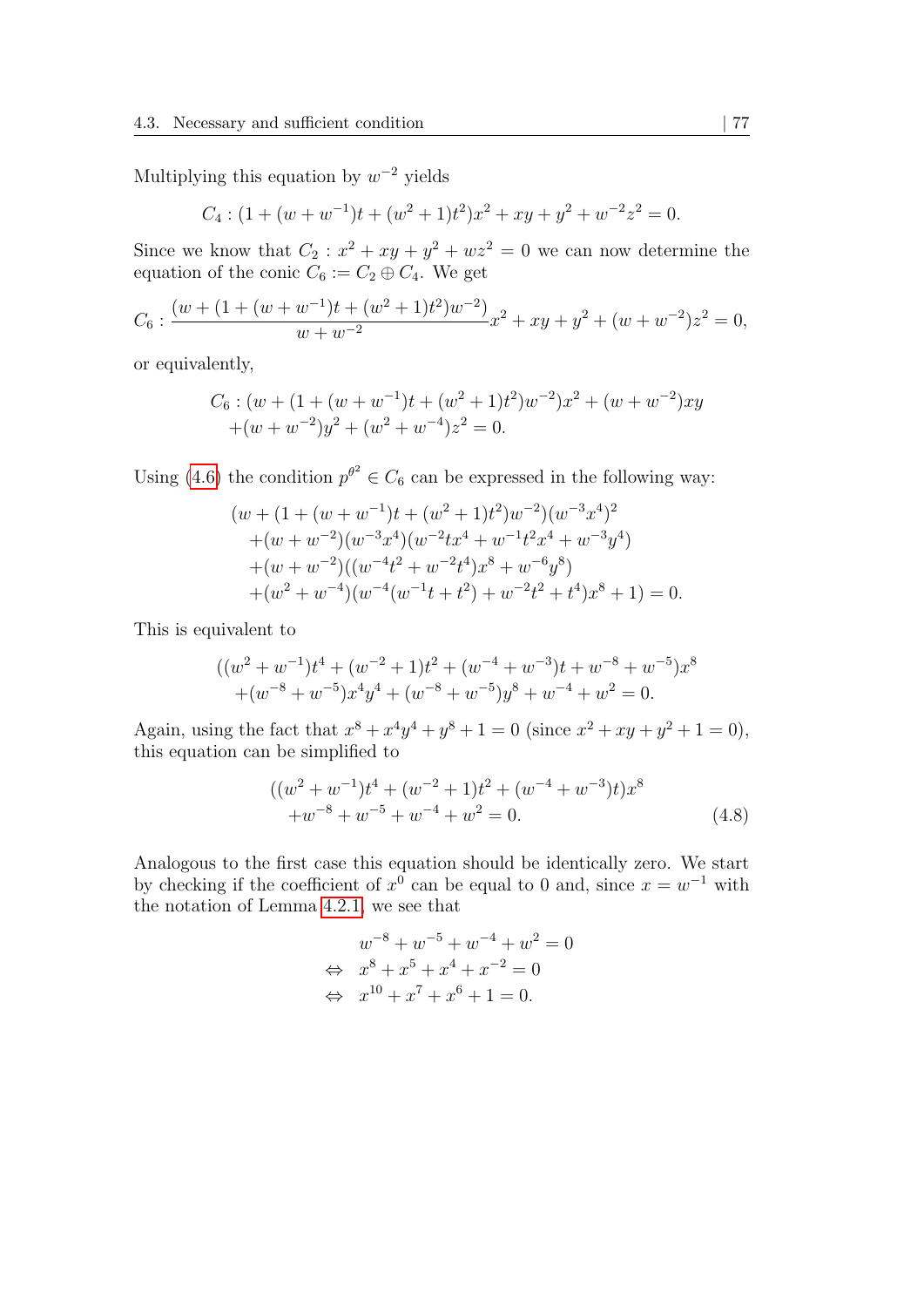Now assume that  $x^7 + x^3 + 1 = 0$ . In this case we find that  $x^{10} + x^7 + x^6 + 1 =$  $x^{10} + x^6 + x^3 = x^3(x^7 + x^3 + 1) = 0$ , exactly what we wanted. On the other hand, suppose that  $x^7 + x + 1 = 0$  holds. This would imply that

$$
x^{10} + x^7 + x^6 + 1 = x^7(x^3 + 1) + (x^3 + 1)^2
$$
  
=  $(x^3 + 1)(x^7 + x^3 + 1)$   
=  $(x^3 + 1)(x^3 + x)$   
=  $x(x^3 + 1)(x^2 + 1)$ .

But since  $x \neq 0$ ,  $x^3 \neq 1$  and  $x^2 \neq 1$  this can never be 0. In other words the case in which  $x^7 + x^3 + 1 = 0$  is the only possible case that allows the coefficient of  $x^0$  to be 0. Finally we have a look at the identity

$$
(w2 + w-1)t4 + (w-2 + 1)t2 + (w-4 + w-3)t = 0,
$$

assuring us that also the coefficient of  $x^8$  in [\(4.8\)](#page-86-0) is 0. The four solutions satisfying this equation are  $t = 0$ ,  $t = w^{-1}$ ,  $t = w^{91}$  and  $t = w^8$ . Analogous to what we have seen above the two solutions  $t = 0$  and  $t = w^{-1}$  yield a degree-8 maximal arc of Denniston type. The other two values for  $t$  that satisfy this equation will lead to a unique Singer 8-arc.

We can conclude the previous findings by saying that in both cases  $x^7 + x + 1 = 0$ and  $x^7 + x^3 + 1 = 0$  the degree-4 maximal arc  $\mathcal{D}$  can uniquely be extended to a Singer 8-arc.

We end this section by providing actual equations of the two Singer 8-arcs in  $PG(2, 2<sup>7</sup>)$ . Let a be a primitive element of  $GF(2<sup>7</sup>)$ . Both Singer 8-arcs clearly can be given by the set

<span id="page-87-0"></span>
$$
\{(x, y, z) \in \text{PG}(2, 2^7) | a^i x^2 + xy + y^2 + a^j z^2 = 0 \} \cup \{(0, 0, 1)\},\tag{4.9}
$$

where there are seven ordered pairs  $(i, j)$ , each corresponding to one of the conics of the arc. There are two cases. The unique, up to isomorphism, Singer 8-arc in the case where  $1 + a + a^7 = 0$  is the one with exponents

<span id="page-87-1"></span>
$$
(i, j) = (0, 0), (0, -1), (0, 6), (16, 2), (39, 14), (93, 62), (101, 30). \tag{4.10}
$$

In the other case where a satisfies  $1+a^3+a^7=0$  the unique, up to isomorphism, Singer 8-arc is the one with exponents

<span id="page-87-2"></span>
$$
(i, j) = (0, 0), (0, -1), (0, 30), (18, 2), (12, 62), (33, 6), (43, 14). \tag{4.11}
$$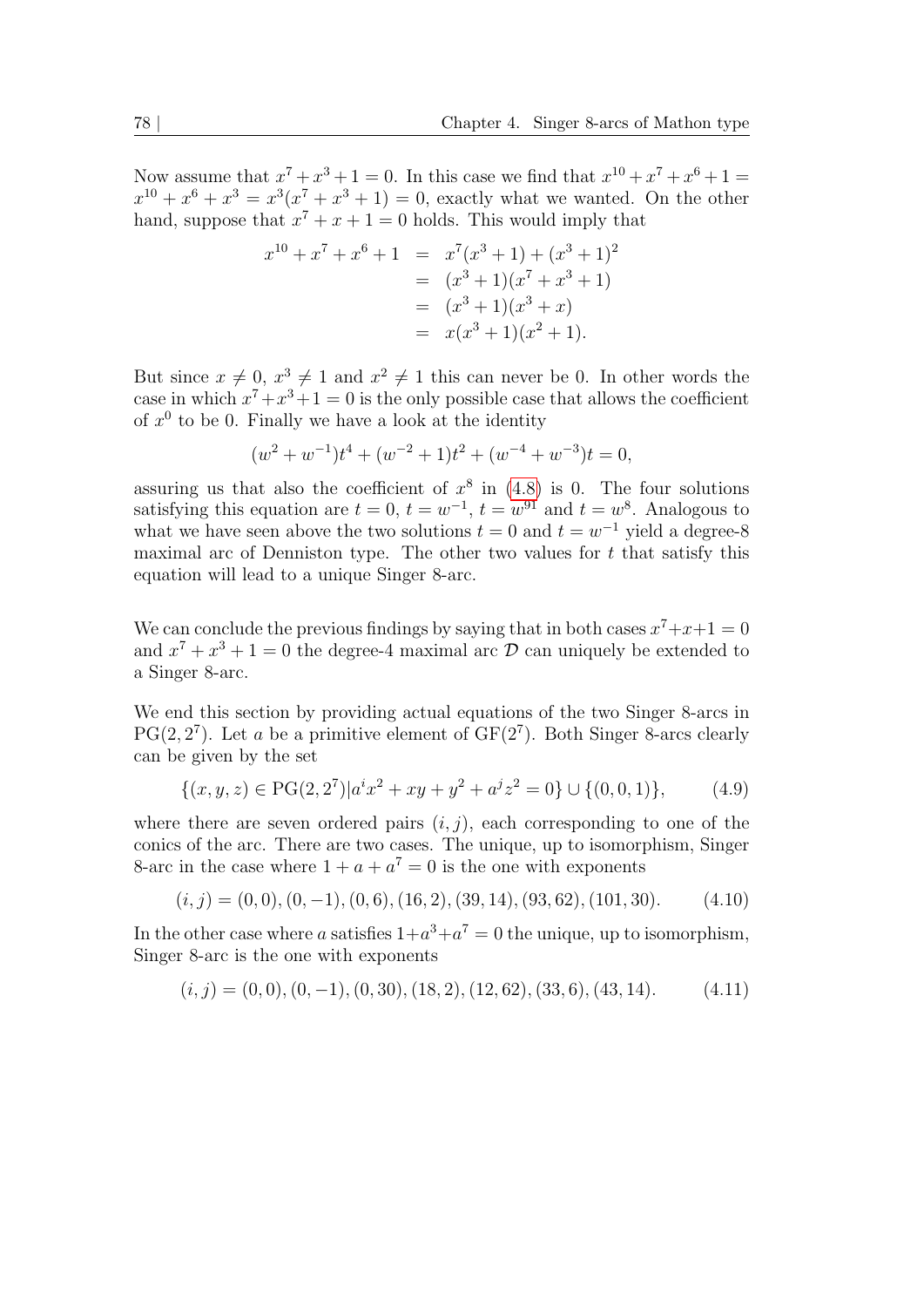These values for  $(i, j)$  can be obtained by actually computing the morphism  $\theta_{t,\sigma}$  using the above, and then letting this morphism act on  $C_1$ . This can easily be done using a computer algebra package such as GAP([\[24\]](#page-140-0)).

#### 4.3.1 Extra trace condition

We wind up this section (on a side note) with a quick look at the elements of the matrix

$$
A^{\star} := A \cdot A^{\sigma} \cdot A^{\sigma^2} \cdot A^{\sigma^3} \cdot A^{\sigma^4} \cdot A^{\sigma^5} \cdot A^{\sigma^6},
$$

with  $A$  the matrix  $(4.1)$ , and the condition that it induces. Although Lemma [4.3.1](#page-80-0) provides us with necessary and sufficient conditions in order to give rise to a Singer 8-arc it could be interesting to have a look at the elements of the matrix  $A^*$ . This matrix is the one that occurs in the automorphism  $\theta_{t,\sigma}^7$ . To simplify notations we will rewrite  $A$  as follows:

$$
A := \left(\begin{array}{ccc} a & 0 & 0 \\ b & a & 0 \\ c & 0 & 1 \end{array}\right). \tag{4.12}
$$

The diagonal elements on positions  $(1, 1)$  and  $(2, 2)$  of  $A^*$  are both

$$
a^{\sigma^6 + \sigma^5 + \dots + \sigma + 1} = a^{\frac{\sigma^7 - 1}{\sigma - 1}} = 1.
$$

The element on position  $(2,1)$  of  $A^*$  is

$$
a^{\sigma^6}(a^{\sigma^5}(a^{\sigma^4}(a^{\sigma^3}(a^{\sigma^2}(a^{\sigma}b + ab^{\sigma}) + a^{\sigma+1}b^{\sigma^2}) + a^{\sigma^2 + \dots + 1}b^{\sigma^3}) + a^{\sigma^3 + \dots + 1}b^{\sigma^4})
$$
  
+ a^{\sigma^4 + \dots + 1}b^{\sigma^5}) + a^{\sigma^5 + \dots + 1}b^{\sigma^6}.

This is equivalent to

$$
a^{\sigma^6 + \dots + \sigma}b + a^{\sigma^6 + \dots + \sigma^2 + 1}b^{\sigma} + a^{\sigma^6 + \dots + \sigma^3 + \sigma + 1}b^{\sigma^2} + \dots + a^{\sigma^5 + \dots + 1}b^{\sigma^6},
$$

which can, of course, be written as

$$
\frac{b}{a} + \frac{b^{\sigma}}{a^{\sigma}} + \frac{b^{\sigma^2}}{a^{\sigma^2}} + \frac{b^{\sigma^3}}{a^{\sigma^3}} + \frac{b^{\sigma^4}}{a^{\sigma^4}} + \frac{b^{\sigma^5}}{a^{\sigma^5}} + \frac{b^{\sigma^6}}{a^{\sigma^6}}.
$$

This is exactly  $\text{Tr}(\frac{b}{a})$ .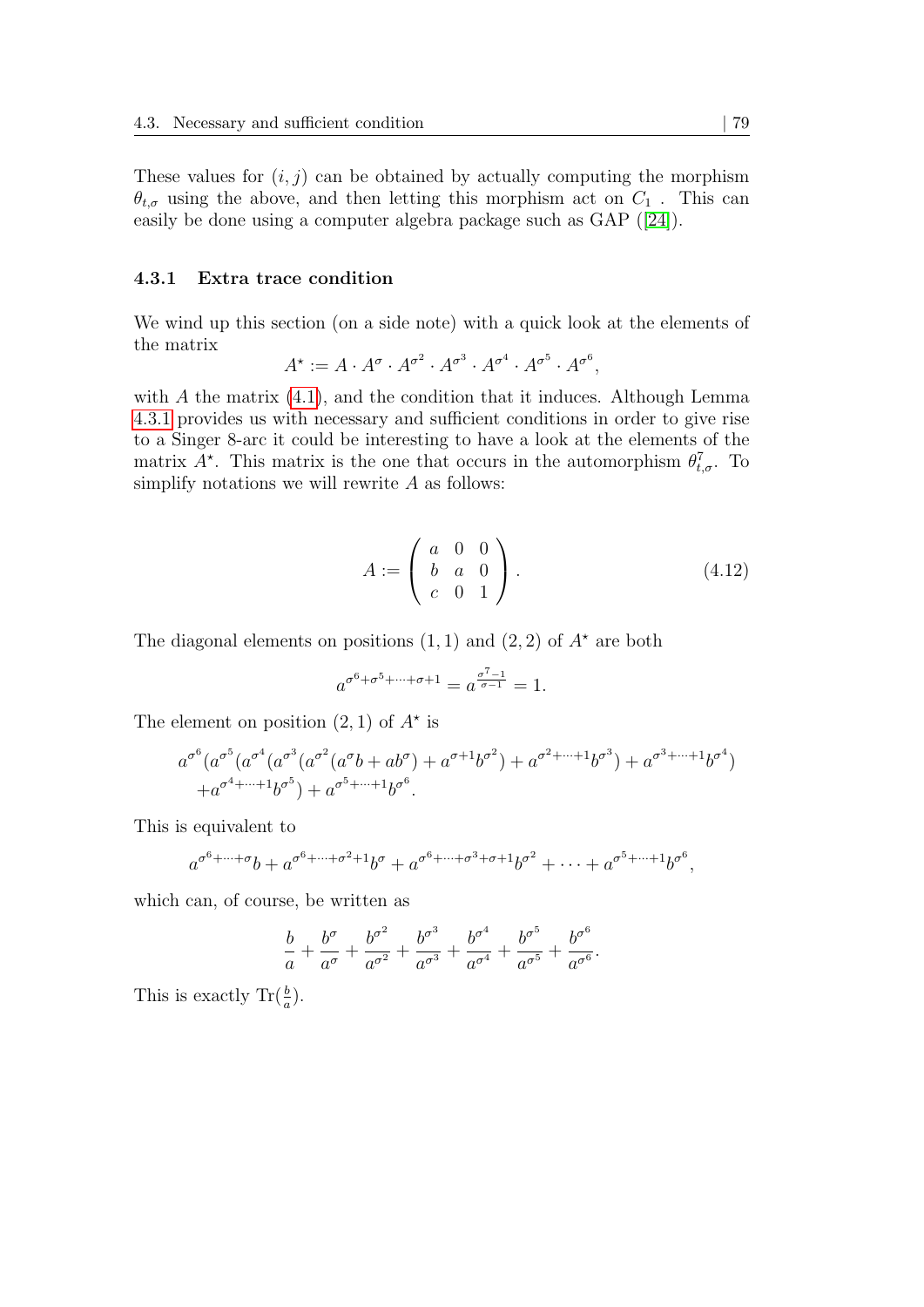Finally we have a look at the element on position  $(3, 1)$  which is

$$
a^{\sigma^6}(a^{\sigma^5}(a^{\sigma^4}(a^{\sigma^3}(a^{\sigma^2}(a^{\sigma}c + c^{\sigma}) + c^{\sigma^2}) + c^{\sigma^3}) + c^{\sigma^4}) + c^{\sigma^5}) + c^{\sigma^6}.
$$

Equivalently, we find

$$
a^{\sigma^6 + \dots + \sigma}c + a^{\sigma^6 + \dots + \sigma^2}c^{\sigma} + a^{\sigma^6 + \dots + \sigma^3}c^{\sigma^2} + \dots + a^{\sigma^6}c^{\sigma^5} + c^{\sigma^6}
$$
\n
$$
= \frac{c}{a} + \frac{c^{\sigma}}{a^{\sigma+1}} + \frac{c^{\sigma^2}}{a^{\sigma^2 + \dots + 1}} + \frac{c^{\sigma^3}}{a^{\sigma^3 + \dots + 1}} + \frac{c^{\sigma^4}}{a^{\sigma^4 + \dots + 1}} + \frac{c^{\sigma^5}}{a^{\sigma^5 + \dots + 1}} + \frac{c^{\sigma^6}}{a^{\sigma^6 + \dots + 1}}
$$
\n
$$
= \frac{c}{(a^{\frac{1}{\sigma-1}})^{\sigma-1}} + \frac{c^{\sigma}}{(a^{\frac{1}{\sigma-1}})^{\sigma^2-1}} + \frac{c^{\sigma^2}}{(a^{\frac{1}{\sigma-1}})^{\sigma^3-1}} + \dots + \frac{c^{\sigma^6}}{(a^{\frac{1}{\sigma-1}})^{\sigma^7-1}}
$$
\n
$$
= a^{\frac{1}{\sigma-1}} \left[ \frac{c}{(a^{\frac{1}{\sigma-1}})^{\sigma}} + \frac{c^{\sigma}}{(a^{\frac{1}{\sigma-1}})^{\sigma^2}} + \frac{c^{\sigma^2}}{(a^{\frac{1}{\sigma-1}})^{\sigma^3}} + \dots + \frac{c^{\sigma^6}}{(a^{\frac{1}{\sigma-1}})^{\sigma^7}} \right]
$$
\n
$$
= a^{\frac{1}{\sigma-1}} \text{Tr} \left[ \frac{c}{a^{\frac{\sigma}{\sigma-1}}} \right].
$$

And so the matrix  $A^*$  is actually the matrix

<span id="page-89-0"></span>
$$
A^{\star} := \begin{pmatrix} 1 & 0 & 0 \\ \text{Tr}(\frac{b}{a}) & 1 & 0 \\ a^{\frac{1}{\sigma-1}} \text{Tr}[\frac{c}{a^{\frac{\sigma}{\sigma-1}}}] & 0 & 1 \end{pmatrix} . \tag{4.13}
$$

Since we want the Singer group to act on the seven conics of the maximal 8-arc we want these conics to be fixed under  $\theta_{t,\sigma}^7$ . In other words, the matrix  $A^*$  should induce the identity map or at least the unique involution fixing the conics. As the element on position  $(2, 1)$  of  $(4.13)$  is either 0 or 1 it does not impose an extra condition. More specifically, 0 would induce the identity while 1 would induce the involution. The element on position (3, 1) however has to be equal to 0, otherwise the matrix  $A^*$  would not induce an automorphism that fixes the seven conics.

It can be proved that, next to [\(4.2\)](#page-75-1) and [\(4.3\)](#page-75-2),

$$
\text{Tr}\bigg[\frac{\sqrt{\sqrt{w}^{-\sigma}}t+t^2}{(\sqrt{w}^{-\sigma})^{\frac{\sigma}{\sigma-1}}}\bigg]=0,
$$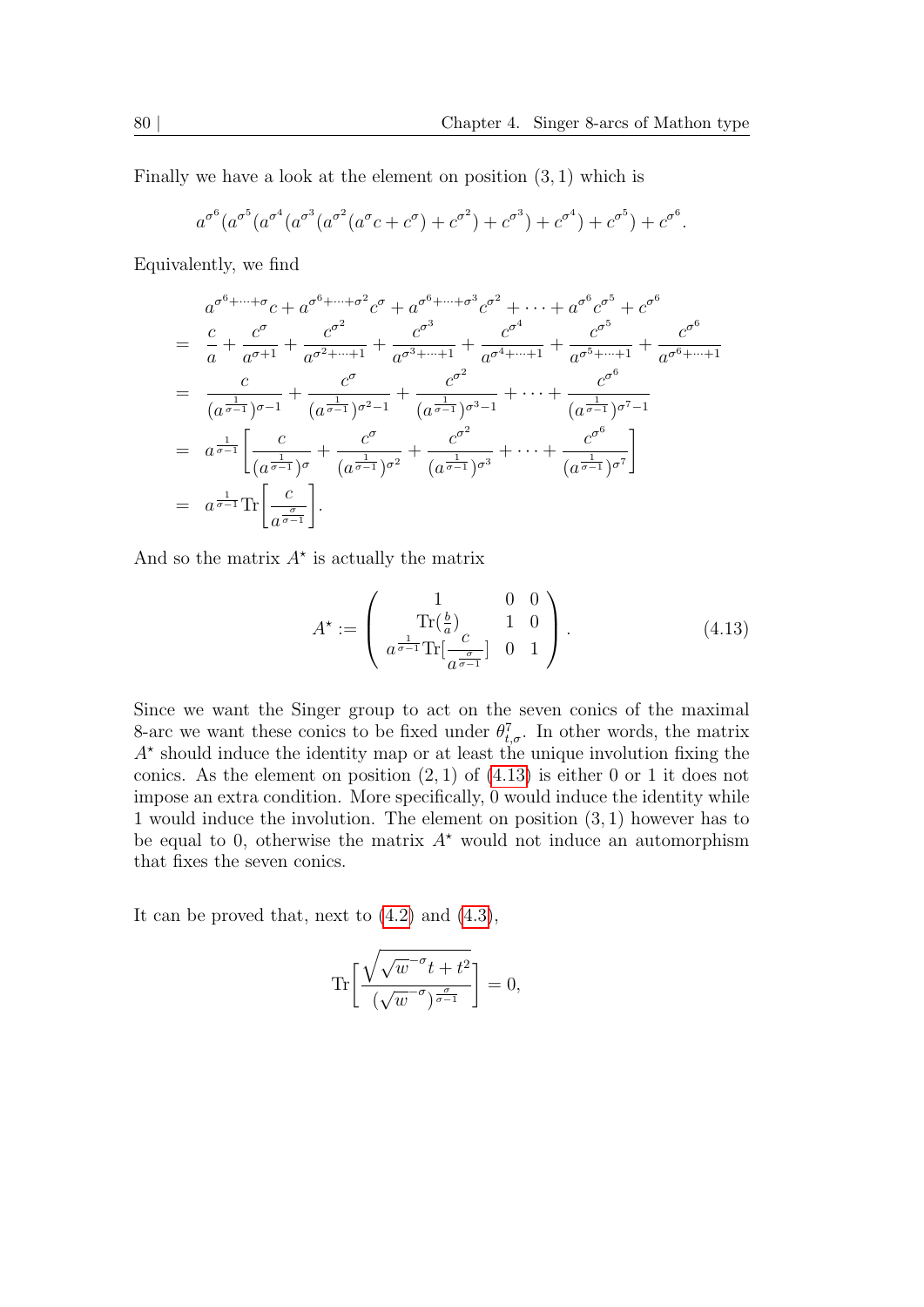or equivalently,

<span id="page-90-1"></span>
$$
\operatorname{Tr}\left[ \left( \sqrt{w}^{\frac{\sigma^2}{\sigma - 1}} + w^{\frac{\sigma^2}{\sigma - 1}} \sqrt{w}^{-\sigma} \right) t \right] = 0 \tag{4.14}
$$

is a new trace condition in order to lead to the Singer 8-arcs since the three trace conditions  $(4.2)$ ,  $(4.3)$  and  $(4.14)$  are linearly independent. This can again be checked by using, for instance, GAP([\[24\]](#page-140-0)) as a calculator.

#### <span id="page-90-0"></span>4.4 The count

In this section we will count the number of Singer 8-arcs and the number of normal 8-arcs in  $PG(2, 2^7)$ . Since these are the only two classes of degree-8 arcs of Mathon type in  $PG(2, 2^7)$  it will lead to the total number of degree-8 maximal arcs of Mathon type in  $PG(2, 2^7)$ . This will fill the hole that was left in Chapter [3.](#page-46-0) In the following lemma the number of Singer 8-arcs of proper Mathon type in  $PG(2, 2<sup>7</sup>)$  is counted.

<span id="page-90-2"></span>**Lemma 4.4.1.** In PG $(2, 2^7)$  there are, up to isomorphism, exactly two Singer 8-arcs.

Proof. At the end of section [4.2](#page-74-0) we concluded that at most two out of the three isomorphism types of degree-4 maximal arcs of Denniston type in  $PG(2, 2<sup>7</sup>)$ could possibly be extended to a Singer 8-arc. In the previous section it became clear that both of these isomorphism classes induce a unique Singer 8-arc.  $\Box$ 

**Lemma 4.4.2.** The number of non-isomorphic normal 8-arcs in  $PG(2, 2^7)$  is 199.

Proof. This proof is quite analogous to the proof of Theorem [3.3.5](#page-59-0) in the previous chapter. Let  $\mathcal{D}^1, \mathcal{D}^2$  and  $\mathcal{D}^3$  be chosen fixed and representative of each of the three isomorphism classes of degree-4 maximal arcs of Denniston type in the standard pencil. Assume  $\mathcal{D}^i$  consists of the conics  $C_1, C_2^i$  and  $C_3^i$ ,  $i = 1, 2, 3$ . We will start by counting how many degree-8 maximal arcs of Mathon type contain one of the three degree-4 maximal arcs, say  $\mathcal{D}^1$ , have the line  $x=0$  as elation axis and  $(0, 1, 0)$  as the intersection point of their lines at infinity. This is done as follows. Every conic disjoint from  $\mathcal{D}^1$  and having the same nucleus as  $\mathcal{D}^1$  will extend  $\mathcal{D}^1$  in a unique way to a maximal arc of Mathon type (which may be Denniston). On the other hand, every Mathon arc of degree 8 that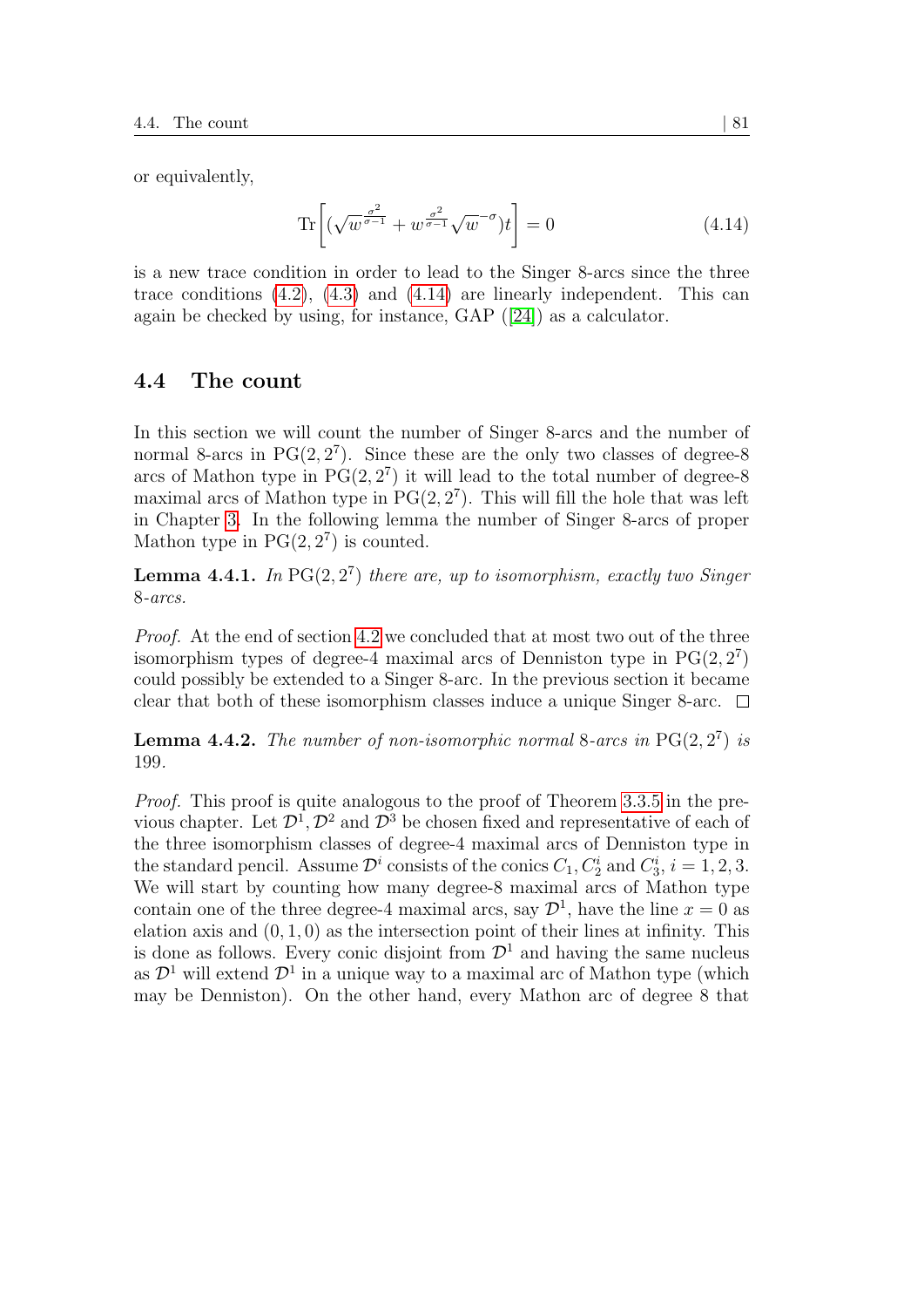contains  $\mathcal{D}^1$  will give rise to four such conics. Now each such conic, together with  $C_1$ , generates a unique maximal arc of degree 4 (of Denniston type) which has to be isomorphic to one of the  $\mathcal{D}^i$ ,  $i = 1, 2, 3$ . Hence it will be sufficient to count in how many ways we can map  $\mathcal{D}^i$ ,  $i = 1, 2, 3$ , on an isomorphic degree-4 arc which intersects  $\mathcal{D}^1$  exactly in  $C_1$  plus the nucleus, and which has a Denniston line containing (0, 1, 0).

• Assume  $i \neq 1$ .

Clearly we need an automorphism  $\theta$  such that  $(\mathcal{D}^i)^{\theta}$  satisfies the properties described above. Hence  $\theta$  has to map one of the conics  $C_1$  or  $C_j^i$ ,  $j = 2, 3$  onto  $C_1$ . It follows that  $\theta$  is of the form [\(4.1\)](#page-75-0), with w the value corresponding to  $C_1$  or  $C_j^i$ , respectively. The above conditions will be satisfied iff the trace conditions [\(4.2\)](#page-75-1) and [\(4.3\)](#page-75-2) seen above, are satisfied. These two conditions can be written as

$$
\begin{cases} \text{Tr}[A_1(w, \sigma)t] = 0\\ \text{Tr}[A_2(w, \sigma)t] = 0, \end{cases}
$$

where  $A_1$  and  $A_2$  are both functions of w and  $\sigma$ . We actually obtain two linear equations that correspond to two hyperplanes in the vector space  $V(7, 2)$ . In Chapter [3](#page-46-0) it was shown that these hyperplanes are distinct. This means that for every w and every field automorphism  $\sigma$  there are  $2<sup>5</sup>$  solutions for t. As noticed in the previous chapter, and as seen in the previous section, these t-values always come in pairs. This implies that, for every w and  $\sigma$ , there are  $2^4$  degree-4 maximal arcs. One of them gives rise to a degree-8 maximal arc of Denniston type, and so there are

$$
3\cdot 7\cdot (2^4-1)
$$

automorphisms  $\theta$  that satisfy the needed conditions and induce a degree-8 maximal arc of proper Mathon type. Of course, one such automorphism leads to two conics disjoint from  $\mathcal{D}^1$  and so we get

$$
2 \cdot 3 \cdot 7 \cdot (2^4 - 1) = 630
$$

conics that extend  $\mathcal{D}^1$  to a degree-8 maximal arc of Mathon type.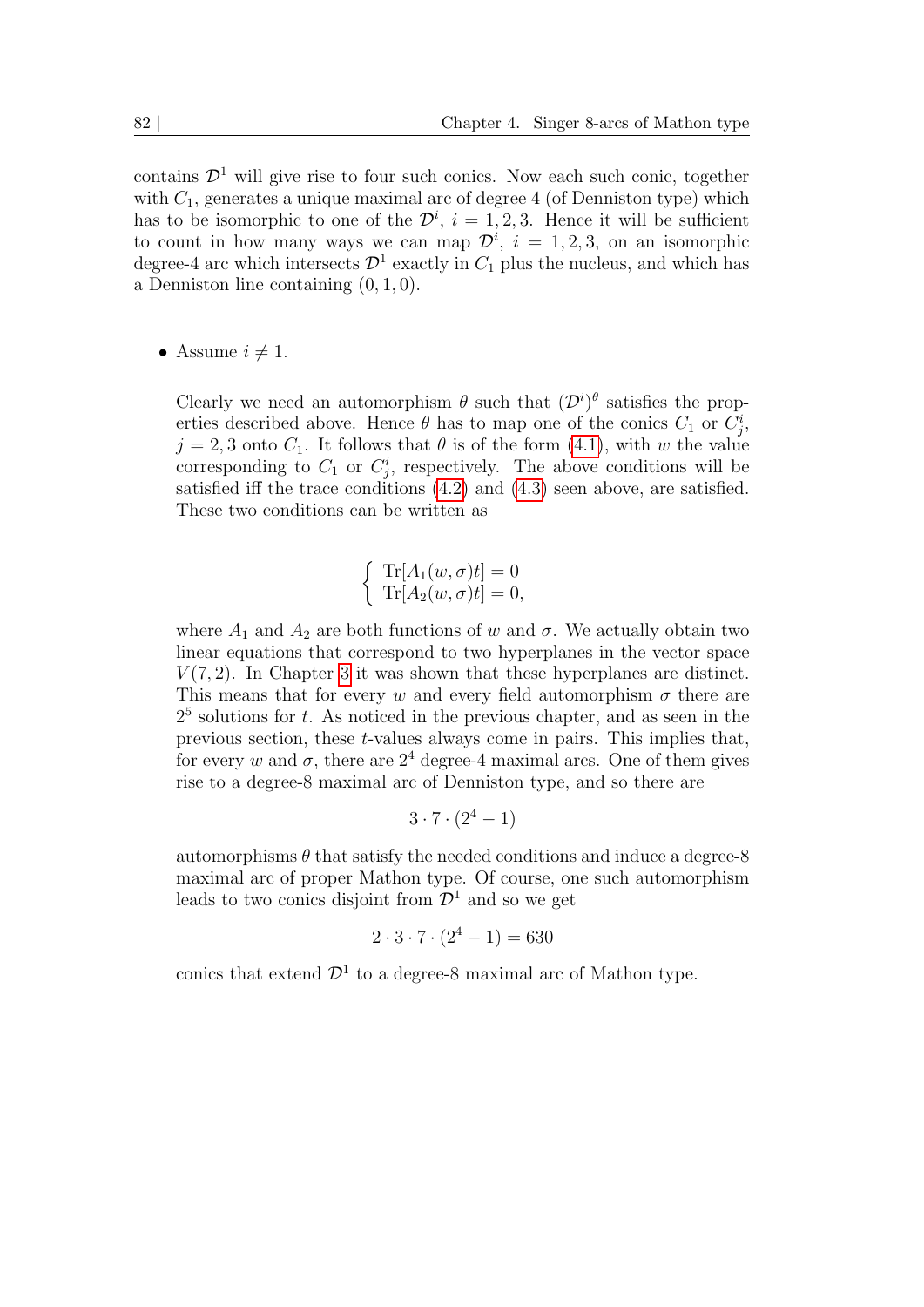• Now assume  $i = 1$ .

In the cases where  $C_2^1$  is mapped onto  $C_1$  and  $C_3^1$  is mapped onto  $C_1$  we also find

$$
2\cdot 7.(2^4-1)
$$

conics to extend  $\mathcal{D}^1$ . If we now consider the case where  $C_1$  is fixed however, we have to make sure that  $\sigma$  is not the identity since this would result in conics which are not disjoint (see Remark [3.3.4](#page-59-1) in Chapter [3\)](#page-46-0). And so when  $i = 1$  we find

$$
2 \cdot 2 \cdot 7 \cdot (2^4 - 1) + 2 \cdot 6 \cdot (2^4 - 1) = 600
$$

conics to extend  $\mathcal{D}^1$  in this case.

Finally, as there were two choices for  $\mathcal{D}^i$ ,  $i \neq 1$ , there are in total

$$
2 \cdot 630 + 600 = 1860
$$

conics that extend  $\mathcal{D}^1$  to a proper Mathon arc satisfying the desired properties. Of course, there were three choices for  $\mathcal{D}^1$  and so we get

$$
3 \cdot 1860 = 5580
$$

conics that will extend some  $\mathcal{D}^i$  to a degree-8 maximal arc of Mathon type. However, due to Lemma [4.4.1](#page-90-2) we know that two out of the three isomorphism classes of degree-4 maximal arcs can be extended to a unique Singer 8-arc. This means that eight conics will extend some  $\mathcal{D}^i$  to a Singer 8-arc which implies that there are actually

$$
5580 - 8 = 5572
$$

conics that will extend some  $\mathcal{D}^i$  to a normal 8-arc. Since the four conics disjoint from  $\mathcal{D}^i$  in such a normal 8-arc all give rise to the same 8-arc there are 1393 normal 8-arcs that contain some degree-4 maximal arc  $\mathcal{D}^i$ . Hence, the number of non-isomorphic normal 8-arcs is

$$
1393/7 = 199.
$$

The fact that we divide by 7 is a consequence of Corollary [3.3.2](#page-55-0) and Lemma [3.3.1](#page-54-0) in Chapter [3,](#page-46-0) which states that there is a unique isomorphism of the plane mapping a degree-4 Denniston arc in a normal Mathon 8-arc onto one of the  $\mathcal{D}^i$ .  $\overline{\phantom{a}}$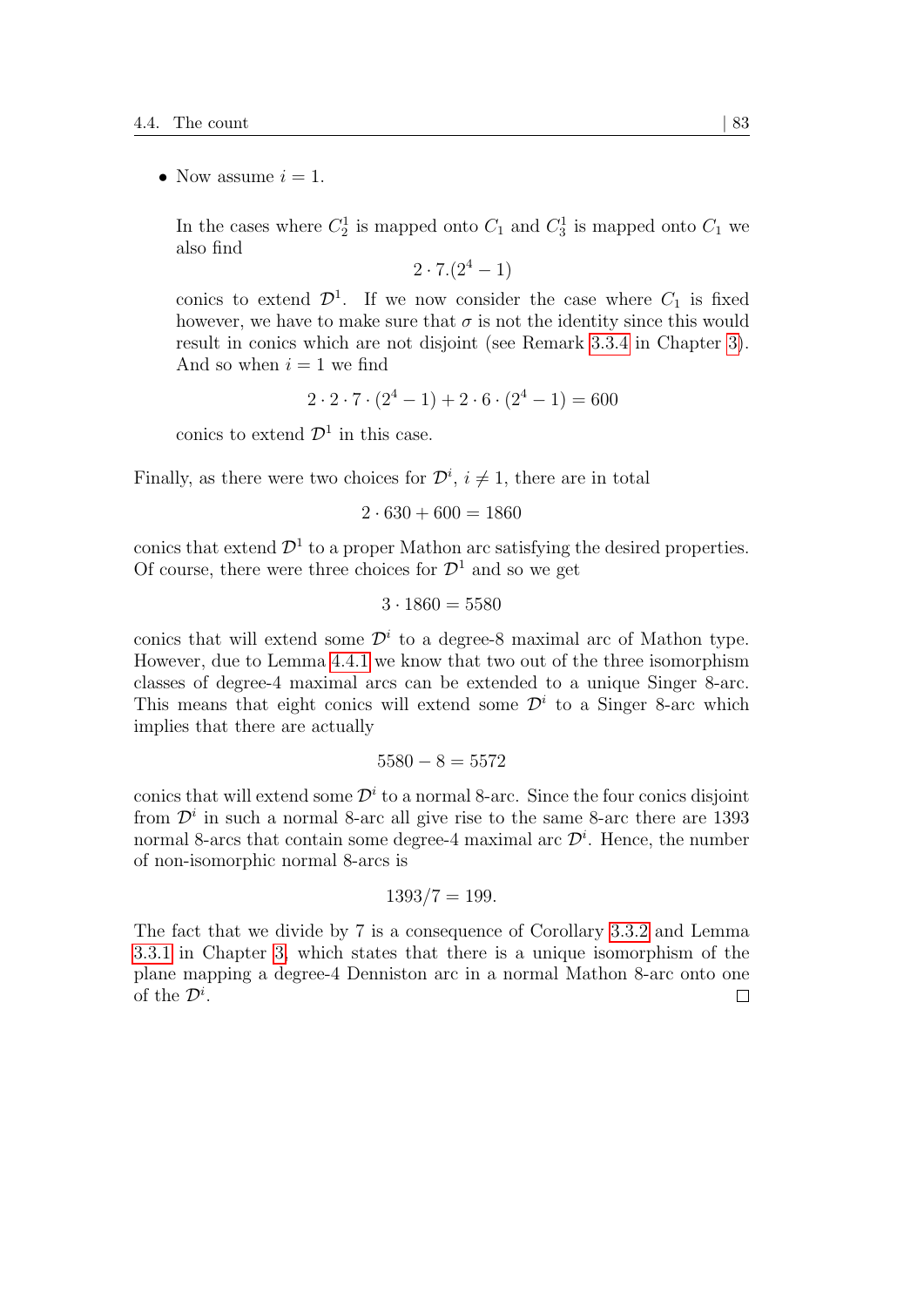The total number of non-isomorphic degree-8 maximal arcs of Mathon type is now easily calculated and yields the following theorem.

Theorem 4.4.3. The number of non-isomorphic degree-8 maximal arcs of proper Mathon type in  $PG(2, 2^7)$  is equal to 201, two of which are Singer 8-arcs, and 199 of which are normal 8-arcs.

#### 4.5 Bigger fields

It turns out that Singer 8-arcs also exist in bigger fields.

Consider GF( $2<sup>h</sup>$ ), with  $h = 7l$  and h odd. Let, for now, TR denote the usual absolute trace map from the finite field  $GF(2<sup>h</sup>)$  onto  $GF(2)$  and let tr be the usual absolute trace map from the field  $GF(2^7)$  onto  $GF(2)$ . Now, since h is odd and a multiple of 7 the equality  $TR(\alpha) = \text{tr}(\alpha)$  will hold for every  $\alpha \in \text{GF}(2^7)$ , subfield of  $\text{GF}(2^h)$ . This implies that all conics from [\(4.9\)](#page-87-0), as well with exponents  $(4.10)$  as with exponents  $(4.11)$ , are exterior to the line  $z = 0$ . However, one has to be careful with the definition of Singer arc over these bigger fields. To see this, first consider the case where  $l \neq 7k$  for some (odd) k. In this case consider the smallest positive t such that  $lt \equiv 1 \pmod{7}$ . Then the field automorphism  $\tau = 2^{lt}$  acts as squaring on the subfield  $GF(2^7)$ and has order 7 (over the big field). If we now replace the automorphism  $\sigma = 2$ from Section 3 by  $\tau$ , then we can easily see that we produce two Mathon 8-arcs that admit a cyclic group of order 7 acting sharply transitively on the seven conics of the arc. These are clearly Singer 8-arcs in the obvious sense.

However, if we consider the case where  $l = 7k$  for some (odd) k, then there is no field automorphism of  $GF(2^l)$  that acts as squaring on the subfield  $GF(2^7)$ and has order 7 (over the big field). In this case every field automorphism that acts as squaring on the subfield  $GF(2<sup>7</sup>)$  will have as order a proper power of 7. In this case the arcs we produce will only admit a cyclic group acting transitively on the seven conics of the arc, but not sharply transitively, as the elements of the unique cyclic subgroup of order 7 will stabilize all conics of the arc (but not fix them pointwise). One could define such arcs as Singer 8-arcs of the second kind.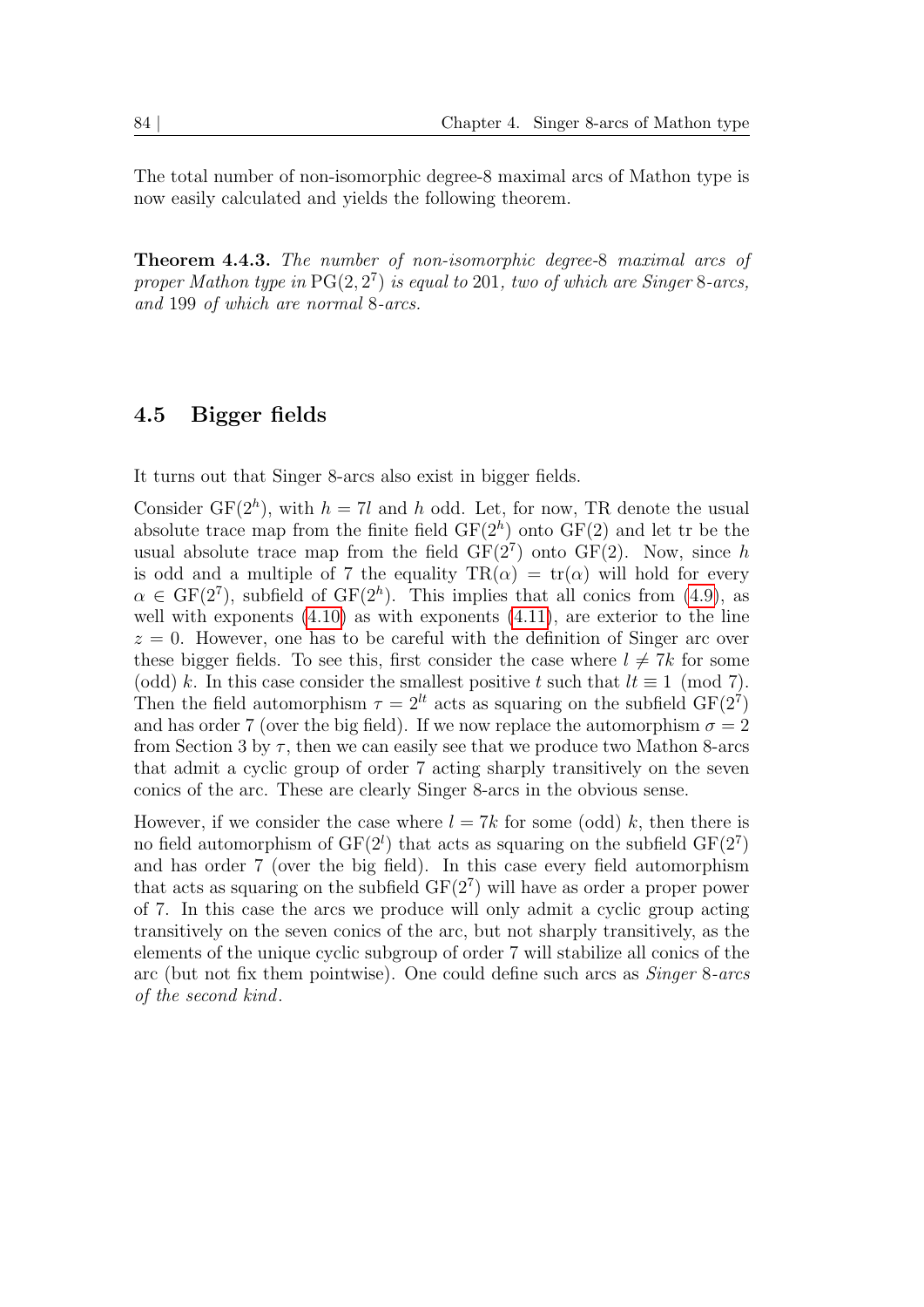## 4.6 Open questions

The following two questions seem now to be natural.

- Can we construct Singer arcs of degree bigger than 8, that is, are there for example degree-16 arcs that admit a (cyclic) automorphism group acting sharply transitively on their conics? If so, over which fields do these arcs exist? What about Singer arcs of the second kind?
- Proper 8-arcs of Mathon type have, considered conicwise, naturally the structure of the Fano plane. Furthermore, the Singer group of the Mathon 8-arcs of Singer type acts as a Singer group on this Fano plane. This Singer group is only a subgroup of the full automorphism group of the Fano plane. Are there fields over which there exist Mathon 8-arcs that admit the full automorphism group of the Fano plane (in its natural action on the conics of the arc)? If not, what is the largest subgroup of PGL(3, 2) that can occur, and over which fields does this happen? In such case one would of course not require that, if a conic is stabilized by an automorphism, it is fixed pointwise.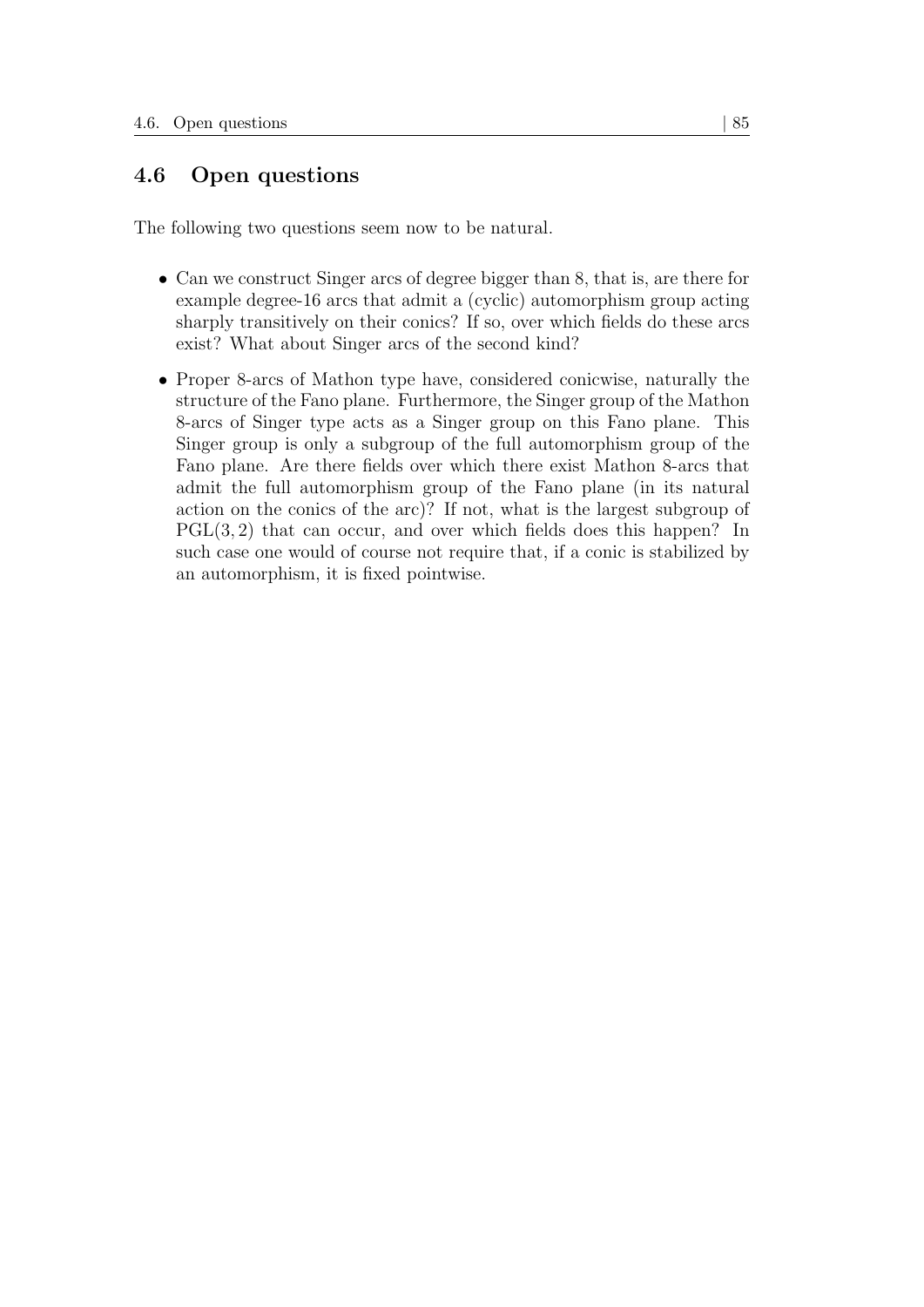| Chapter 4. Singer 8-arcs of Mathon type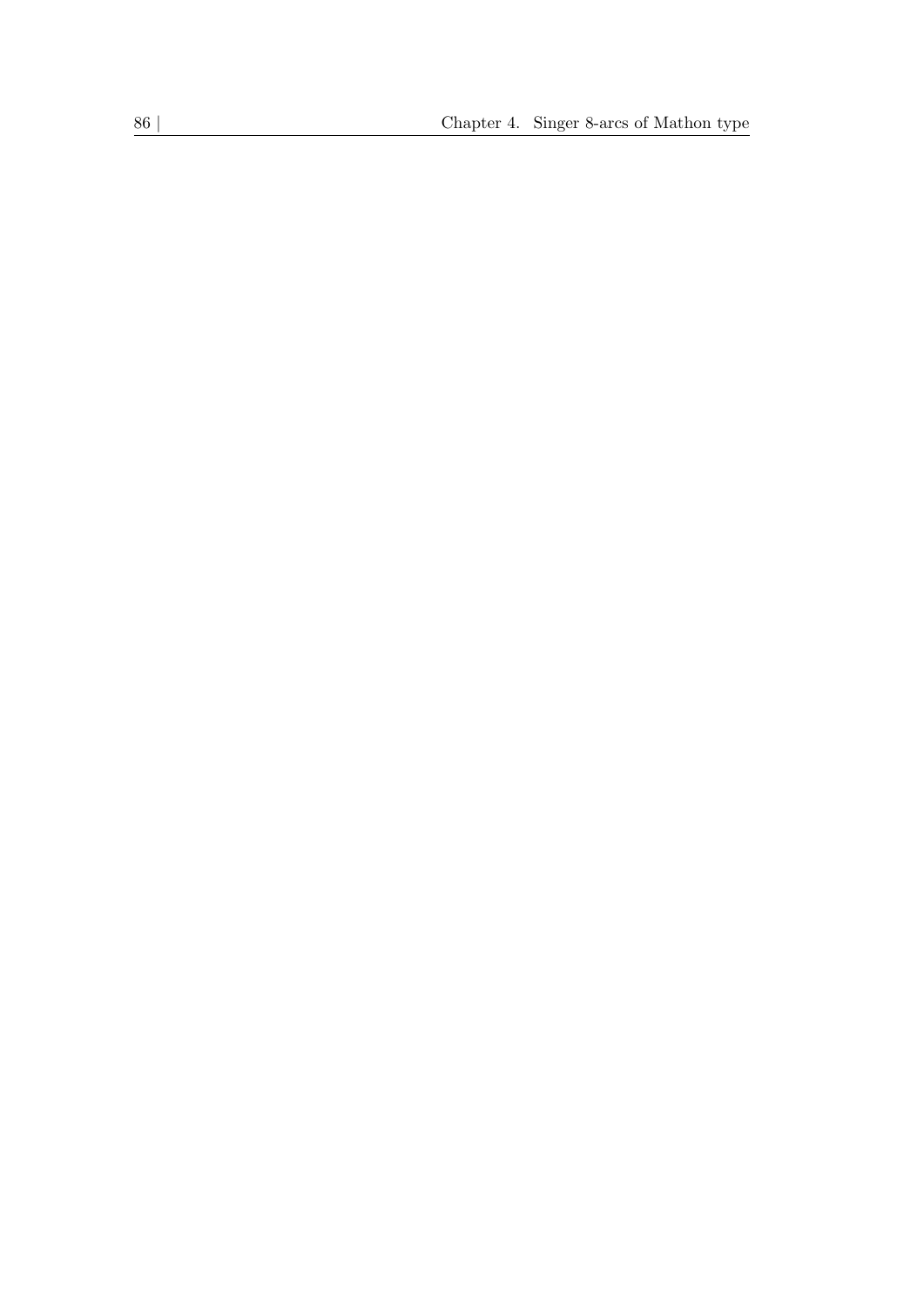# Chapter 5

# Partial flocks of the quadratic cone yielding Mathon arcs

As a consequence of a question asked by J. A. Thas we started studying the link between maximal arcs of Mathon type and partial flocks of the quadratic cone([\[33\]](#page-140-1)). This link is of a rather algebraic nature. In this last chapter we establish, due to a specific projection, a geometric connection between these two structures. We also define a composition on the flock planes and use this to work out an analogue of the synthetic version of Mathon's Theorem (see Chapter [3\)](#page-46-0). Finally we show how it is possible to construct a maximal arc of Mathon type of degree 2d, containing a Denniston arc of degree d, and provided that there is a solution to a certain given system of trace conditions.

## 5.1 Partial flocks

This first section will serve as an introduction to partial flocks as well as a brief description of the algebraic link between partial flocks and maximal arcs of Mathon type as it was proved in [\[33\]](#page-140-1). Suppose that  $\mathscr K$  is a quadratic cone in PG(3,q) with vertex x. A partial flock  $\mathscr F$  of  $\mathscr K$  is a set of disjoint (nonsingular) conics on the cone  $\mathscr K$ . A partial flock is called *complete* if it is not contained in a larger partial flock. A flock  $\mathscr F$  of  $\mathscr K$  is a partial flock of size q. The planes containing the conics of the flock are called the *flock planes*. If all the flock planes of a partial flock have a line in common, then this partial flock is called *linear*. Flocks are related to some elation generalized quadrangles of

87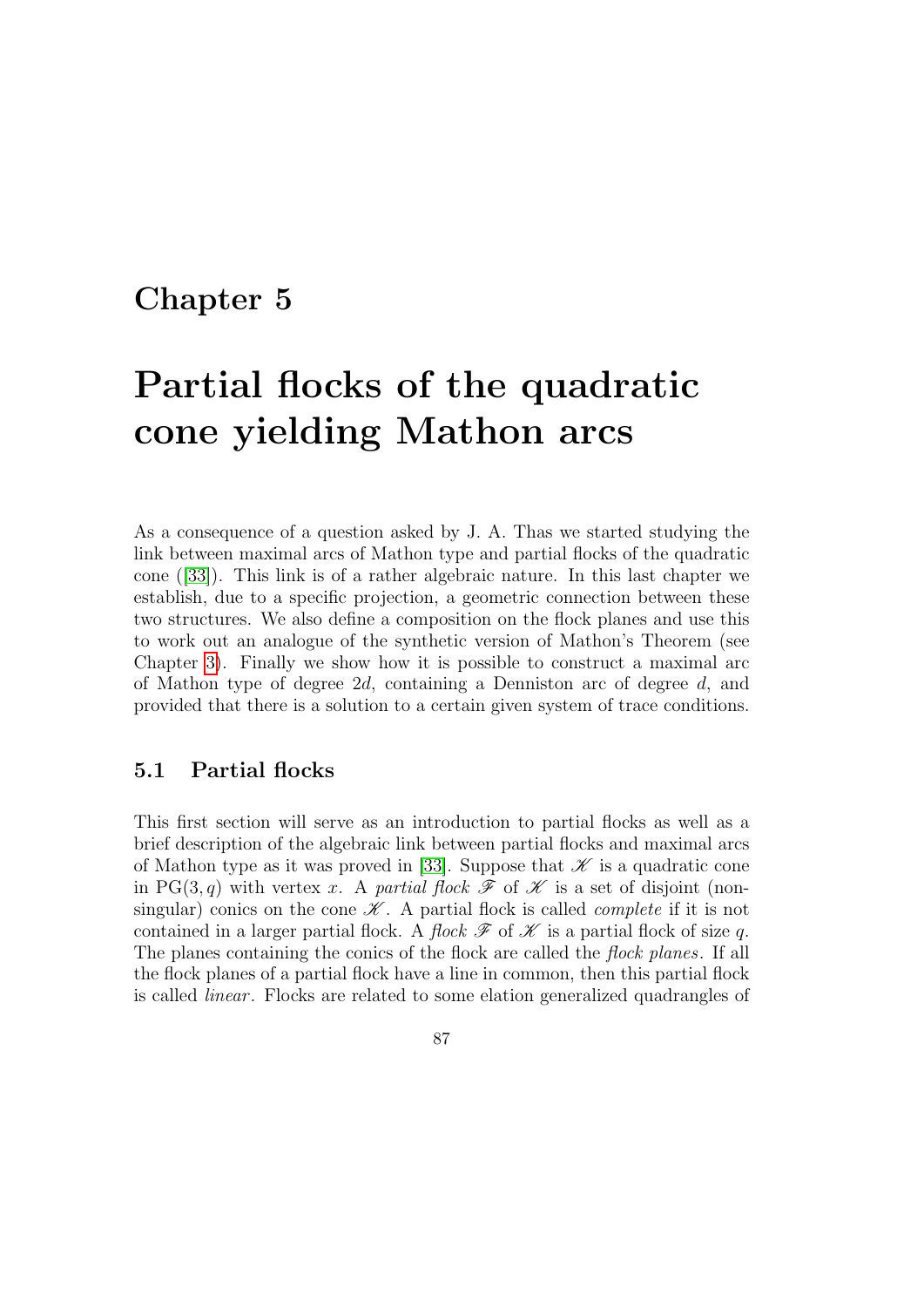order  $(q^2, q)$ , line spreads of PG $(3, q)$  and, when q is even, families of ovals in  $PG(2, q)$  $PG(2, q)$  $PG(2, q)$ , called herds ([\[49\]](#page-142-0)).

From now on, let the order q, of the field  $GF(q)$ , be even and suppose that the cone X has equation  $X_1 X_3 = X_2^2$ . The vertex is the point  $x(1,0,0,0)$ and does not belong to any plane of a (partial) flock  $\mathscr{F}$ . The conics of  $\mathscr{F}$  are defined by k planes  $V_i, i \in \{1, ..., k\}$ , of which the equations can be written in the form

<span id="page-97-0"></span>
$$
X_0 + f(t)X_1 + tX_2 + g(t)X_3 = 0,
$$
\n(5.1)

with  $t \in B$ , where B is some subset of  $GF(q)$ , and f and g are functions from B to  $GF(q)$ . In order to form a partial flock the intersection of any two of the planes  $(5.1)$  with  $\mathscr K$  has to be empty. This means that the system of equations

$$
\begin{cases}\nX_0 + f(s)X_1 + sX_2 + g(s)X_3 = 0 \\
X_0 + f(t)X_1 + tX_2 + g(t)X_3 = 0 \\
X_1X_3 = X_2^2\n\end{cases}
$$

for any  $s, t \in B$ , with  $s \neq t$ , can have no solutions in  $GF(q)$ . This is equivalent with the condition that the quadratic equation

$$
(f(s) + f(t))X_1^2 + (s+t)X_1X_2 + (g(s) + g(t))X_2^2 = 0
$$

has no solutions in  $GF(q)$ . In other words, the k conics  $V_i \cap \mathscr{K}, i \in \{1, ..., k\},$ form a partial flock of  $K$  if and only if

$$
\text{Tr}\Big[\frac{(f(s) + f(t))(g(s) + g(t))}{(s+t)^2}\Big] = 1, \ \forall s, t \in B, s \neq t. \tag{5.2}
$$

We already know (see Chapter [2\)](#page-28-0) that a closed set of conics  $\mathcal{C}$ , which can be used to construct maximal arcs of Mathon type, may be written in the form

$$
\mathcal{C} = \{ (x, y, z) : p(\lambda)x^2 + xy + r(\lambda)y^2 + \lambda z^2 = 0, \lambda \in A \},\
$$

where A is a subset of  $GF(q) \setminus \{0\}$  such that  $A \cup \{0\}$  is closed under addition and p and r are functions from A to  $GF(q)$ .

Hamilton and J. A. Thas proved in [\[33\]](#page-140-1) that the functions  $p$  and  $r$  associated to C give rise to a partial flock in the following way. Set  $B = A \cup \{0\}$  and define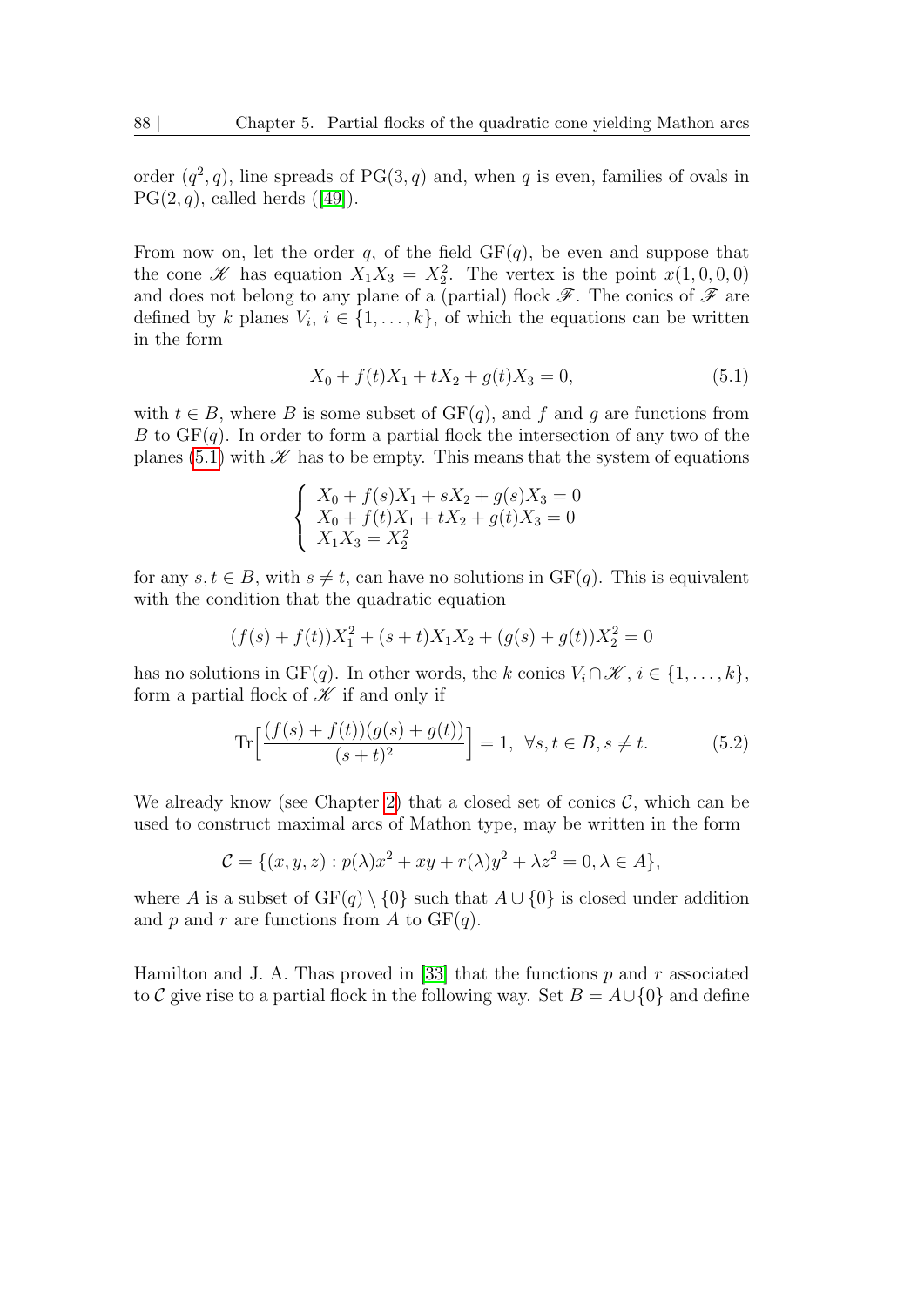the functions f and g on B by  $f(0) = g(0) = 0$  and  $f(t) = tp(t), g(t) = tr(t)$ for  $t \in A$ . Since  $A, p$  and r define a closed set of conics we know that

<span id="page-98-0"></span>
$$
\frac{sp(s) + tp(t)}{s + t} = p(s + t) \text{ and } \frac{sr(s) + tr(t)}{s + t} = r(s + t),
$$
 (5.3)

for  $s, t \in A$ , with  $s \neq t$ . As  $s + t \in A$  the trace condition for the closed set of conics gives us

$$
1 = \text{Tr}[p(s+t)r(s+t)] = \text{Tr}\Big[\Big(\frac{sp(s) + tp(t)}{s+t}\Big)\Big(\frac{sr(s) + tr(t)}{s+t}\Big)\Big] = \text{Tr}\Big[\frac{(f(s) + f(t))(g(s) + g(t))}{(s+t)^2}\Big].
$$

This implies that  $f, g$  and  $B$  define a partial flock.

From [\(5.3\)](#page-98-0) we know that  $sp(s) + tp(t) = (s + t)p(s + t)$  and  $sr(s) + tr(t) =$  $(s+t)r(s+t)$ , or equivalently that  $f(s)+f(t) = f(s+t)$  and  $g(s)+g(t) = g(s+t)$ . In other words, the functions  $f$  and  $g$  arising from a closed set of conics are additive on  $B$  and also  $B$  is closed under addition. A partial flock with these properties will be called an *additive* partial flock.

Conversely, suppose an additive partial flock is given with functions  $f$  and  $g$ on an additive subgroup B of  $GF(q)$ . Now define  $A = B \setminus \{0\}$  and functions  $p(t) = f(t)/t$  and  $r(t) = q(t)/t$ ,  $t \in A$ . Since f and q are additive on B we see that

$$
\frac{sp(s) + tp(t)}{s + t} = \frac{f(s) + f(t)}{s + t} = \frac{f(s + t)}{s + t} = p(s + t)
$$

and hence the closure principle holds. Furthermore, it is clear that

$$
\begin{aligned} \text{Tr}[p(s+t)r(s+t)] &= \text{Tr}\Big[\frac{f(s+t)g(s+t)}{(s+t)^2}\Big] \\ &= \text{Tr}\Big[\frac{(f(s)+f(t))(g(s)+g(t))}{(s+t)^2}\Big] \\ &= 1. \end{aligned}
$$

The above implies that, using the fact that the functions  $f$  and  $q$  are additive on B, the required trace and closure conditions on A in order to give rise to a closed set of conics, and hence a maximal arc of Mathon type in  $PG(2, q)$  are satisfied. Knowing all the above, the following theorem holds.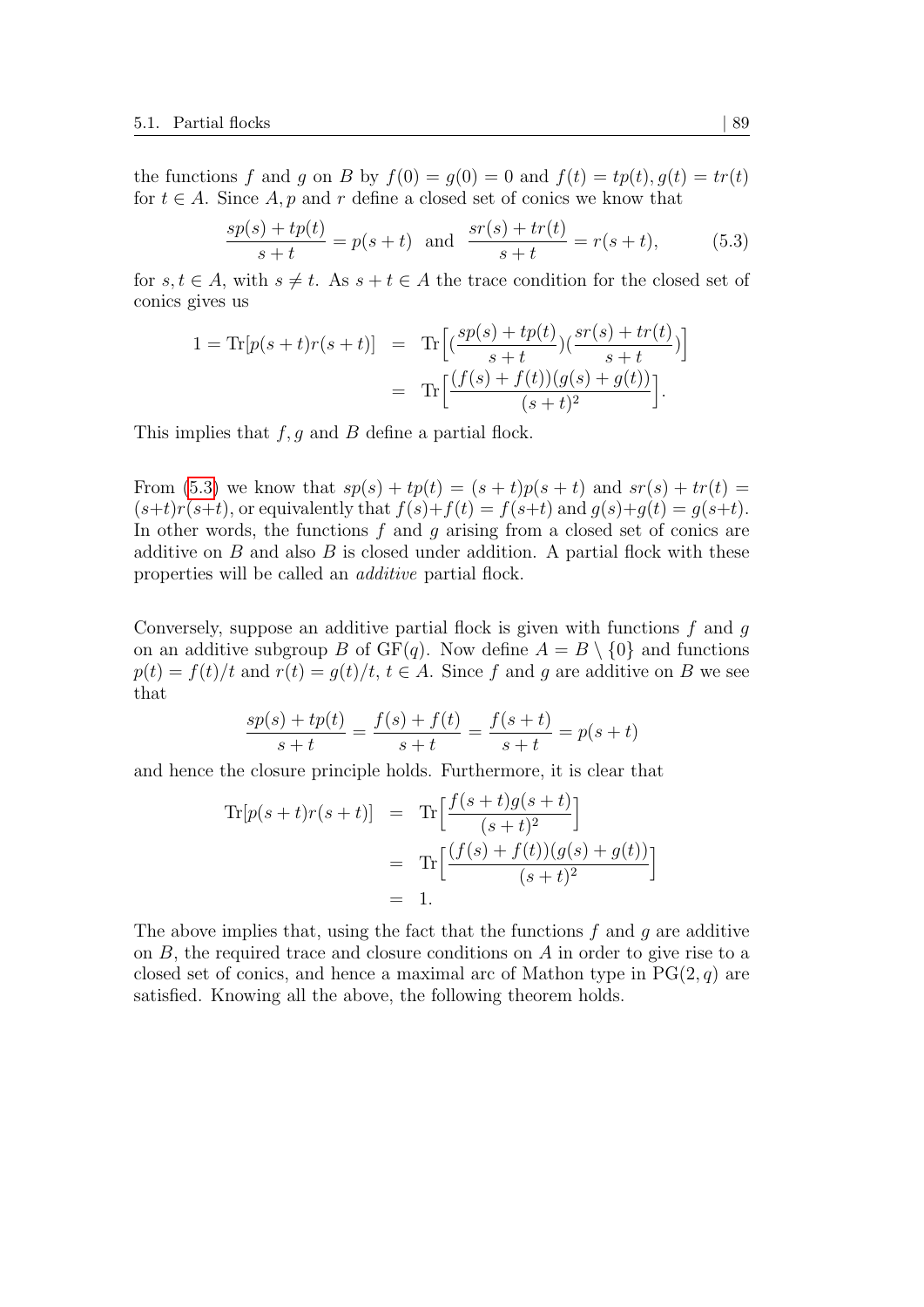Theorem 5.1.1 ([\[33\]](#page-140-1)). A degree-d maximal arc of Mathon type gives rise to an additive partial flock of size d of the quadratic cone in  $PG(3, q)$ , and conversely.

In what follows we will show that a partial flock, corresponding to a maximal arc  $M$  of degree  $d$  of Mathon type, is linear, if and only if  $M$  is of Denniston type. This is also mentioned in [\[33\]](#page-140-1) without an explicit proof.

Given a degree-d maximal arc  $M$  of Mathon type of which the corresponding partial flock is linear. Consider two random planes  $X_0 + tp(t)X_1 + tX_2 +$  $tr(t)X_3 = 0$  and  $X_0 + sp(s)X_1 + sX_2 + sr(s)X_3 = 0$ ,  $s, t \in A$  and  $s \neq t$ , that define two conics contained in the partial flock. Expressing that the intersection line of these two planes has to be contained in the plane  $X_0 = 0$ (as  $X_0 = 0$  is also a flock plane) is equivalent to imposing that the rank of the matrix

$$
\begin{pmatrix}\n1 & tp(t) & t & tr(t) \\
1 & sp(s) & s & sr(s) \\
1 & 0 & 0 & 0\n\end{pmatrix}
$$

is equal to two. This condition will be satisfied if and only if  $p(s) = p(t)$  and  $r(s) = r(t)$ . Now say  $p(s) = p(t) = a$  and  $r(s) = r(t) = b$ . It follows that the conics contained in M can be written as

$$
ax^2 + xy + by^2 + \lambda z^2 = 0, \quad \lambda \in A,
$$

and it follows that M is a maximal arc of Denniston type.

Conversely, if M is a maximal arc of Denniston type, then the corresponding partial flock is determined by planes with equation

$$
X_0 + tX_1 + tX_2 + atX_3 = 0, \quad t \in B,
$$

where a is a fixed element of  $GF(q)$ . It is clear that all these planes have the line  $X_1 + X_2 + aX_3 = 0$ ,  $X_0 = 0$  in common, hence the corresponding partial flock is linear.

We conclude that a partial flock, corresponding to a maximal arc  $M$  of degree d of Mathon type, is linear if and only if  $M$  is of Denniston type.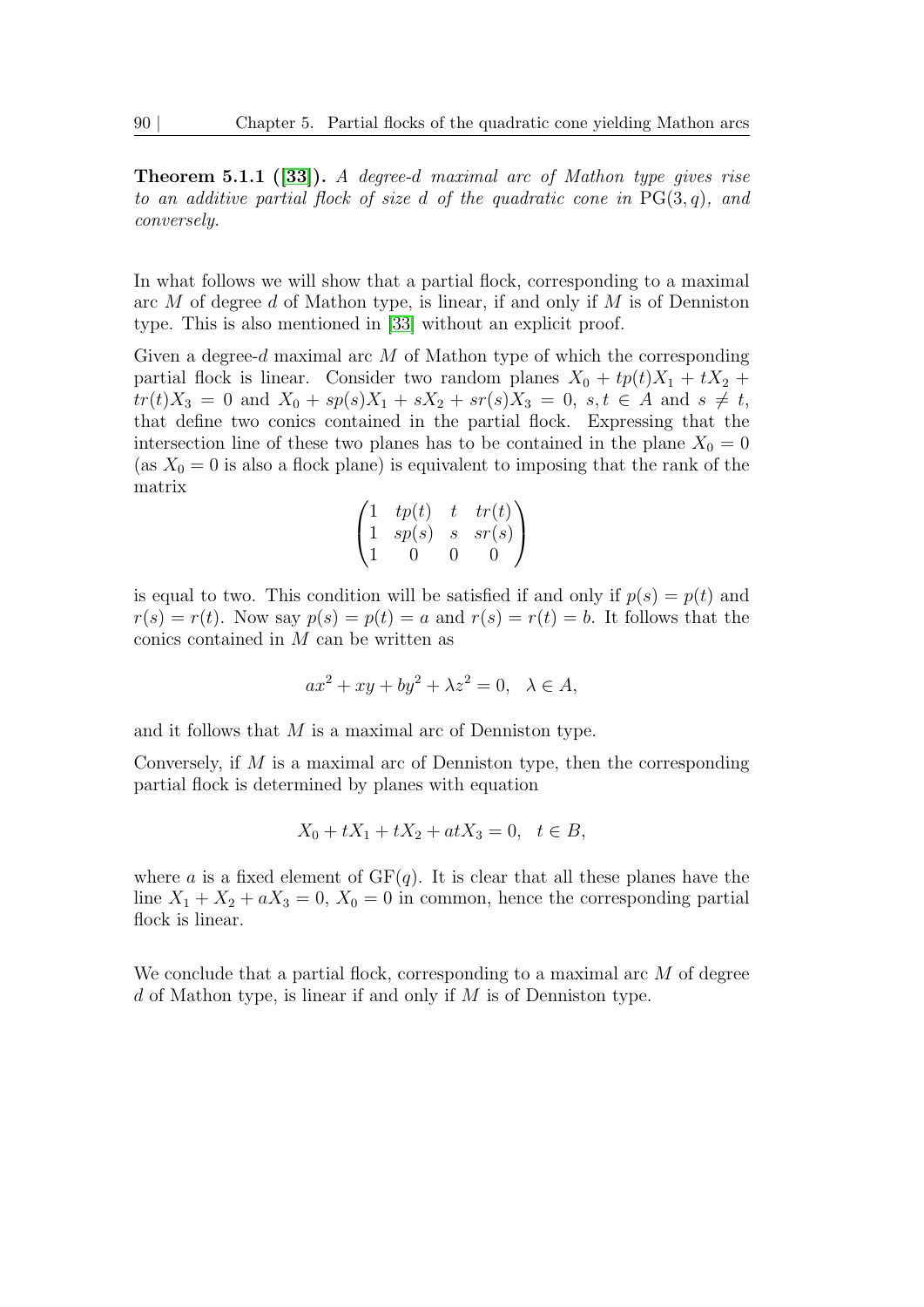## 5.2 Projection

As became clear in the previous section a maximal arc of degree d of Mathon type gives rise to an additive partial flock of size d of the quadratic cone in  $PG(3, q)$ , and conversely. The link between these two geometric structures is of an algebraic nature and is based on the trace condition of Mathon's construction. The authors of [\[33\]](#page-140-1) also remark in their paper that a closed set of conics of size  $d-1$  on a common nucleus in PG(2, q), q even, can be projected onto the quadratic cone and in this way induces a partial flock of the quadratic cone. However, this partial flock did not appear to have as many nice properties as the one arising from the algebraic approach.

In this section we will establish a more geometric link between the maximal arcs of Mathon type in  $PG(2, q)$  and additive partial flocks in  $PG(3, q)$ . This is done by obtaining a geometric link between the partial flock arising from projection and the additive partial flock. We will see that the relation between the two partial flocks basically is an "inversion" on the nuclear line of the cone.

Before continuing we first provide a short lemma that guarantees that our projections are well defined.

**Lemma 5.2.1.** Let  $\mathcal{K}$  be a quadratic cone with vertex x in PG(3, q), let N be its nuclear line, and let  $\pi$  be any plane not through x. Denote  $N \cap \pi$  by n, and let p be any point on N distinct from x and n. Then the projection from p of any conic C in  $\pi$  with nucleus n onto the cone  $\mathscr K$  is a conic on  $\mathscr K$ .

**Proof.** First note that every line through  $p$  intersects the cone in a unique point. Hence the projection of C results in  $q + 1$  points on  $\mathscr K$ . We need to show they form a conic.

Consider any plane  $\gamma$  in PG(3, q) not containing x and not containing p. Then  $γ$  clearly intersects  $\mathscr K$  in a conic, and if we project this conic from p onto π then we obtain a conic in  $\pi$  having n as its nucleus. In this way we obtain  $q^2(q-1)$  conics in  $\pi$  with nucleus n.

On the other hand, in  $PG(2, q)$  every conic with nucleus  $(0, 0, 1)$  is of the form  $\alpha X_0^2 + X_0 X_1 + \beta X_1^2 + \lambda X_2^2 = 0$  with  $\lambda \neq 0$  and  $\alpha, \beta$  arbitrary elements of  $GF(q)$ . Hence there are  $q^2(q-1)$  conics having a given point as their nucleus.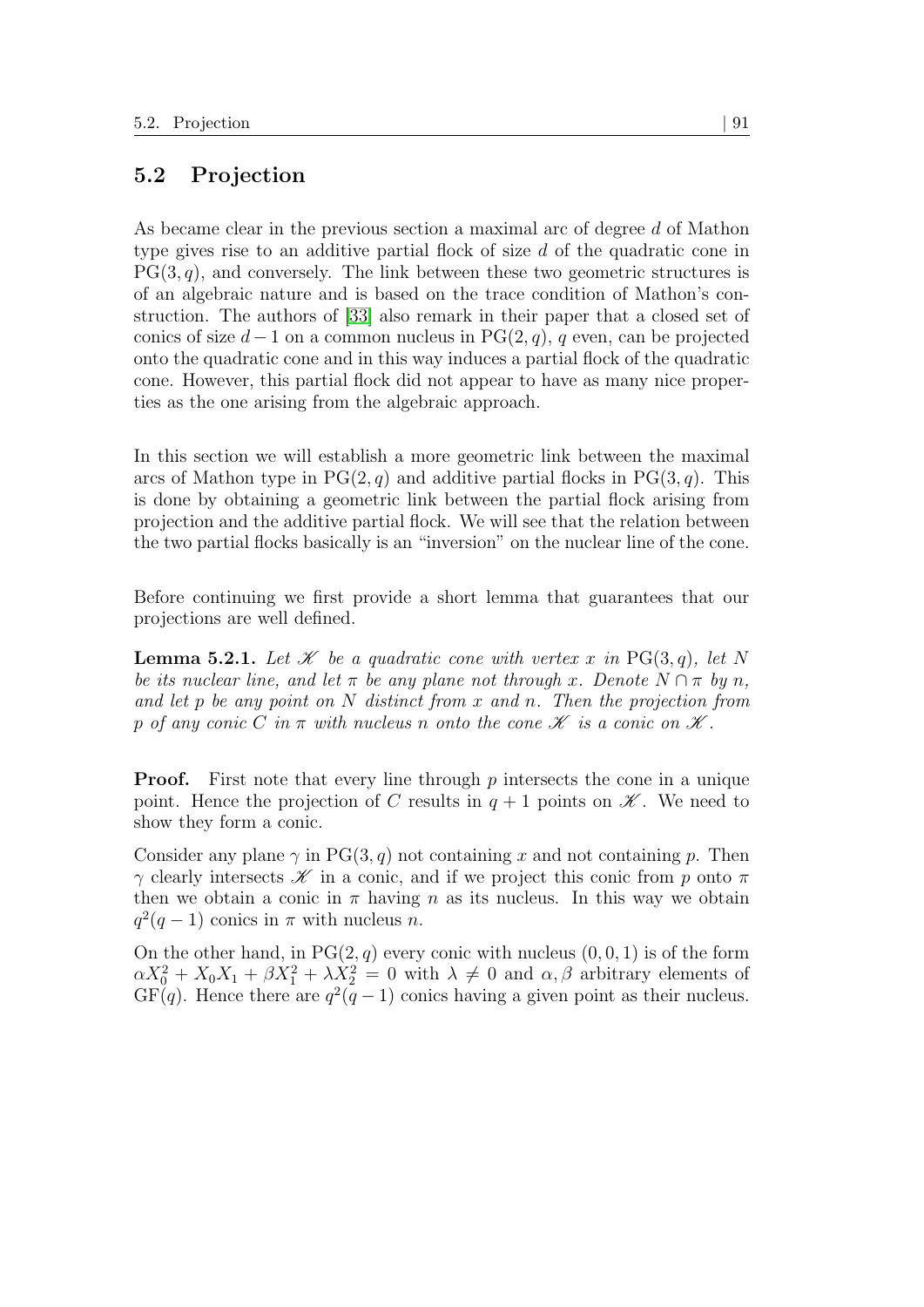It follows that the conics with nucleus  $n \text{ in } \pi$  are in one-to-one correspondence with the planes not through x or p. The lemma follows.  $\Box$ 

Now let M be a degree-d maximal arc of Mathon type in the plane  $PG(2, q)$ . Embed  $PG(2, q)$  in  $PG(3, q)$  and assume that  $PG(2, q)$  is the plane with equation  $X_0 = 0$ . To simplify the calculations ahead we will assume that the conics contained in M have equations

$$
\alpha^2 X_1^2 + X_1 X_3 + \beta^2 X_3^2 + \lambda^2 X_2^2 = 0,\tag{5.4}
$$

with  $\alpha, \beta$  and  $\lambda$  elements of GF(q). Of course the quadratic polynomial  $\alpha^2 x^2 + x + \beta^2$  has to be irreducible over  $GF(q)$  and this is satisfied if  $Tr(\alpha^2 \beta^2)$  =  $Tr(\alpha\beta) = 1$ . Hence the change of notation does not alter the trace condition. In the plane  $X_0 = 0$  all conics contained in M have nucleus  $(0, 1, 0)$  and the line at infinity is the line  $X_2 = 0$ . These conics will sometimes be denoted by  $C:(\alpha^2,\beta^2,\lambda^2)$  using only these specific coefficients.

Next, let X be a quadratic cone in PG(3, q). Suppose the cone X has equation  $X_1X_3 = X_2^2$ . The vertex is the point  $x(1,0,0,0)$  and does not belong to the plane  $X_0 = 0$ . Notice that the conic which is the intersection of  $\mathscr K$  and the plane  $X_0 = 0$  is not contained in M since the elements  $\alpha$  and  $\beta$  cannot be zero. It is clear that the nuclear line N is the intersection of the planes  $X_1 = 0$  and  $X_3 = 0$  which is the line with points  $(t, 0, 1, 0), t \in \text{GF}(q)$  and the vertex x. Notice that N intersects  $X_0 = 0$  in the point  $(0, 0, 1, 0)$ , the common nucleus of all conics in M.

Take the point  $n(1, 0, 1, 0)$  on the line N. We will project the elements in M onto the cone  $\mathscr K$ . This means that, for every conic C in M, we look for the plane V that intersects  $\mathscr K$  exactly in the projection of C from the point n. In other words, the conic  $C$  contained in  $M$  is projected onto the conic which is the intersection of V and  $\mathscr K$ . Furthermore the line with equation  $X_2 = 0$ ,  $X_0 = 0$ , which is the line at infinity of M, spans a plane with the point n. This plane will determine a conic on the cone  $\mathscr K$  which will be the projection of the line at infinity of  $M$ . In the following lemmas we will determine the planes that induce the projections of each of the conics contained in  $M$ . Remark that these planes induce a partial flock on the quadratic cone  $\mathscr K$  since all conics, as well as the line at infinity, of M are disjoint. However this partial flock is not additive, where the partial flock arising in [\[33\]](#page-140-1) is an additive partial flock. In what follows we will look for the link between the partial flock induced by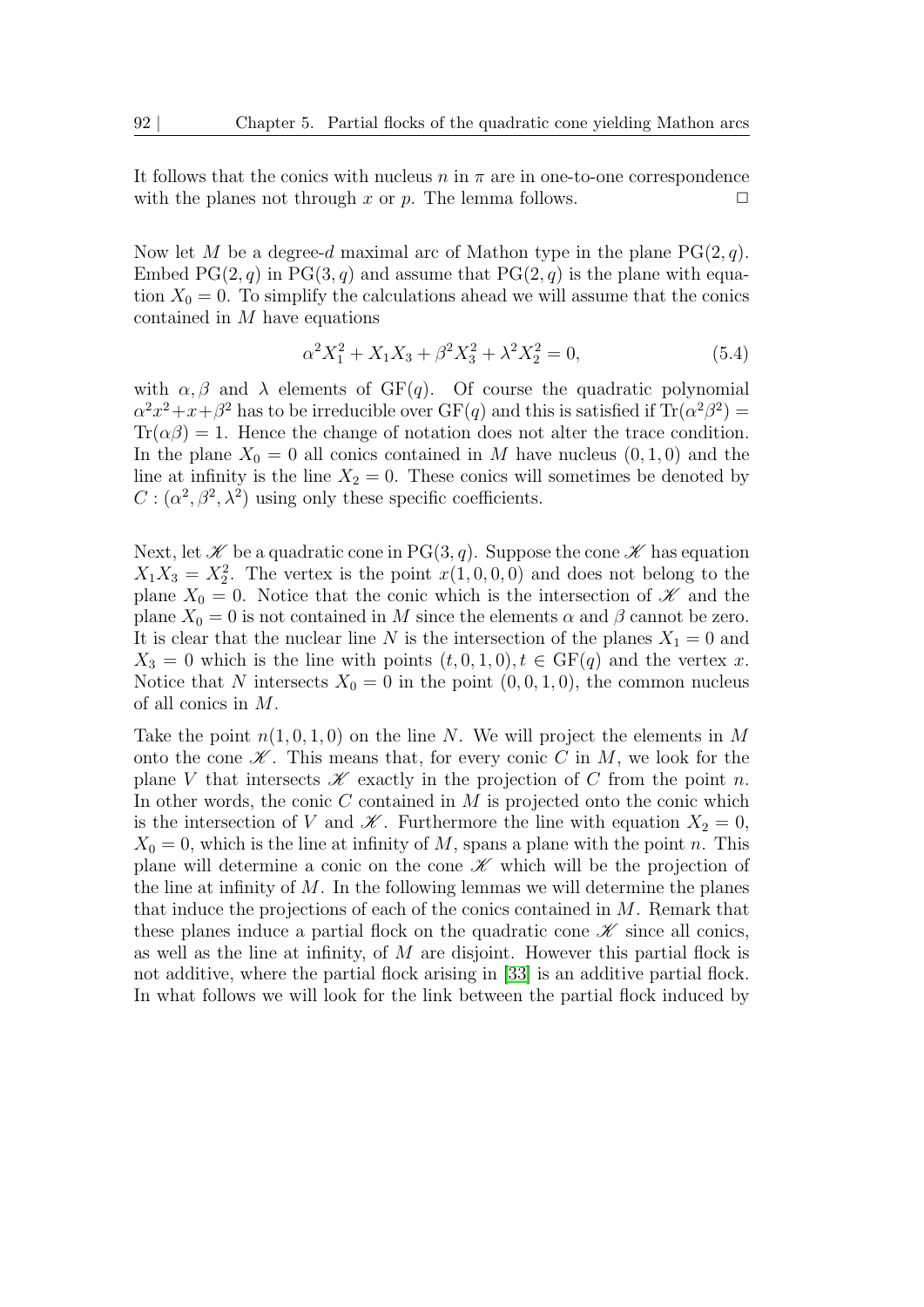the projection and the additive partial flock induced by the planes in [\[33\]](#page-140-1).

<span id="page-102-0"></span>**Lemma 5.2.2.** If  $\alpha^2 X_1^2 + X_1 X_3 + \beta^2 X_3^2 + \lambda^2 X_2^2 = 0$  is the equation of a conic C in M. Then the plane that contains the projection of the conic C from n on the cone  $\mathscr K$  has equation

<span id="page-102-2"></span>
$$
\lambda X_0 + \alpha X_1 + (\lambda + 1)X_2 + \beta X_3 = 0. \tag{5.5}
$$

**Proof.** Take three points on C, for example  $p(0, \lambda, \alpha, 0), q(0, 0, \beta, \lambda)$  and  $r(0, \beta^2 \lambda, \alpha \beta^2, \lambda)$ . The line pn contains the points  $(0, \lambda, \alpha, 0) + t(1, 0, 1, 0) =$  $(t, \lambda, \alpha + t, 0), t \in GF(q)$ . If  $t = \alpha$  the point satisfies  $X_1 X_3 = X_2^2$  and it follows that the intersection of pn and  $\mathscr K$  is the point  $p'(\alpha,\lambda,0,0)$ . In an analogous way we find that the lines qn and rn intersect the cone  $\mathscr K$  in the points  $q'(\beta, 0, 0, \lambda)$  and  $r'(\beta\lambda+\alpha\beta^2, \beta^2\lambda, \beta\lambda, \lambda)$  respectively. These three points determine the plane that intersects  $\mathscr K$  in the projection of C. This plane has an equation of the form  $aX_0 + bX_1 + cX_2 + dX_3 = 0$ . The conditions resulting from the requirement that the points  $p', q'$  and r' must be contained in this plane are

$$
\begin{cases}\n\alpha a + \lambda b = 0 \\
\beta a + \lambda d = 0 \\
(\beta \lambda + \alpha \beta^2)a + \beta^2 \lambda b + \beta \lambda c + \lambda d = 0.\n\end{cases}
$$

We see that  $(a, b, c, d) = (\lambda, \alpha, \lambda + 1, \beta)$  satisfies this system of equations and therefore the plane that determines the projection of C has equation

$$
\lambda X_0 + \alpha X_1 + (\lambda + 1)X_2 + \beta X_3 = 0.
$$

The planes obtained in Lemma [5.2.2](#page-102-0) will be called *conic planes* since these planes are associated to the conics in  $M$ . It will become clear that they need to be distinguished from the planes associated to the Denniston lines and the line at infinity of a maximal arc of Mathon type (see Chapter [2\)](#page-28-0). The latter will be called the *Denniston planes* and the *singular plane*, respectively.

<span id="page-102-1"></span>**Lemma 5.2.3.** If  $X_2 = 0$  is the equation of the line at infinity of M. Then the singular plane has equation  $X_0 + X_2 = 0$ .

**Proof.** It suffices to consider the span of  $X_2 = 0$  and the point n. This is indeed the plane  $X_0 + X_2 = 0$ .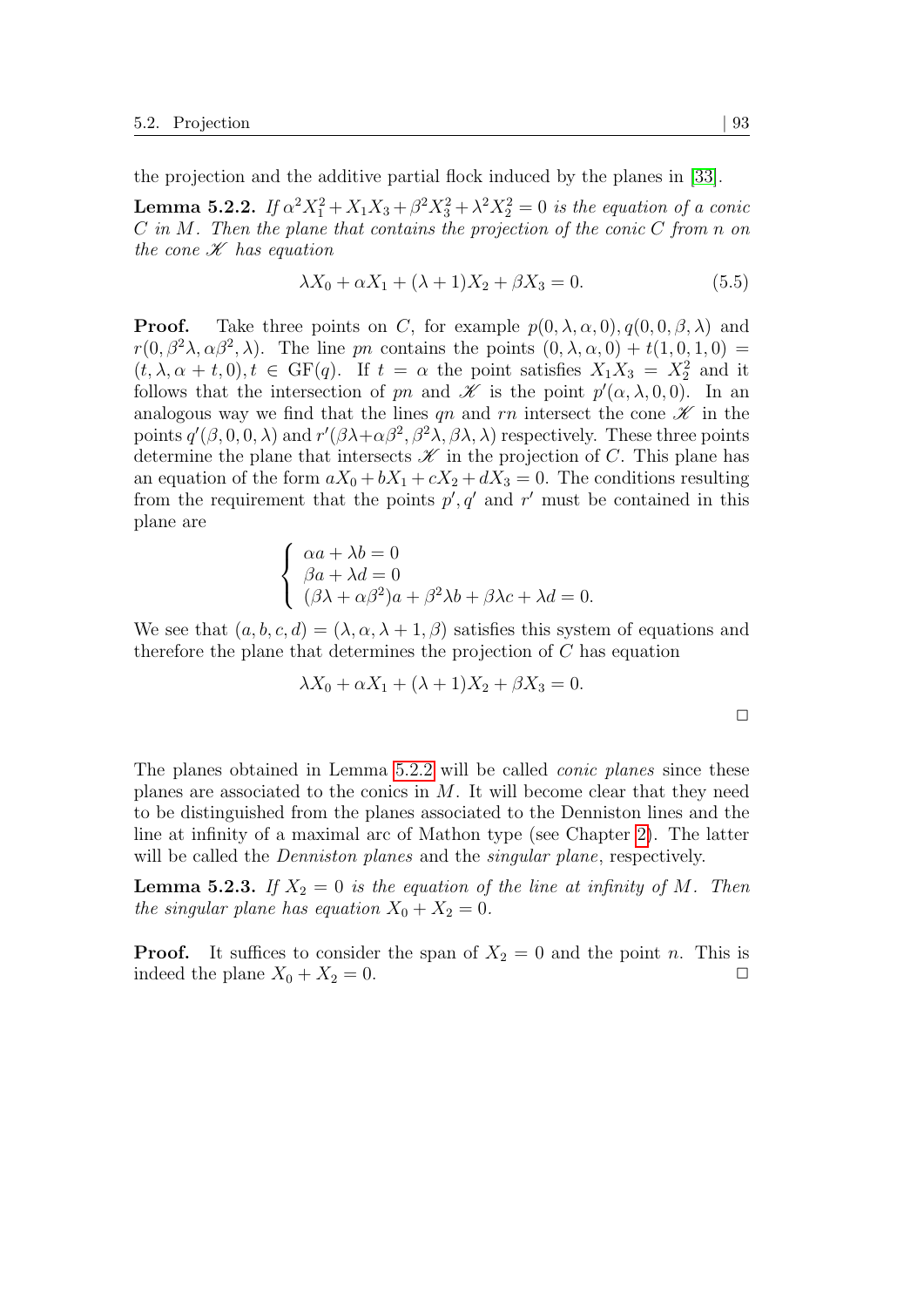Using Lemma [5.2.2](#page-102-0) and Lemma [5.2.3](#page-102-1) we can find all the planes that determine the projection of the maximal arc M onto the quadratic cone  $\mathscr K$  and form a partial flock on  $\mathscr K$ . However these planes do not seem to correspond immediately to the planes found in [\[33\]](#page-140-1). In other words we are looking for the correspondence between the two partial flocks. In particular, applying our notation on the theory from [\[33\]](#page-140-1) yields the planes

$$
X_0 + \alpha^2 \lambda^2 X_1 + \lambda^2 X_2 + \beta^2 \lambda^2 X_3 = 0 \tag{5.6}
$$

together with the plane  $X_0 = 0$ , which induce the additive partial flock.

So far, we have found the conic planes with equations  $\lambda X_0 + \alpha X_1 + (\lambda + 1)X_2 +$  $\beta X_3 = 0$  and the singular plane  $X_0 + X_2 = 0$ . Now, consider the automorphism  $\delta \in \text{PGL}(4,q)$  given by

<span id="page-103-2"></span><span id="page-103-1"></span>
$$
X_0 \to X_0 + X_2,
$$
  

$$
X_i \to X_i, \ i > 0,
$$

that fixes the cone  $\mathscr K$ . This will map the singular plane  $X_0 + X_2 = 0$  to the plane  $X_0 = 0$  and the image of the conic planes under  $\delta$  is

$$
\lambda X_0 + \alpha X_1 + X_2 + \beta X_3 = 0. \tag{5.7}
$$

**Remark 5.2.4.** The point  $n(1, 0, 1, 0)$  from which we project is in fact arbitrary. Suppose we had chosen any other point  $(x, 0, 1, 0), x \neq 0$  on the nuclear line. In this case we can still find an automorphism that fixes the cone  $\mathscr K$  and switches the singular plane and the plane  $X_0 = 0$  in the following way. If we project from the point  $(x, 0, 1, 0), x \neq 0$  we get conic planes with equations

$$
\frac{\lambda}{x}X_0 + \alpha X_1 + (\lambda + 1)X_2 + \beta X_3 = 0
$$
\n(5.8)

and the singular plane  $X_0 + xX_2 = 0$ . Next, consider the automorphism  $\delta' \in \mathrm{PGL}(4,q)$  given by

<span id="page-103-0"></span>
$$
X_0 \to xX_0 + xX_2,
$$
  

$$
X_i \to X_i, \ i > 0.
$$

This  $\delta'$  maps the singular plane to the plane  $X_0 = 0$  and the planes [\(5.8\)](#page-103-0) to the planes

$$
\lambda X_0 + \alpha X_1 + X_2 + \beta X_3 = 0
$$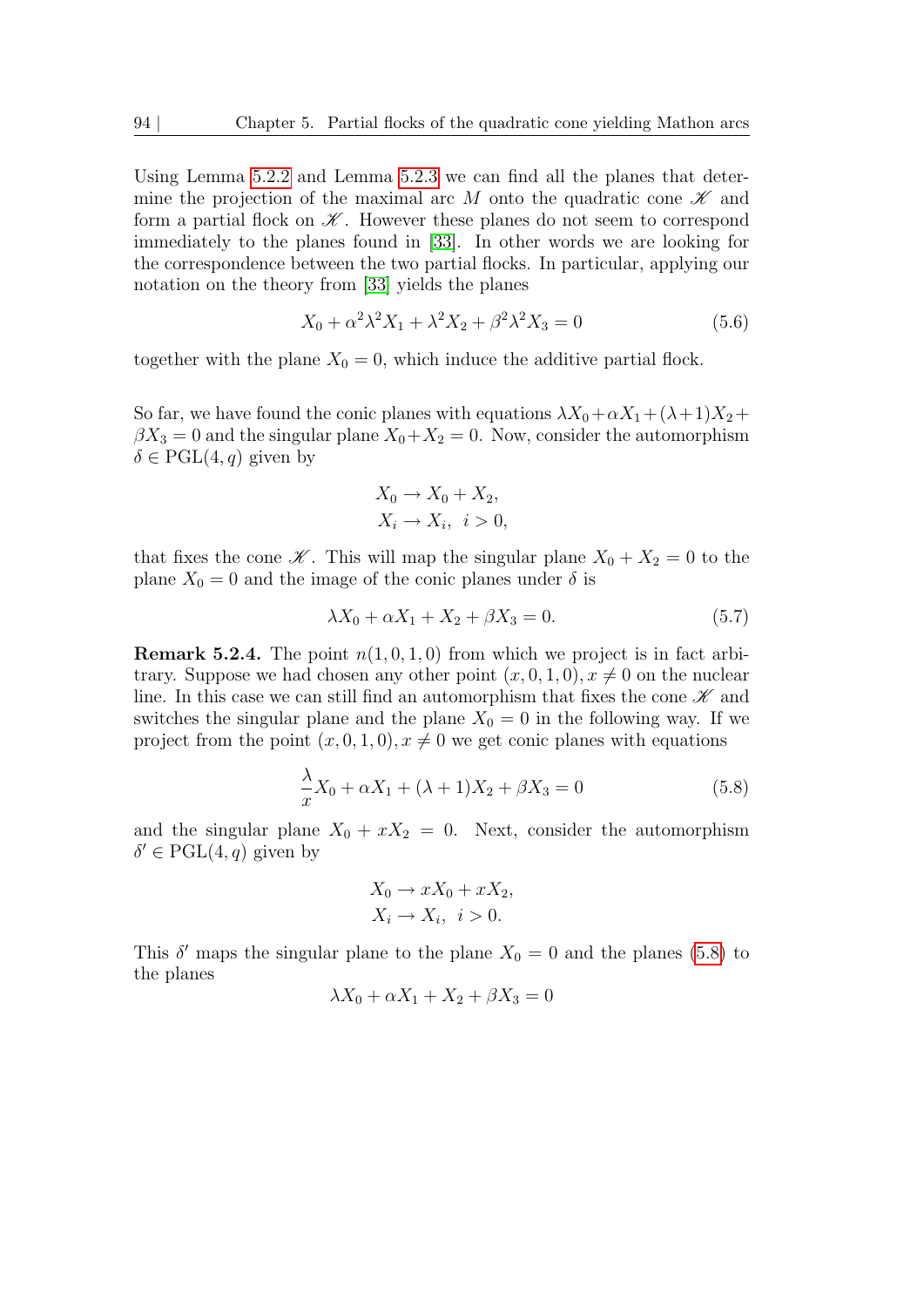while stabilizing the cone. Hence, the partial flock induced by the plane  $X_0 = 0$ and the planes [\(5.7\)](#page-103-1) is, up to isomorphism, the unique partial flock arising from projection. We will now establish a link between this partial flock and the additive partial flock arising from the maximal arc.

The planes found in [\(5.7\)](#page-103-1) intersect the nuclear line in the points  $(1,0,\lambda,0)$ .

Next, consider the inversion  $\iota$  on the nuclear line defined by

$$
(1,0, y, 0) \mapsto (1, 0, 1/y, 0), y \neq 0
$$
  

$$
(1, 0, 0, 0) \mapsto (0, 0, 1, 0),
$$
  

$$
(0, 0, 1, 0) \mapsto (1, 0, 0, 0).
$$

Then  $\iota$  induces an involution, fixing the point  $(1, 0, 1, 0)$ , on the points of the nuclear line. We can now use  $\iota$  to construct a map  $\phi$  on each plane V that doesn't intersect neither one of the points  $(1, 0, 0, 0)$  nor  $(0, 0, 1, 0)$ . Each one of these planes intersects the plane  $X_0 = 0$  in a unique line L and the nuclear line in a point  $(1, 0, y, 0), y \neq 0$ . Define the map  $\phi$  on the planes V as follows:

$$
\phi(V) = \langle L, \iota(1,0,y,0) \rangle = \langle L, (1,0,1/y,0) \rangle.
$$

Applying  $\phi$  on the planes [\(5.7\)](#page-103-1) results in the planes

$$
X_0 + \alpha \lambda X_1 + \lambda X_2 + \beta \lambda X_3 = 0.
$$

Remark 5.2.5. The correspondence deduced above can also be seen by considering the automorphisms  $\theta_{\lambda} \in \text{PGL}(4, q)$  given by the matrix

$$
M_{\lambda} := \begin{pmatrix} \lambda^2 & 0 & \lambda^2 & 0 \\ 0 & 1 & 0 & 0 \\ 0 & 0 & 1 & 0 \\ 0 & 0 & 0 & 1 \end{pmatrix}
$$

and applying  $\theta_{\lambda}$  on the original conic planes [\(5.5\)](#page-102-2) and the singular plane  $X_0 +$  $X_2 = 0$ . Remark that, since  $\theta_{\lambda}$  depends on  $\lambda$ , with every conic plane, there corresponds a unique automorphism  $\theta_{\lambda}$ .

Finally, we apply the automorphism  $\kappa \in \text{PGL}(4,q)$  given by

$$
(a, b, c, d) \mapsto (a^2, b^2, c^2, d^2),
$$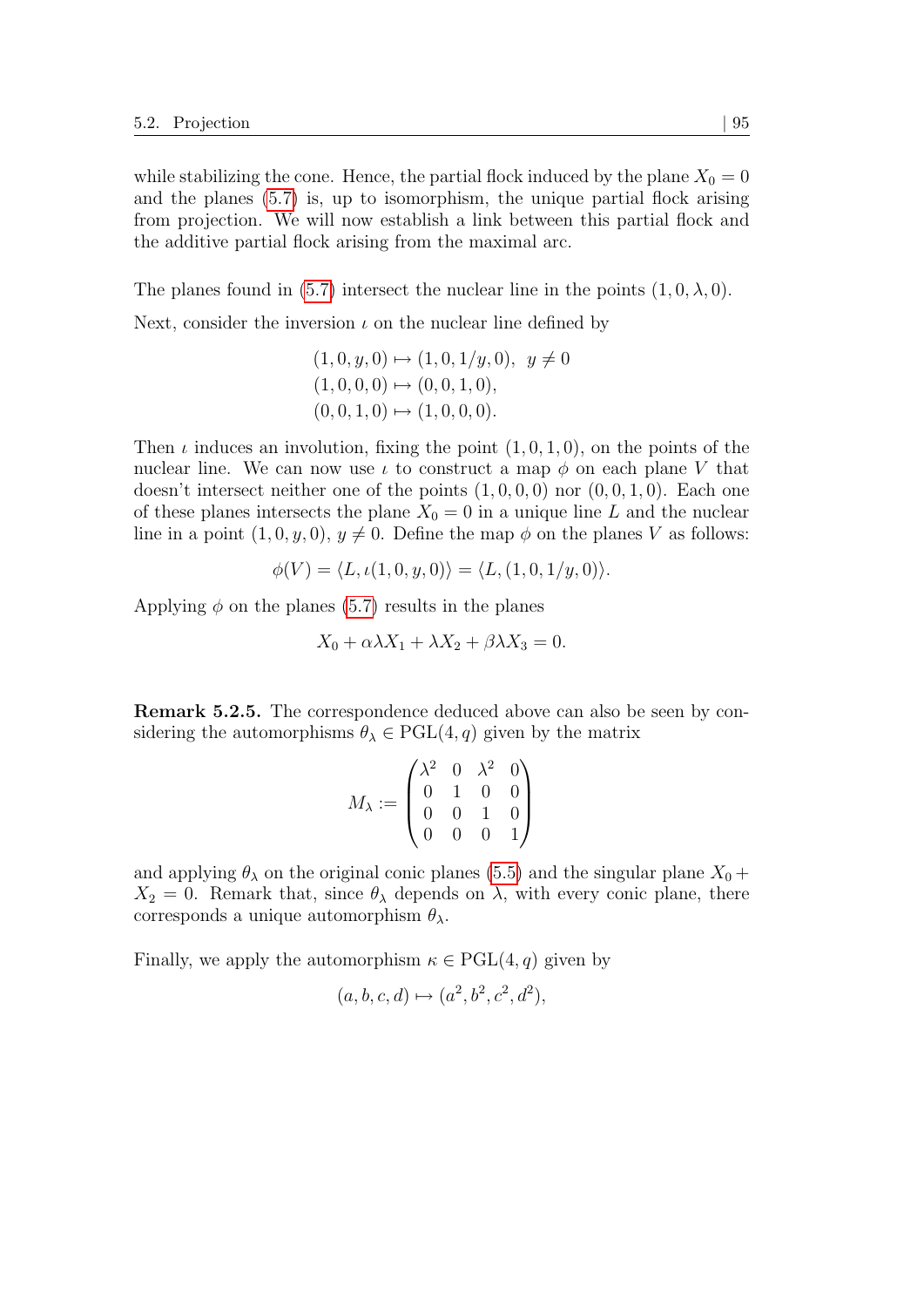that fixes the cone  $\mathscr K$ . This yields

$$
X_0 + \alpha^2 \lambda^2 X_1 + \lambda^2 X_2 + \beta^2 \lambda^2 X_3 = 0,
$$

and so, the conic planes found in [\(5.5\)](#page-102-2) are isomorphic to the planes given in [\(5.6\)](#page-103-2).

We can summarize as follows. Given a maximal arc of Mathon type in the plane  $X_0 = 0$  in PG(3, q) with common nucleus  $(0, 1, 0)$  and  $X_2 = 0$  as line at infinity, i.e., given the coefficients  $(\alpha^2, \beta^2, \lambda^2)$ . Projection from the point  $n(1, 0, 1, 0)$  on the nuclear line onto the cone  $\mathscr K$  gives rise to a partial flock equivalent to the one with flock planes [\(5.7\)](#page-103-1) and  $X_0 = 0$ . This partial flock is not yet additive. Applying the simple map  $\phi$ , arising from an inversion on the nuclear line, to these planes, and then the automorphism  $\kappa$  gives us the planes [\(5.6\)](#page-103-2) found in [\[33\]](#page-140-1), i.e., an additive partial flock. Of course all the above works in both ways.

#### 5.3 Plane composition

It is natural to wonder about the relation between these conic planes and the singular (or Denniston) planes and to check whether the equations of these planes can be calculated directly. We already know (see Lemma [2.3.11](#page-44-0) in Chapter [2\)](#page-28-0) that, given any two disjoint conics on a common nucleus in a plane, there is a unique third disjoint conic on the same nucleus such that the three conics form a degree-4 maximal arc of Denniston type. This result can be translated to a result concerning conic planes.

We start by introducing a standard equation for planes not containing the point  $n(1, 0, 1, 0)$ . A plane with an equation of the form

$$
aX_0 + bX_1 + (a+1)X_2 + cX_3 = 0, \ a, b, c \in GF(q)
$$
\n
$$
(5.9)
$$

is said to have a standard equation. This equation is unique when the coefficients of  $X_0$  and  $X_2$  are distinct, that is when the plane does not contain  $n$ .

<span id="page-105-0"></span>**Lemma 5.3.1.** Given any two planes in  $PG(3,q)$ , not containing n or x, and intersecting the cone  $\mathscr K$  disjointly, there is a unique third plane such that the projection of the intersection of these three planes with  $\mathscr K$  from n onto the plane  $X_0 = 0$  induces a degree-4 maximal arc of Denniston type.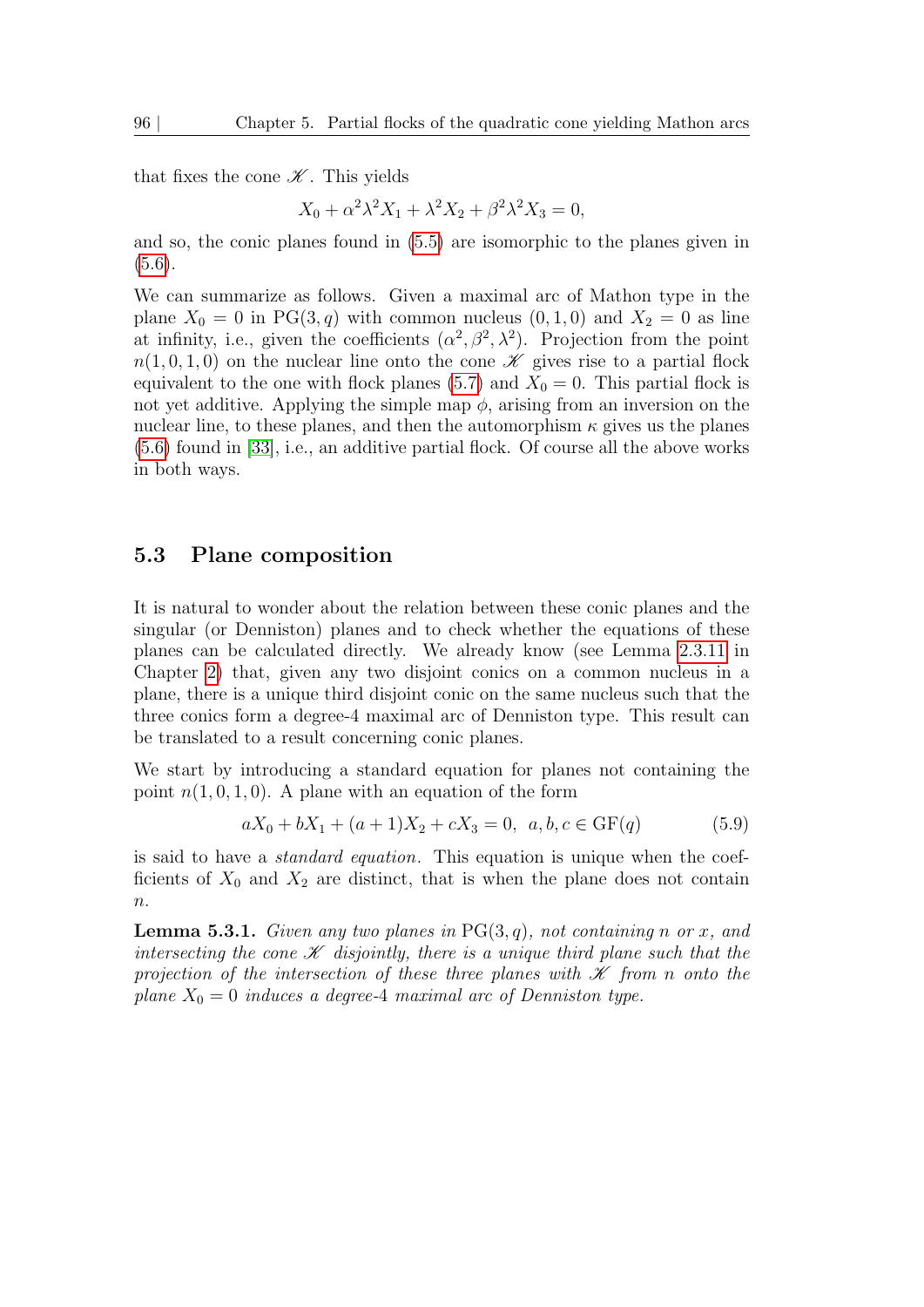**Proof.** Given two conic planes and their standard equation  $V : \lambda X_0 +$  $\alpha X_1 + (\lambda + 1)X_2 + \beta X_3 = 0$  and  $W : \lambda' X_0 + \alpha' X_1 + (\lambda' + 1)X_2 + \beta' X_3 = 0$ . These conic planes V and W are associated to the conics  $C_1 : (\alpha^2, \beta^2, \lambda^2)$  and  $C_2: (\alpha^2, \beta^2, \lambda^2)$  in  $X_0 = 0$ . Using Lemma [2.3.11](#page-44-0) we know that the conic

$$
C_1 \oplus C_2 : \left(\frac{\alpha^2 \lambda^2 + \alpha'^2 \lambda'^2}{\lambda^2 + \lambda'^2}, \frac{\beta^2 \lambda^2 + \beta'^2 \lambda'^2}{\lambda^2 + \lambda'^2}, \lambda^2 + \lambda'^2\right)
$$

is the unique conic inducing a degree-4 maximal arc of Denniston type containing both  $C_1$  and  $C_2$ . The unique conic plane corresponding to  $C_1 \oplus C_2$  has equation

$$
V \oplus W : (\lambda + \lambda')X_0 + \frac{\alpha \lambda + \alpha' \lambda'}{\lambda + \lambda'} X_1 + (\lambda + \lambda' + 1)X_2 + \frac{\beta \lambda + \beta' \lambda'}{\lambda + \lambda'} X_3 = 0.
$$

Notice that the partial flock associated to a maximal arc of Denniston type should be linear. One easily checks that the three planes in the above lemma have a line in common. Also note that the coefficients in the standard equation of the plane  $V \oplus W$  are obtained using a Mathon composition.

We know that, if the equation of the conic plane associated to a conic  $C$ :  $(\alpha^2, \beta^2, \lambda^2)$  is given by  $\lambda X_0 + \alpha X_1 + (\lambda + 1)X_2 + \beta X_3 = 0$  this equation is standard. Once the conic plane is set in standard notation we can use the following lemma to determine the singular plane associated to a degree-4 maximal arc of Denniston type.

<span id="page-106-0"></span>**Lemma 5.3.2.** Given two conic planes V and W in  $PG(3,q)$ , the singular plane inducing the line at infinity of the unique degree-4 maximal arc of Denniston type induced by V and W can be found by the sum of the equations of V and W.

**Proof.** The conic planes  $V : \lambda X_0 + \alpha X_1 + (\lambda + 1)X_2 + \beta X_3 = 0$  and  $W: \lambda'X_0 + \alpha'X_1 + (\lambda' + 1)X_2 + \beta'X_3 = 0$  are associated to the two conics  $C_1$ :  $(\alpha^2, \beta^2, \lambda^2)$  and  $C_2$ :  $(\alpha'^2, \beta'^2, \lambda'^2)$  in  $X_0 = 0$ . We are looking for the singular conic in the pencil

$$
\{\mu C_1 + \nu C_2 : \mu, \nu \in \text{GF}(q), \mu, \nu \neq 0\}.
$$

Since both conics  $C_1$  and  $C_2$  have 1 as coefficient of the term  $X_1X_3$  the singular conic in the pencil above can be found by simply taking the sum of both conics,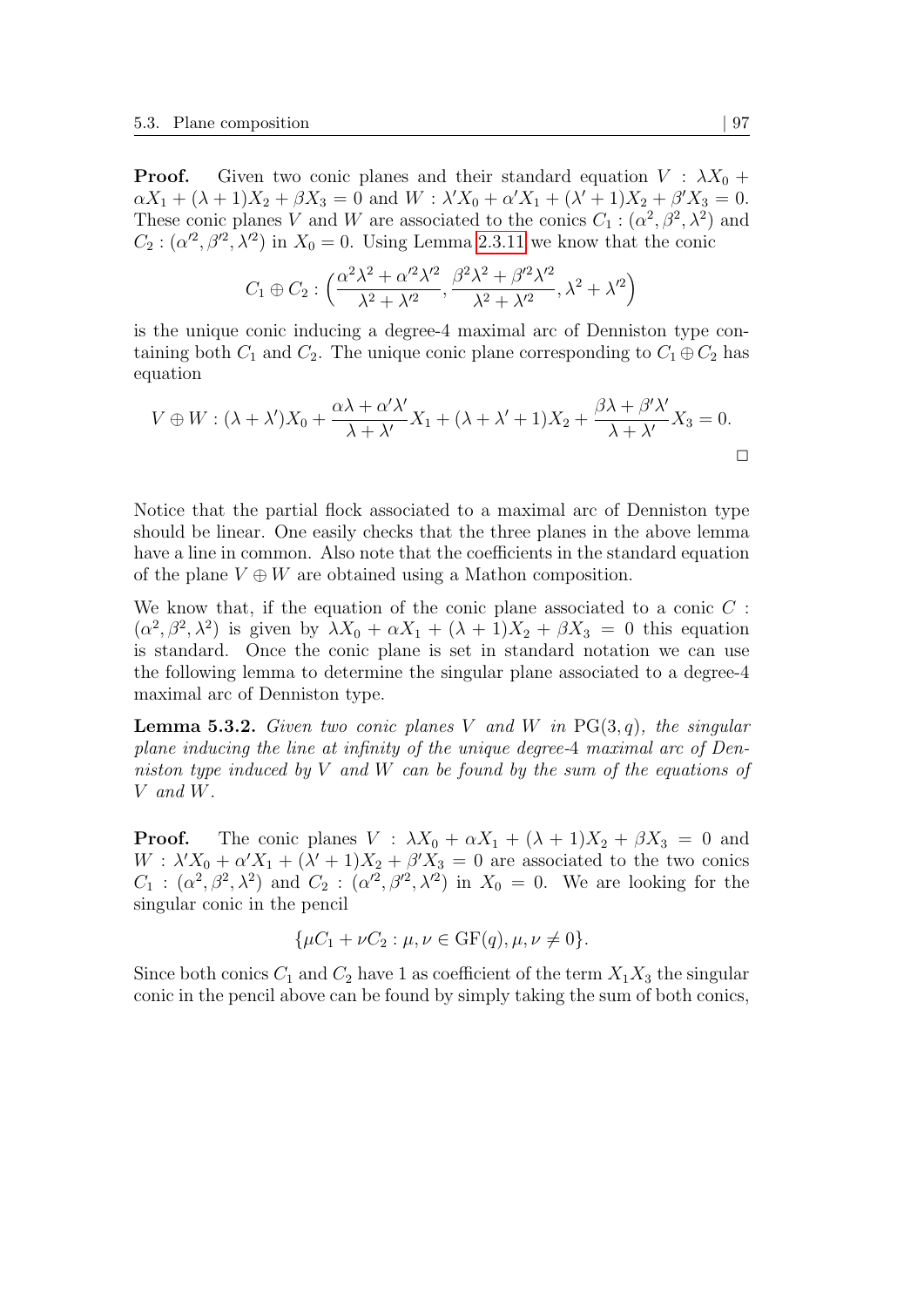i.e.,  $\mu = \nu = 1$ . This gives us  $(\alpha^2 + \alpha'^2)X_1^2 + (\lambda^2 + \lambda'^2)X_2^2 + (\beta^2 + \beta'^2)X_3^2 = 0$ which is equivalent to

<span id="page-107-0"></span>
$$
(\alpha + \alpha')X_1 + (\lambda + \lambda')X_2 + (\beta + \beta')X_3 = 0,
$$
\n(5.10)

yielding the equation of the line at infinity of the unique degree-4 maximal arc of Denniston type induced by V and W in the plane  $X_0 = 0$ . Taking the sum of the equations of the two conic planes  $V$  and  $W$  gives us the plane with equation

$$
(\lambda + \lambda')X_0 + (\alpha + \alpha')X_1 + (\lambda + \lambda')X_2 + (\beta + \beta')X_3 = 0.
$$

Intersecting that plane with the plane  $X_0 = 0$  results in the same equation of the line at infinity.  $\Box$ 

Remark that if we take the sum of the conic planes V and  $V \oplus W$  in the proof of Lemma [5.3.1](#page-105-0) we do not exactly find equation [\(5.10\)](#page-107-0). However, we do find the same line at infinity. By multiplying that equation by the right scalar we can always attain equation [\(5.10\)](#page-107-0). It is clear that we obtain a different singular plane if the equations of the conic planes are not standard. In that case Lemma [5.3.2](#page-106-0) does not work.

Next we consider the intersections of each of the planes in the partial flock, i.e., the conic planes and the singular plane, with the nuclear line N. We know that N consists of the points  $(t, 0, 1, 0), t \in \text{GF}(q)$  and the vertex  $x(1, 0, 0, 0)$ . Since the singular plane should always induce a line at infinity on the plane  $X_0 = 0$  in the projection from  $n(1, 0, 1, 0)$  we know that this singular plane intersects the nuclear line in the point n. Furthermore, suppose the planes  $V, W$ and  $V \oplus W$ , as seen in the proof of Lemma [5.3.1,](#page-105-0) are the three conic planes associated to a random degree-4 maximal arc of Denniston type. Their intersections with the nuclear line gives us the points  $(\lambda + 1, 0, \lambda, 0), (\lambda' + 1, 0, \lambda', 0)$ and  $(\lambda + \lambda' + 1, 0, \lambda + \lambda', 0)$ , respectively. If, to these three points, we add the vertex  $x(1, 0, 0, 0)$  we see that, in the  $X_2$ -component, the elements of the additive group of order 4 that induce the Denniston 4-arc are given.

#### 5.4 Analogue of the synthetic theorem

In Chapter [3](#page-46-0) we obtained a synthetic version of Mathon's theorem. Mainly by using Mathon's composition and Lemma [2.3.11](#page-44-0) it became clear that, given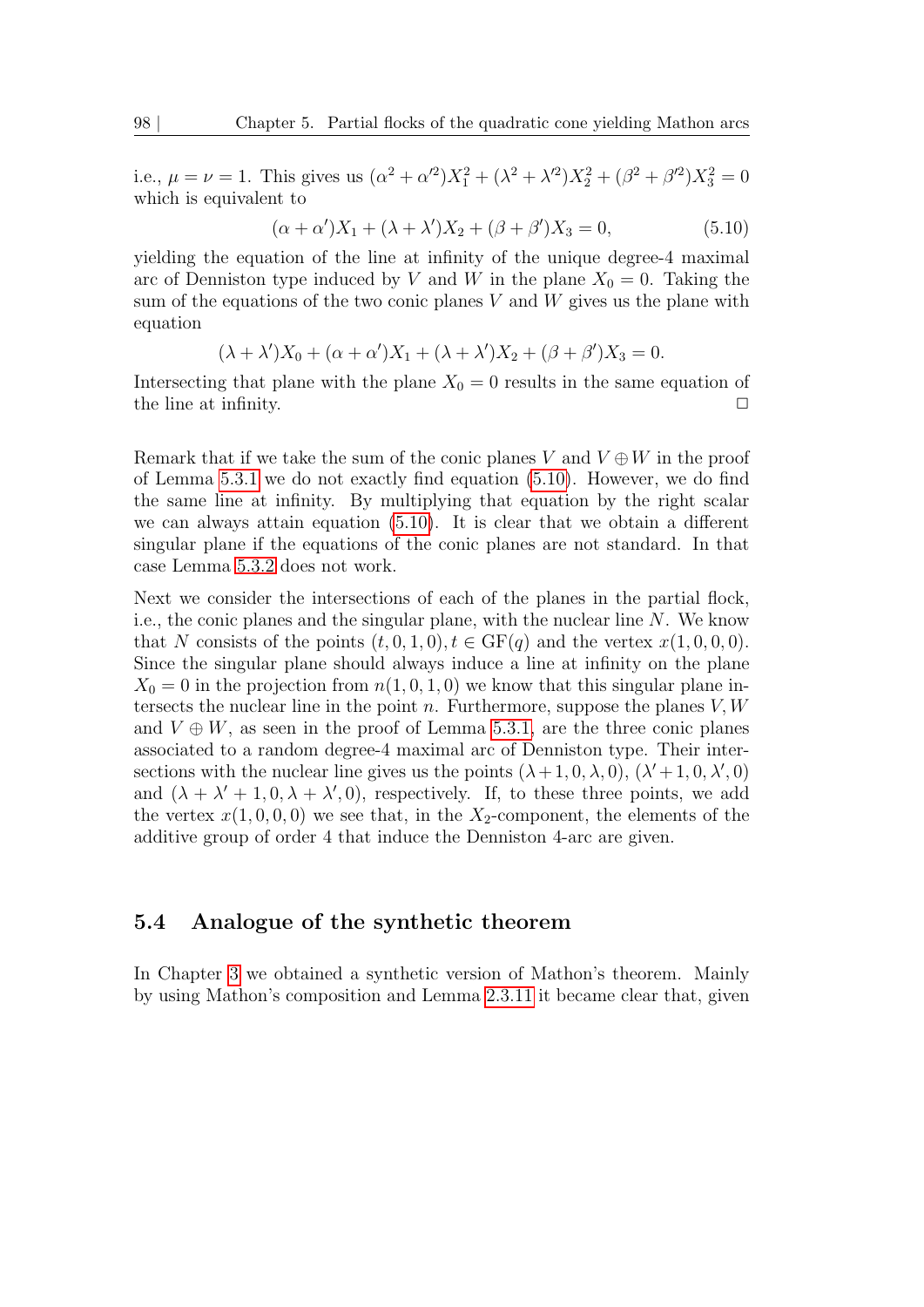a degree-d maximal arc M of Mathon type and a conic C disjoint from M, there is a unique maximal arc of degree 2d of Mathon type containing  $M\cup C$ . With the tools given above it is possible to translate this theorem to a theorem concerning partial flocks. First we will extend the additive linear partial flock of size 4 corresponding to a degree-4 maximal arc of Denniston type.

<span id="page-108-0"></span>**Theorem 5.4.1.** Given an additive linear partial flock  $\mathscr F$  of size 4 and given a plane V', not containing the point  $n'(0,0,1,0)$  or x, and such that V' intersects  $\mathscr K$  in a conic disjoint from the elements of  $\mathscr F$ . Then there is a unique additive partial flock of size  $8$  containing the conics determined by  $V'$  and the four planes defining  $\mathscr{F}$ .

**Proof.** This follows immediately from the analysis in the previous sections, Theorem [5.3.2](#page-106-0) and Theorem [3.1.2](#page-47-0).

<span id="page-108-2"></span>**Remark 5.4.2.** If the plane  $V'$  in the previous theorem contains the intersection line of the four planes  $V'_1, \ldots, V'_4$  defining  $\mathscr{F}$ , the partial flock of size 8 will be linear, thus inducing a degree-8 maximal arc of Denniston type.

The previous theorem can be generalized to maximal arcs of Mathon type in the following way.

<span id="page-108-1"></span>**Theorem 5.4.3.** Given an additive partial flock  $\mathcal F$  of size d and given a plane  $V'$ , not containing the point n', and such that  $V'$  intersects  $\mathscr K$  in a conic disjoint from the elements of  $\mathscr F$ . Then there is a unique additive partial flock of size 2d containing the conics determined by  $V'$  and the d planes defining  $\mathscr F$ .

**Proof.** The proof is analogous to the proof of Theorem [5.4.1.](#page-108-0)  $\Box$ 

Using Lemma [5.3.2](#page-106-0) and the equation of the singular planes we can deduce some properties concerning the Denniston lines.

<span id="page-108-3"></span>Lemma 5.4.4. Given a degree-2d maximal arc M of Mathon type that contains a degree-d maximal arc D of Denniston type. Then all Denniston lines of M are concurrent.

**Proof.** After projection from the point  $n(1, 0, 1, 0)$  the maximal arc D gives rise to a linear partial flock on the cone  $\mathscr K$ . In other words, all the planes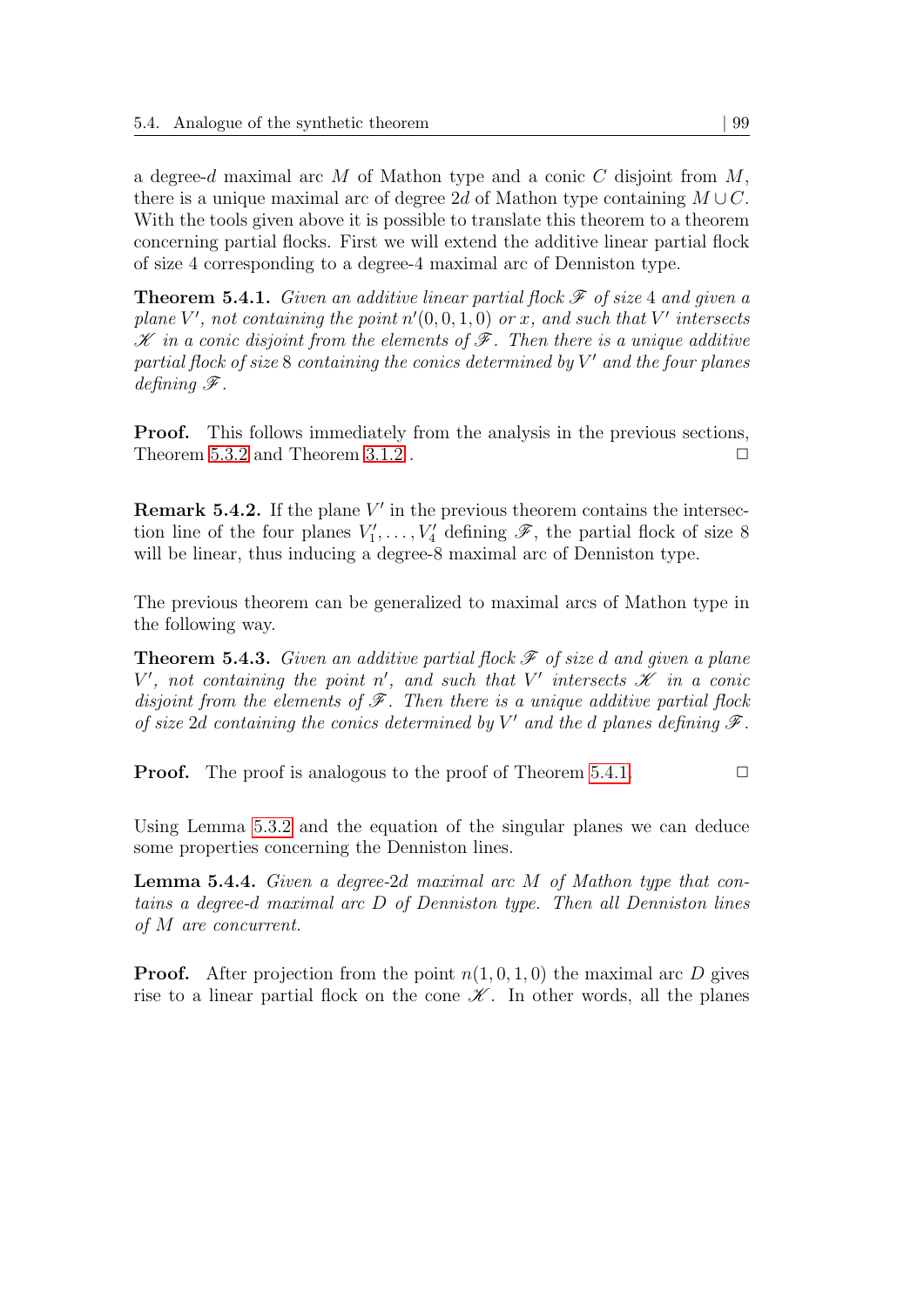inducing this partial flock intersect in a common line L. Using Theorem [5.4.3](#page-108-1) we can choose a suitable plane  $V$  to construct the partial flock of size 2d that corresponds to the degree-2d maximal arc M. However, as was noticed in Re-mark [5.4.2,](#page-108-2) this plane V cannot contain the common line L and hence V must intersect L in a point p in  $PG(3, q)$ . Furthermore, using Lemma [5.3.2,](#page-106-0) since all Denniston planes actually are linear combinations of V and the conic planes in the linear partial flock corresponding to  $D$ , it is clear that  $p$  will be contained in all Denniston planes. Finally, after projection from n on the plane  $X_0 = 0$ , we see that all the Denniston lines must be concurrent as they all contain the projection of p.  $\Box$ 

Remark 5.4.5. Note that the above lemma provides an alternative proof for the fact that the Denniston lines of a degree-8 maximal arc of proper Mathon type are concurrent. (See Chapter 3.)

Another property regarding the Denniston lines concerns the coefficients  $\alpha$  and  $\beta$  in the equation of the conics given by [\(5.4\)](#page-101-0).

<span id="page-109-0"></span>Lemma 5.4.6. The Denniston lines of a maximal arc of Mathon type are concurrent if the coefficient  $\alpha$  or  $\beta$  is a constant.

**Proof.** Suppose that  $\alpha \in \text{GF}(q)$  is a constant in the equation of the conics contained in a maximal arc of Mathon type as given in [\(5.4\)](#page-101-0). In this case let  $V : \lambda X_0 + \alpha X_1 + (\lambda + 1)X_2 + \beta X_3 = 0$  and  $W : \lambda' X_0 + \alpha X_1 + (\lambda' + 1)X_2 + \beta' X_3 = 0$ be two random conic planes. Using Lemma [5.3.2](#page-106-0) we know that the singular plane induced by  $V$  and  $W$  has equation

$$
(\lambda + \lambda')X_0 + (\lambda + \lambda')X_2 + (\beta + \beta')X_3 = 0.
$$

It is clear that the point  $(0, 1, 0, 0)$  is always contained in this plane. This implies that all Denniston lines are concurrent. An analogous argument holds if  $\beta$  is a constant.  $\Box$ 

#### <span id="page-109-1"></span>5.5 Additive group

Consider an additive group G of order  $2d$ . In this section we will discuss how, under certain circumstances, it is possible to construct a degree- $2d$  maximal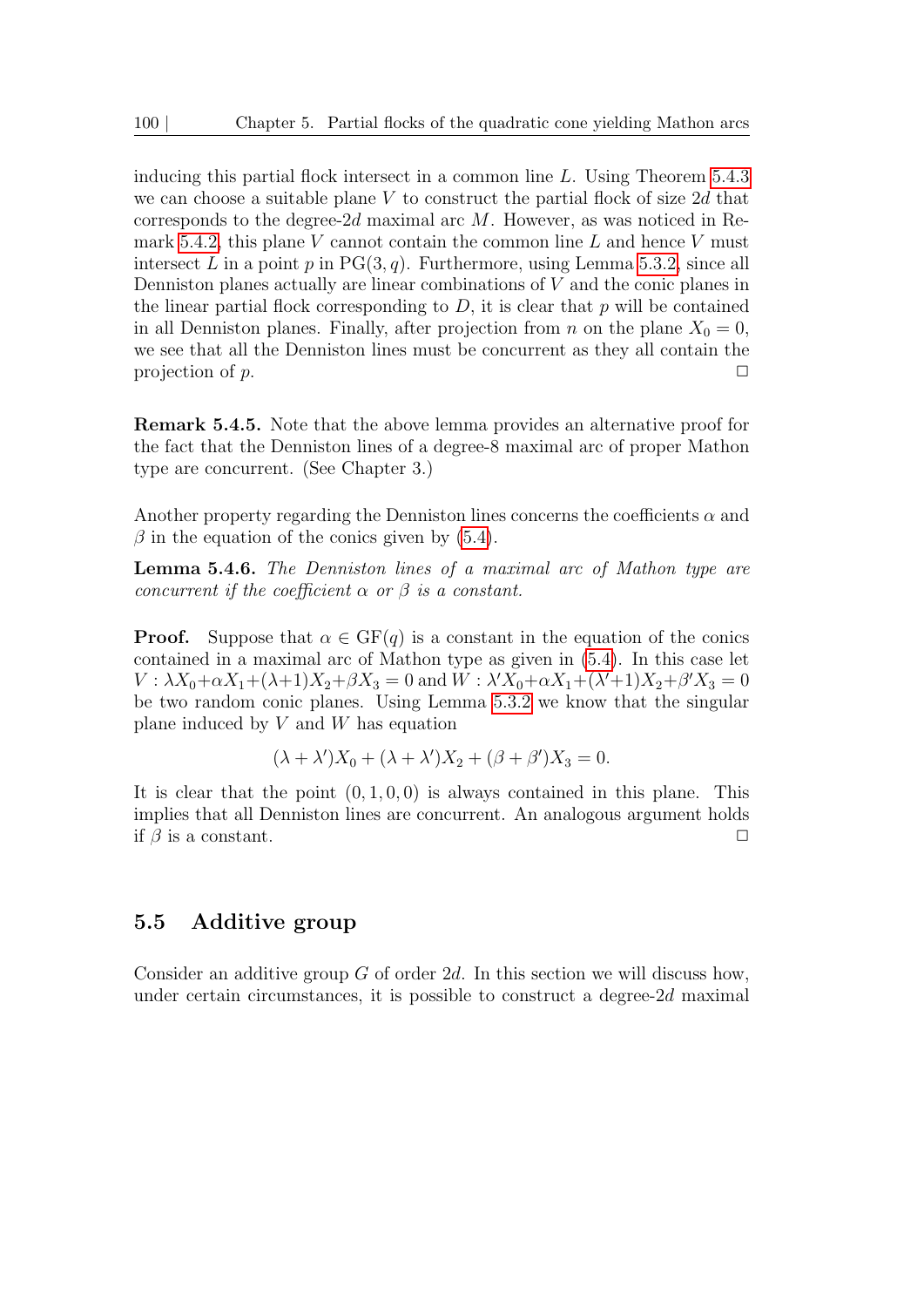arc  $M$  of Mathon type (having  $G$  as its related additive group), and containing a degree-d maximal arc of Denniston type. Consider the plane  $X_0 = 0$  and let  $G := \{0, 1, \lambda_1, \lambda_2, \ldots, \lambda_{2d-2}\}.$  Now we take an additive subgroup  $H :=$  $\{0, 1, \lambda_1, \ldots, \lambda_{d-2}\}\$  of order d of G and we choose the line  $X_2 = 0$  as a line at infinity. The elements of  $H$  give rise to a degree- $d$  maximal arc  $D$  of Denniston type in the standard pencil determined by the nucleus  $(0, 1, 0)$ , the line  $X_2 = 0$ at infinity and the conic  $X_1^2 + X_1X_3 + X_3^2 + X_2^2 = 0$  induced by the element 1 in  $H$ . In other words,  $D$  consists of the conics

$$
C_{\lambda^2}: X_1^2 + X_1X_3 + X_3^2 + \lambda^2 X_2^2 = 0,
$$

with  $\lambda^2 = 1, \lambda_1^2, \ldots, \lambda_{d-2}^2$ . Every conic  $C_{\lambda^2}$  has nucleus  $(0, 1, 0)$  and the line at infinity of D is the line  $X_2 = 0$ .

Next, we choose an element in G that is not contained in H, say  $\lambda_d$ . It is clear that  $H \cup {\lambda_d}$  generates G. Because we are trying to construct a degree-2d maximal arc  $M$  of Mathon type that contains  $D$  we need, using Theorem [3.1.2,](#page-47-0) a conic  $C: \alpha^2 X_1^2 + X_1 X_3 + \beta^2 X_3^2 + \lambda_d^2 X_2^2 = 0$ , with  $\alpha, \beta \in \text{GF}(q)$ , disjoint from D on the same nucleus  $(0, 1, 0)$ . However, since M contains the degree-d maximal arc D we can assume without loss of generality, using Lemma [5.4.4](#page-108-3) and Lemma [5.4.6,](#page-109-0) that  $\alpha = 1$ . It follows that if we can find a suitable element  $\beta$  we will be able to construct the entire maximal arc M.

We know that the two conics  $C_1$  and C uniquely determine a third conic  $C_1 \oplus C$ in order to form a degree-4 maximal arc of Denniston type. This 4-arc has a unique line at infinity  $L$ , which is also uniquely determined by  $C_1$  and  $C$ (use for instance Lemma [5.3.2\)](#page-106-0), moreover,  $C_1$  and L induce the conic C. This implies that it suffices to determine L in order to find  $C$  and thus  $M$ .

Since  $\alpha = 1$  we can assume that L has an equation of the form

$$
\rho X_2 + X_3 = 0, \quad X_0 = 0,
$$

 $\rho \in \mathrm{GF}(q)$ . The singular plane S associated to L has an equation of the form  $AX_0 + \rho X_2 + X_3 = 0$ . As we know that this plane has to contain the point  $n(1, 0, 1, 0)$  we find that  $A = \rho$ . Hence S has equation

<span id="page-110-0"></span>
$$
\rho X_0 + \rho X_2 + X_3 = 0. \tag{5.11}
$$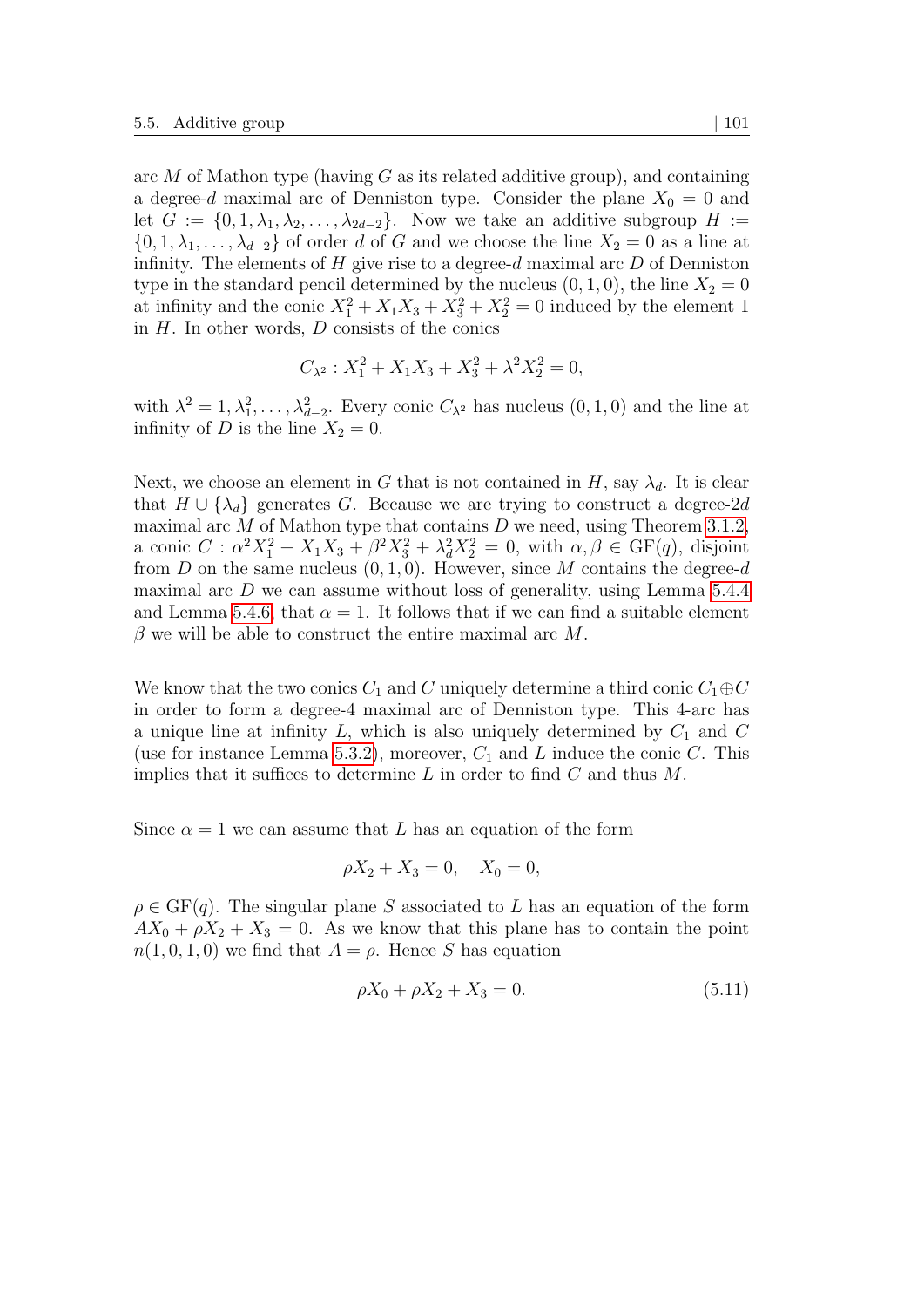Furthermore, the conic plane that determines  $C_1$  has equation  $X_0+X_1+X_3=0$ and the conic plane that determines C has equation  $\lambda_d X_0 + X_1 + (\lambda_d + 1)X_2 +$  $\beta X_3 = 0$ . Since these two equations are standard, their sum also provides us with the equation of the associated singular plane  $S$ . We find that  $S$  must have the equation  $(\lambda_d + 1)X_0 + (\lambda_d + 1)X_2 + (\beta + 1)X_3 = 0$ , or equivalently

$$
\frac{\lambda_d + 1}{\beta + 1} X_0 + \frac{\lambda_d + 1}{\beta + 1} X_2 + X_3 = 0.
$$
 (5.12)

From [\(5.11\)](#page-110-0) and [\(5.12\)](#page-111-0) we see that  $\rho = (\lambda_d + 1)/(\beta + 1)$ , or equivalently

<span id="page-111-1"></span><span id="page-111-0"></span>
$$
\beta = \frac{\lambda_d + 1}{\rho} + 1. \tag{5.13}
$$

Next, we need to express that the conic C, with  $\beta$  as given in [\(5.13\)](#page-111-1), is disjoint from the maximal arc D. The elements  $\rho$  that satisfy these conditions of disjointness will provide us with the proper elements  $\beta$  that induce C and thus the maximal arc M.

The conic  $C$  is given by the equation

$$
X_1^2 + X_1 X_3 + \left(\frac{\lambda_d + 1}{\rho} + 1\right)^2 X_3^2 + \lambda_d^2 X_2^2 = 0
$$

and has to be disjoint from the conics  $C_{\lambda^2}$  :  $X_1^2 + X_1X_3 + X_3^2 + \lambda^2 X_2^2 = 0$ , with  $\lambda^2 = 1, \lambda_1^2, \ldots, \lambda_{d-2}^2$  that form the degree-d maximal arc D. Suppose that the point  $p(x_1, x_2, x_3)$  in  $X_0 = 0$  is a point of  $C_{\lambda^2}$ . In that case we know that  $x_1^2 + x_1x_3 + x_3^2 + \lambda^2 x_2^2 = 0$  holds. If p is also contained in C we find that

$$
x_1^2 + x_1 x_3 + \left(\frac{(\lambda_d + 1)^2}{\rho^2} + 1\right) x_3^2 + (\lambda_d^2 + \lambda^2) x_2^2 + \lambda^2 x_2^2 = 0,
$$

which is now of course equivalent to

$$
\frac{\lambda_d + 1}{\rho} x_3 + (\lambda_d + \lambda) x_2 = 0.
$$

It follows that

$$
x_2 = \frac{(\lambda_d + 1)}{\rho(\lambda_d + \lambda)} x_3.
$$

If we now substitute this in the equation of the conic  $C_{\lambda^2}$  we find

$$
X_1^2 + X_1 X_3 + X_3^2 + \lambda^2 \frac{(\lambda_d + 1)^2}{\rho^2 (\lambda_d + \lambda)^2} X_3^2 = 0.
$$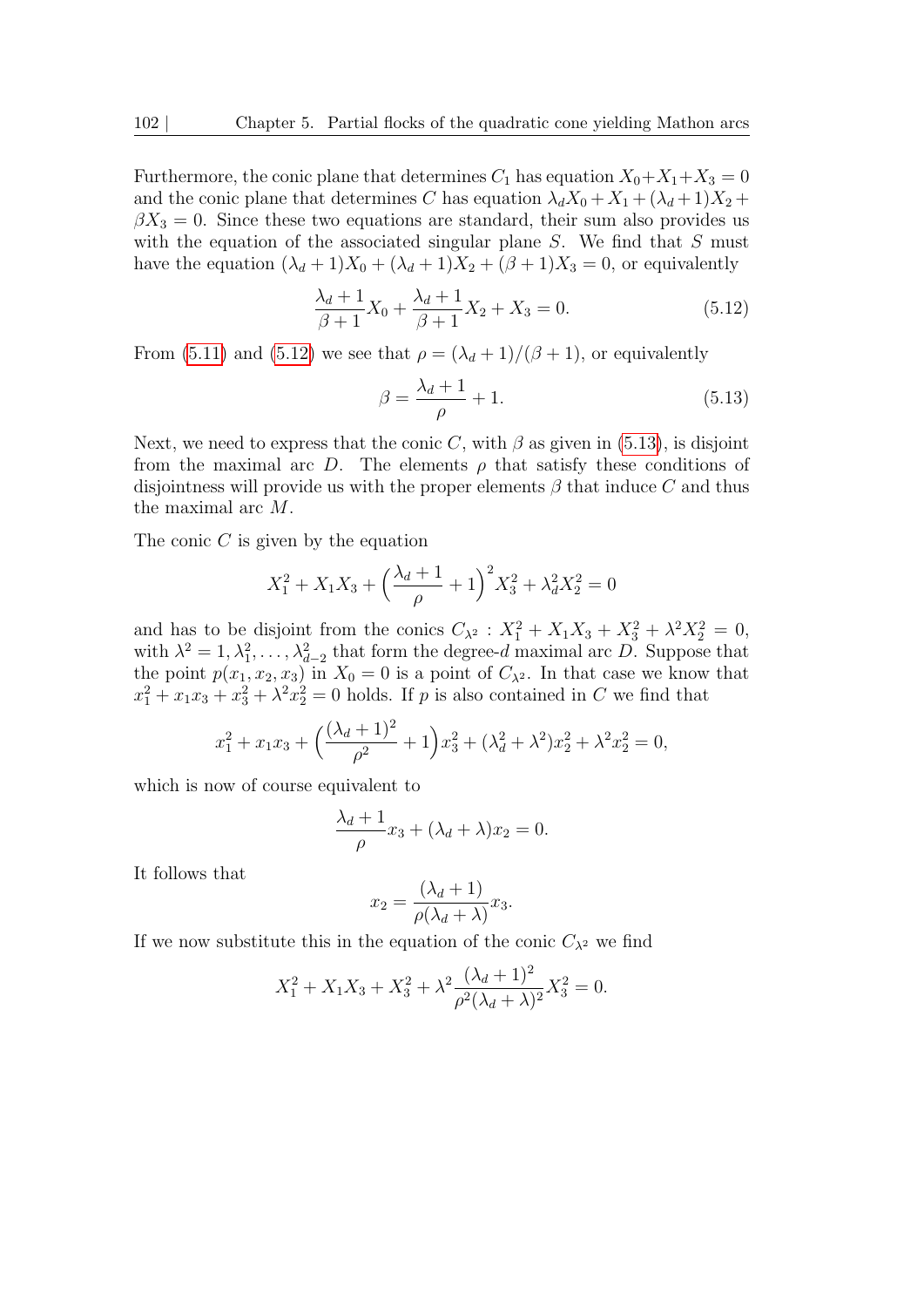Since we want the conics  $C_{\lambda^2}$  and C to be disjoint we want the quadratic equation

$$
x^{2} + x + \left(1 + \lambda^{2} \frac{(\lambda_{d} + 1)^{2}}{\rho^{2}(\lambda_{d} + \lambda)^{2}}\right) = 0
$$

to have no solutions over  $GF(q)$ . This will be the case if and only if

$$
\operatorname{Tr}\left[1+\lambda^2 \frac{(\lambda_d+1)^2}{\rho^2(\lambda_d+\lambda)^2}\right] = 1.
$$
\n(5.14)

Distinguishing the cases  $q = 2<sup>h</sup>$ , h odd and h even, we can simplify condition  $(5.14)$  further. If h is odd we know that  $Tr[1] = 1$  and condition  $(5.14)$  is equivalent to

<span id="page-112-0"></span>
$$
\operatorname{Tr}\left[\frac{\lambda(\lambda_d+1)}{\rho(\lambda_d+\lambda)}\right] = 0.\tag{5.15}
$$

On the other hand, if h is even then  $Tr[1] = 0$  and we analogously find

$$
\operatorname{Tr}\left[\frac{\lambda(\lambda_d+1)}{\rho(\lambda_d+\lambda)}\right] = 1.
$$
\n(5.16)

We conclude that all elements  $\rho$  that satisfy condition [\(5.14\)](#page-112-0) give rise to a suitable element  $\beta$  as given in [\(5.13\)](#page-111-1). Substituting this  $\beta$  in the equation  $X_1^2 + X_1X_3 + \beta^2 X_3^2 + \lambda_d^2 X_2^2 = 0$ , where we assumed  $\alpha = 1$  as seen above, gives us a conic  $C$  which is disjoint from the degree- $d$  maximal arc  $D$  and therefore induces a degree-2d maximal arc of Mathon type where the coefficients of the term  $X_2^2$  are the squares of the elements in  $G \setminus \{0\}.$ 

Hence, as soon as the above system of trace conditions has a non-trivial solution we can construct a proper maximal degree- $2d$  arc of Mathon type, containing a degree-d maximal arc of Denniston type. In a worst case scenario all the trace conditions could be linearly independent (over  $GF(2)$ ). In such case, with  $q = 2<sup>h</sup>$  we are guaranteed of the existence of a Mathon maximal arc of degree  $2^{\lfloor \log_2(h) \rfloor + 1}$  having the prescribed additive group, containing a maximal arc of Denniston type of degree  $2^{\lfloor \log_2(h) \rfloor}$ . So in general one should be able to analyze the linear (in)dependence of the trace conditions. Though we do not believe that in general they are all independent, the analysis of dependence seems to be a hard problem, and an interesting topic for future research.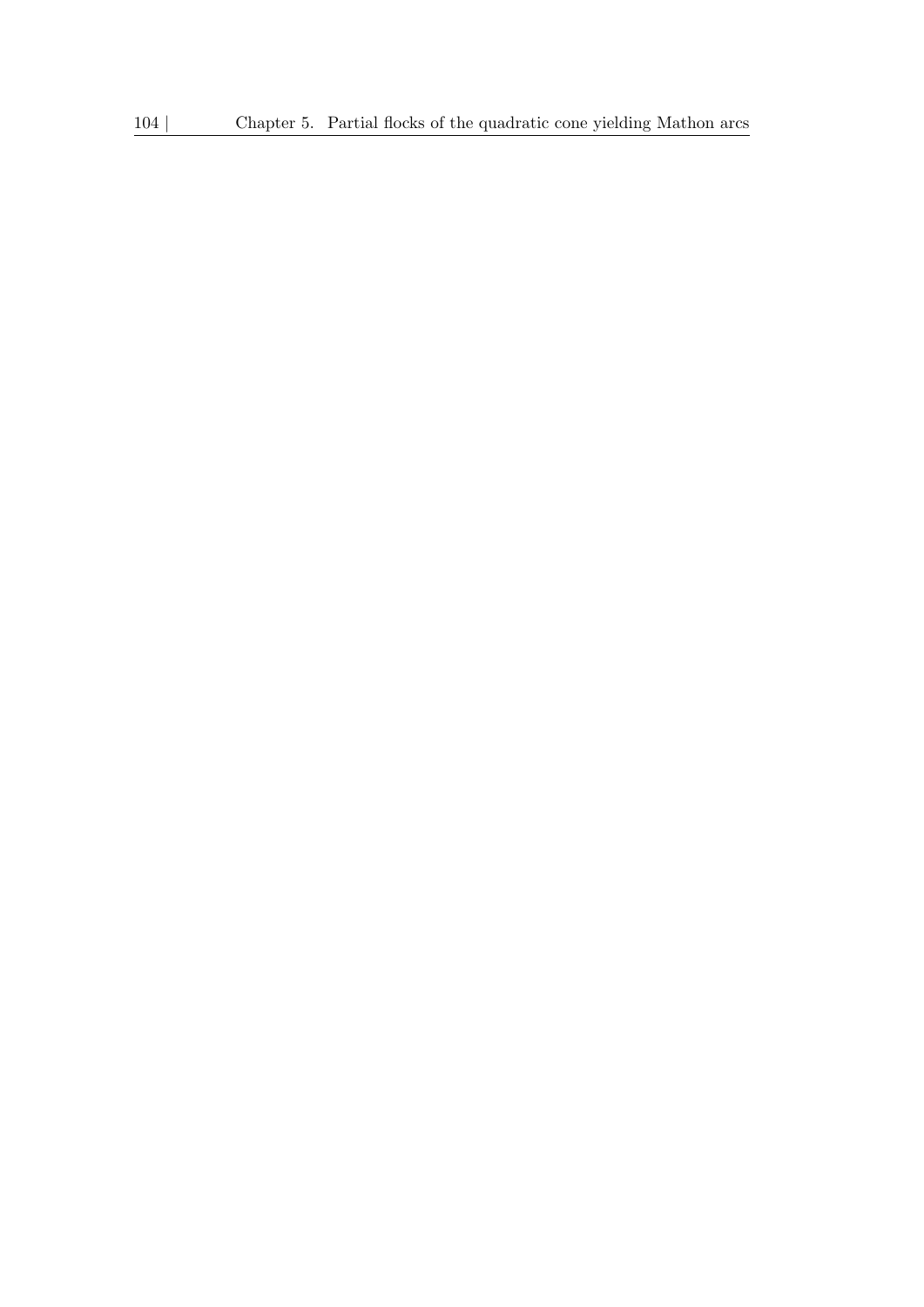## Appendix A

# **Isomorphism between**  $AS(q)$  and the Payne derivation of  $W(q)$

The two generalized quadrangles mentioned in the title were considered in Chapter [1](#page-10-0) (Section [1.7\)](#page-21-0). We already brought up that  $AS(q)$  is actually a Payne-derived GQ, more precisely,  $AS(q) \cong \mathcal{P}(\mathcal{W}(q), x)$ , with q odd. In this appendix we present an actual map between the two incidence geometries. The reason we were so interested in describing an actual map is rooted in a (failed) attempt to construct new partial geometries. Let us first explain this in some more detail. Let K be a maximal arc of Mathon type in  $PG(2,q)$ , q even. Then one can construct the partial geometry  $T_2^*(\mathcal{K})$ . Now, since  $\mathcal K$  is a union of conics on the same nucleus, it is obvious that  $T_2^*(\mathcal{K})$  is the union of GQs  $T_2^*(\mathcal{O})$  sharing (only) a spread of symmetry (see below). Of course if q is odd there are no (non-trivial) maximal arcs in  $PG(2, q)$ , but nevertheless there is a GQ, AS(q), with parameters  $(q-1, q+1)$ , that is, the parameters that a GQ arising from a hyperoval would have. Furthermore,  $AS(q)$ , has a unique spread of symmetry. It was our aim to see if it is possible to construct, for odd  $q$ , partial geometries with the parameters of a  $T_2^*(\mathcal{K})$  by taking unions of several  $AS(q)$  sharing (only) their spread of symmetry. As in  $\mathcal{P}(\mathcal{W}(q),x)$  lines are lines of  $PG(3, q)$ , which are easier to deal with than the original curves describing  $AS(q)$ , we believed it was useful to have an easy algebraic tool to go from  $AS(q)$ to  $\mathcal{P}(\mathcal{W}(q),x)$  and back. That is the main reason for having constructed the explicit isomorphism described in this appendix. Unfortunately, it never has been useful in constructing new partial geometries.

105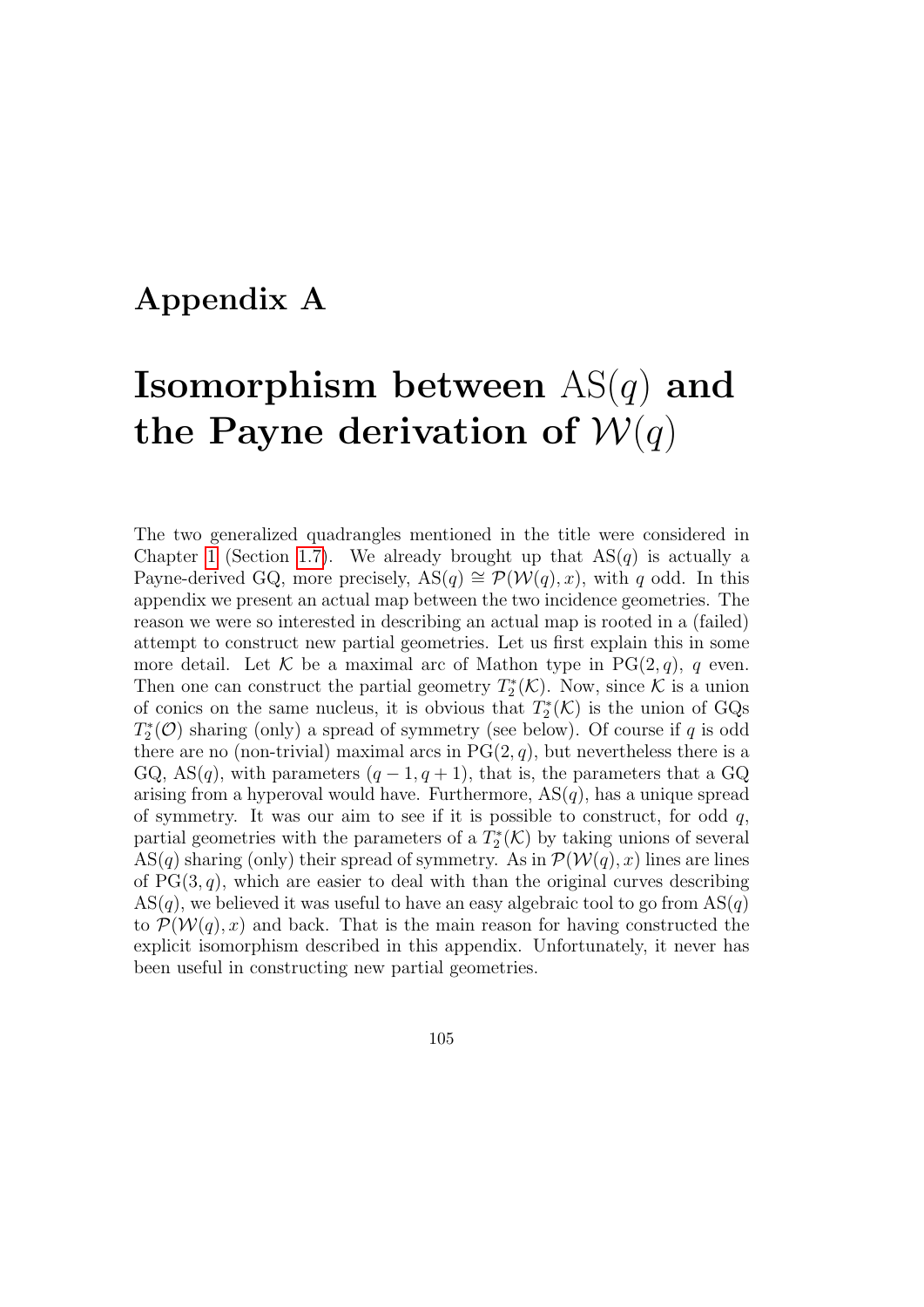#### A.1 A closer look at both geometries

Before we introduce the above mentioned map we should have a closer look at both generalized quadrangles.

• The generalized quadrangle of Ahrens and Szekeres  $AS(q)$ .

Recall the definition of the generalized quadrangle  $AS(q) = (\mathcal{P}, \mathcal{B}, I), q$  and odd prime, of order  $(q-1, q+1)$  as seen in Chapter [1.](#page-10-0) For the convenience of the reader we restate the elements of  $\mathcal{B}$ , which are the following curves of  $AG(3,q)$ :

(i) 
$$
x = \sigma
$$
,  $y = a$ ,  $z = b$   
\n(ii)  $x = a$ ,  $y = \sigma$ ,  $z = b$   
\n(iii)  $x = c\sigma^2 - b\sigma + a$ ,  $y = -2c\sigma + b$ ,  $z = \sigma$ .

Here the parameter  $\sigma$  ranges over  $GF(q)$  and a, b, c are arbitrary elements of  $GF(q)$ . The incidence I is the natural one.

It is clear that  $|\mathcal{P}| = q^3$ , that  $|\mathcal{B}| = q^2(q+2)$ , and that each element of  $\mathcal{B}$ is incident with q elements of  $P$ . For each value of c there are  $q^2$  curves of type  $(iii)$ , and these curves have no point in common. For suppose the curves corresponding to  $(a, b, c)$  and  $(a', b', c)$  intersect. Then for some  $\sigma$ we have  $c\sigma^2 - b\sigma + a = c\sigma^2 - b'\sigma + a'$  and  $-2c\sigma + b' = -2c\sigma + b$ . This clearly implies  $b = b'$  and  $a = a'$ . Similarly, no two curves of type (i) (or type  $(ii)$  intersect.

Thus we have  $q + 2$  families of disjoint curves,  $q^2$  curves in each family and q points on each curve, and each point of  $P$  is incident with exactly  $q + 2$  elements of  $\beta$ , one from each family.

Let  $\pi_{\infty}: u = 0$  be the plane at infinity of AG(3, q). Now consider the curves of type  $(i)$ . The equations can be written as follows:

$$
\begin{pmatrix} x \\ y \\ z \end{pmatrix} = \begin{pmatrix} 0 \\ a \\ b \end{pmatrix} + \sigma \begin{pmatrix} 1 \\ 0 \\ 0 \end{pmatrix}.
$$

It is clear that these curves are lines and that they all have the same projective point  $(1, 0, 0, 0)$  at infinity.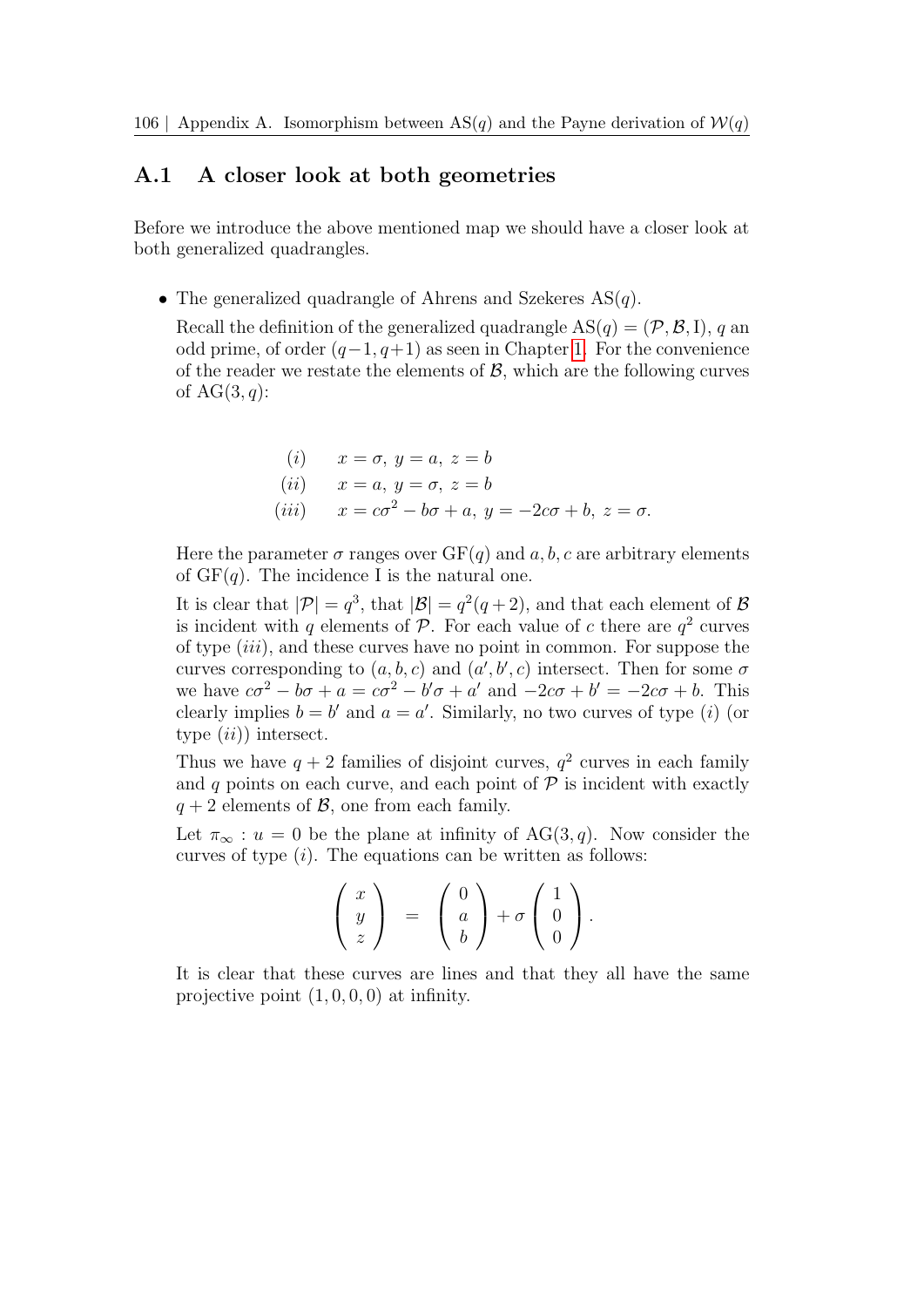<span id="page-116-1"></span>Next, let  $S = \{L_1, ..., L_{1+st}\}\$ be a spread of a generalized quadrangle Q of order  $(s, t)$  and let  $G<sub>S</sub>$  be the group of automorphisms of Q that fixes each line of S.

In order to continue we need the definition of a spread of symmetry.

**Definition A.1.1.** A *spread of symmetry* is a spread  $S$  satisfying the following property: for every  $K, L \in S$  and every two lines M and N meeting K and L, there exists an automorphism  $\theta \in G_S$  such that  $M^{\theta} =$ N. If Q is a grid, then S is a spread of symmetry if and only if  $|G_S| = s+1$ .

The following Lemma shows us that there is a spread of symmetry in  $AS(q)$  and where it is situated.

**Lemma A.1.2.** The lines of type (i) of  $AS(q)$  form the spread of symmetry.

Proof. We need to find an automorphism group of the GQ that fixes the lines of type  $(i)$  linewise and acts regularly on the points of these lines. Consider the affine maps  $\theta_k$ :  $x' = x + k$ ,  $y' = y$ ,  $z' = z$ ,  $k \in \text{GF}(q)$ . These q maps clearly form a group of automorphisms of  $AS(q)$  acting in the desired way.  $\Box$ 

We move on by having a look at the curves of type  $(iii)$  in the case  $c = 0$ . This gives us the following equation:

$$
\begin{pmatrix} x \\ y \\ z \end{pmatrix} = \begin{pmatrix} a \\ b \\ 0 \end{pmatrix} + \sigma \begin{pmatrix} -b \\ 0 \\ 1 \end{pmatrix}.
$$

It is clear that the  $q^2$  lines given by these equations determine q points  $(-b, 0, 1, 0), b \in GF(q)$ , in the plane at infinity  $\pi_{\infty}$ . Together with the point  $(1, 0, 0, 0)$  these q points form a line L in  $\pi_{\infty}$ . We obtain the following situation: through every point  $(-b, 0, 1, 0)$  on L there are q lines of  $AS(q)$  lying in a plane. This plane has L as its line at infinity and is completely determined by the elements b and  $c(= 0)$  of  $GF(q)$ . The q values for  $a$  then determine each of the  $q$  lines.

In the general case  $(c \neq 0)$  the equations of the curves of type *(iii)* are equivalent to

<span id="page-116-0"></span>
$$
\begin{cases}\nx = cz^2 - bz + a \\
y = -2cz + b.\n\end{cases}
$$
\n(A.1)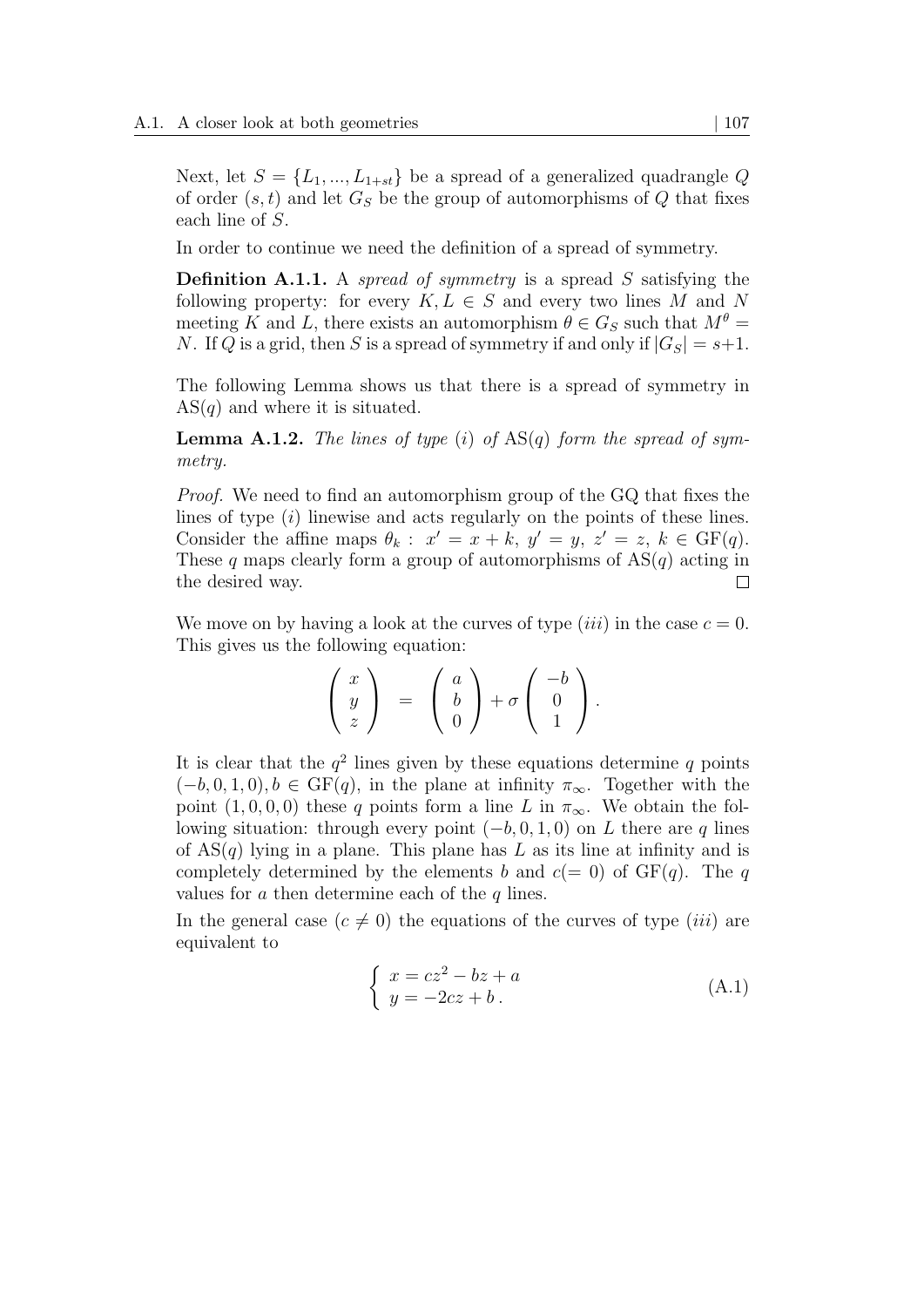This system of equations gives rise to a conic in a plane of  $AG(3, q)$ . Remark that  $(1, 0, 0, 0)$  is the point at infinity of each of these conics.

Given any point  $p = (x, y, z)$  in AG(3, q) we can always choose a curve of type (iii) through  $p$  such that the coordinates of  $p$  can be written in the following way:

$$
x = c_p z^2 - b_p z + a_p
$$
  

$$
y = -2c_p z + b_p,
$$

with  $a_p, b_p, c_p \neq 0 \in \text{GF}(q)$  the elements that determine the chosen conic, i.e., the curve of type (iii). Note that  $a_p, b_p$  and  $c_p$  are not uniquely determined by p.

• The Payne derived GQ.

Using the notation from Chapter [1](#page-10-0) we have that  $\mathcal{S}' = \mathcal{P}(\mathcal{S}, x) = (\mathcal{P}', \mathcal{B}', I')$ is a GQ of order  $(q - 1, q + 1)$ , which is called the Payne-derived GQ of S with respect to x. In what follows we will assume S to be the generalized quadrangle  $W(q)$  in its natural embedding in PG(3, q) with the associated symplectic polarity  $\rho$  determined by the matrix

$$
\left(\begin{array}{cccc} 0 & 0 & 0 & -1 \\ 0 & 0 & 1 & 0 \\ 0 & -1 & 0 & 0 \\ 1 & 0 & 0 & 0 \end{array}\right).
$$

We know that each point of  $W(q)$  is regular and so we will consider  $\mathcal{P}(\mathcal{W}(q), (1, 0, 0, 0)) := \overline{\mathcal{P}},$  the Payne derived of  $\mathcal{W}(q)$  with respect to the point  $(1, 0, 0, 0)$ .

**Remark A.1.3.** Since we consider the Payne derived  $\overline{P}$  it is clear that in this case the spread of symmetry is the spread consisting of the lines through the point  $(1, 0, 0, 0)$ .

### A.2 An actual map between  $AS(q)$  and  $\overline{P}$

Finally, we present a map from AS(q) to  $\overline{P}$ , q odd, and prove that it is indeed an isomorphism between the two geometries.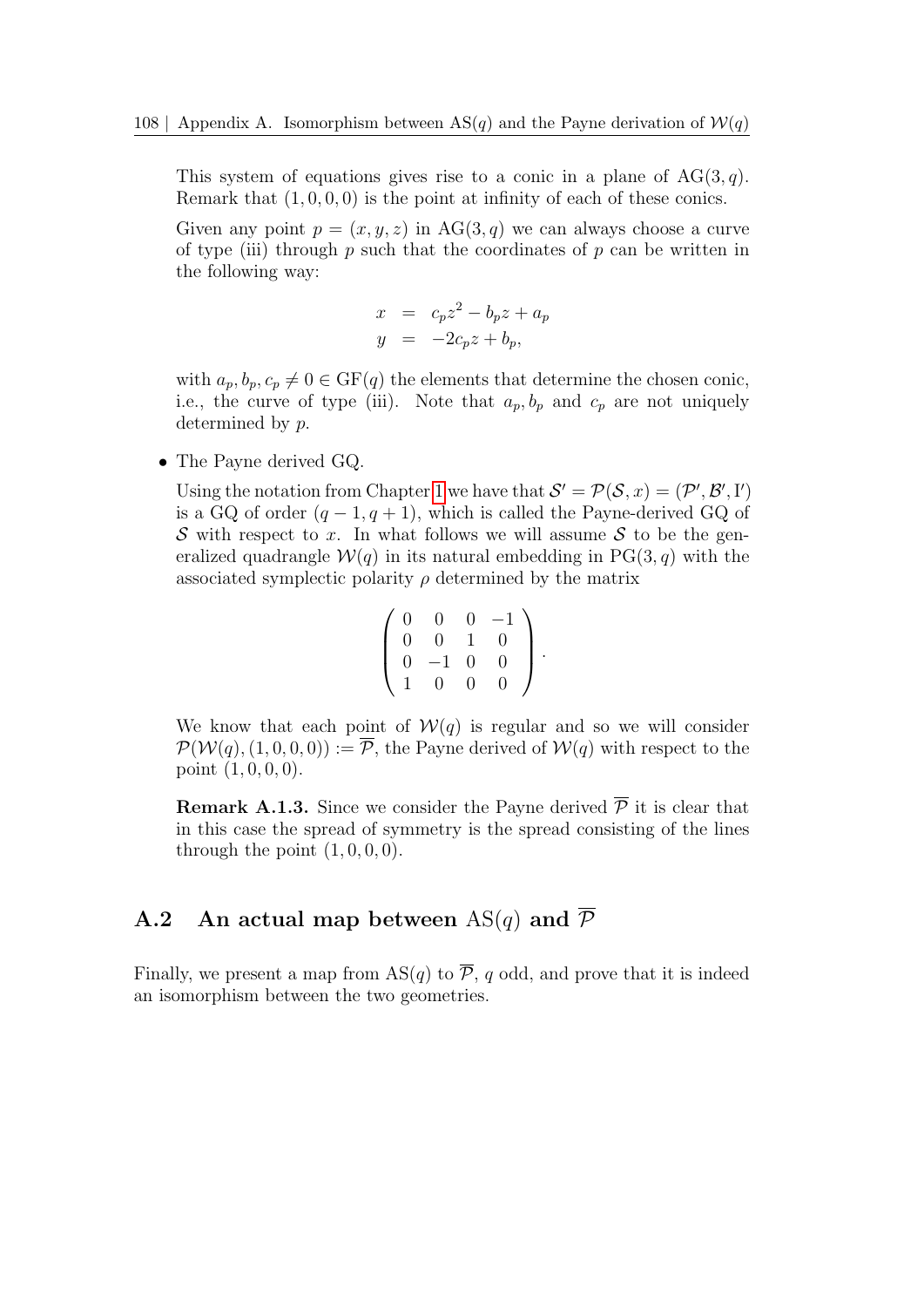**Theorem A.2.1.** Let  $p = (x, y, z)$  be a point of AG(3, q), with  $x = c_p z^2 - b_p z + c_p z$  $a_p, y = -2c_pz + b_p, c_p \neq 0$ . Then the map  $\alpha : p \mapsto p^{\alpha} = (x - c_pz^2 + b_pz/2, y, z/2)$ is an isomorphism between  $AS(q)$  and  $\overline{P}$ .

**Proof.** First of all remark that the coordinates  $(x, y, z)$  of the point p are written as given in  $(A.1)$ . It is clear that p is a certain point of some conic in AG(3, q) which is a line of type (iii) in AS(q). To prove that the map  $\alpha$  is well-defined we need to show that it does not depend on the conic we chose to represent p. Suppose that p can also be written as follows.

$$
x = \overline{c_p}z^2 - \overline{b_p}z' + \overline{a_p}
$$
  
\n
$$
y = -2\overline{c_p}z' + \overline{b_p}
$$
  
\n
$$
z = z'
$$

with  $\overline{a_p}, \overline{b_p}, \overline{c_p} \in \text{GF}(q)$ . Clearly  $z = z'$ . It immediately follows that  $-2c_p z + c_p z'$  $b_p = -2\overline{c_p}z + \overline{b_p}$ . If we multiply this last equation by z and then divide it by 2 we obtain

$$
-c_p z^2 + \frac{b_p z}{2} = -\overline{c_p} z^2 + \frac{\overline{b_p} z}{2}.
$$

This proves that the map  $\alpha$  is well-defined.

Now suppose that  $(x, y, z)^{\alpha} = (x', y', z')^{\alpha}$  or equivalently that  $(x - c_p z^2 +$  $b_p z/2, y, z/2 = (x' - \overline{c_p}z'^2 + \overline{b_p}z'/2, y', z'/2)$ . It follows immediately that  $z =$  $z', y = y'$  and so  $-2c_p z + b_p = -2\overline{c_p}z + \overline{b_p}$ . Using the same arguments we did above, we find  $x = x<sup>j</sup>$ . This implies that  $\alpha$  is injective, hence bijective.

It remains to be shown that  $\alpha$  preserves collinearity. Notice that, in order to prove that  $\alpha$  is an isomorphism, it is indeed sufficient to show that  $\alpha$  preserves collinearity. This follows from the fact that three distinct points on a line in that case have to be mapped onto three distinct points on a line, since a GQ does not contain triangles.

We start by considering a curve of type (i). Let  $(\sigma_1, a, b)$  and  $(\sigma_2, a, b)$  determine two points on such a line. The images of these points under the map  $\alpha$ are  $(\sigma_1 - c_p b^2 + b_p b/2, a, b/2)$  and  $(\sigma_2 - c'_p b^2 + b'_p b/2, a, b/2)$  respectively, with  $b_p, b'_p, c_p, c'_p \in \text{GF}(q)$ . The line of  $\text{AG}(3, q)$  containing these two points can be written in the following way:

$$
(\sigma_1 - c_p b^2 + b_p b/2, a, b/2) + t(\sigma_2 - \sigma_1 - b^2 (c'_p - c_p) + b/2(b'_p - b_p), 0, 0),
$$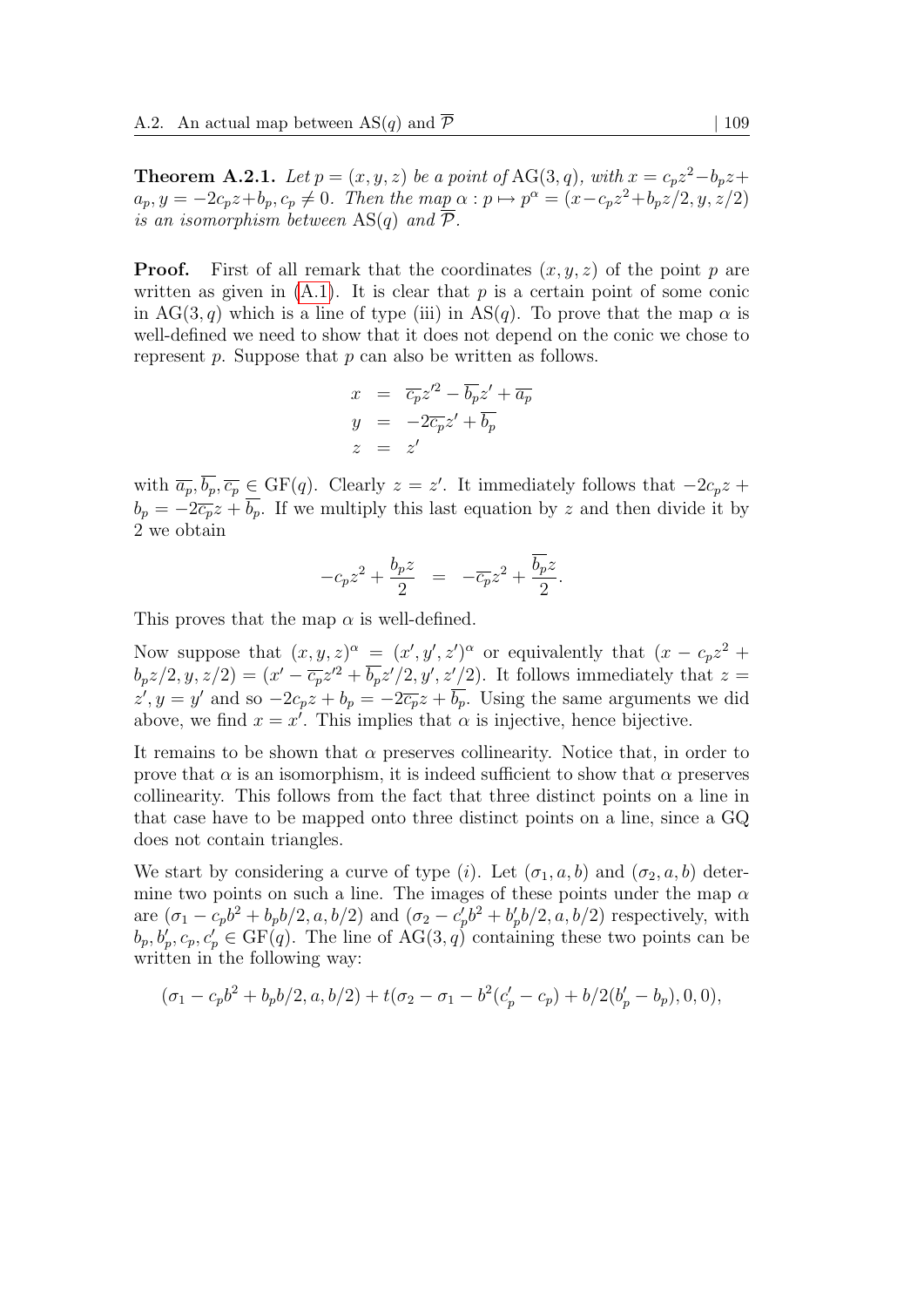in which t ranges over  $GF(q)$ . It is clear that the point at infinity of this line is  $(1, 0, 0, 0)$ . This proves that  $\alpha$  maps the spread of symmetry of AS(q) to the spread of symmetry of the Payne-derived GQ  $\overline{\mathcal{P}}$ .

Next we need to show that  $\alpha$  maps a curve of type *(iii)* to an absolute line with respect to the symplectic polarity  $\rho$ . Consider two points  $p_1 = (c_p \sigma_1^2$  $b_p \sigma_1 + a_p, -2c_p \sigma_1 + b_p, \sigma_1$  and  $p_2 = (c_p \sigma_2^2 - b_p \sigma_2 + a_p, -2c_p \sigma_2 + b_p, \sigma_2)$  on such a curve, with  $a_p, b_p, c_p \in \mathrm{GF}(q)$ . It suffices to show that  $p_2^{\alpha}$  lies in  $(p_1^{\alpha})^{\rho}$ . Since  $p_2^{\alpha} = (-b_p \sigma_2/2 + a_p, -2c_p \sigma_2 + b_p, \sigma_2/2)$  and the affine part of  $(p_1^{\alpha})^{\rho}$  is the hyperplane in  $AG(3, q)$  with equation

$$
-X + \frac{\sigma_1}{2}Y + (2c_p\sigma_1 - b_p)Z - \frac{b_p\sigma_1}{2} + a_p = 0
$$

it is easy to see that the condition holds.

Finally we will prove that also a curve of type  $(ii)$  is mapped onto an absolute line. Consider two distinct points  $p_1$  and  $p_2$  on such a curve. Then there are  $a, b \in \text{GF}(q)$  and  $\sigma, \sigma' \in \text{GF}(q)$  such that  $p_1 = (a, \sigma, b)$  and  $p_2 = (a, \sigma', b)$ . Now it is clear that in fact  $(x, y, z)^{\alpha} = (x + \frac{yz}{2})^{\alpha}$  $(\frac{yz}{2}, y, \frac{z}{2})$ . Hence  $p_2^{\alpha} = (a + \frac{\sigma' b}{2})$  $\frac{\sigma' b}{2}, \sigma', \frac{b}{2}$  $\frac{b}{2}$ , and the affine part of  $(p_1^{\alpha})^{\rho}$  is the hyperplane in AG(3, q) with equation

$$
-X + \frac{b}{2}Y - \sigma Z + a + \frac{\sigma b}{2} = 0.
$$

It is now clear that  $p_2^{\alpha} \in (p_1^{\alpha})^{\rho}$ . This proves that the line  $\langle p_1^{\alpha}, p_2^{\alpha} \rangle$  is absolute, concluding our proof.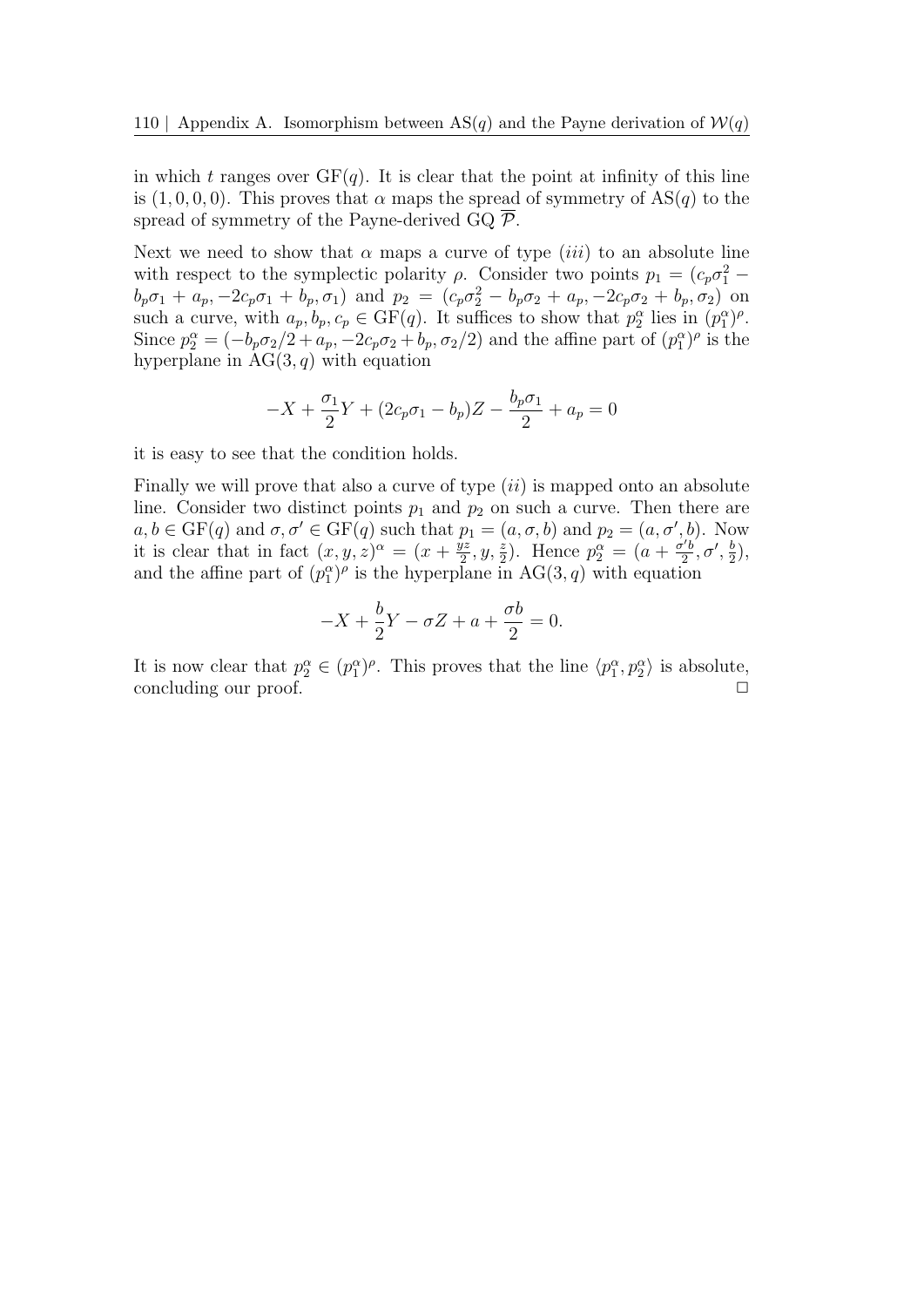## Appendix B

## Nederlandstalige samenvatting

In deze Nederlandstalige samenvatting zullen we de resultaten uit deze thesis bondig op een rijtje zetten. Hierbij is het niet de bedoeling om in detail te treden, bijgevolg zullen in deze samenvatting geen bewijzen worden opgenomen. Indien meer informatie gewenst is, verwijzen we graag naar de Engelstalige tekst, waarvan we hier de structuur zullen aanhouden.

### B.1 Inleiding

In dit inleidende hoofdstuk wordt het algemeen wiskundig kader geschetst waarin deze thesis zich bevindt. Enkele fundamentele, meetkundige begrippen worden opgefrist en de notaties worden vastgelegd. We gaan ervan uit dat de lezer voldoende vertrouwd is met de basisbegrippen uit de projectieve meetkunde en verwijzen voor een vollediger inleiding naar Chapter [1](#page-10-0) van de Engelstalige tekst. Bij wijze van inleiding herhalen we hier de definitie van een maximale boog, het centrale thema van deze verhandeling.

**Definitie B.1.1.** Een  $\{k; d\}$ -boog K in een eindig projectief vlak van de orde  $q$  is een niet-ledige deelverzameling van  $k$  punten zodat een rechte van het vlak de verzameling  $K$  snijdt in d punten, maar geen enkele rechte  $K$  snijdt in meer dan d punten. Gegeven q en d dan is k nooit groter dan  $q(d-1) + d$ . Wanneer hier de gelijkheid geldt noemt men de verzameling K een maximale boog van qraad d, een  $\{q(d-1)+d; d\}$ -boog of korter nog, een d-boog.

111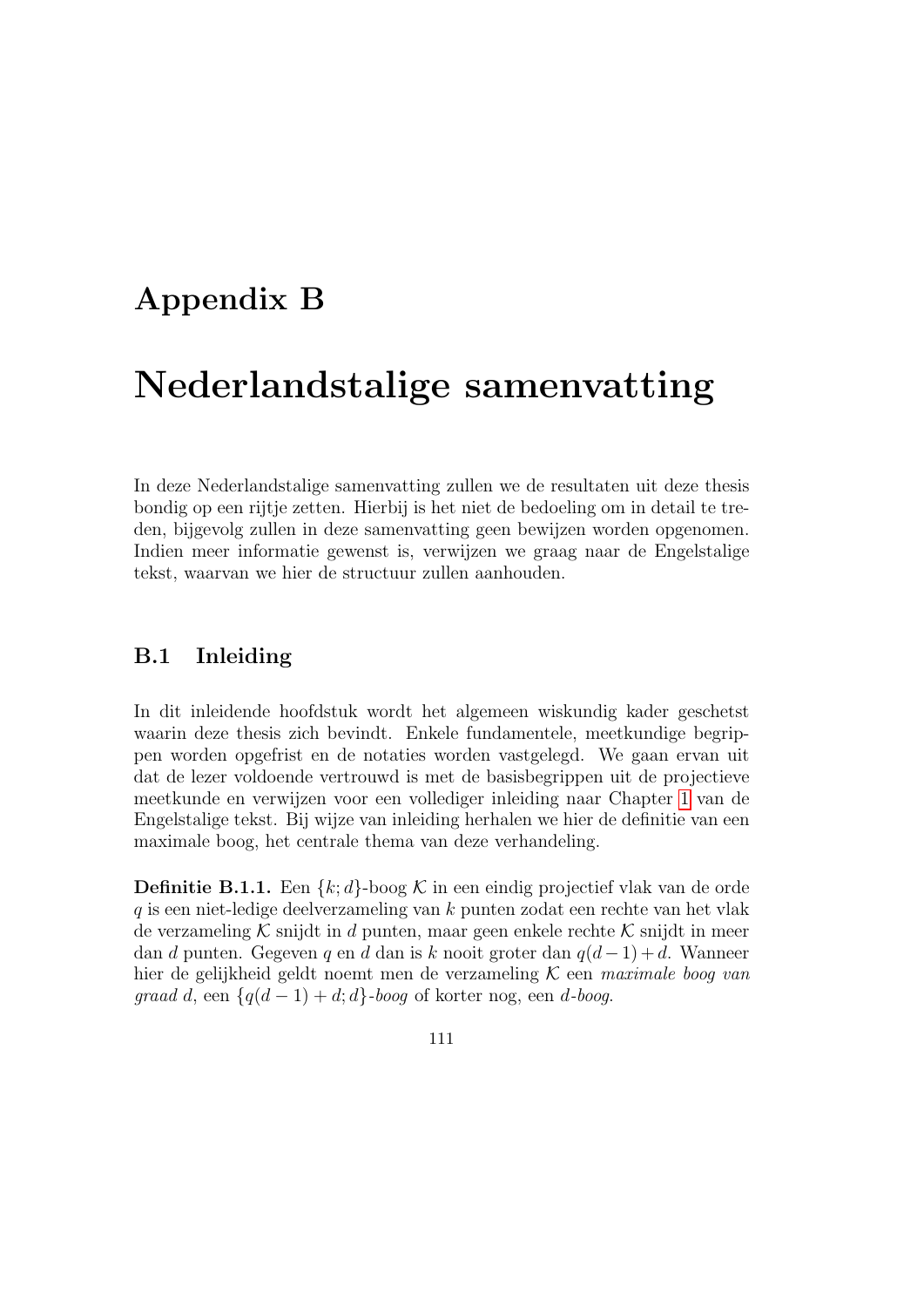<span id="page-121-1"></span>Een equivalente definitie van zo'n maximale boog  $\mathcal K$  is een niet-ledige verzameling punten in het vlak, zodanig dat elke rechte  $\mathcal K$  snijdt in 0 of in d punten. Een rechte die  $K$  snijdt wordt een *secant* genoemd terwijl een rechte die disjunct is aan  $K$  een *externe* rechte wordt genoemd.

Het is duidelijk dat zowel een punt als een affien vlak voorbeelden zijn van maximale bogen. Deze twee voorbeelden zullen we echter triviaal noemen.

**Lemma B.1.1.** Als K een  $\{q(d-1)+d; d\}$ -boog is in een projectief vlak  $\pi$  van de orde q, dan vormen de externe rechten aan K een  $\{q(q-d+1)/d; q/d\}$ -boog in het duale vlak.

Bijgevolg is een nodige voorwaarde voor het bestaan van een  $\{q(d-1)+d; d\}$ boog in een projectief vlak van de orde  $q$  dat  $d$  een deler is van  $q$ . Denniston [\[20\]](#page-139-0) toonde aan dat deze voorwaarde voldoende is in het Desarguesiaanse projectieve vlak  $PG(2, q)$ , met q even (Chapter [2\)](#page-28-0).

Merk op dat, indien  $\pi$  een Desarguesiaans vlak is van orde q dat een maximale boog K van graad d bevat,  $\pi$  ook een maximale boog van graad  $q/d$  bevat. Deze boog heten we de duale maximale boog van K.

Ball, Blokhuis en Mazzocca gebruikten polynomiale methoden om het volgende, meer dan 25 jaar oude vermoeden, te bewijzen.

Stelling B.1.2 ([\[5\]](#page-138-0)). Er bestaan geen niet-triviale maximale bogen in het projectieve vlak  $PG(2,q)$  wanneer q oneven is.

#### <span id="page-121-0"></span>B.2 Gekende constructies van maximale bogen

Het tweede hoofdstuk is volledig gewijd aan de reeds gekende constructies van maximale bogen alsook aan een aantal karakterisaties daaromtrent. In 1969 gebruikte Denniston [\[20\]](#page-139-0) een speciale waaier van kegelsneden om op die manier een maximale boog te construeren in de Desarguesiaanse vlakken van even orde. Vijf jaar later was het J. A. Thas [\[51\]](#page-142-0) die, d.m.v ovoïden en spreads in veralgemeende vierhoeken  $W(q)$ , maximale bogen van graad q vormde in vlakken van orde  $q^2$ . In 1980 was het opnieuw J. A. Thas [\[53\]](#page-142-1) die een nieuwe maximale boog van graad  $q^{t-1}$  introduceerde in symplectische translatievlakken van de orde  $q^t$ . Hij deed dit aan de hand van kwadrieken en spreads in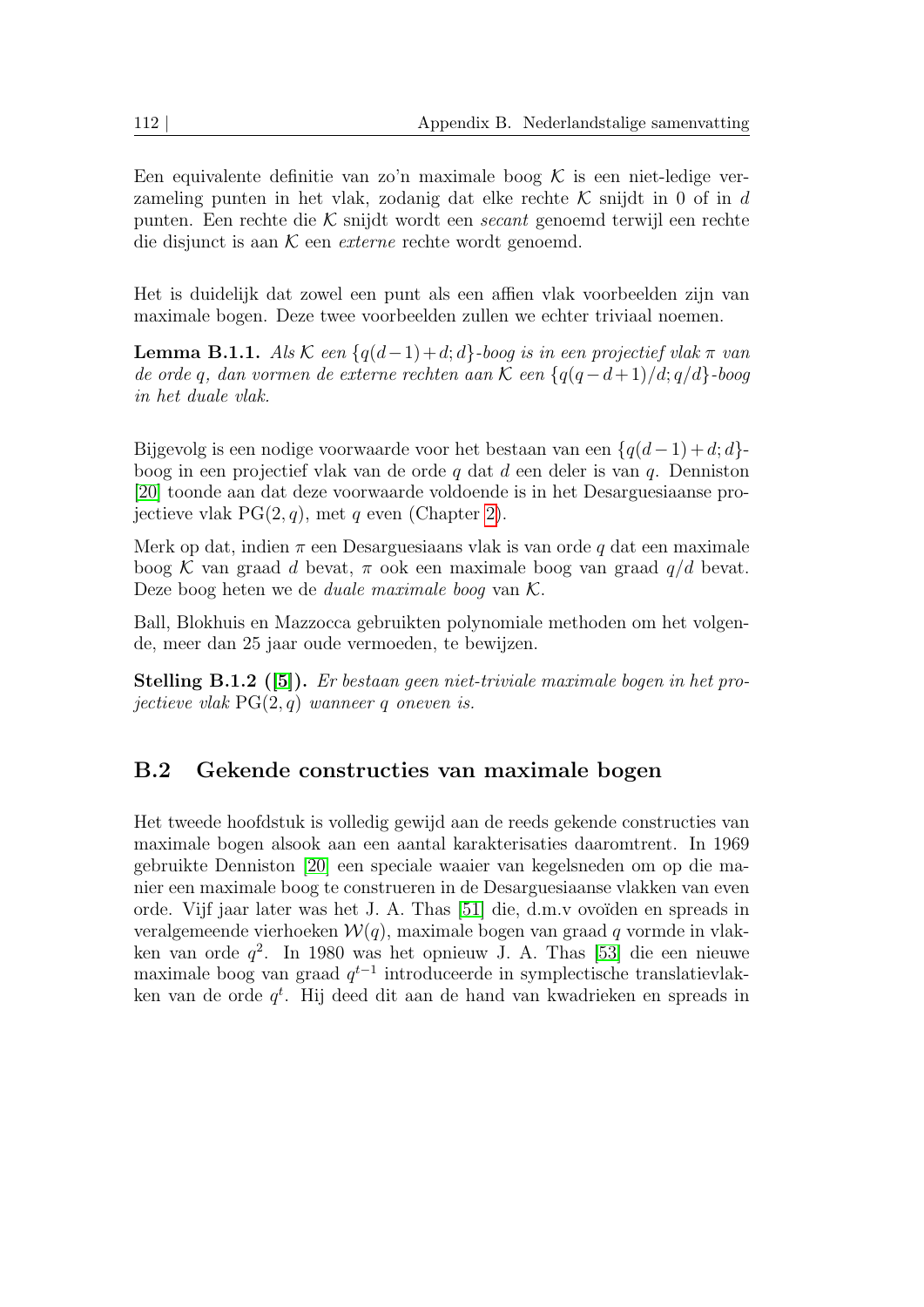<span id="page-122-0"></span>projectieve ruimten. Tenslotte definieerde Mathon [\[38\]](#page-141-0) in 2001 een compositie op een verzameling kegelsneden met gemeenschappelijke kern. Op basis hiervan ontstaan maximale bogen in PG(2, q) die, zoals onder meer bewezen werd door Hamilton en Mathon [\[29\]](#page-140-0), nieuwe families van maximale bogen induceren.

Eigenlijk zijn de maximale bogen die geconstrueerd werden door Mathon een veralgemening van de maximale bogen van Denniston. In de Engelstalige versie hebben we, tijdens het voorstellen van de verschillende constructies, de chronologische volgorde aangehouden. In deze beknopte samenvatting zullen we vertrekken van de constructie van Mathon en vervolgens aanduiden hoe de maximale bogen van Denniston terug te vinden zijn in deze veralgemening. Bovendien laten we hier de twee constructies van J. A. Thas buiten beschouwing gezien het vervolg van deze thesis vooral gebasseerd is op de maximale bogen van Mathon (en Denniston).

#### Maximale bogen van Mathontype

We veronderstellen vanaf nu telkens dat  $q = 2<sup>h</sup>$ . In PG(2, q), gerepresenteerd door homogene coördinaten over  $GF(q)$ , stellen we de punten voor door  $(a, b, c)$ en de rechten door [u, v, w]. Een punt  $(a, b, c)$  is incident met een rechte [u, v, w] als en slechts als  $au + bv + cw = 0$ . Verder zullen we de gebruikelijke, absolute trace-afbeelding van  $GF(q)$  naar  $GF(2)$  noteren als Tr, zodat, voor  $x \in GF(q)$ ,

$$
\operatorname{Tr}(x) = x + x^2 + x^{2^2} + \dots + x^{2^{h-1}}.
$$

Voor  $\alpha, \beta \in \mathrm{GF}(q)$  waarvoor geldt dat  $\mathrm{Tr}(\alpha \beta) = 1$ , en voor  $\lambda \in \mathrm{GF}(q)$  definiëren we  $F_{\alpha,\beta,\lambda}$  als de kegelsnede

$$
F_{\alpha,\beta,\lambda} = \{(x, y, z) : \alpha x^2 + xy + \beta y^2 + \lambda z^2 = 0\}.
$$

Merk op dat de tracevoorwaarde Tr $(\alpha\beta) = 1$  equivalent is met de eis dat het kwadratisch polynoom  $\alpha \xi^2 + \xi + \beta$  irreducibel is over  $GF(q)$ . De verzameling van alle dergelijke kegelsneden zullen we voortaan voorstellen door F. Het is duidelijk dat alle kegelsneden uit F het punt  $F_{\alpha,\beta,0} := F_0(0,0,1)$  als kern bevatten en dat, wegens de tracevoorwaarde, de rechte  $z = 0$  extern is t.o.v. alle kegelsneden. Deze rechte wordt bijgevolg de rechte op oneindig genoemd. Alle overige kegelsneden zijn niet-ontaard.

Voor gegeven  $\lambda \neq \lambda'$  definiëren we de *compositie* 

$$
F_{\alpha,\beta,\lambda} \oplus F_{\alpha',\beta',\lambda'} = F_{\alpha \oplus \alpha',\beta \oplus \beta',\lambda \oplus \lambda'}
$$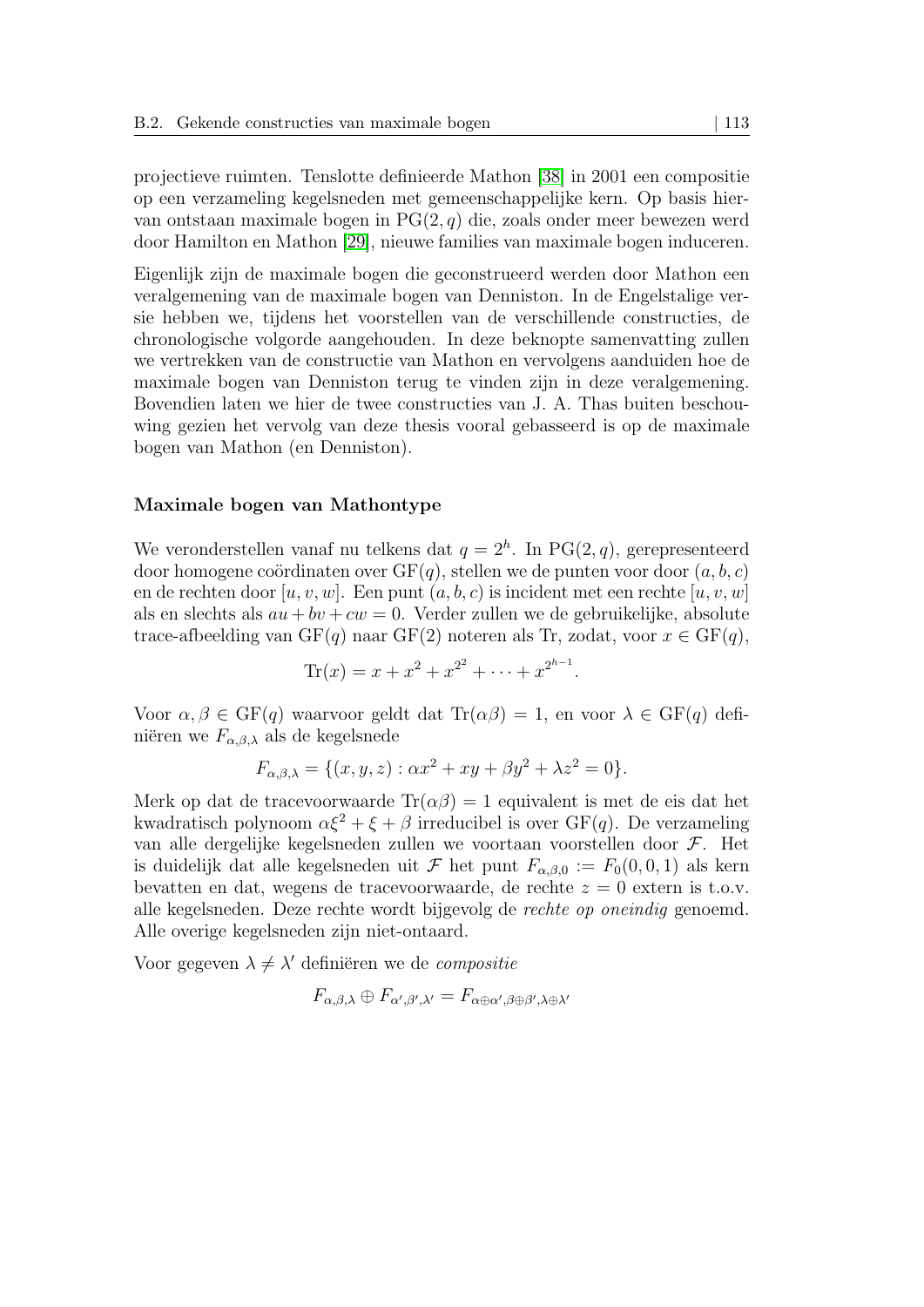<span id="page-123-1"></span>waarbij de operator  $\oplus$  als volgt gedefiniëerd is:

$$
\alpha \oplus \alpha' = \frac{\alpha \lambda + \alpha' \lambda'}{\lambda + \lambda'}, \quad \beta + \beta' = \frac{\beta \lambda + \beta' \lambda'}{\lambda + \lambda'}, \quad \lambda \oplus \lambda' = \lambda + \lambda'.
$$
 (B.1)

<span id="page-123-0"></span>**Lemma B.2.1** ([\[38\]](#page-141-0)). Twee niet-ontaarde kegelsneden  $F_{\alpha,\beta,\lambda}, F_{\alpha',\beta',\lambda'}, \lambda \neq \lambda'$ en hun compositie  $F_{\alpha,\beta,\lambda} \oplus F_{\alpha',\beta',\lambda'}$  zijn onderling disjunct als

$$
\text{Tr}((\alpha \oplus \alpha')(\beta \oplus \beta')) = 1.
$$

Een deelverzameling  $\mathcal{C} \subset \mathcal{F}$  wordt *gesloten* genoemd als voor elke  $F_{\alpha,\beta,\lambda} \neq$  $F_{\alpha',\beta',\lambda'} \in \mathcal{C}$ , geldt dat  $F_{\alpha \oplus \alpha',\beta \oplus \beta',\lambda \oplus \lambda'} \in \mathcal{C}$ .

In Mathon zijn volgende resultaat([\[38\]](#page-141-0)) zien we hoe gesloten verzamelingen van kegelsneden kunnen dienen om maximale bogen te vormen. Een dergelijke maximale boog wordt een maximale boog van Mathontype genoemd, of korter, een Mathon maximale boog.

**Stelling B.2.1** ([\[38\]](#page-141-0)). Veronderstel dat  $C \subset \mathcal{F}$  een gesloten verzameling is van  $2^d - 1$  kegelsneden in PG $(2, 2^m)$ ,  $1 \leq d \leq m$ . De unie van de punten op de kegelsneden van  $\mathcal C$  en hun gemeenschappelijke kern  $F_0$  vormen een maximale  $\{2^{m+d} - d^m + 2^d; 2^d\}$ -boog K in PG(2,2<sup>m</sup>).

Zoals al aangegeven werd in het begin van deze sectie kan de constructie van Mathon gezien worden als een veralgemening van de constructie van Denniston. Beschouw daartoe de volgende setting.

Kies een  $\alpha \in \text{GF}(q)$  waarvoor  $\text{Tr}(\alpha) = 1$ . Veronderstel dat A een deelverzameling is van  $GF(q)^* = GF(q) \setminus \{0\}$  zodanig dat  $A \cup \{0\}$  gesloten is onder de optelling. In dit geval zal de puntenverzameling van kegelsneden

$$
\mathcal{K}_A = \{F_{\alpha,1,\lambda} : \lambda \in A\}
$$

samen met de gemeenschappelijke kern  $F_0$  de puntenverzameling zijn van een maximale boog van graad  $|A| + 1$  in PG(2, q). Deze constructie is precies de definitie van een maximale boog van Dennistontype, of korter, Denniston maximale boog. De kegelsneden in  $\mathcal{K}_A$  zijn een deelverzameling van de standaard kegelsnedenwaaier, meer bepaald, de verzameling

$$
\{F_{\alpha,1,\lambda} : \lambda \in \mathrm{GF}(q)\}.
$$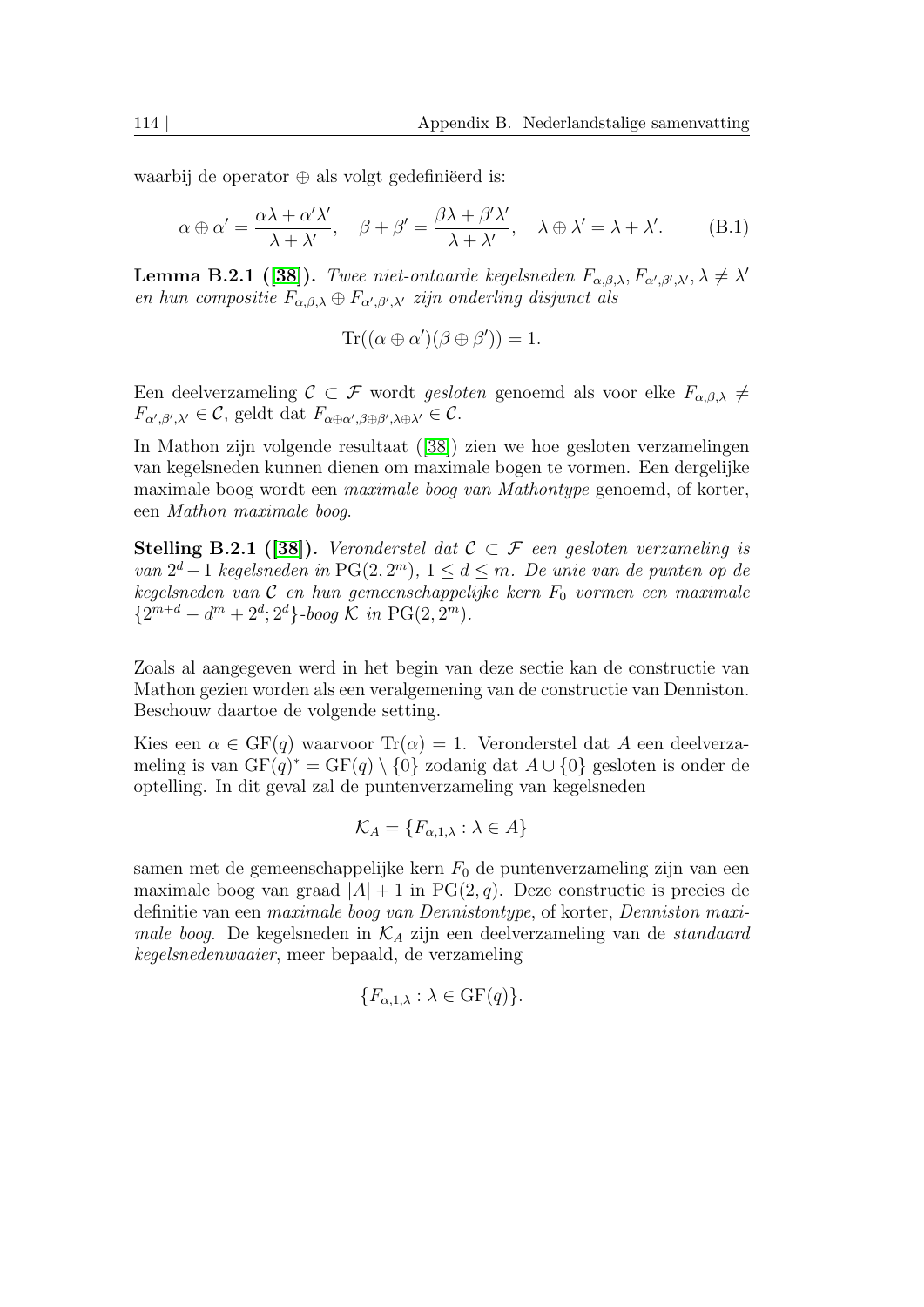<span id="page-124-0"></span>Deze waaier vormt een partitie onder de punten van het vlak, disjunct van de rechte  $z = 0$ , bestaande uit  $q - 1$  disjuncte kegelsneden op de gemeenschappelijke kern  $F_0(0, 0, 1)$ . De rechte  $z = 0$ , disjunct aan alle kegelsneden, zullen we de rechte op oneindig noemen van de Denniston maximale boog. Dit is dus eigenlijk de rechte op oneindig van de waaier die de Dennistonboog bevat.

Opmerking B.2.2. Vermits we zowel de rechte op oneindig van een Denniston maximale boog als de rechte op oneindig van een Mathon maximale boog ge¨ıntroduceerd hebben bestaat de kans dat er wat verwarring optreedt i.v.m. deze term. Zoals verder ook zal blijken bevatten Mathon maximale bogen verschillende Denniston maximale bogen. Wanneer we dan de rechte op oneindig beschouwen van een Denniston maximale boog, als deelboog van een Mathon maximale boog, zullen we deze rechte de Dennistonrechte noemen van de beschouwde Dennistonboog. De externe rechte van de Mathonboog blijft simpelweg de "rechte op oneindig".

Een gesloten verzameling kegelsneden  $\mathcal{C} = \{F_{\alpha,\beta,\lambda}\}\$ kan ook beschreven worden waarbij de parameters  $\alpha$  en  $\beta$  veeltermen zijn in  $\lambda$ . We kunnen dus zo een gesloten verzameling beschrijven aan de hand van functies  $p : A \to GF(q)$  en  $r : A \to GF(q)$ , waarbij  $\lambda$  de waarden uit de verzameling A doorloopt. De vergelijkingen die dan de gesloten verzameling C bepalen worden dan gegeven door

$$
\{p(\lambda)x^2 + xy + r(\lambda)y^2 + \lambda z^2 = 0 : \lambda \in A\}.
$$
 (B.2)

Uit de resultaten in [\[38\]](#page-141-0) volgt dat een maximale boog van Mathontype van graad  $d$  Mathon deelbogen bevat van graad  $d'$  voor elke deler  $d'$  van  $d$ . Bovendien blijkt dat elke Mathonboog van graad 4 een Dennistonboog is. In hetzelfde artikel gebruikt Mathon zijn constructie ook om een aantal nieuwe, oneindige families van maximale bogen in  $PG(2, q)$  voor te stellen.

Er zijn verscheidene families van Mathonbogen gekend die niet van het Dennistontype zijn. Een Mathon maximale boog die niet van Dennistontype is zullen we voortaan vaak een ware Mathonboog noemen. Het is echter nogal omslachtig om, tijdens het nagaan of een gegeven deelverzameling kegelsneden van F een maximale boog is, telkens opnieuw de tracevoorwaarde uit Lemma [B.2.1](#page-123-0) te controleren. In de volgende sectie zullen we een meer meetkundige interpretatie geven van de maximale bogen van Mathontype die ons zal helpen bij dit probleem.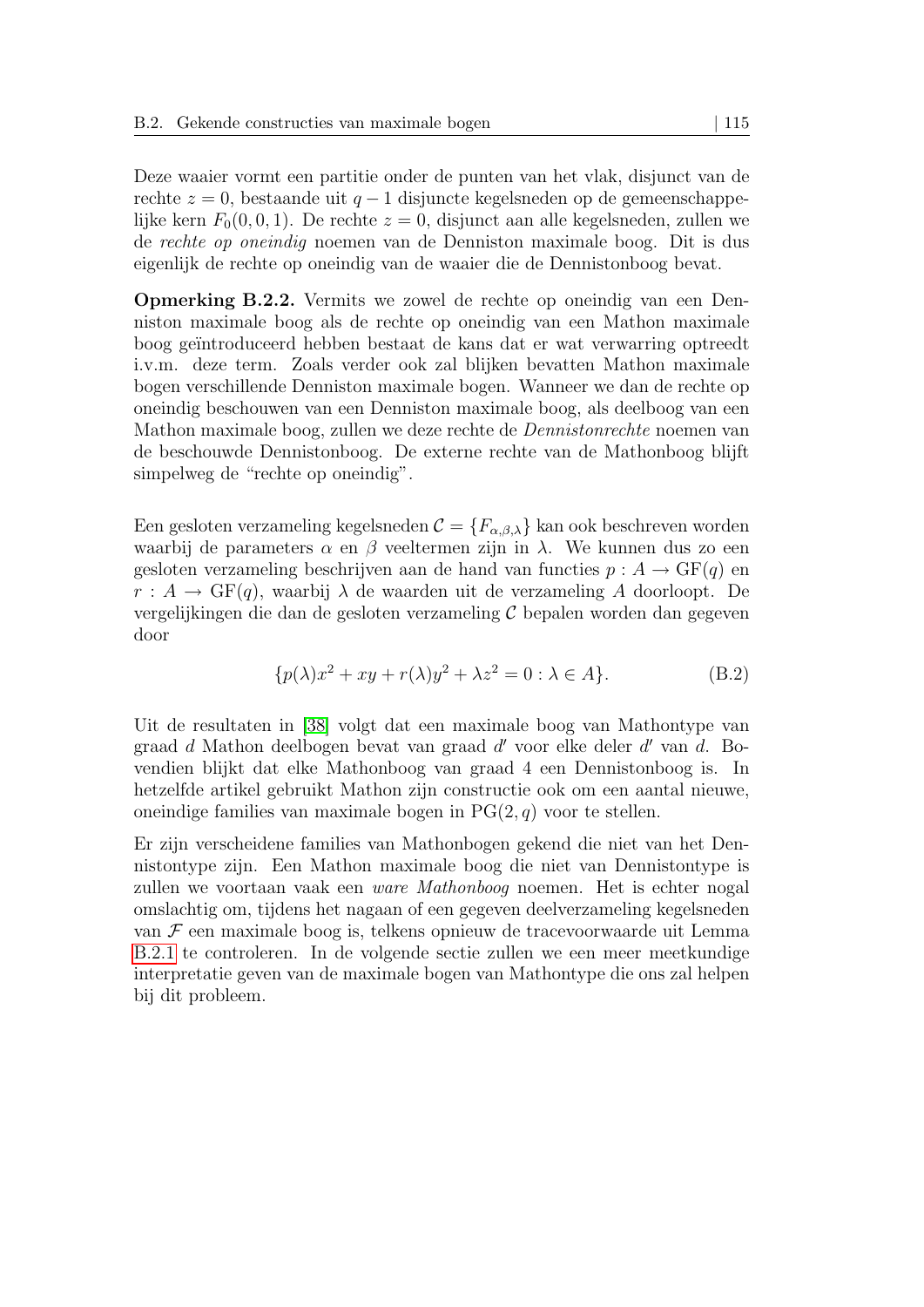<span id="page-125-1"></span>Een uiterst handig instrument hierbij is het volgende lemma van Aguglia, Giuzzi en Korchmáros (zie [\[2\]](#page-138-1)). Zij toonden aan dat twee kegelsneden met een gemeenschappelijke kern op unieke wijze uitbreidbaar zijn.

<span id="page-125-0"></span>**Lemma B.2.2.** Gegeven twee kegelsneden  $C_1$  en  $C_2$  met een gemeenschappelijke kern, er bestaat dan een unieke Denniston maximale boog van graad 4 die  $C_1 \cup C_2$  bevat.

Bovendien konden we van bovenstaand lemma gebruik maken om de volgende stelling te bewijzen.

Stelling B.2.3. Een maximale boog  $K$ , bestaande uit disjuncte kegelsneden met een gemeenschappelijk kern, is altijd van Mathontype.

## B.3 Meetkundige interpretatie van Mathon maximale bogen

Zoals gezegd proberen we in deze sectie een eerder meetkundige interpretatie te geven van de Mathonbogen. Deze nieuwe aanpak zal het ook mogelijk maken om het aantal niet-isomorfe Mathon 8-bogen te tellen in  $PG(2, 2<sup>h</sup>), h > 4$  en  $h \neq 7$  priem.

Het tellen van Mathonbogen werd reeds bestudeerd in [\[30\]](#page-140-1), waar grenzen werden berekend voor het aantal isomorfieklassen van Mathonbogen van "hoge"graad. De gebruikte technieken faalden echter voor bogen van kleinere graad en het tellen van dergelijke bogen werd als een open probleem gepostuleerd.

De resultaten uit deze sectie zijn terug te vinden in [\[17\]](#page-139-1).

#### B.3.1 Een synthetische constructie van Mathonbogen

De meetkundige interpretatie waarvan sprake zal eigenlijk neerkomen op een soort veralgemening van Lemma [B.2.2.](#page-125-0) Na aangetoond te hebben dat we, gegeven een Mathon maximale boog van graad d en een disjuncte kegelsnede C met dezelfde kern, steeds een externe rechte kunnen vinden die dienst zal doen als rechte op oneindig van de nieuwe boog, kunnen we de volgende stelling bewijzen.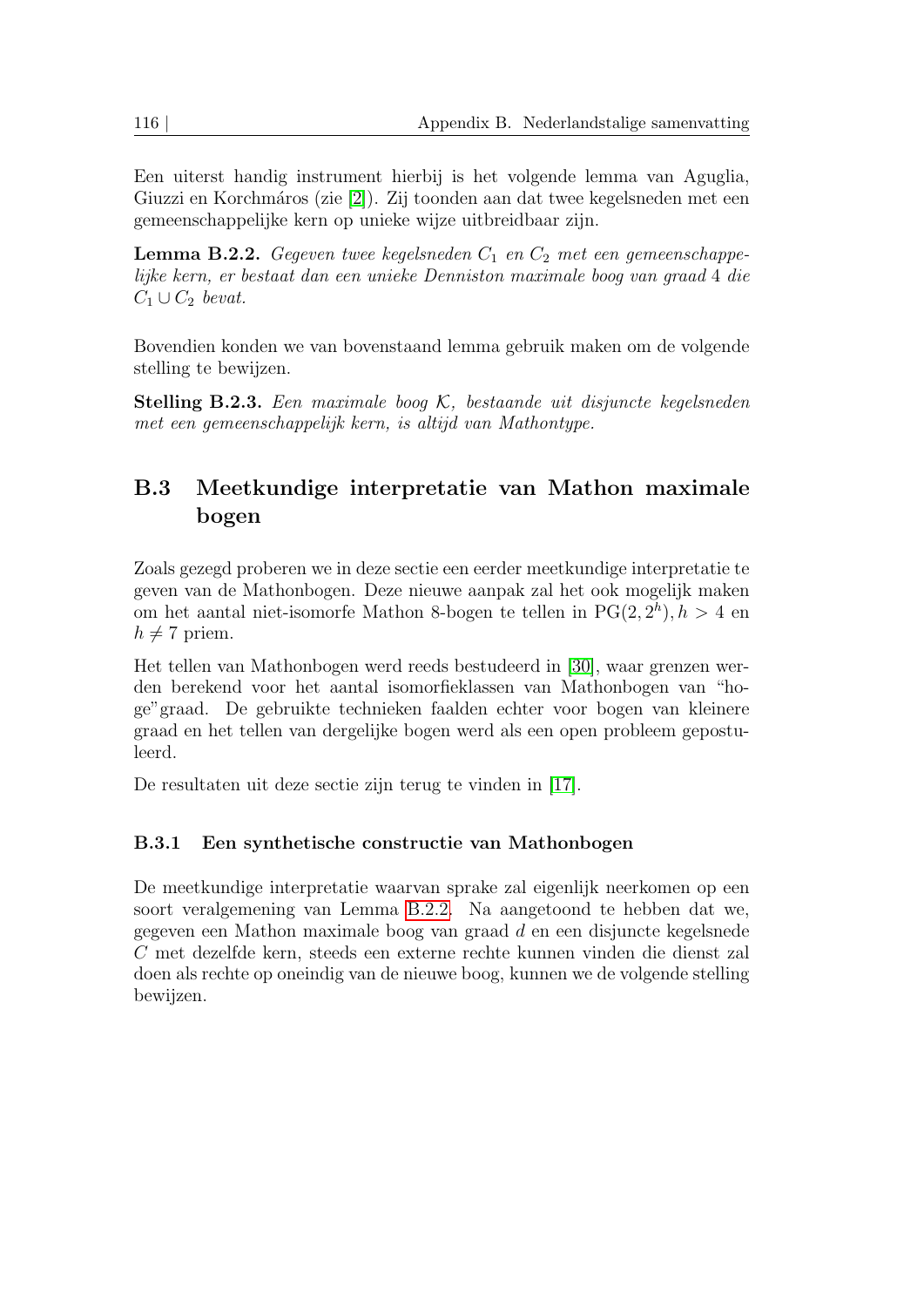Stelling B.3.1 (Synthetische versie van Mathons stelling). Zij M een Mathon maximale boog van graad d,  $d < q/2$ , bestaande uit  $d-1$  kegelsneden met een gemeenschappelijke kern n en zij  $C_d$  een kegelsnede disjunct van M met dezelfde kern n. Er bestaat dan een unieke Mathon maximale boog van qraad 2d die M ∪  $C_d$  bevat.

Als  $q = 2^p$ ,  $p \neq 2, 3$  priem, is het mogelijk om aan te tonen dat de automorfismegroep G van een Denniston maximale boog van graad 4 orde  $2(q+1)$  heeft en isomorf is met  $C_{q+1} \rtimes C_2$ . Deze groep G bevat een cyclische deelgroep van de orde  $q + 1$  die alle drie de kegelsneden fixeert en scherp transitief werkt op de punten van elk van die kegelsneden. Bovendien fixeert deze groep de rechte L op oneindig van de 4-boog en werkt die scherp transitief op de punten van L. De groep G bevat ook  $q + 1$  involuties. Deze zijn precies de  $q + 1$  elaties, met als as een rechte door de kern, en als centrum de doorsnede van deze rechte met de rechte L, die elk van de drie kegelsneden van de 4-boog fixeren. Elke rechte door de kern induceert precies één dergelijke involutie.

In het volgende lemma tellen we het aantal isomorfieklassen van Denniston maximale bogen van graad 4.

Lemma B.3.1. Het aantal isomorfieklassen van Denniston maximale bogen van graad 4 in  $PG(2, 2^{2h+1}), 2h+1$  priem en  $2h+1 \neq 3$ , is precies

$$
N = \frac{2^{2h} - 1}{3(2h + 1)}.
$$

Lemma B.3.2. Het aantal Denniston maximale bogen van graad 4 in de standaard kegelsnedenwaaier in PG(2,  $2^{2h+1}$ ),  $2h + 1$  priem en  $2h + 1 \neq 3$ , die isomorf zijn met een gegeven Denniston 4-boog en bovendien een gegeven kegelsnede C bevatten is gelijk aan  $3(2h+1)$ .

#### B.3.2 Mathon maximale bogen van graad 8

Vooraleer we het telprobleem i.v.m. de niet-isomorfe 8-bogen aanpakken is het cruciaal om de meetkundige structuur van een Mathon maximale boog K van graad 8 te bestuderen. Wegens Lemma [B.2.2](#page-125-0) weten we dat elke Mathon 8-boog precies zeven Denniston 4-bogen bevat, en dat elke twee van deze 4 bogen precies ´e´en kegelsnede gemeen hebben. Meer nog, men kan inzien dat de meetkundige structuur met als puntenverzameling de kegelsneden van  $K$ , als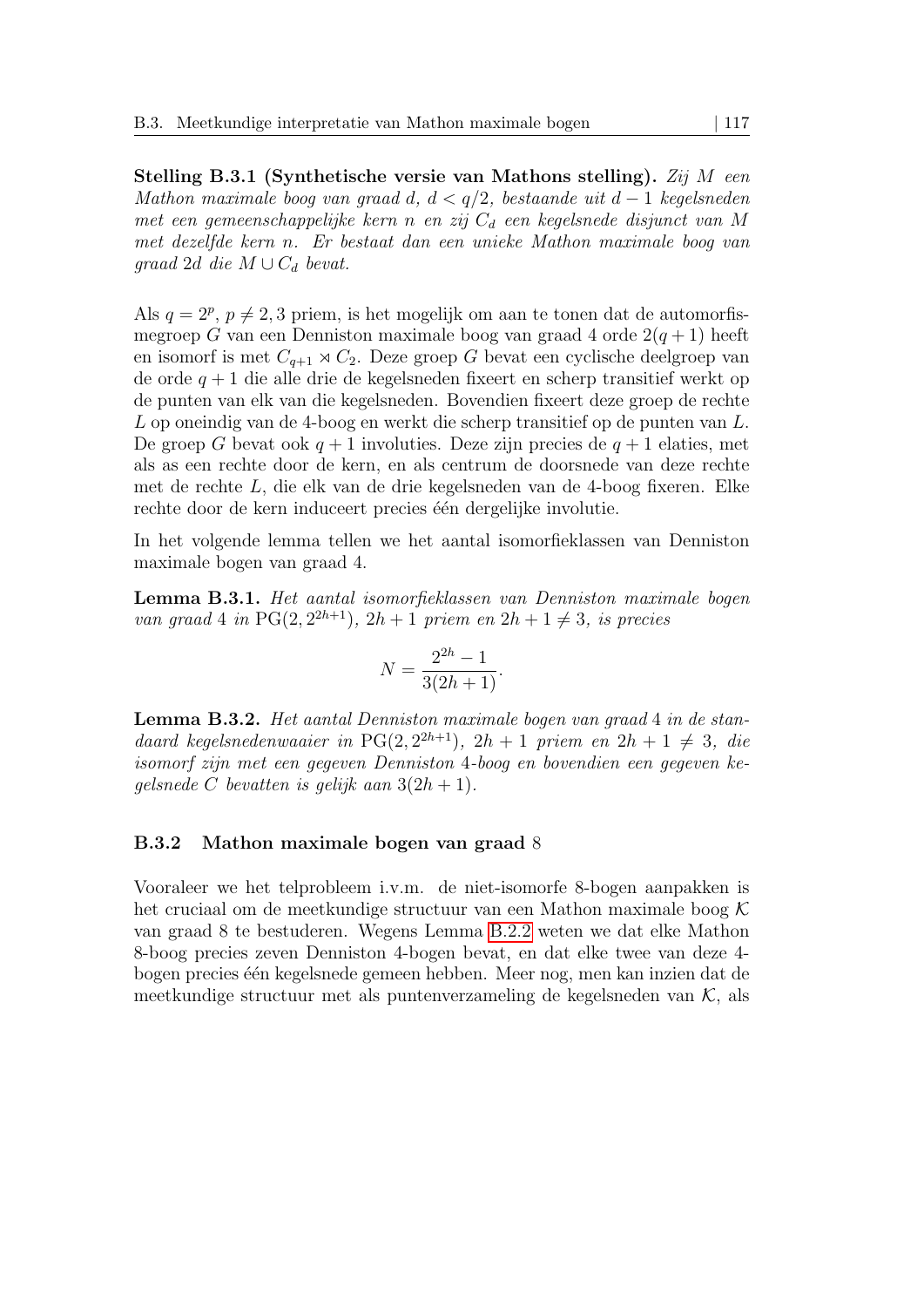rechtenverzameling de 4-bogen van Dennistontype en de natuurlijke incidentie, isomorf is met  $PG(2, 2)$ .

Indien  $K$  van Dennistontype is vallen de zeven Dennistonrechten, corresponderend met de zeven deelbogen, samen. Indien  $K$  een ware Mathonboog is zijn er precies zeven verschillende Dennistonrechten en geldt de volgende stelling.

**Lemma B.3.3.** Stel dat  $K$  een ware Mathon 8-boog is, dan zijn de zeven Dennistonrechten van K concurrent en bestaat er een unieke involutie die K, en alle kegelsneden die  $K$  bevat, fixeert. Deze involutie is de elatie met als centrum de doorsnede van de Dennistonrechten en als as de rechte door de kern van K en het centrum.

<span id="page-127-1"></span>Gevolg B.3.2. Veronderstel dat  $K$  een ware Mathon 8-boog is in PG(2, 2<sup>p</sup>), p priem en  $p \neq 2, 3, 7$ , dan is Aut $(\mathcal{K}) \cong C_2$ .

Vermits we het aantal isomorfieklassen willen tellen van Mathon maximale bogen van graad 8 is het noodzakelijk om na te gaan hoeveel isomorfe beelden er zijn van een gegeven Mathon 8-boog. Het volgende lemma is van essentieel belang voor ons eindresultaat.

**Lemma B.3.4.** Veronderstel dat K een ware Mathon 8-boog is in  $PG(2, 2^{2h+1})$ ,  $2h+1$  priem en  $h \neq 1, 3$ , dan is het aantal maximale bogen van graad 8 die isomorf zijn met  $K$ , die één van hun deelbogen van graad 4 in de standaardwaaier hebben en die hetzelfde punt hebben als doorsnede van de Dennistonrechten qelijk aan  $21(2h+1)$ .

Gegeven een Denniston maximale boog  $\mathcal D$  van graad 4 in de standaard kegelsnedenwaaier. Veronderstel dat  $\mathcal D$  bestaat uit de kegelsneden  $C_1, C_k, C_{k+1}$ . Wegens Lemma [B.2.2](#page-125-0) weten we dat elke kegelsnede C, disjunct van  $\mathcal{D}$ , samen met de kegelsnede  $C_1$  een andere Denniston 4-boog genereert die isomorf is met één van de Denniston maximale bogen van graad 4 uit de standaardwaaier. Wanneer we op zoek gaan naar de voorwaarden die verzekeren dat de kegelsnede C disjunct is van de 4-boog D vinden we twee tracevoorwaarden van de vorm

$$
\text{Tr}[A(\sigma)t + B(\sigma)t^2] = 0,
$$

waarbij A en B functies zijn van het veldautomorfisme  $\sigma$  en waarbij  $t \in$  $GF(2^{2h+1})$ .

<span id="page-127-0"></span>Tenslotte beschikken we over voldoende instrumenten om de telling van het aantal isomorfieklassen van Mathon 8-bogen aan te vatten.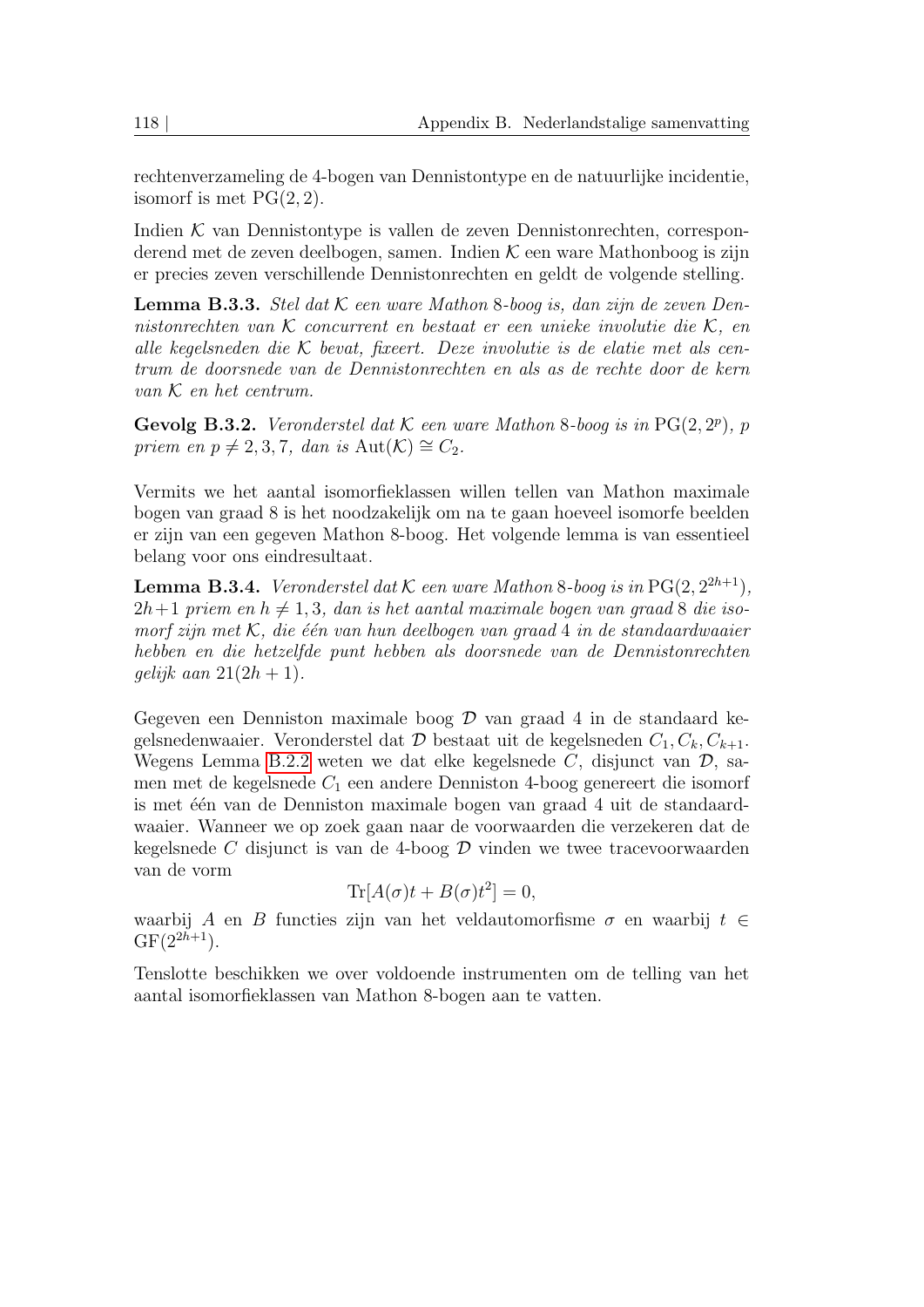<span id="page-128-0"></span>Stelling B.3.3. Het aantal isomorfieklassen van ware Mathon 8-bogen in het vlak  $PG(2, 2^{2h+1}), 2h+1 \neq 7$  en  $2h+1$  priem, is precies

$$
\frac{N}{14}(2^{2h-2}-1)((6h+3)N-1),
$$

met  $N = (2^{2h} - 1)/3(2h + 1)$ .

Het geval  $2h + 1 = 7$  is vrij apart en wordt uitgebreid besproken in het vierde hoofdstuk van deze thesis (Chapter [4\)](#page-72-0).

#### B.3.3 Maximale bogen in PG(2, 32)

In PG(2, 32) vond Mathon via computerberekeningen drie niet-isomorfe ware Mathon maximale bogen van graad 8. Hij vermoedde dan ook dat dit de enige ware Mathon 8-bogen zijn in dit vlak. Wegens het voorgaande kunnen wij nu bevestigen dat er inderdaad precies drie dergelijke maximale bogen te vinden zijn in PG(2, 32). Het is bovendien mogelijk om, steunend op bovenstaande theorie en gebruik makend van de specifieke tracevoorwaarden  $Tr[A(\sigma)t+B(\sigma)t^2]=0$ , de verschillende t-waarden te berekenen die aanleiding geven tot ware Mathon 8-bogen. Bijgevolg zijn we ook in staat om, zonder computerhulp, de vergelijkingen van de drie ware Mathonbogen op te stellen.

#### B.4 Singer 8-bogen van Mathontype

In deze sectie tonen we aan dat er in  $PG(2, 2^7)$  een bijzondere klasse van maximale 8-bogen van Mathontype opduiken die de actie van een scherp transitieve groep, of Singergroep, toelaat op de zeven kegelsneden van dergelijke 8-bogen. Deze worden in dit hoofdstuk in detail beschreven waardoor we uiteindelijk ook in staat zijn om het aantal niet-isomorfe Mathon 8-bogen te tellen. Het zal ook blijken dat deze speciale bogen, gevonden in  $PG(2, 2<sup>7</sup>)$ , uitbreidbaar zijn naar twee oneindige families van Mathon 8-bogen in  $PG(2, 2<sup>k</sup>)$ , k oneven en deelbaar door 7, die nog steeds de Singeractie toelaten op hun kegelsneden.

Deze resultaten zijn terug te vinden in [\[16\]](#page-139-2).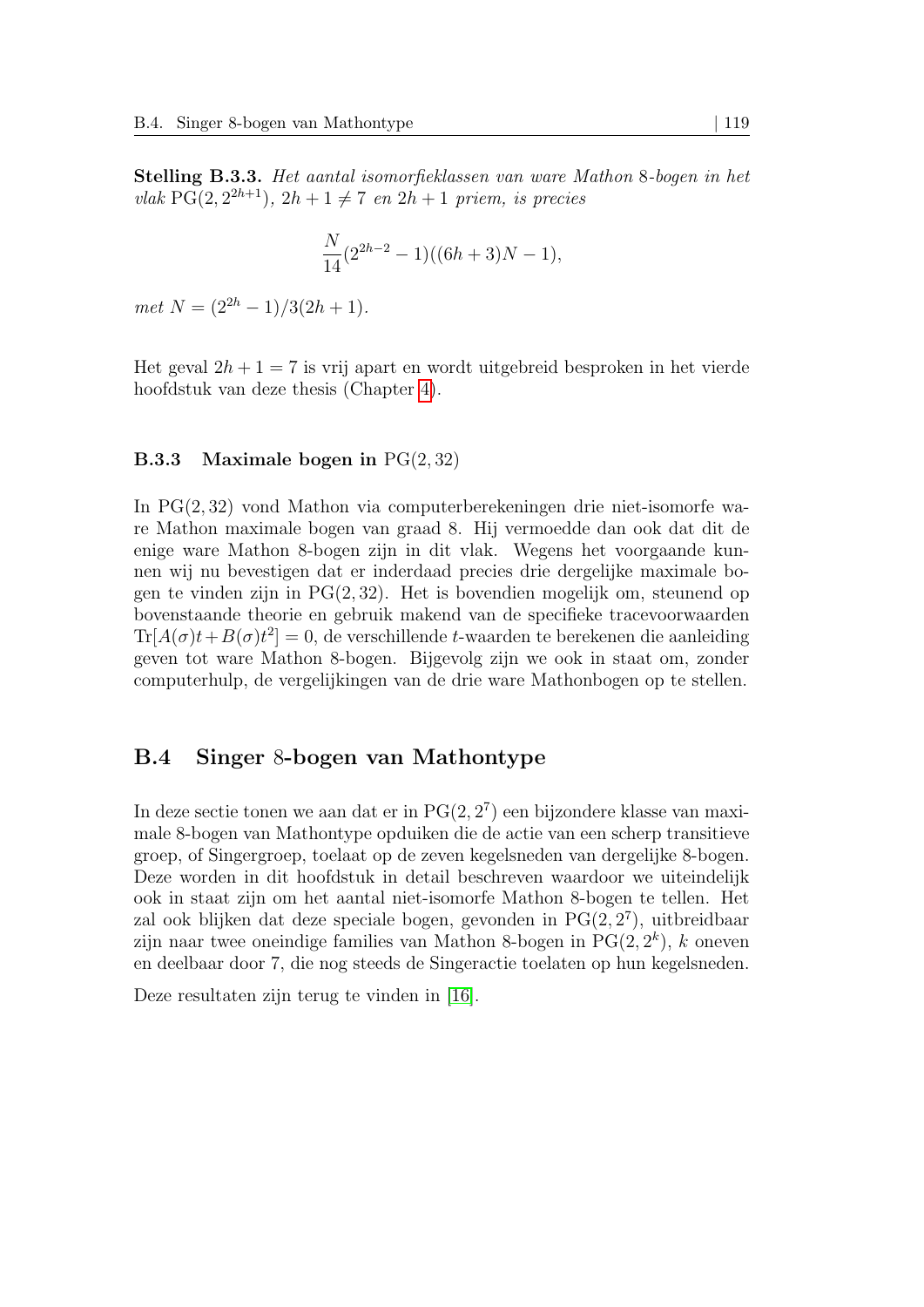#### B.4.1 Inleiding

Zoals in vorige sectie reeds aangegeven werd blijkt de telling uit Stelling [B.3.3](#page-127-0) niet te werken in het geval  $2h + 1 = 7$ . In dit geval bekomen we immers niet eens een geheel getal. De reden hiervoor is het falen van Gevolg [B.3.2](#page-127-1) in dit bijzonder geval. Het komt er namelijk op neer dat een ware Mathon boog van graad 8 in PG(2, 2 7 ) een automorfismegroep kan hebben van zowel orde 2 als orde 14. De bogen van het laatste type blijken bijzonder interessant te zijn, vooral omwille van de deelgroep van orde 7 die de kegelsneden van de boog op cylcische wijze permuteert.

Dit voorgaande suggereert het bestaan van twee klassen van Mathon 8-bogen in  $PG(2, 2^7)$ .

- De Mathon maximale bogen van graad 8 die een automorfismegroep bevatten van orde 2. Deze zullen ook de normale 8-bogen worden genoemd.
- De 8-bogen die een automorfismegroep van orde 14 bevatten. Deze zullen de Singer 8-bogen worden genoemd.

In de Engelstalige tekst volgt nu een gedetailleerde analyse van de Mathon maximale bogen van graad 8 in  $PG(2, 2^7)$  waarin het bestaan van twee klassen Singer 8-bogen van Mathontype aangetoond wordt. In deze ontleding kiezen we de rechte  $x = 0$  als as van de unieke elatie die de 8-boog fixeert.

Indien we eisen dat de Singergroep op de zeven kegelsneden van de maximale 8-boog werkt zullen deze kegelsneden cyclisch gepermuteerd worden. Vermits het bovendien nog steeds om een Mathon 8-boog gaat moeten hun raakpunten  $(0, y_i, 1), i = 1, \ldots, 7$ , met de rechte  $x = 0$  uiteraard niet alleen verschillend zijn, maar moeten ze bovendien samen met de kern aanleiding geven tot een additieve groep  $\{0, y_1, \ldots, y_7\}$  van orde 8.

Eerst en vooral is het mogelijk om aan te tonen dat  $\{0, y_1, \ldots, y_7\}$  steeds kan geschreven worden als de verzameling  $\{0, 1, x, x^3, x^7, x^{15}, x^{31}, x^{63}\},$  waarbij x  $\acute{e}$ én van de elementen  $y_i$  is, de tweede coördinaat van de snijpunten. Vervolgens bewijzen we dat  $\{0, 1, x, x^3, x^7, x^{15}, x^{31}, x^{63}\}\$ inderdaad een deelgroep is van de additieve groep van  $GF(2^7)$  als en slechts als voldaan is aan  $1 + x = x^7$  of  $1 + x<sup>3</sup> = x<sup>7</sup>$ . Aan de hand hiervan zal uiteindelijk blijken dat ten hoogste twee van de drie isomorfietypes van Denniston 4-bogen in PG(2, 2<sup>7</sup>) mogelijk uitbreidbaar zijn tot een Singer 8-boog.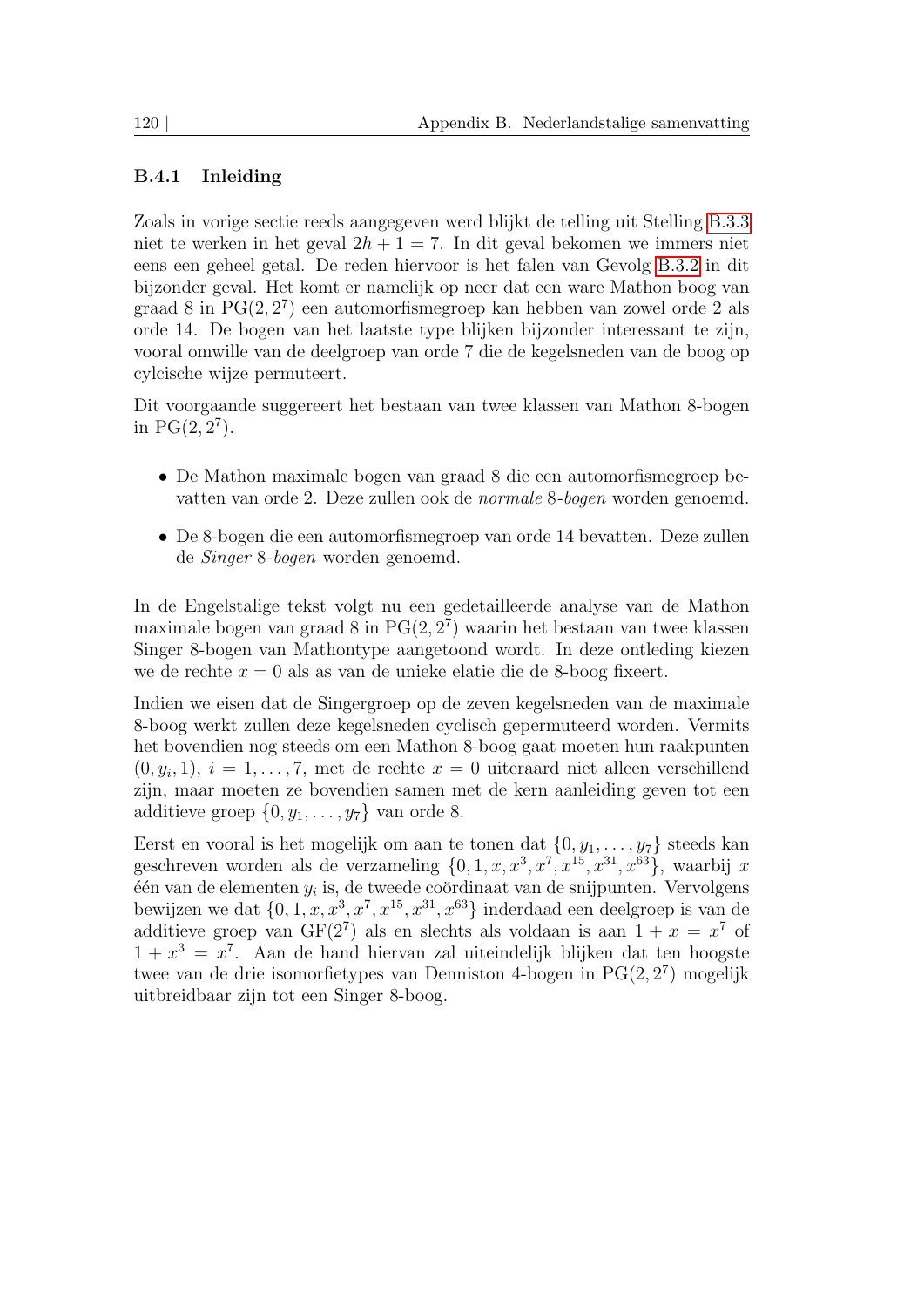#### B.4.2 Nodige en voldoende voorwaarde

Een nodige en voldoende voorwaarde opdat een Singer 8-boog gegenereerd zou worden vinden we in het volgende lemma.

**Lemma B.4.1.** Stel dat  $\mathcal{D} = \{C_1, C_2, C_3\}$  een Denniston 4-boog is in het vlak PG(2,2<sup>7</sup>). Zij  $\theta$  een automorfisme van PG(2,2<sup>7</sup>) met de eigenschappen dat  $C_2^{\theta} = C_1$ , dat  $C_4 := C_1^{\theta}$  disjunct is van  $C_1, C_2$  en dat  $C_3$ , en  $C_4$  dezelfde kern hebben als  $C_1, C_2$  en  $C_3$ . Als  $\mathcal{D}^{\theta^2}$  zowel  $\mathcal D$  als  $\mathcal{D}^{\theta}$  snijdt in een kegelsnede, dan induceert D samen met θ een Singer 8-boog en bijgevolg is de orde van θ deelbaar door 7.

Dit lemma kunnen we benutten om in te zien dat, zowel in het geval  $x^7 + x + 1 =$ 0 als in het geval  $x^7 + x^3 + 1 = 0$ , een Denniston 4-boog  $D$  op unieke wijze kan uitgebreid worden naar een Singer 8-boog. Ook hier is het mogelijk om de expliciete gedaante van beide Singer 8-bogen weer te geven (zie Section [4.3](#page-80-0) in de Engelstalige tekst).

#### **B.4.3** De telling in  $PG(2, 2^7)$

Het bovenstaande indachtig zullen we nu het aantal Singer 8-bogen en het aantal normale 8-bogen in  $PG(2, 2^7)$  tellen. Vermits dit de enige twee klassen van Mathon 8-bogen zijn in dit vlak halen we hieruit het totaal aantal maximale bogen van Mathontype van graad  $8$  in  $PG(2, 2<sup>7</sup>)$ . Uit de vorige twee subsecties kunnen we volgende lemma's afleiden.

**Lemma B.4.2.** In PG $(2, 2^7)$  zijn er, op isomorfisme na, precies twee Singer 8-bogen.

**Lemma B.4.3.** Het aantal niet-isomorfe normale 8-bogen in  $PG(2, 2^7)$  is 199.

Het totaal aantal niet-isomorfe Mathon 8-bogen volgt nu onmiddellijk.

**Stelling B.4.1.** Het aantal niet-isomorfe ware Mathon 8-bogen in  $PG(2,2^7)$ is gelijk aan 201, twee daarvan zijn Singer 8-bogen, de overige 199 zijn normale 8-bogen.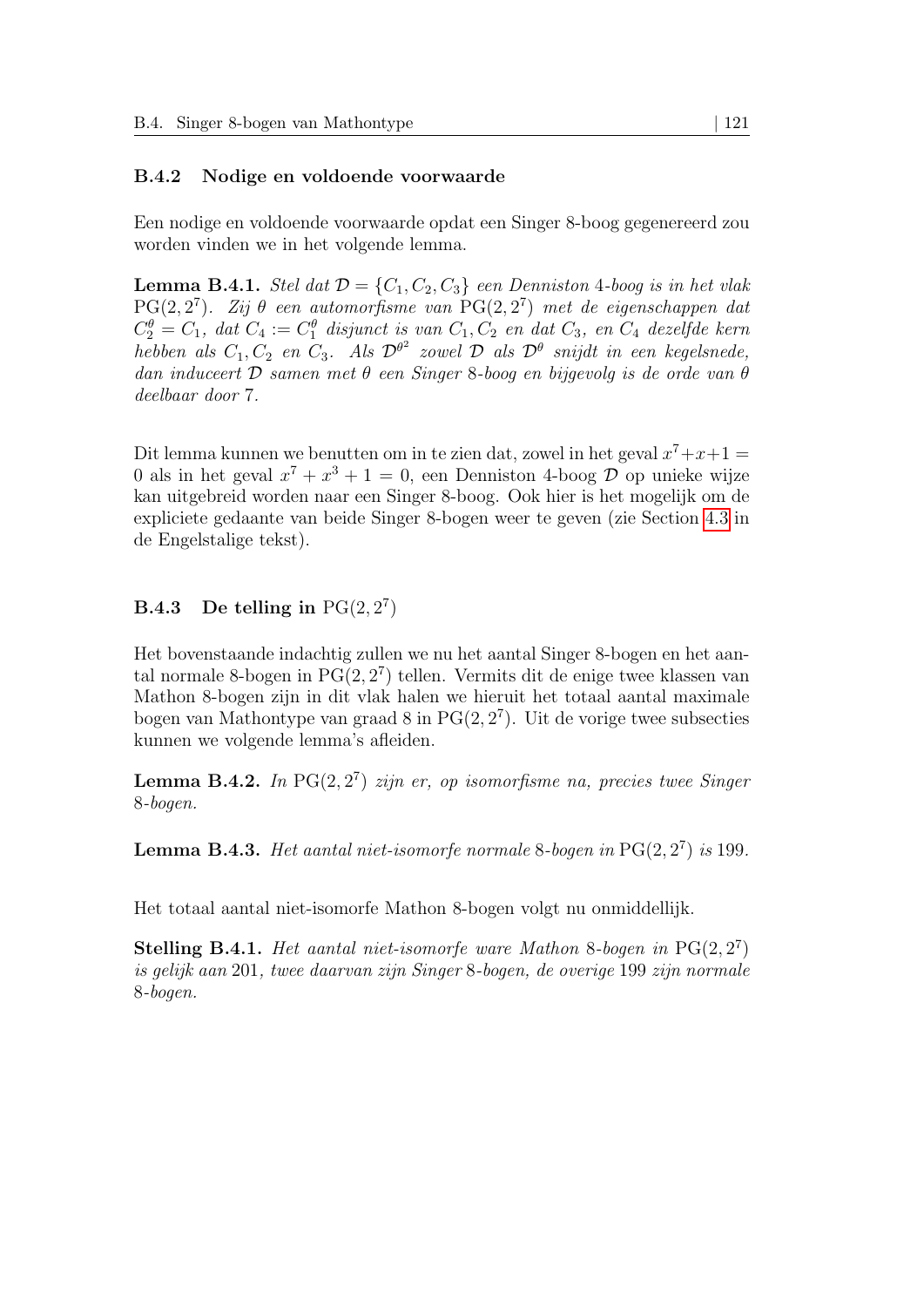#### <span id="page-131-0"></span>B.4.4 Grotere velden

De Singer 8-bogen bestaan ook in grotere velden. Beschouw daartoe  $GF(2<sup>h</sup>)$ , met h = 7l en h oneven. Veronderstel even dat TR de notatie is voor de trace-afbeelding van  $GF(2<sup>h</sup>)$  naar  $GF(2)$  en dat tr de notatie is voor de traceafbeelding van  $GF(2^7)$  naar  $GF(2)$ . Vermits h oneven is en een veelvoud van 7 zal TR( $\alpha$ ) = tr( $\alpha$ ) voor elke  $\alpha \in \text{GF}(2^7)$ , deelveld van GF( $2^h$ ). Alle bekomen kegelsneden zullen dus steeds de rechte  $z = 0$  als externe rechte hebben. Er treden nu twee verschillende gevallen op.

- Indien  $l \neq 7k$  voor een zekere (oneven) k bekomen we de Singer 8-bogen zoals hierboven beschreven.
- Indien  $l = 7k$  voor een zekere (oneven) k bekomen we maximale 8-bogen waarop een cyclische groep transitief werkt op de zeven kegelsneden maar niet scherp transitief. Men zou dergelijke 8-bogen Singer 8-bogen van het tweede type kunnen noemen.

### B.5 Mathon maximale bogen en partiële flocks van de kwadratische kegel

In de eerste sectie van het laatste hoofdstuk van de thesis wordt kennis gemaakt met partiële flocks en wordt de algebraïsche link tussen partiële flocks en maximale bogen van Mathontype uitgelegd. Deze link werd beschreven door Hamilton en J. A. Thas in [\[33\]](#page-140-2). Uiteindelijk zal het de bedoeling zijn om, aan de hand van projectie, een meetkundig verband te bekomen tussen partiële flocks en Mathon maximale bogen. Dit zal ons o.a. in staat stellen om, na het definiëren van een compositie op de flockvlakken, een analogon te formuleren van de synthetische versie van de stelling van Mathon en, gegeven een gepaste additieve groep G, een Mathon maximale boog te construeren met G als bijhorende additieve groep.

#### B.5.1 Partiële flocks

Veronderstel dat  $\mathscr K$  een kwadratische kegel is in PG(3, q) met top x. Een partiële flock  $\mathscr F$  van  $\mathscr K$  is een verzameling (niet-singuliere) kegelsneden op de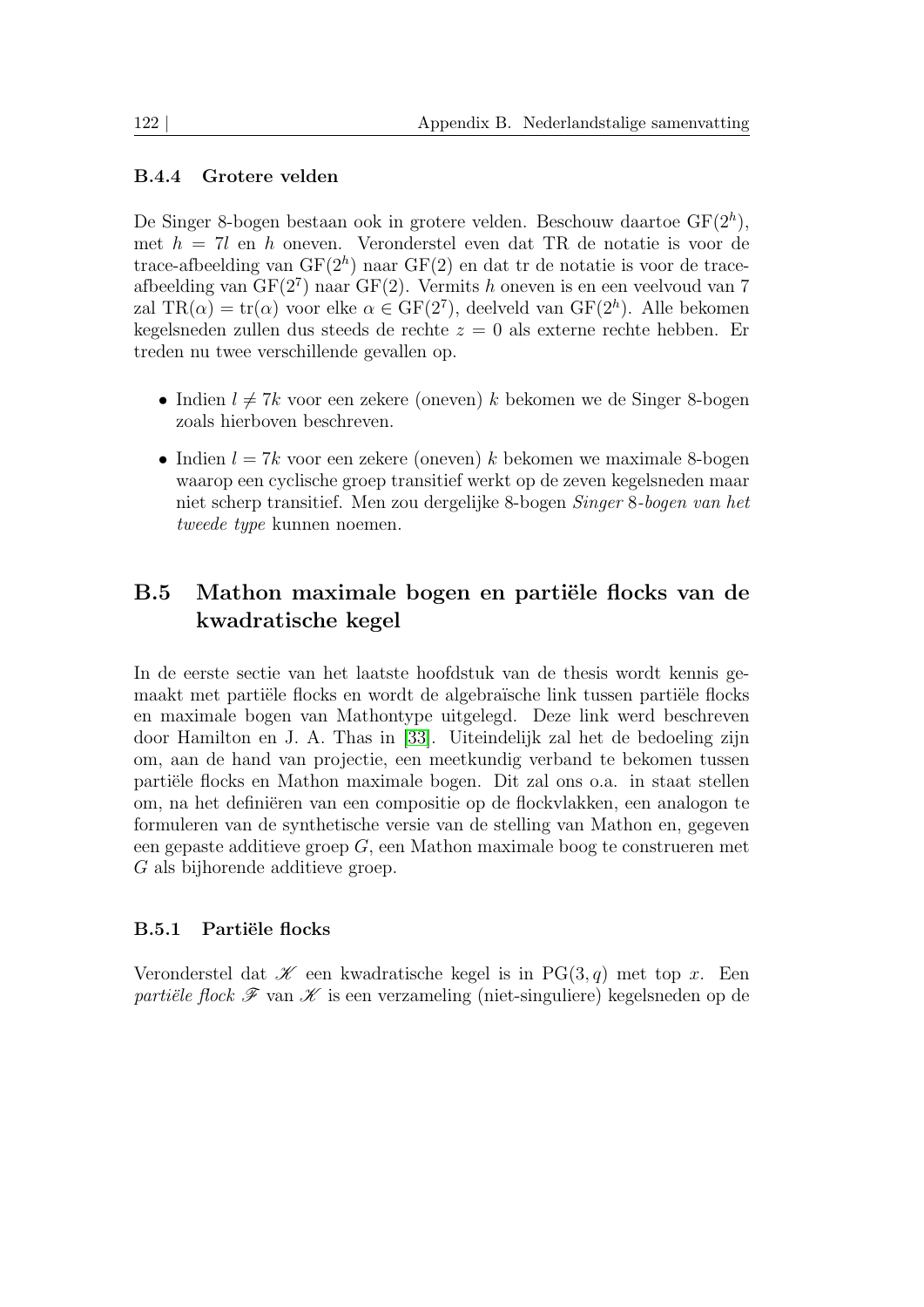<span id="page-132-0"></span>kegel K . De vlakken die de kegelsneden van de flock bevatten worden vaak flockvlakken genoemd. Wanneer alle flockvlakken van een partiële flock snijden in eenzelfde rechte noemen we de partiële flock lineair.

Veronderstel dat de orde q van het veld  $GF(q)$  even is en dat de kegel  $\mathscr K$  vergelijking  $X_1X_3 = X_2^2$  heeft. De top is dan het punt  $x(1, 0, 0, 0)$  en behoort tot geen enkel vlak van de partiële flock. De kegelsneden van  $\mathscr F$  worden gedefinieerd door de k vlakken  $V_i, i \in \{1, ..., k\}$ , waarvan de vergelijkingen kunnen geschreven worden als

$$
X_0 + f(t)X_1 + tX_2 + g(t)X_3 = 0,
$$

met  $t \in B$ , waarbij B een zekere deelverzameling is van GF(q), en f en q functies van B naar  $GF(q)$ .

We weten reeds uit Sectie [B.2](#page-121-0) dat een gesloten verzameling  $\mathcal C$  van kegelsneden kan weergegeven worden aan de hand van functies p en r van A naar  $GF(q)$ .

Hamilton en J. A. Thas toonden in [\[33\]](#page-140-2) aan dat de functies p en r, geassocieerd met C, aanleiding geven tot een partiële flock. Zij  $B = A \cup \{0\}$  en definiëer de functies f en g op B als volgt:  $f(0) = g(0) = 0$  en  $f(t) = tp(t), g(t) = tr(t)$ , met  $t \in A$ . Op die manieren bepalen f, g en B een partiële flock. Er geldt bovendien dat  $B$  gesloten is onder de optelling en dat deze functies  $f$  en  $g$ additief zijn op  $B$ . Een partiële flock met deze eigenschap wordt *additief* genoemd.

Ook het omgekeerde resultaat is geldig en ze vonden volgende stelling.

Stelling B.5.1 ([\[33\]](#page-140-2)). Een Mathon maximale boog van graad d geeft aanleiding tot een additieve, partiële flock van orde d van de kwadratische kegel in  $PG(3, q)$ , en omgekeerd.

Bovendien kan men ook aantonen dat een partiële flock, corresponderend met een Mathon maximale boog  $M$ , lineair is als en slechts als  $M$  van Dennistontype is.

#### B.5.2 Projectie

De link tussen partiële flocks en Mathon maximale bogen, zoals hierboven aangegeven, is van een nogal algebra¨ısche aard. In [\[33\]](#page-140-2) werd reeds opgemerkt dat een gesloten verzameling van d−1 kegelsneden met een gemeenschappelijke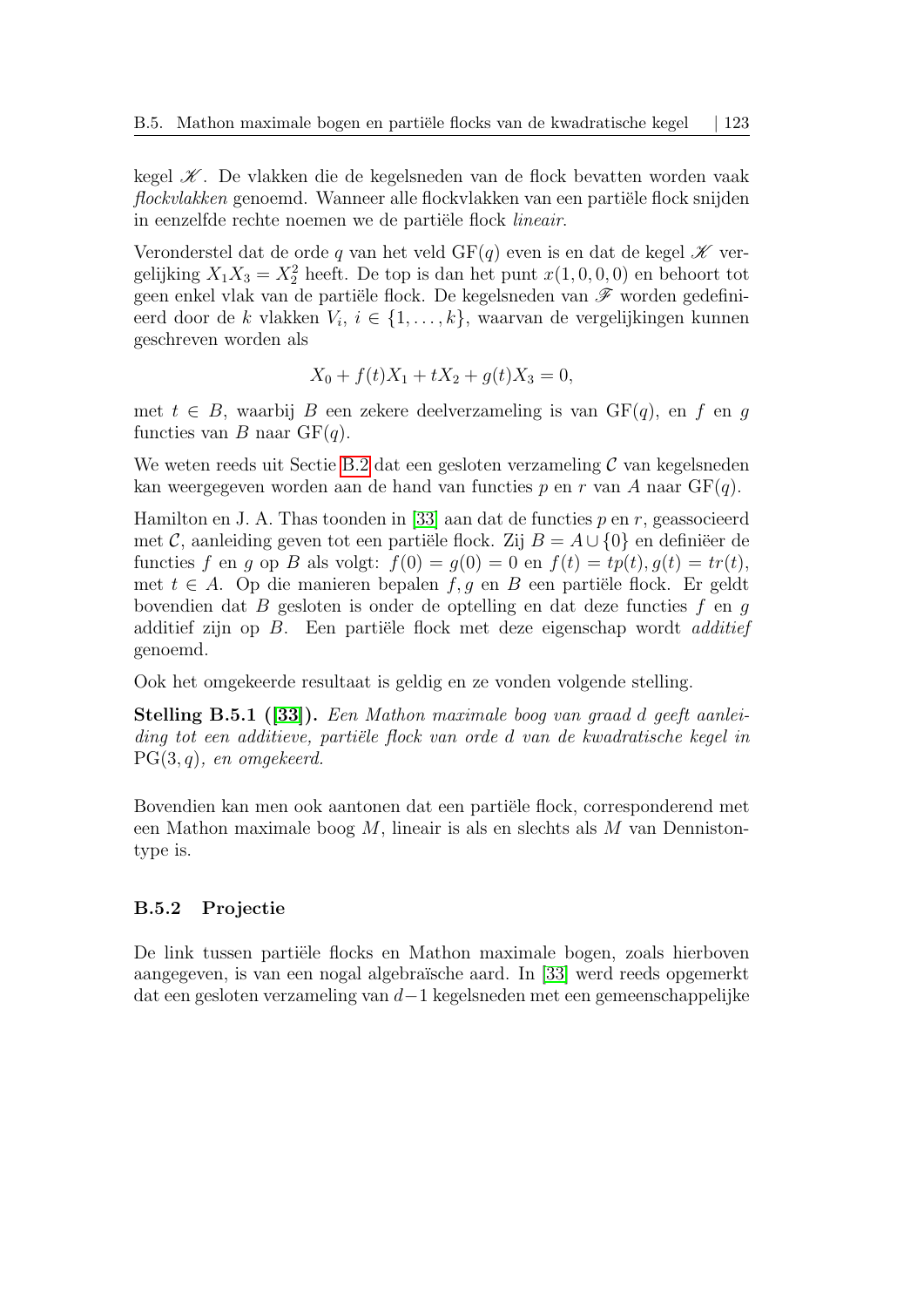kern in  $PG(2, q)$ , q even, geprojecteerd kan worden op de kwadratische kegel en op die manier een partiële flock induceert. Deze gevonden partiële flock leek echter niet dezelfde, mooie eigenschappen te bevatten als de flock afkomstig van de algebraïsche link.

In deze sectie zullen we een eerder meetkundige link voorstellen tussen beide meetkundige structuren. We zullen m.a.w. een meetkundige link zoeken tussen de partiële flock, ontstaan door projectie, en de additieve partiële flock. Bovendien zal blijken dat de connectie tussen beiden eigenlijk afkomstig is van een "inversie" op de kernrechte van de kegel.

Veronderstel dat M een Mathon maximale boog is van graad d in  $PG(2, q)$  en stel dat PG(2, q) het vlak is met vergelijking  $X_0 = 0$  ingebed in PG(3, q). Om de notatie te vereenvoudigen zullen we aannemen dat de kegelsneden uit M een vergelijking hebben van de vorm

$$
\alpha^2 X_1^2 + X_1 X_3 + \beta^2 X_3^2 + \lambda^2 X_2^2 = 0,
$$

met  $\alpha, \beta$  en  $\lambda$  elementen van GF(q). Bijgevolg hebben alle kegelsneden van M in het vlak  $X_0 = 0$  het punt  $(0, 1, 0)$  als kern en de rechte  $X_2 = 0$  als rechte op oneindig.

Zij  $\mathscr K$  opnieuw de kwadratische kegel in PG $(3, q)$  met vergelijking  $X_1X_3 = X_2^2$ . Beschouw het punt  $n(1, 0, 1, 0)$  op de kernrechte N. Vervolgens projecteren we de elementen uit M op de kegel  $K$ . We zoeken m.a.w. voor elke kegelsnede C uit M het vlak dat  $\mathscr K$  precies snijdt in de projectie van C vanuit het punt n. De projectie van de rechte op oneindig  $X_2 = 0, X_0 = 0$  van M is de doorsnede van  $K$  en het vlak opgespannen door die rechte en het punt n. In volgende lemma's bepalen we deze vlakken die de projecties van de kegelsneden van M induceren.

**Lemma B.5.1.** Als  $\alpha^2 X_1^2 + X_1 X_3 + \beta^2 X_3^2 + \lambda^2 X_2^2 = 0$  de vergelijking is van een kegelsnede C in M, dan heeft het vlak die de projectie van C bepaalt vanuit n op de kegel  $\mathscr K$  de vergelijking

$$
\lambda X_0 + \alpha X_1 + (\lambda + 1)X_2 + \beta X_3 = 0.
$$
 (B.3)

Vermits deze vlakken corresponderen met de kegelsneden van M zullen ze kegelsnedenvlakken genoemd worden. Deze vlakken zullen uiteraard moeten onderscheiden worden van de vlakken afkomstig van de Dennistonrechten en de rechte op oneindig van een Mathon maximale boog. Deze laatste zullen respectievelijk Dennistonvlakken en singuliere vlakken worden genoemd.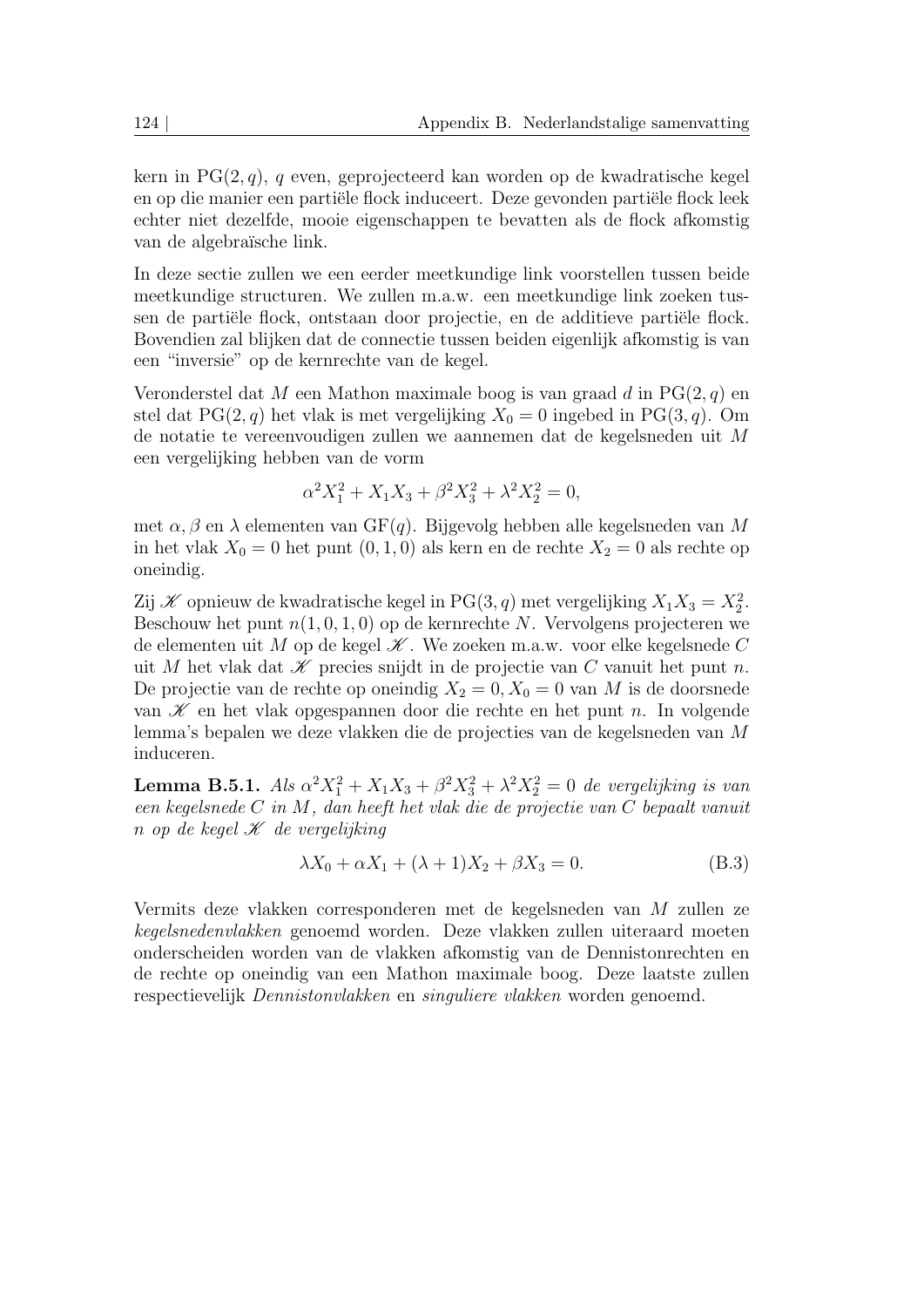<span id="page-134-0"></span>**Lemma B.5.2.** Als  $X_2 = 0$  de vergelijking is van de rechte op oneindig van M, dan heeft het singulier vlak de vergelijking  $X_0 + X_2 = 0$ .

Aan de hand van de voorgaande twee lemma's zijn we in staat om alle vlakken te bepalen die de projectie van M op  $\mathscr K$  induceren. Deze vlakken vormen een partiële flock die echter nog niet additief is.

Het verband tussen de geprojecteerde flock en de additieve flock kan als volgt samengevat worden. Gegeven een Mathon maximale boog in het vlak  $X_0 = 0$ in  $PG(3, q)$  met als gemeenschappelijke kern het punt  $(0, 1, 0)$  en de rechte  $X_2 = 0$  als rechte op oneindig. Projectie op de kegel  $\mathscr K$  vanuit het punt  $n(1, 0, 1, 0)$  op de kernrechte induceert een partiële flock equivalent met een partiële flock ontstaan uit de flockvlakken  $\lambda X_0 + \alpha X_1 + X_2 + \beta X_3 = 0$  en  $X_0 = 0$ . Deze partiële flock is echter nog niet additief. Passen we nu op deze vlakken een afbeelding toe, afkomstig van een inversie op de kernrechte, en daarna een gepast automorfisme, vinden we steeds de vlakken uit [\[33\]](#page-140-2), m.a.w. een additieve partiële flock. Dit geldt uiteraard in beide richtingen.

#### B.5.3 Vlakkencompositie

Men kan zich nu de vraag stellen wat de relatie is tussen de kegelsnedenvlakken en de singuliere vlakken en of het enigszins mogelijk is om de vergelijking van deze vlakken onderling te berekenen. In een volgend lemma zullen we de eigenschap uit Lemma [B.2.2](#page-125-0) vertalen naar een resultaat betreffende kegelsnedenvlakken.

Eerst introduceren we een standaardvergelijking voor vlakken die het punt  $n(1, 0, 1, 0)$  niet bevatten. Een vlak met een vergelijking van de vorm

$$
aX_0 + bX_1 + (a+1)X_2 + cX_3 = 0, \quad a, b, c \in GF(q)
$$

noemen we een vlak met standaardvergelijking. Deze vergelijking is uniek wanneer de coëfficiënten van  $X_0$  en  $X_2$  verschillend zijn, of nog, wanneer het vlak niet incident is met het punt n.

**Lemma B.5.3.** Gegeven twee willekeurige vlakken in  $PG(3, q)$  die n noch x bevatten en een disjuncte doorsnede hebben met de kegel  $\mathscr K$ . Er bestaat dan een uniek derde vlak zodanig dat de projectie vanuit n op het vlak  $X_0 = 0$  van de doorsnede van deze drie vlakken met  $\mathscr K$  een Denniston 4-boog induceert.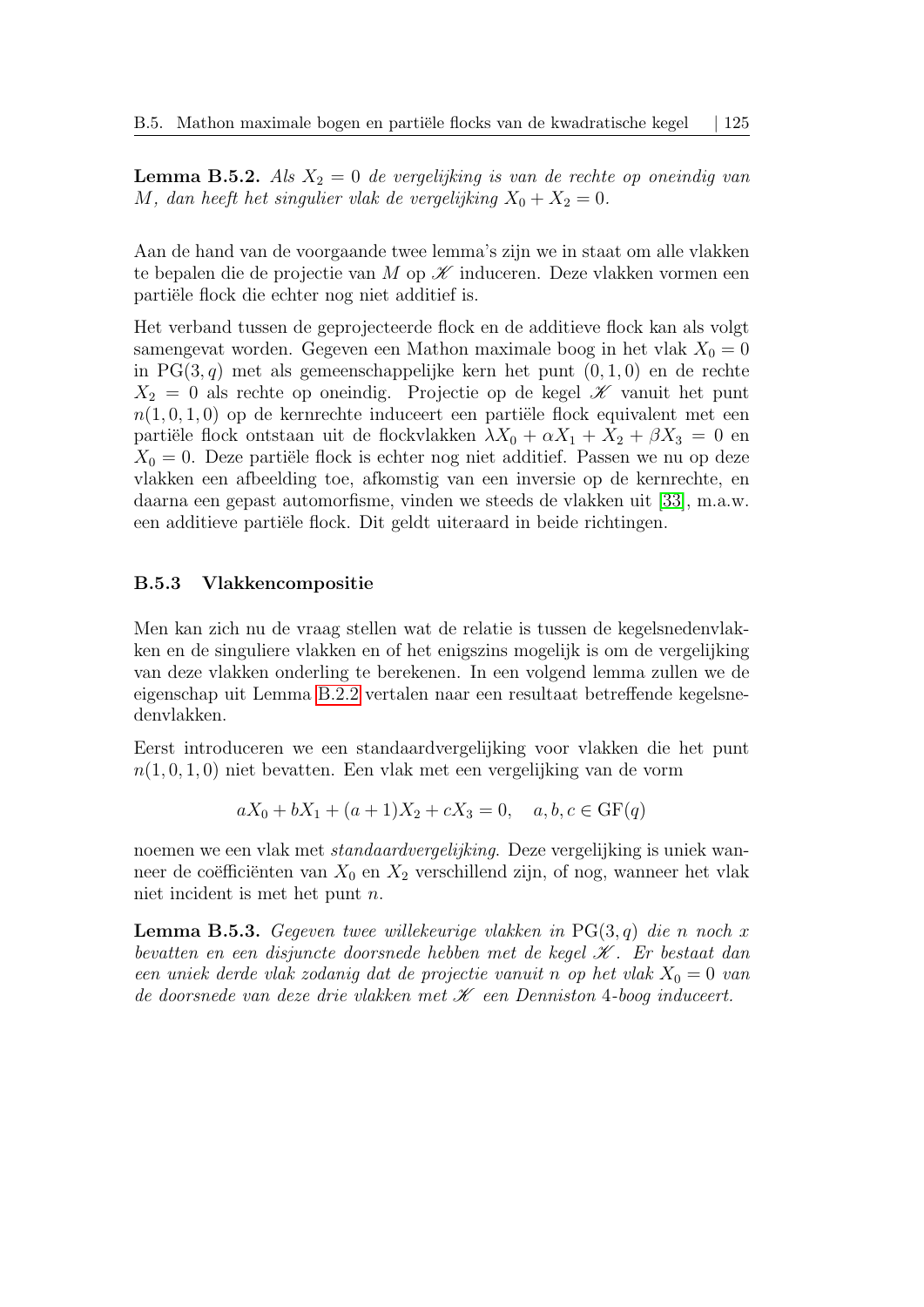Eénmaal de vergelijking van een kegelsnedenvlak standaard is kunnen we volgend lemma gebruiken om het singulier vlak, geassocieerd aan een Denniston maximale boog van graad 4 te bepalen.

<span id="page-135-0"></span>**Lemma B.5.4.** Zij V en W twee kegelsnedenvlakken in  $PG(3, q)$ . Het singulier vlak die de rechte op oneindig induceert van de unieke Denniston 4-boog bepaald door V en W kan gevonden worden door de som te nemen van de vergelijkingen van V en W.

#### B.5.4 Analogon van de synthetische stelling van Mathon

De synthetische versie van de stelling van Mathon kan eveneens vertaald worden naar een resultaat omtrent partiële flocks.

**Stelling B.5.2.** Gegeven een additieve partiële flock  $\mathscr F$  van orde d en gegeven een vlak V' die het punt  $n'(0,0,1,0)$  niet bevat en zodanig dat V' de kegel  $\mathcal K$ snijdt in een kegelsnede disjunct van de elementen van F. Er bestaat dan een unieke additieve partiële flock van orde 2d die de kegelsneden bevat bepaald door  $V'$  en de d vlakken die  $\mathscr F$  induceren.

Gebruik makend van Lemma [B.5.4](#page-135-0) en de vergelijking van de singuliere vlakken kunnen we enkele eigenschappen afleiden i.v.m. de Dennistonrechten.

Lemma B.5.5. Gegeven een Mathon maximale boog M van graad 2d die een Denniston maximale boog D van graad d bevat, dan zijn alle Dennistonrechten van M concurrent.

Lemma B.5.6. De Dennistonrechten van een Mathon maximale boog zijn concurrent als de coëfficiënt  $\alpha$  of  $\beta$  constant is.

#### B.5.5 Additieve groep

Beschouw een additieve groep G van orde 2d. In deze sectie van de thesis bespreken we hoe het mogelijk is om, onder bepaalde omstandigheden, een Mathon maximale boog  $M$  van graad  $2d$  te construeren waarvan  $G$  de corresponderende additieve groep is en zo dat M een Denniston d-boog bevat. Vermits deze uiteenzetting vrij technisch is verwijzen we de lezer graag door naar Sectie [5.5](#page-109-1) van de Engelstalige tekst.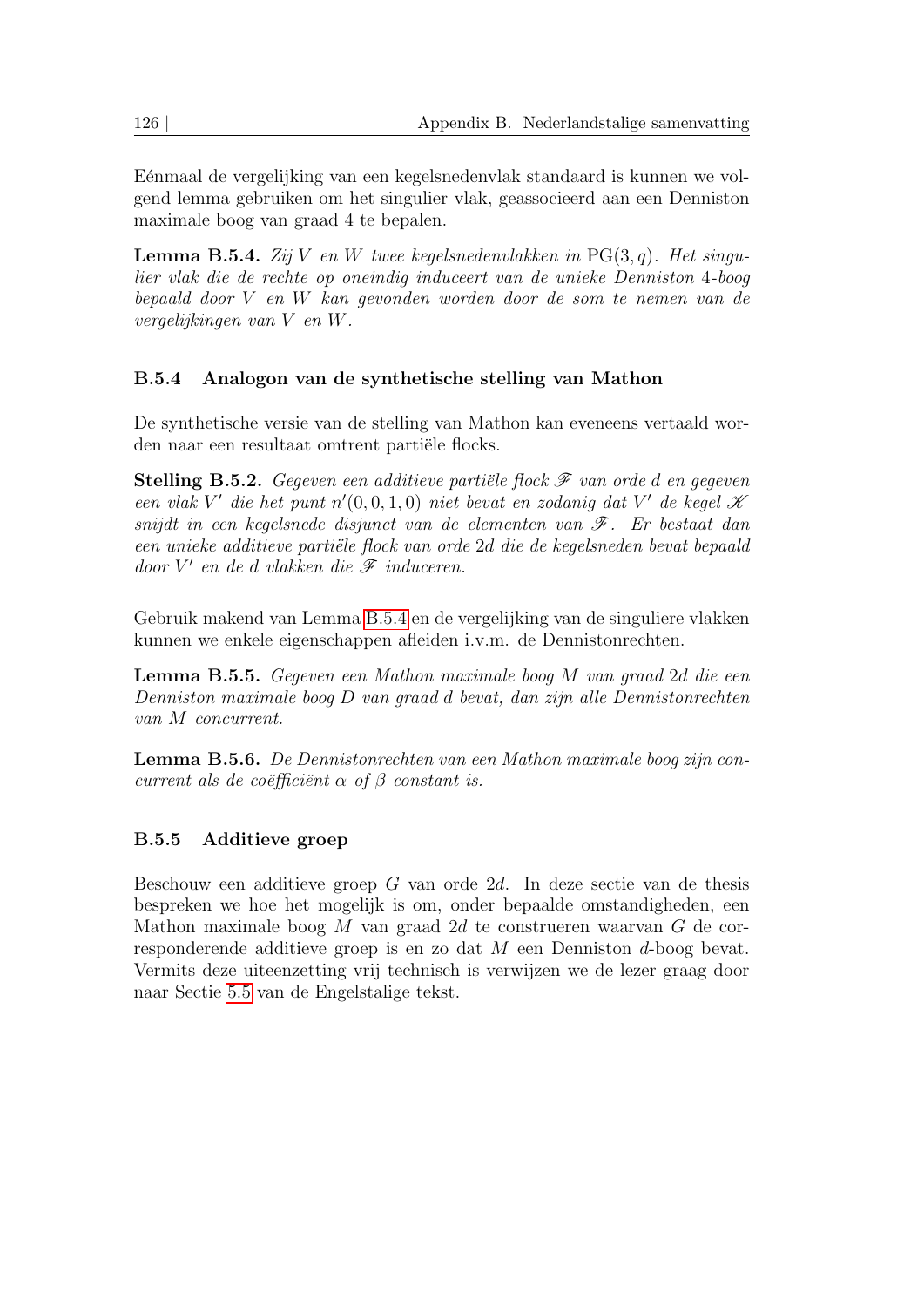# Index

 $Q(2m, q), 7$  $Q(2m, q), 7$  $Q^+(2m+1, q), 7$  $Q^+(2m+1, q), 7$  $Q^-(2m+1, q), 7$  $Q^-(2m+1, q), 7$  $AG(n, q)$ , [4](#page-5-0)  $PG(n, q), 4$  $PG(n, q), 4$  $V(n + 1, q), 3$  $V(n + 1, q), 3$  ${k; d}$ -arc, [10](#page-19-0)  $k$ -arc, [8](#page-9-0) absolute, [5](#page-6-0) affine plane, [4](#page-5-0) affine space, [4](#page-5-0)  $AS(q)$ , [14](#page-23-0) automorphism, [2](#page-1-0) automorphism group, [2](#page-1-0) axiomatic dimension, [4](#page-5-0) axis, [5](#page-6-0) center, [5](#page-6-0) collinear, [2](#page-1-0) collineation, [5](#page-6-0) collineation group, [5](#page-6-0) concurrent, [2](#page-1-0) conic, [7](#page-8-0) conic plane, [93](#page-102-0) correlation, [5](#page-6-0) Denniston line, [20](#page-29-0) Denniston plane, [93](#page-102-0) Desarguesian spread, [23](#page-32-0)

design, [3](#page-4-0)

dual maximal arc, [11](#page-20-0) elation, [5](#page-6-0) external line, [10](#page-19-0) flock, [87](#page-96-0) flock planes, [87](#page-96-0) generalized quadrangle, [12](#page-21-1) generator, [7](#page-8-0) geometry, [1](#page-0-0) homology, [5](#page-6-0) hyperbolic line, [12](#page-21-1) hyperconic, [8](#page-9-0) hyperoval, [8](#page-9-0) incidence geometry, [1](#page-0-0) incidence relation, [1](#page-0-0) isomorphism, [2](#page-1-0) kernel, [24](#page-33-0) line at infinity, [20](#page-29-0) linear collineation group, [5](#page-6-0) linear representation, [16](#page-25-0) linear space, [2](#page-1-0) Mathon composition, [29](#page-38-0) maximal arc, [10](#page-19-0) of Denniston type, [20](#page-29-0) of Mathon type, [30](#page-39-0)

monomial hyperovals, [9](#page-18-0)

127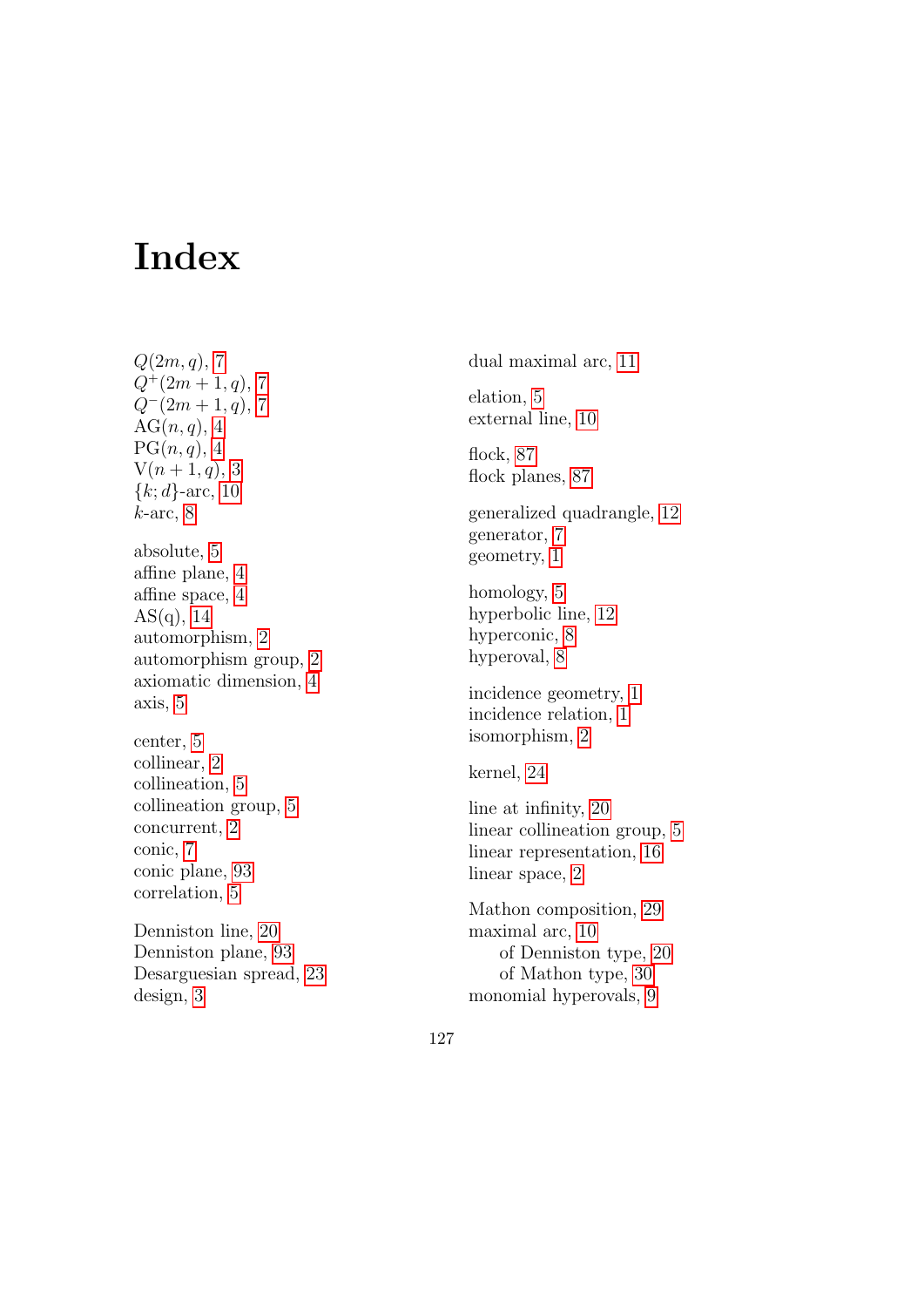normal 8-arc, [65](#page-74-0) nucleus, [8](#page-9-0) o-polynomial, [8](#page-9-0) monomial, [8](#page-9-0) oval, [8](#page-9-0) partial flock, [87](#page-96-0) additive, [89](#page-98-0) complete, [87](#page-96-0) linear, [87](#page-96-0) partial geometry, [15](#page-24-0) partial linear space, [2](#page-1-0) Payne derived GQ, [14](#page-23-0) perspectivity, [5](#page-6-0) point-line geometry, [1](#page-0-0) polar space, [7](#page-8-0) symplectic, [7](#page-8-0) polar space of a subspace, [5](#page-6-0) polarity, [5](#page-6-0) Hermitian, [6](#page-7-0) orthogonal, [6](#page-7-0) pseudo-, [6](#page-7-0) symplectic, [6](#page-7-0) unitary, [6](#page-7-0) projective dimension, [4](#page-5-0) projective index, [8](#page-9-0) projective linear group, [5](#page-6-0) projective plane, [4](#page-5-0) projective space, [3](#page-4-0) axiomatic, [4](#page-5-0) projectivity, [5](#page-6-0) proper Mathon arc, [34](#page-43-0) quadric, [6](#page-7-0) elliptic, [7](#page-8-0) hyperbolic, [7](#page-8-0) non-singular, [6](#page-7-0)

parabolic, [7](#page-8-0)

singular, [6](#page-7-0) rank, [1,](#page-0-0) [7](#page-8-0) reciprocity, [5](#page-6-0) regular hyperoval, [8](#page-9-0) secant, [10](#page-19-0) self-dual, [4](#page-5-0) Singer 8-arc, [65](#page-74-0) of the second kind, [84](#page-93-0) singular plane, [93](#page-102-0) spread, [23](#page-32-0) spread of symmetry, [107](#page-116-1) standard equation, [96](#page-105-0) standard pencil, [20](#page-29-0) Steiner system, [3](#page-4-0) Suzuki-Tits ovoid, [13](#page-22-0) tangent line, [12](#page-21-1) tangent plane, [13](#page-22-0) Thas maximal arcs of type I, [24](#page-33-0) of type II, [26](#page-35-0) Tits ovoid, [13](#page-22-0) totally isotropic, [5](#page-6-0) translation hyperovals, [9](#page-18-0) translation plane, [23](#page-32-0)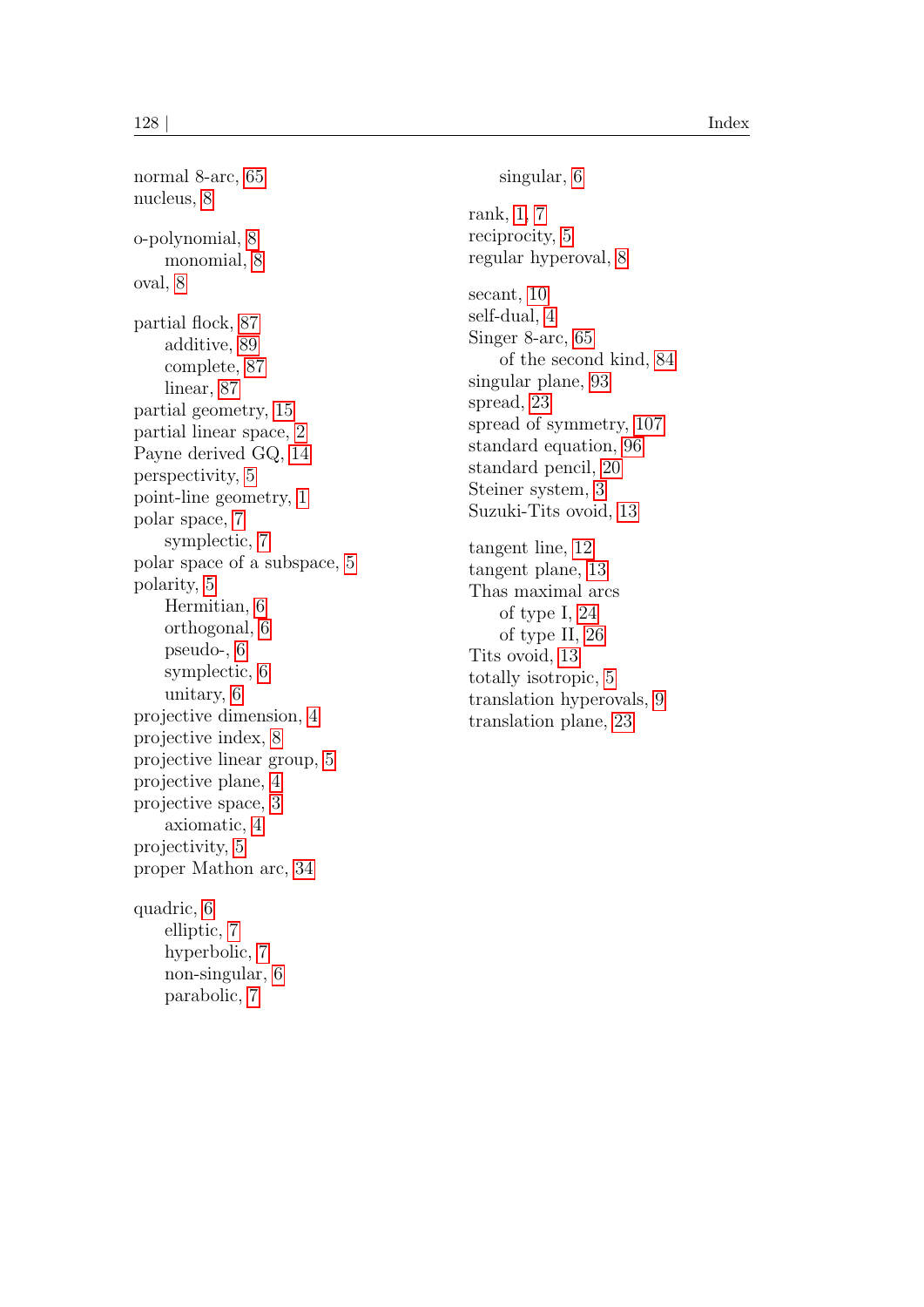# Bibliography

- [1] V. Abatangelo and B. Larato. A characterization of Denniston's maximal arcs. Geom. Dedicata, 30(2):197–203, 1989. (on pages [20,](#page-29-0) [22,](#page-31-0) and [43\)](#page-52-0).
- <span id="page-138-1"></span>[2] A. Aguglia, L. Giuzzi, and G. Korchm´aros. Algebraic curves and maximal arcs. J. Algebraic Combin., 28(4):531–544, 2008. (on pages [35](#page-44-0) and [116\)](#page-125-1).
- [3] S. Ball and A. Blokhuis. An easier proof of the maximal arcs conjecture. Proc. Amer. Math. Soc., 126(11):3377–3380, 1998. (on page [12\)](#page-21-1).
- [4] S. Ball and A. Blokhuis. The classification of maximal arcs in small Desarguesian planes. Bull. Belg. Math. Soc. Simon Stevin, 9(3):433–445, 2002. (on page [34\)](#page-43-0).
- <span id="page-138-0"></span>[5] S. Ball, A. Blokhuis, and F. Mazzocca. Maximal arcs in Desarguesian planes of odd order do not exist. Combinatorica, 17(1):31–41, 1997. (on pages [12](#page-21-1) and [112\)](#page-121-1).
- [6] A. Barlotti. Un'estensione del teorema di Segre-Kustaanheimo. Boll. Un. Mat. Ital. (3), 10:498–506, 1955. (on page [12\)](#page-21-1).
- [7] A. Barlotti. Sui  $\{k; n\}$ -archi di un piano lineare finito. *Boll. Un. Mat. Ital.*  $(3)$ , 11:553–556, 1956. (on pages [10](#page-19-0) and [11\)](#page-20-0).
- [8] A. Blokhuis, N. Hamilton, and H. Wilbrink. On the non-existence of Thas maximal arcs in odd order projective planes. European J. Combin., 19(4):413–417, 1998. (on page [28\)](#page-37-0).
- [9] R. C. Bose. Strongly regular graphs, partial geometries and partially balanced designs. Pacific J. Math., 13:389–419, 1963. (on page [15\)](#page-24-0).
- [10] M. R. Brown. Ovoids of  $PG(3, q)$ , q even, with a conic section. *J. London* Math. Soc. (2), 62(2):569–582, 2000. (on page [13\)](#page-22-0).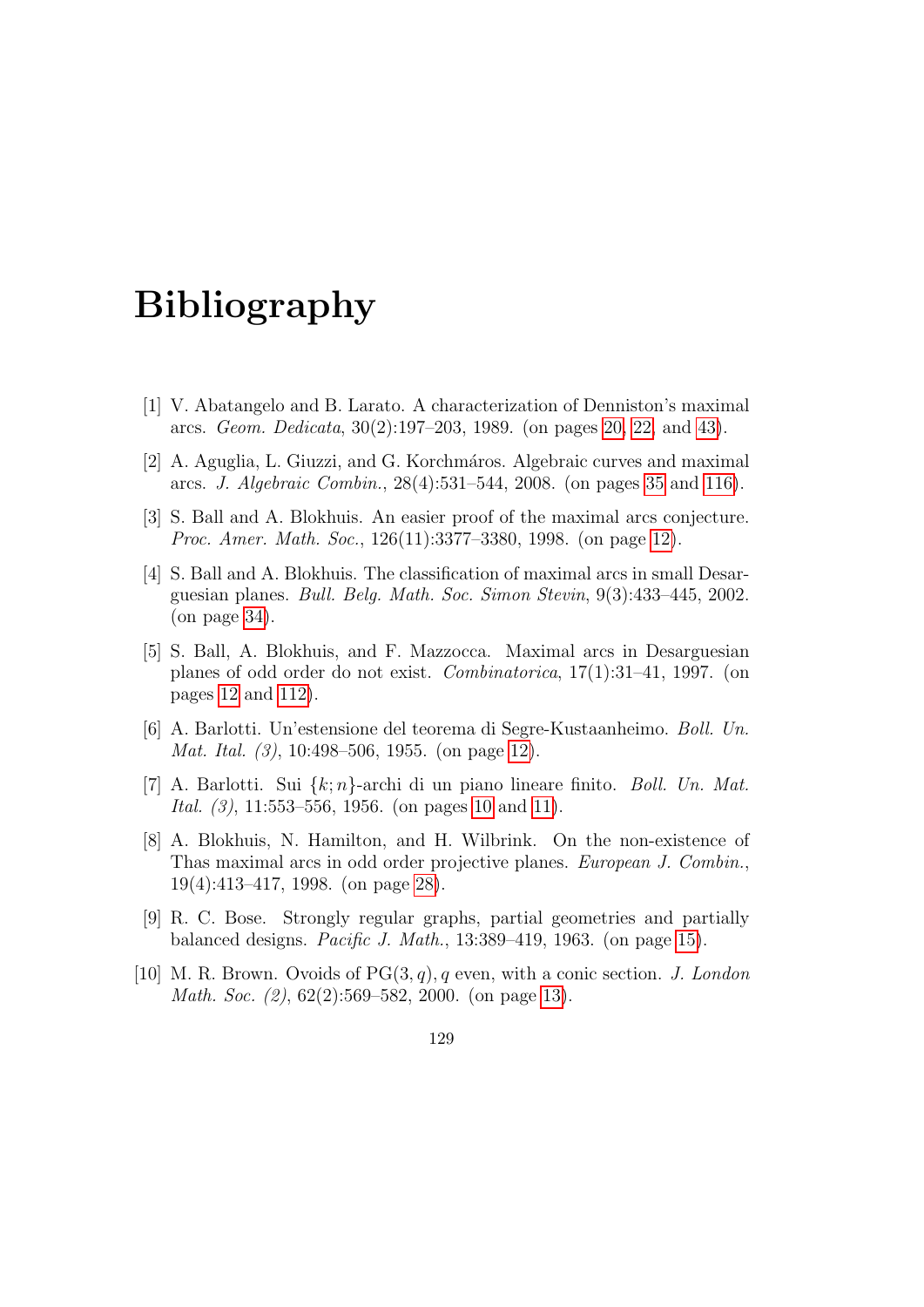- [11] R. H. Bruck and R. C. Bose. The construction of translation planes from projective spaces. J. Algebra, 1:85–102, 1964. (on page [23\)](#page-32-0).
- [12] P. J. Cameron. Projective and polar spaces, volume 13 of QMW Maths Notes. Queen Mary and Westfield College School of Mathematical Sciences, London, 1991. (on page [6\)](#page-7-0).
- [13] B. Cherowitzo, Bill Cherowtizo's Hyperoval Page. http://www.math.cudenver.edu/∼[wcherowi/research/hyperoval/hypero.html](http://www.math.cudenver.edu/~wcherowi/research/hyperoval/hypero.html), 1999. (on page [9\)](#page-18-0).
- [14] W. Cherowitzo. Hyperovals in Desarguesian planes of even order. In Combinatorics '86 (Trento, 1986), volume 37 of Ann. Discrete Math., pages 87–94. North-Holland, Amsterdam, 1988. (on page [8\)](#page-9-0).
- [15] A. Cossu. Su alcune proprietà dei  $\{k, n\}$ -archi di un piano proiettivo sopra un corpo finito. Rend. Mat. e Appl.  $(5)$ , 20:271–277, 1961. (on page [11\)](#page-20-0).
- <span id="page-139-2"></span>[16] F. De Clerck, S. De Winter, and T. Maes. Singer 8-arcs of Mathon type in  $PG(2, 2^7)$ . Des. Codes Cryptogr., To appear. (on pages [63](#page-72-1) and [119\)](#page-128-0).
- <span id="page-139-1"></span>[17] F. De Clerck, S. De Winter, and T. Maes. A geometric approach to Mathon maximal arcs. J. Combin. Theory Ser. A, 118(4):1196–1211, 2011. (on pages [37](#page-46-0) and [116\)](#page-125-1).
- [18] F. De Clerck and N. Durante. Constructions and characterizations of classical sets in  $PG(n,q)$ . In Jan De Beule and Leo Storme, editors, *Current* Research Topcis in Galois Geometry, pages 1–32. Nova Science Publishers, Inc, mar 2011. (on page [12\)](#page-21-1).
- [19] P. Dembowski. Finite geometries. Ergebnisse der Mathematik und ihrer Grenzgebiete, Band 44. Springer-Verlag, Berlin, 1968. (on page [24\)](#page-33-0).
- <span id="page-139-0"></span>[20] R. H. F. Denniston. Some maximal arcs in finite projective planes. J. Combinatorial Theory, 6:317–319, 1969. (on pages [11,](#page-20-0) [19,](#page-28-1) [20,](#page-29-0) [21,](#page-30-0) [28,](#page-37-0) and [112\)](#page-121-1).
- [21] R. H. Dye. Partitions and their stabilizers for line complexes and quadrics. Ann. Mat. Pura Appl. (4), 114:173–194, 1977. (on pages [27](#page-36-0) and [28\)](#page-37-0).
- [22] F. Fiedler, K. H. Leung, and Q. Xiang. On Mathon's construction of maximal arcs in Desarguesian planes. Adv. Geom., (suppl.):S119–S139, 2003. Special issue dedicated to Adriano Barlotti. (on page [61\)](#page-70-0).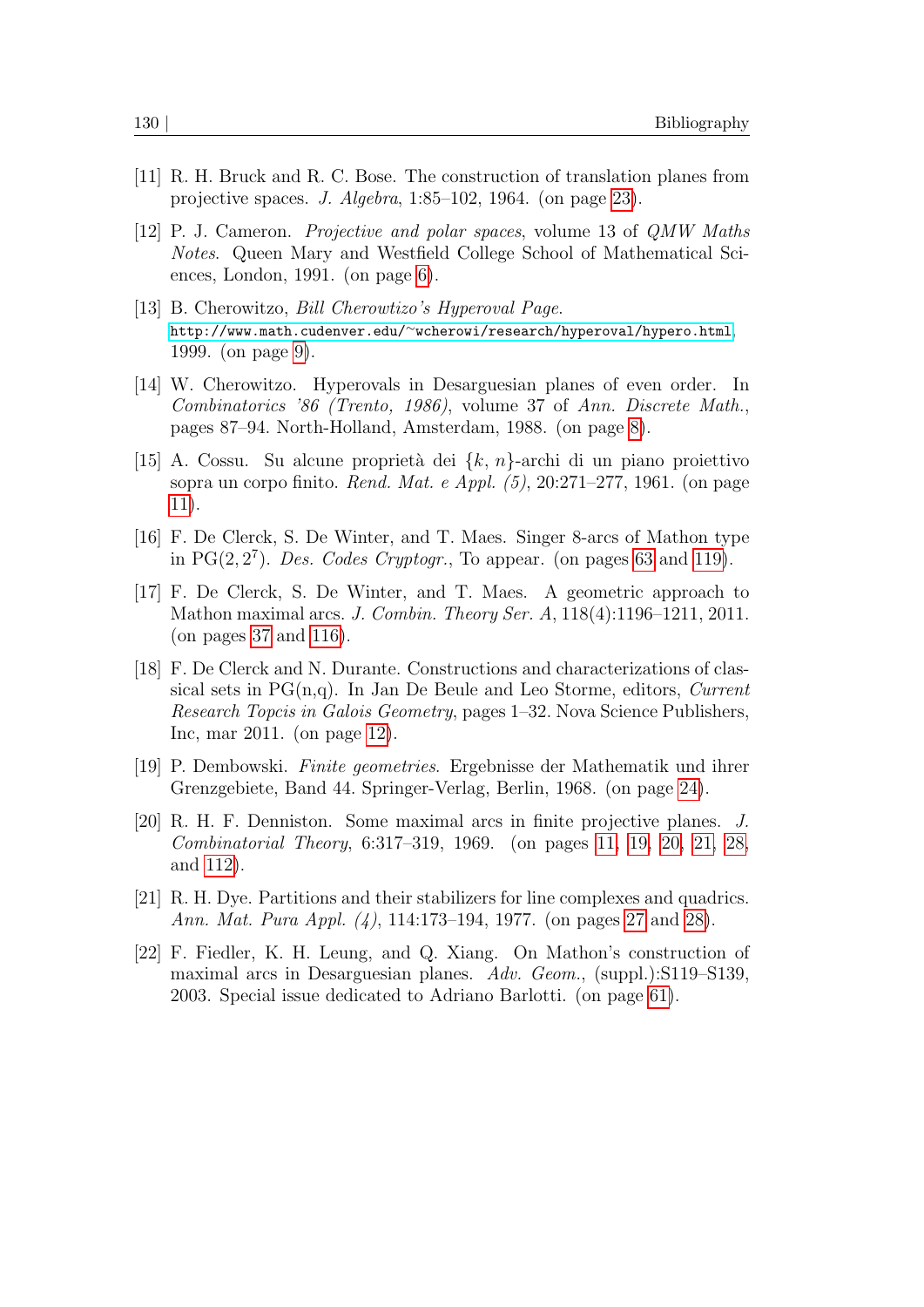- [23] F. Fiedler, K. H. Leung, and Q. Xiang. On Mathon's construction of maximal arcs in Desarguesian planes. II. J. Combin. Theory Ser. A, 108(1):99–122, 2004. (on page [61\)](#page-70-0).
- [24] The GAP Group. GAP Groups, Algorithms, and Programming, Version 4.4.12, 2008. (on pages [79](#page-88-0) and [81\)](#page-90-0).
- [25] D. G. Glynn. Two new sequences of ovals in finite Desarguesian planes of even order. In Combinatorial mathematics, X (Adelaide, 1982), volume 1036 of Lecture Notes in Math., pages 217–229. Springer, Berlin, 1983. (on pages [8](#page-9-0) and [9\)](#page-18-0).
- [26] M. Hall, Jr. Ovals in the Desarguesian plane of order 16. Ann. Mat. Pura Appl. (4), 102:159–176, 1975. (on page [9\)](#page-18-0).
- [27] N. Hamilton. Maximal arcs in finite projective planes and associated structures in projective spaces. PhD thesis, The university of Western Australia, 1995. (on page [19\)](#page-28-1).
- [28] N. Hamilton. Degree 8 maximal arcs in  $PG(2, 2<sup>h</sup>)$ , h odd. J. Combin. Theory Ser. A, 100(2):265–276, 2002. (on page [45\)](#page-54-0).
- <span id="page-140-0"></span>[29] N. Hamilton and R. Mathon. More maximal arcs in Desarguesian projective planes and their geometric structure. Adv. Geom., 3(3):251–261, 2003. (on pages [19,](#page-28-1) [25,](#page-34-0) [33,](#page-42-0) [34,](#page-43-0) and [113\)](#page-122-0).
- <span id="page-140-1"></span>[30] N. Hamilton and R. Mathon. On the spectrum of non-Denniston maximal arcs in PG $(2, 2<sup>h</sup>)$ . European J. Combin., 25 $(3):415-421$ , 2004. (on pages [37](#page-46-0) and [116\)](#page-125-1).
- [31] N. Hamilton and T. Penttila. A characterisation of Thas maximal arcs in translation planes of square order. J. Geom., 51(1-2):60–66, 1994. (on page [25\)](#page-34-0).
- [32] N. Hamilton and T. Penttila. Groups of maximal arcs. J. Combin. Theory Ser. A, 94(1):63–86, 2001. (on pages [22,](#page-31-0) [23,](#page-32-0) [25,](#page-34-0) [28,](#page-37-0) [40,](#page-49-0) and [55\)](#page-64-0).
- <span id="page-140-2"></span>[33] N. Hamilton and J. A. Thas. Maximal arcs in  $PG(2, q)$  and partial flocks of the quadratic cone. Adv. Geom.,  $6(1):39-51$ , 2006. (on pages [87,](#page-96-0) [88,](#page-97-0) [90,](#page-99-0) [91,](#page-100-0) [92,](#page-101-1) [93,](#page-102-0) [94,](#page-103-0) [96,](#page-105-0) [122,](#page-131-0) [123,](#page-132-0) and [125\)](#page-134-0).
- [34] J. W. P. Hirschfeld. Projective geometries over finite fields. Oxford Mathematical Monographs. The Clarendon Press Oxford University Press, New York, second edition, 1998. (on page [8\)](#page-9-0).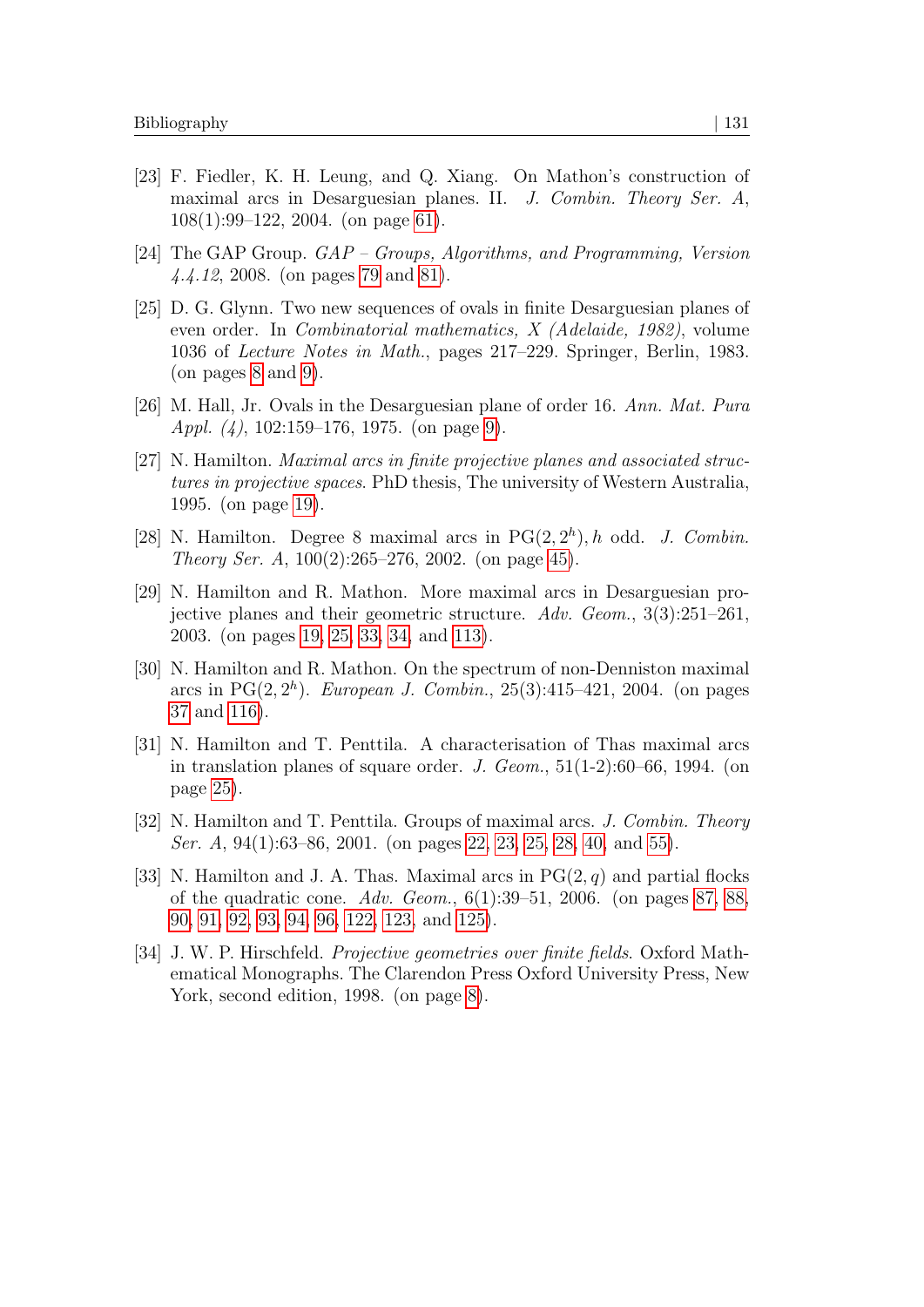- [35] J. W. P. Hirschfeld and J. A. Thas. *General Galois geometries*. Oxford Mathematical Monographs. The Clarendon Press Oxford University Press, New York, 1991. Oxford Science Publications. (on page [6\)](#page-7-0).
- [36] D. R. Hughes and F. C. Piper. Projective planes. Springer-Verlag, New York, 1973. Graduate Texts in Mathematics, Vol. 6. (on page [5\)](#page-6-0).
- [37] M. J. Kallaher. Affine planes with transitive collineation groups. North-Holland Publishing Co., New York, 1982. (on page [24\)](#page-33-0).
- <span id="page-141-0"></span>[38] R. Mathon. New maximal arcs in Desarguesian planes. J. Combin. Theory Ser. A, 97(2):353–368, 2002. (on pages [28,](#page-37-0) [29,](#page-38-0) [30,](#page-39-0) [32,](#page-41-0) [35,](#page-44-0) [54,](#page-63-0) [55,](#page-64-0) [58,](#page-67-0) [61,](#page-70-0) [113,](#page-122-0) [114,](#page-123-1) and [115\)](#page-124-0).
- [39] C. M. O'Keefe and T. Penttila. Hyperovals in PG(2, 16). European J. *Combin.*,  $12(1):51-59$ , 1991. (on page [9\)](#page-18-0).
- [40] C. M. O'Keefe and T. Penttila. Symmetries of arcs. J. Combin. Theory Ser. A, 66(1):53–67, 1994. (on pages [20](#page-29-0) and [25\)](#page-34-0).
- [41] G. Panella. Caratterizzazione delle quadriche di uno spazio (tridimensionale) lineare sopra un corpo finito. *Boll. Un. Mat. Ital.*  $(3)$ , 10:507–513, 1955. (on page [12\)](#page-21-1).
- [42] S. E. Payne. A complete determination of translation ovoids in finite Desarguian planes. Atti Accad. Naz. Lincei Rend. Cl. Sci. Fis. Mat. Natur.  $(8)$ , 51:328–331 (1972), 1971. (on page [8\)](#page-9-0).
- [43] S. E. Payne and J. A. Thas. Finite generalized quadrangles. EMS Series of Lectures in Mathematics. European Mathematical Society (EMS), Zürich, second edition, 2009. (on pages [12,](#page-21-1) [15,](#page-24-0) and [24\)](#page-33-0).
- [44] T. Penttila and G. F. Royle. Classification of hyperovals in  $PG(2, 32)$ . J. Geom.,  $50(1-2):151-158$ , 1994. (on page [10\)](#page-19-0).
- [45] B. Segre. Ovals in a finite projective plane. Canad. J. Math., 7:414–416, 1955. (on page [8\)](#page-9-0).
- [46] B. Segre. Sui k-archi nei piani finiti di caratteristica due. Rev. Math. Pures Appl., 2:289–300, 1957. (on page [9\)](#page-18-0).
- [47] B. Segre. Ovali e curve  $\sigma$  nei piani di Galois di caratteristica due. Atti Accad. Naz. Lincei Rend. Cl. Sci. Fis. Mat. Nat. (8), 32:785–790, 1962.  $($ on page 9 $).$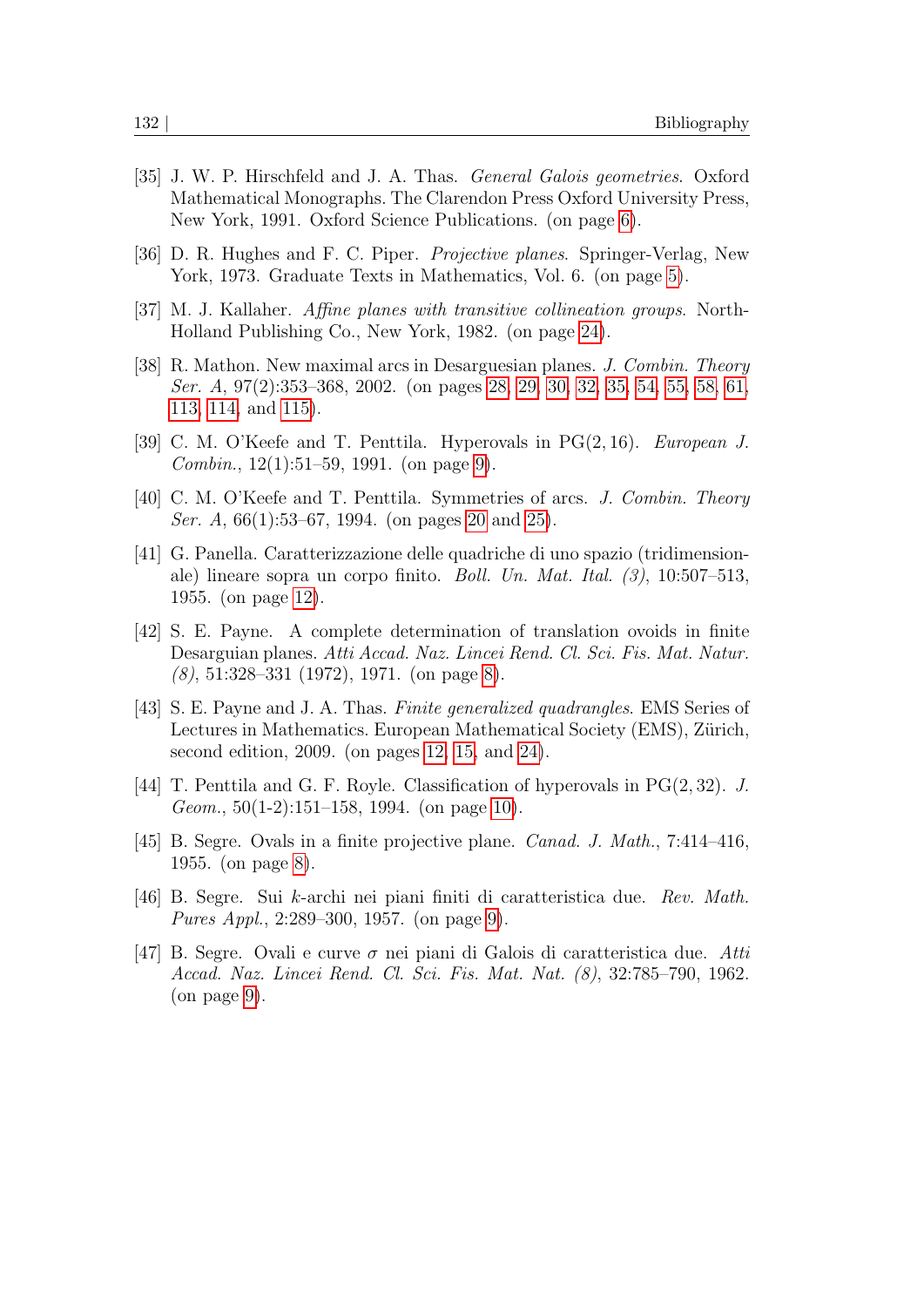- [48] B. Segre and U. Bartocci. Ovali ed altre curve nei piani di Galois di caratteristica due. Acta Arith., 18:423–449, 1971. (on page [9\)](#page-18-0).
- [49] L. Storme and J. A. Thas. k-arcs and partial flocks. Linear Algebra Appl., 226/228:33–45, 1995. (on page [88\)](#page-97-0).
- [50] J. A. Thas. Ovoidal translation planes. Arch. Math. (Basel), 23:110–112, 1972. (on pages [24](#page-33-0) and [25\)](#page-34-0).
- <span id="page-142-0"></span>[51] J. A. Thas. Construction of maximal arcs and partial geometries. Geometriae Dedicata, 3:61–64, 1974. (on pages [15,](#page-24-0) [19,](#page-28-1) [24,](#page-33-0) [25,](#page-34-0) and [112\)](#page-121-1).
- [52] J. A. Thas. Some results concerning  $\{(q+1)(n-1); n\}$ -arcs and  $\{(q+1)$  $(n-1) + 1; n$ }-arcs in finite projective planes of order q. J. Combinatorial Theory Ser. A, 19(2):228–232, 1975. (on page [11\)](#page-20-0).
- <span id="page-142-1"></span>[53] J. A. Thas. Construction of maximal arcs and dual ovals in translation planes. European J. Combin., 1(2):189–192, 1980. (on pages [19,](#page-28-1) [26,](#page-35-0) and [112\)](#page-121-1).
- [54] J. A. Thas. Polar spaces, generalized hexagons and perfect codes. J. Combin. Theory Ser. A, 29(1):87–93, 1980. (on page [26\)](#page-35-0).
- [55] J. A. Thas, K. Thas, and H. Van Maldeghem. Translation generalized quadrangles, volume 26 of Series in Pure Mathematics. World Scientific Publishing Co. Pte. Ltd., Hackensack, NJ, 2006. (on page [12\)](#page-21-1).
- [56] J. Tits. Sur la trialité et certains groupes qui s'en déduisent. Inst. Hautes *Études Sci. Publ. Math.*,  $(2)$ :13–60, 1959. (on page [12\)](#page-21-1).
- [57] J. Tits. Ovoïdes à translations. *Rend. Mat. e Appl.* (5), 21:37–59, 1962. (on page [12\)](#page-21-1).
- [58] J. Tits. Buildings of spherical type and finite BN-pairs. Lecture Notes in Mathematics, Vol. 386. Springer-Verlag, Berlin, 1974. (on pages [6](#page-7-0) and [7\)](#page-8-0).
- [59] O. Veblen and J. W. Young. Projective geometry. Vol. 2 (by Oswald Veblen). Blaisdell Publishing Co. Ginn and Co. New York-Toronto-London, 1965. (on page [4\)](#page-5-0).
- [60] F. D. Veldkamp. Polar geometry. I, II, III, IV, V. Nederl. Akad. Wetensch. Proc. Ser. A 62; 63 = Indag. Math. 21 (1959), 512-551, 22:207–212, 1959. (on page [6\)](#page-7-0).